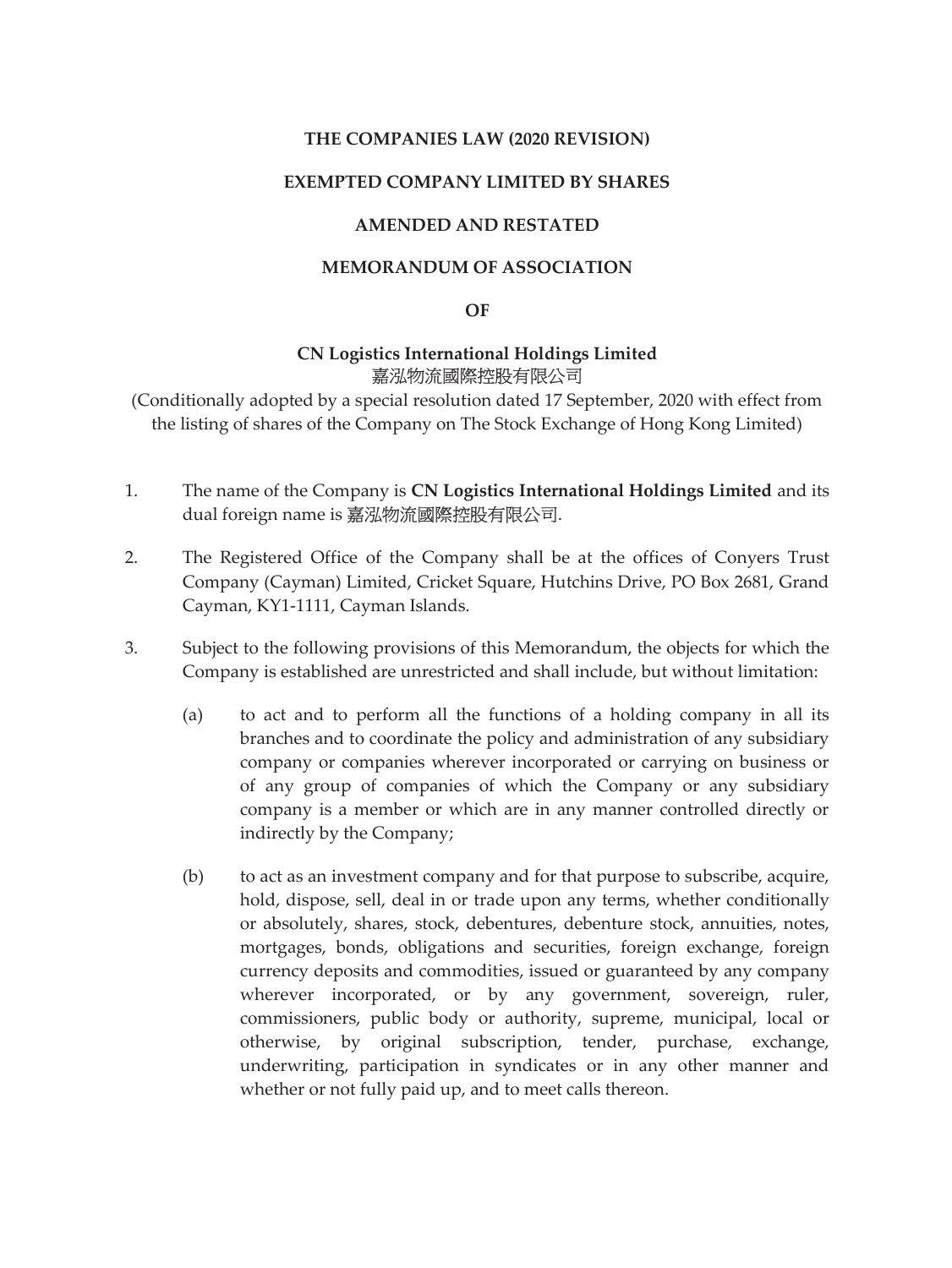- 4. Subject to the following provisions of this Memorandum, the Company shall have and be capable of exercising all the functions of a natural person of full capacity irrespective of any question of corporate benefit, as provided by Section 27(2) of the Companies Law (2020 Revision).
- 5. Nothing in this Memorandum shall permit the Company to carry on a business for which a licence is required under the laws of the Cayman Islands unless duly licensed.
- 6. The Company shall not trade in the Cayman Islands with any person, firm or corporation except in furtherance of the business of the Company carried on outside the Cayman Islands; provided that nothing in this clause shall be construed as to prevent the Company effecting and concluding contracts in the Cayman Islands, and exercising in the Cayman Islands all of its powers necessary for the carrying on of its business outside the Cayman Islands.
- 7. The liability of each member is limited to the amount from time to time unpaid on such member's shares.
- 8. The share capital of the Company is US\$50,000,000 divided into 50,000,000,000 shares of a nominal or par value of US\$0.001 each, with the power for the Company, insofar as is permitted by law, to redeem or purchase any of its shares and to increase or reduce the said share capital subject to the provisions of the Companies Law (2020 Revision) and the Articles of Association of the Company and to issue any part of its capital, whether original, redeemed or increased, with or without any preference, priority or special privilege or subject to any postponement of rights or to any conditions or restrictions; and so that, unless the conditions of issue shall otherwise expressly declare, every issue of shares, whether declared to be preference or otherwise, shall be subject to the power hereinbefore contained.
- 9. The Company may exercise the power contained in the Companies Law to deregister in the Cayman Islands and be registered by way of continuation in another jurisdiction.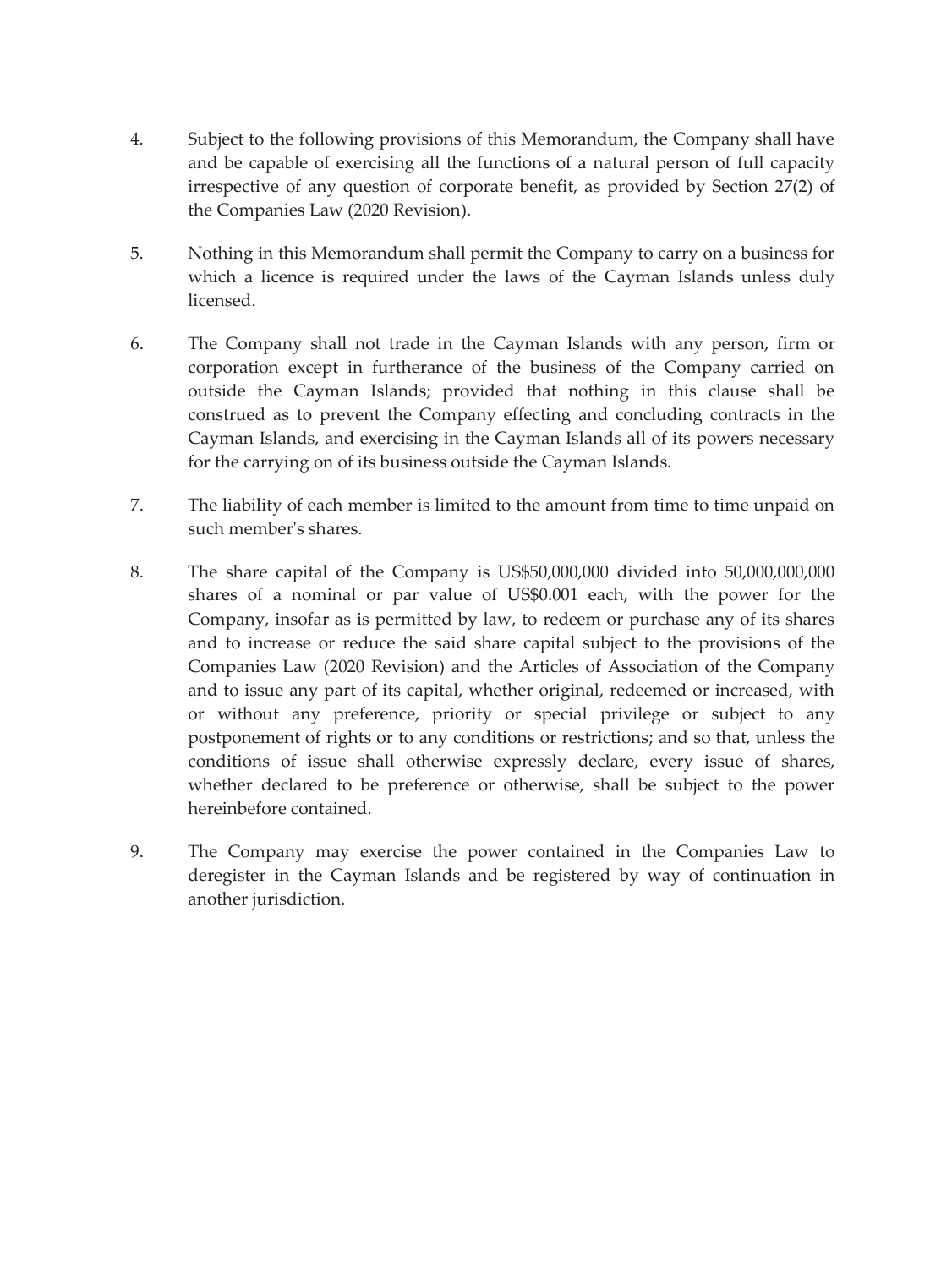# **AMENDED AND RESTATED ARTICLES OF ASSOCIATION**

**OF**

CN Logistics International Holdings Limited 嘉泓物流國際控股有限公司 **(Adopted at the annual general meeting held on 27 May 2022)**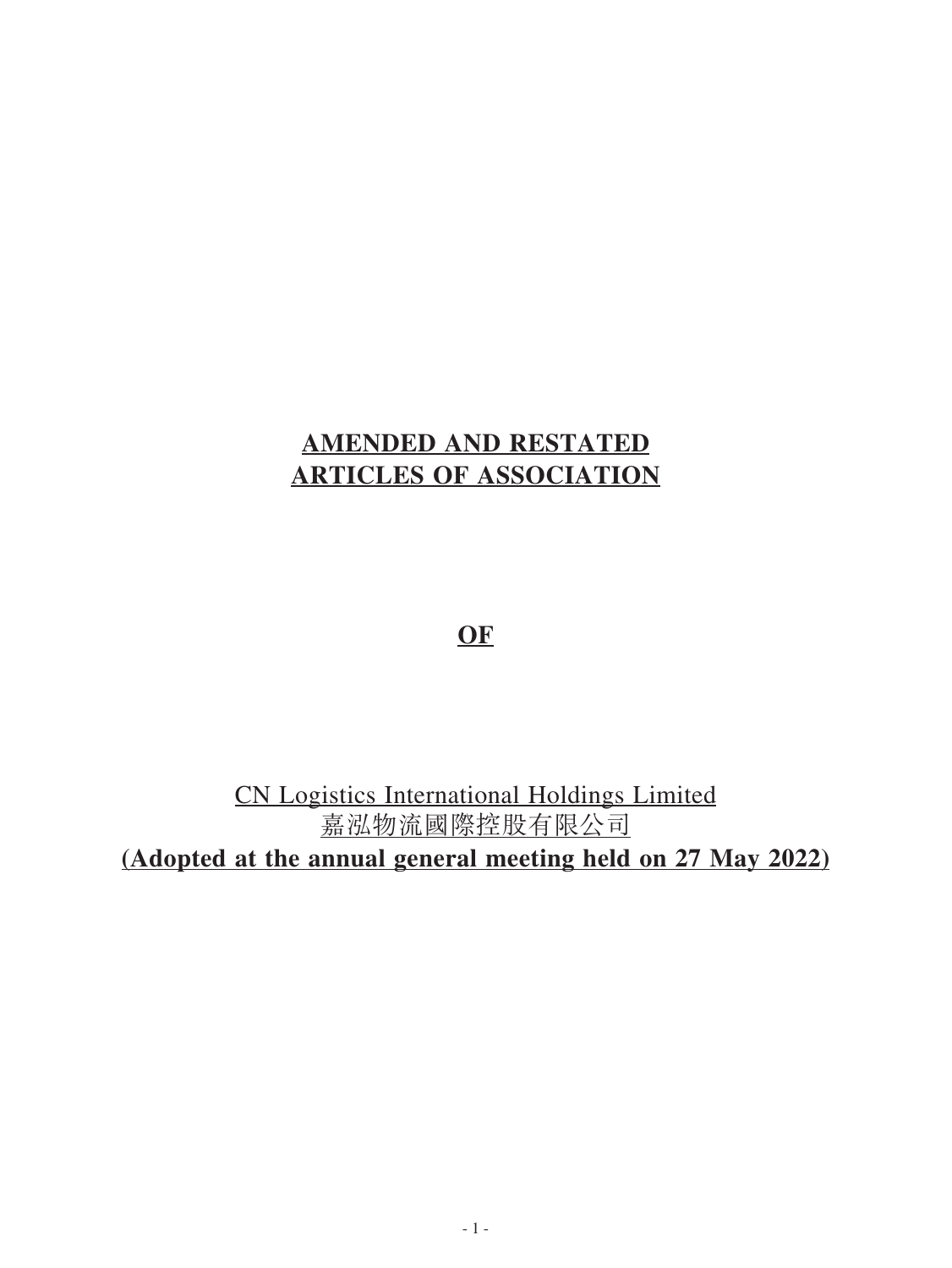### Table of Contents

| REGISTER OF SHAREHOLDERS AND SHARE CERTIFICATES 17 |
|----------------------------------------------------|
|                                                    |
|                                                    |
|                                                    |
|                                                    |
|                                                    |
|                                                    |
|                                                    |
|                                                    |
|                                                    |
|                                                    |
|                                                    |
|                                                    |
|                                                    |
|                                                    |
|                                                    |
|                                                    |
|                                                    |
|                                                    |
|                                                    |
|                                                    |
|                                                    |
|                                                    |
|                                                    |
|                                                    |
|                                                    |
|                                                    |
|                                                    |
|                                                    |
|                                                    |
|                                                    |
|                                                    |
|                                                    |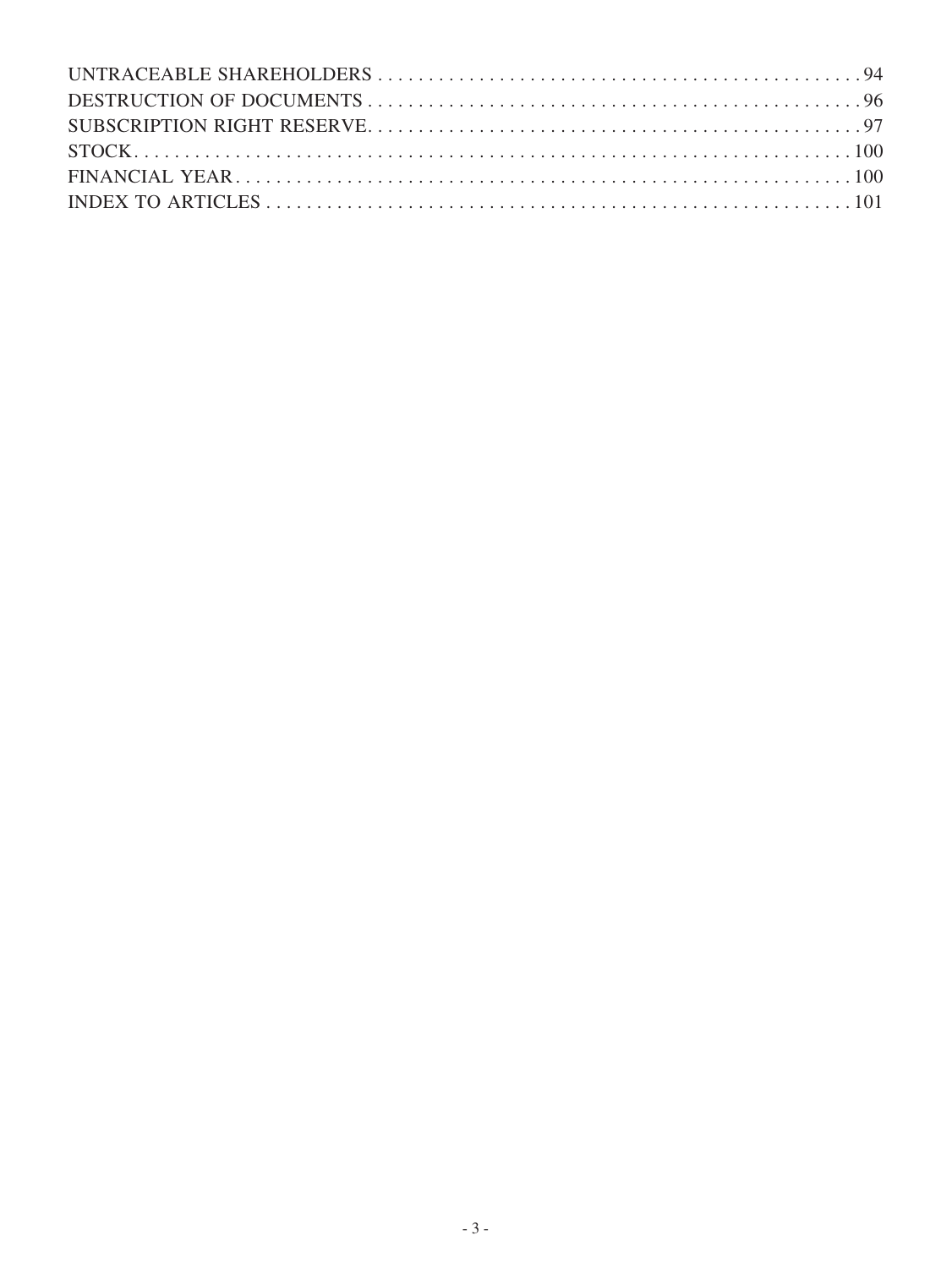## **THE COMPANIES ACT (AS REVISED) EXEMPTED COMPANY LIMITED BY SHARES AMENDED AND RESTATED ARTICLES OF ASSOCIATION**

### **OF**

## **CN Logistics International Holdings Limited 嘉泓物流國際控股有限公司 (Adopted at the annual general meeting held on 27 May 2022)**

### **PRELIMINARY**

1. (A) The regulations contained or incorporated in Table A of the Schedule to the Companies Act, Chapter 22 (Act 3 of 1961, as consolidated and revised) shall not apply to this Company Marginal notes etc

> Headings and marginal notes to, and the index of, these Articles do not form part of these Articles and shall not affect their interpretation and, in the interpretation of these Articles, unless there be something in the subject or context inconsistent therewith:

"appointor" shall mean, in relation to an alternate Director, the Director General who appointed the alternate to act as his alternate;

"these Articles" or "these presents" shall mean these Articles of Association in their present form and all supplementary, amended or substituted Articles for the time being in force;

"Auditors" shall mean the persons for the time being performing the duties of that office;

"business day" shall mean a day on which The Stock Exchange of Hong Kong Limited generally is open for the business of dealing in securities in Hong Kong. For the avoidance of doubt, where The Stock Exchange of Hong Kong Limited is closed for the business of dealing in securities in Hong Kong on a business day for the reason of a Number 8 or higher Typhoon Signal, Black Rainstorm Warning or other similar event, such day shall for the purposes of these Articles be counted as a business day;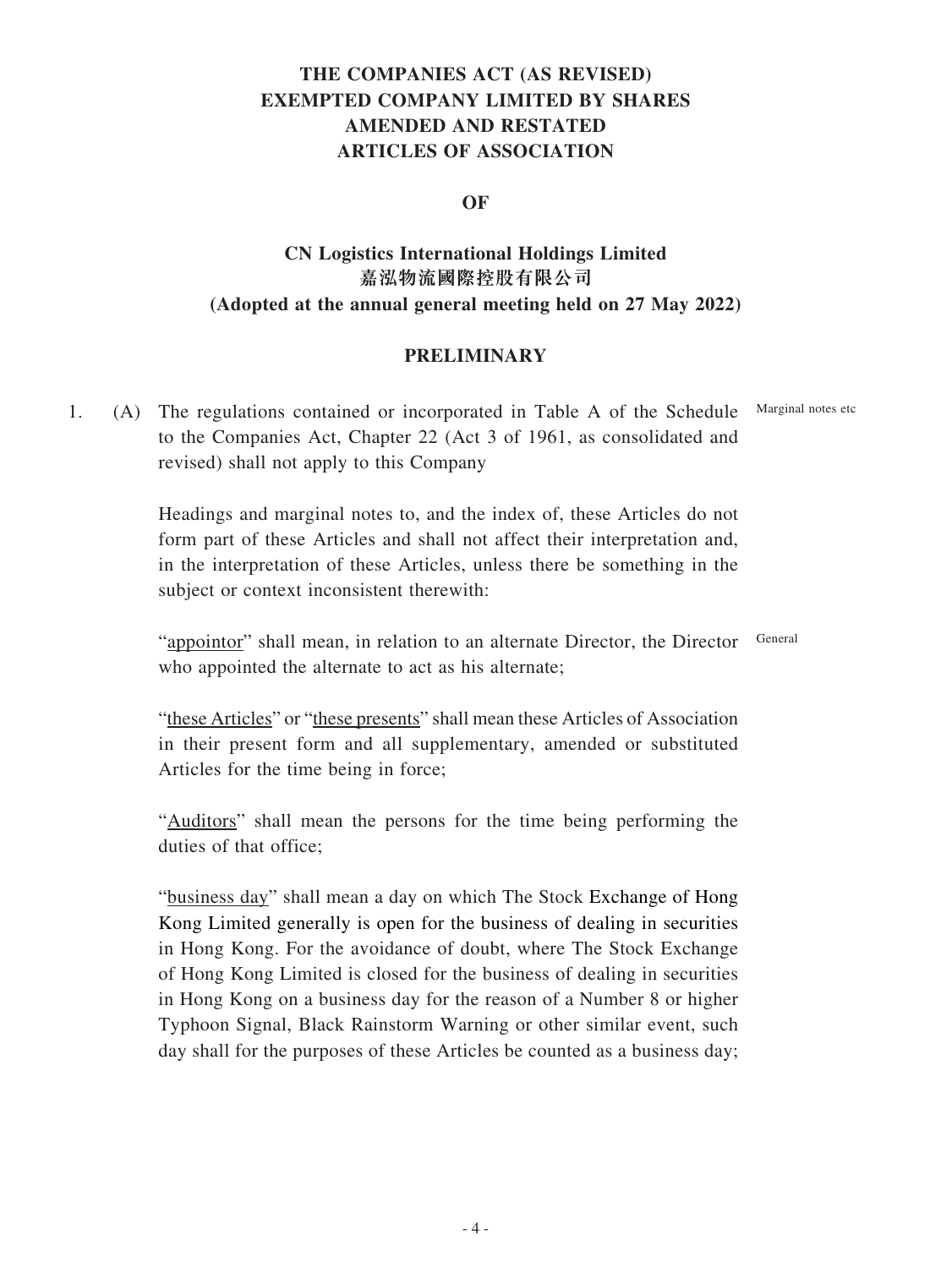"the Board" or "the Directors" shall mean the Directors from time to time of the Company or (as the context may require) the majority of Directors present and voting at a meeting of the Directors;

"call" shall include any instalment of a call;

"capital" shall mean the share capital of the Company from time to time;

"clear days" shall mean, in relation to the period of a notice that period excluding the day when the notice is given or deemed to be given and the day for which it is given or on which it is to take effect;

"close associates" in relation to any Director, shall have the meaning as ascribed to it in the Listing Rules except that for purposes of Articles 104 where the transaction or arrangement to be approved by the Board is a connected transaction under Chapter 14A of the Listing Rules, it shall have the same meaning as that ascribed to "associate" in the Listing Rules;

"the Chairman" shall mean, except in Article 129, the Chairman presiding at any meeting of shareholders or of the Directors;

"clearing house" shall mean a clearing house recognised by the laws of the jurisdiction in which the shares of the Company are listed or quoted with the permission of the Company on a stock exchange in such jurisdiction including but not limited to HKSCC;

"Companies Act" shall mean the Companies Act, Cap. 22 (Act 3 of 1961, as consolidated and revised) of the Cayman Islands;

"the Company" or "this Company" shall mean CN Logistics International Holdings Limited 嘉泓物流國際控股有限公司 incorporated in the Cayman Islands on 14 December, 2017;

"Company's website" shall mean the website of the Company to which any shareholder may have access, the address or domain name of which has been notified to the shareholders at the time the Company seeks the relevant shareholder's consent for the purposes of Article 177(B) or, as subsequently amended by notice given to the shareholders in accordance with Article 177;

Ch.13.44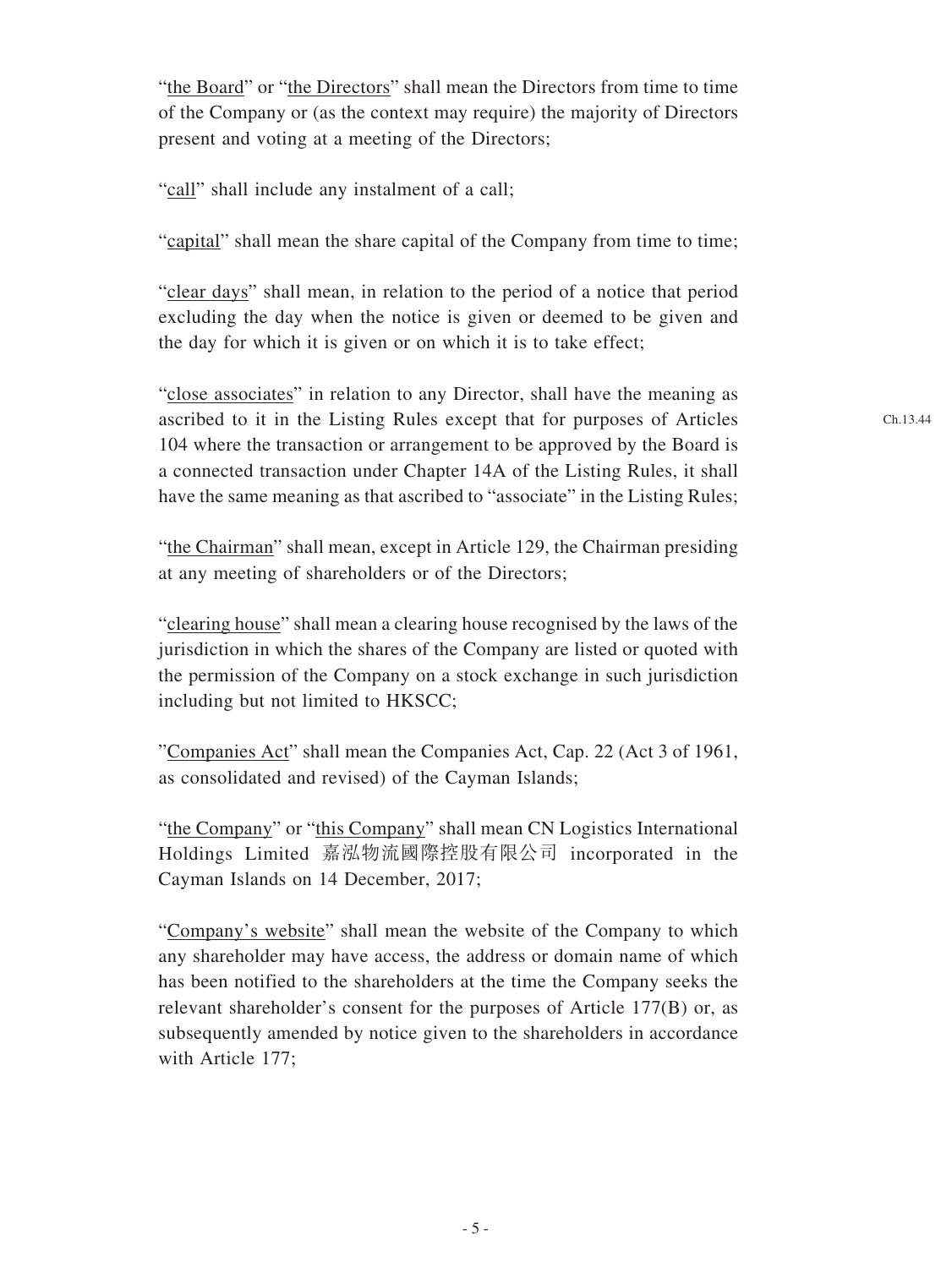"debenture" and "debenture holder" shall respectively include "debenture stock" and "debenture stockholder":

"electronic communication" a communication sent, transmitted, conveyed and received by wire, by radio, by optical means or by other electron magnetic means in any form through any medium;

"electronic meeting" shall mean a general meeting held and conducted wholly and exclusively by virtual attendance and participation by shareholders and/or proxies by means of electronic facilities;

"Director" shall mean a director of the Company and includes an alternate in his capacity as a director of the Company;

"dividend" shall include scrip dividends, distributions in specie or in kind, capital distributions and capitalisation issues;

"Head Office" shall mean such office of the Company as the Directors may from time to time determine to be the principal office of the Company;

"HK\$" shall mean Hong Kong dollars;

"HKSCC" means Hong Kong Securities Clearing Company Limited;

"hybrid meeting" shall mean a general meeting convened for the (i) physical attendance by shareholders and/or proxies at the Principal Meeting Place and where applicable, one or more Meeting Locations and (ii) virtual attendance and participation by shareholders and/or proxies by means of electronic facilities;

"Hong Kong" shall mean The Hong Kong Special Administrative Region of the People's Republic of China;

"Listing Rules" shall mean the Rules Governing the Listing of Securities on The Stock Exchange of Hong Kong Limited;

"Meeting Location" has the meaning given to it in Article 71A;

"month" shall mean a calendar month;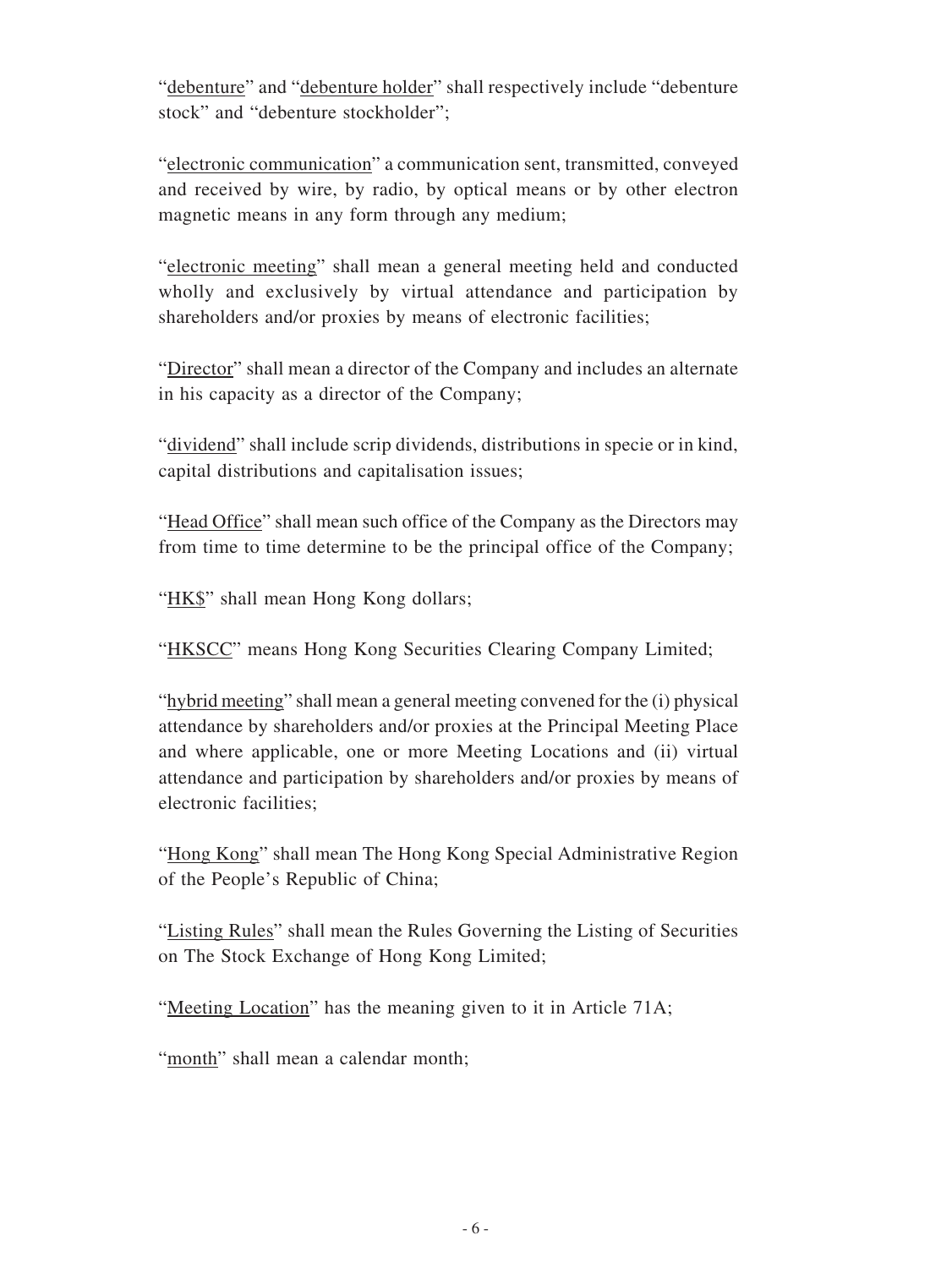"Newspapers" shall mean, in relation to the publication in newspapers of any notice, shall mean in English in one leading English language daily newspaper and (unless unavailable) in Chinese in one leading Chinese language daily newspaper, in each case published and circulating generally in the Relevant Territory and specified or not excluded for this purpose by the stock exchange in the Relevant Territory;

"Notice" shall mean written notice unless otherwise specifically stated and as further defined in these Articles;

"paid" in relation to a share, shall mean paid or credited as paid;

"physical meeting" shall mean a general meeting held and conducted by physical attendance and participation by shareholders and/or proxies at the Principal Meeting Place and/or where applicable, one or more Meeting Locations;

"Principal Meeting Place" shall have the meaning given to it in Article 65;

"the Register" shall mean the principal register and any branch register of shareholders of the Company to be maintained at such place within or outside the Cayman Islands as the Board may determine from time to time;

"Registered Office" shall mean the registered office of the Company for the time being;

"Registration Office" shall mean in respect of any class of share capital, such place or places in the Relevant Territory or elsewhere where the Directors from time to time determine to keep a branch register of shareholders of the Company in respect of that class of share capital and where (except in cases where the Directors otherwise agree) transfers of other documents of title for such class of share capital are to be lodged for registration and are to be registered;

"Relevant Period" shall mean the period commencing from the date on which any of the securities of the Company become listed on a stock exchange in the Relevant Territory with the consent of the Company to and including the date immediately before the day on which none of the securities are so listed (and so that if at any time listing of any such securities is suspended, they shall nevertheless be treated, for the purpose of this definition, as listed);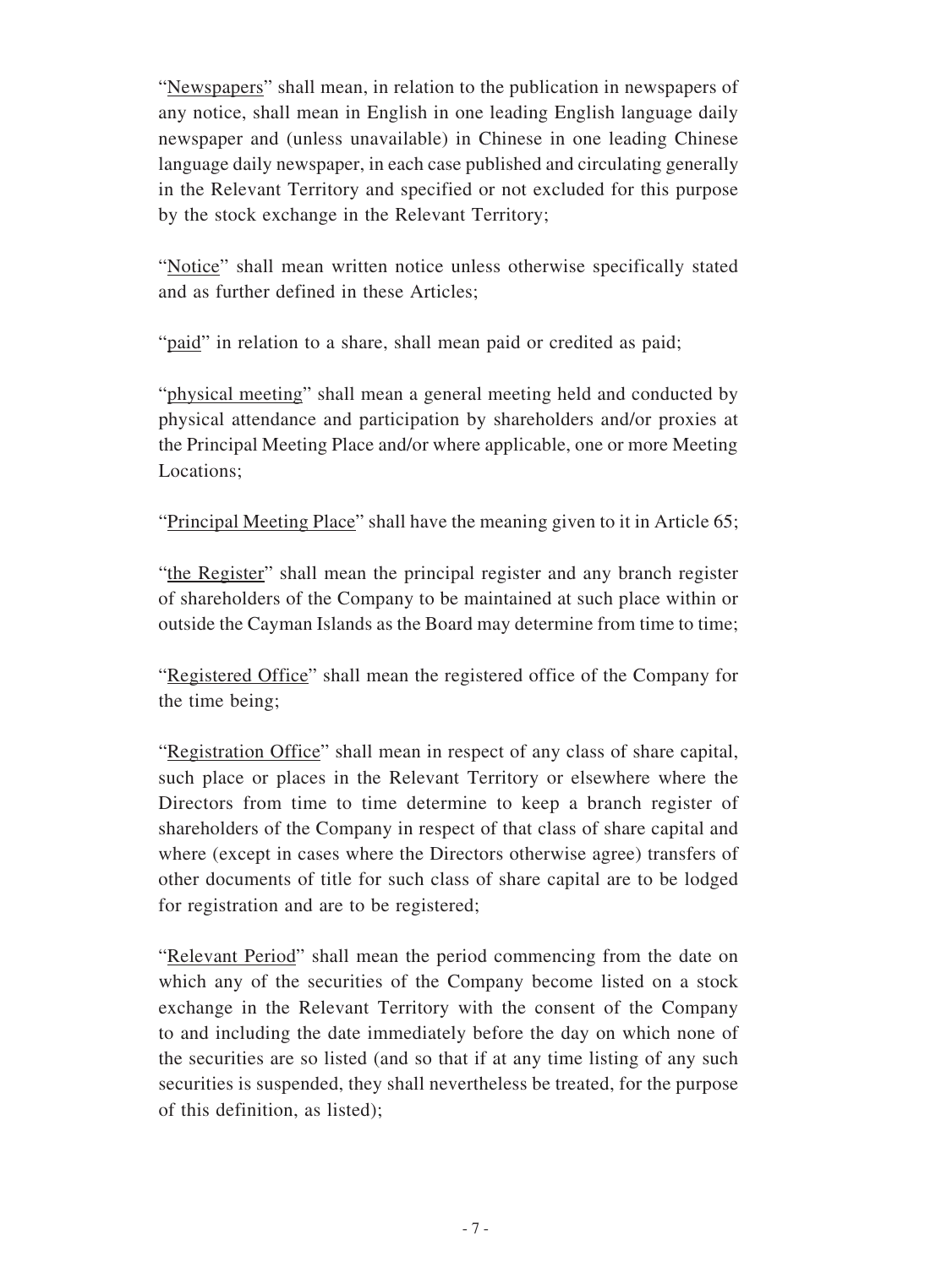"Relevant Territory" shall mean Hong Kong or such other territory as the Directors may from time to time decide if the issued ordinary share capital of the Company is listed on a stock exchange in such territory;

"Seal" shall mean the common seal of the Company and any one or more facsimile seals from time to time of the Company for use in the Cayman Islands or in any place outside the Cayman Islands;

"Secretary" shall mean the person or corporation for the time being performing the duties of that office and includes any assistant, deputy, acting or temporary secretary;

"share" shall mean share in the capital of the Company and includes stock except where a distinction between stock and shares is expressed or implied;

"shareholder" shall mean the duly registered holder from time to time of the shares in the capital of the Company;

"Statutes" shall mean the Companies Act and every other act, order regulation or other instrument having statutory effect (as amended from time to time) for the time being in force in the Cayman Islands applying to or affecting the Company, the Memorandum of Association and/or these presents;

"subsidiary" shall have the meanings ascribed to it by section 15 of the Companies Ordinance (Cap. 622) of the laws of Hong Kong as in force at the adoption of these Articles;"

"substantial shareholder" shall mean a person who is entitled to exercise, or to control the exercise of, 10% or more (or such other percentage as may be prescribed by the Listing Rules) of the voting power at any general meeting of the Company;

"Transfer Office" shall mean the place where the principal register of shareholders is situate for the time being;

"US\$" shall mean the legal currency of United States of America;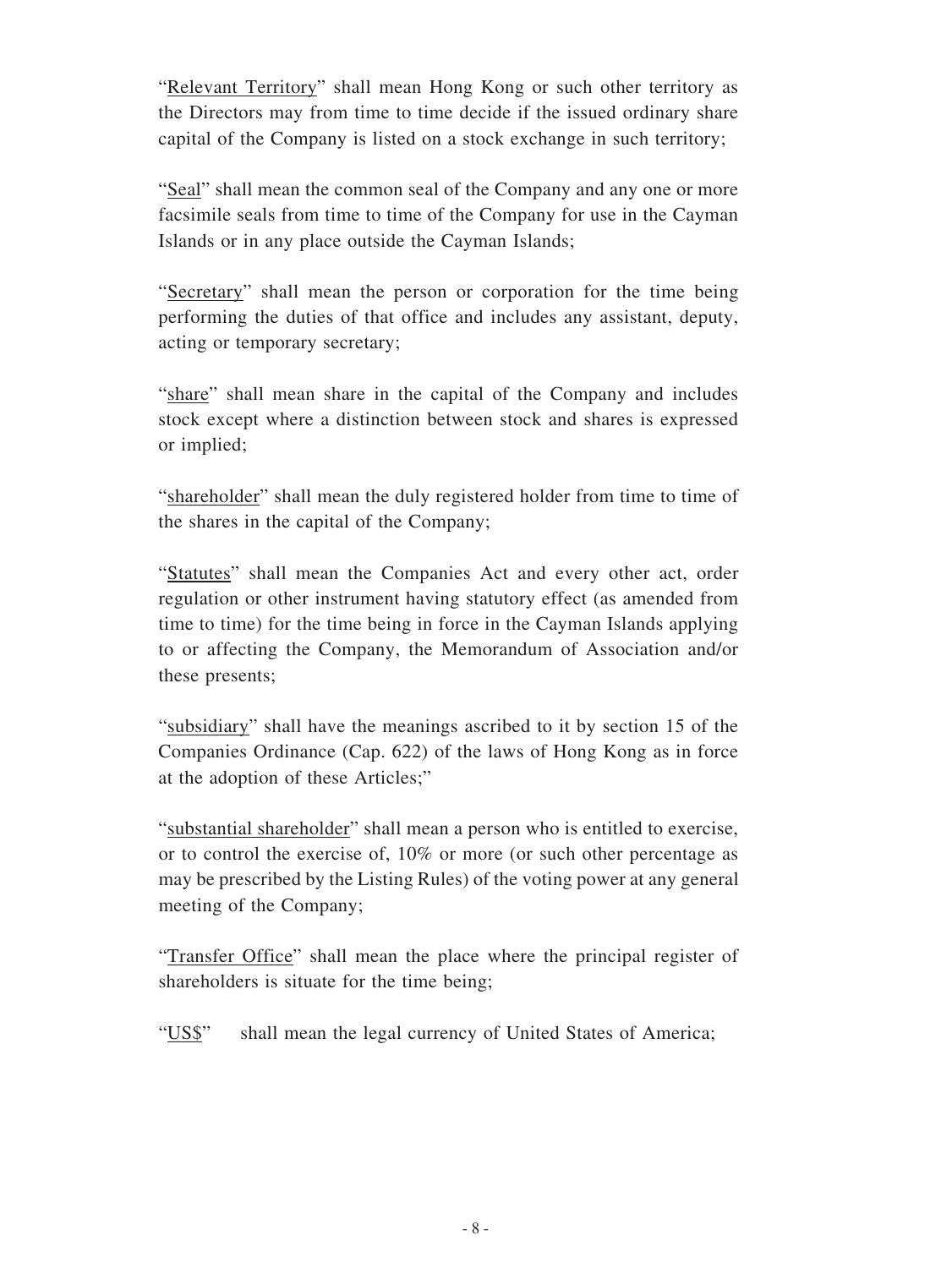"writing" or "printing" shall include writing, printing, lithography, photography, typewriting and every other mode of representing words or figures in a legible and non-transitory form, and including where the representation takes the form of electronic display, provided that the same is available for download onto a user's computer or for printing through conventional small office equipment or is placed on the Company's website and, in each case, the shareholder concerned (where the relevant provision of these Articles require the delivery or service of any document or notice on him in his capacity as shareholder) has elected for the receipt of the relevant download or notice through electronic means and both the mode of service of the relevant document or notice and the shareholder's election comply with all applicable laws and regulations and the requirements of the stock exchange of the Relevant Territory.

(B) In these Articles, unless there be something in the subject or context inconsistent herewith:

words denoting the singular shall include the plural and words denoting the plural shall include the singular;

words importing any gender shall include every gender and words importing persons shall include partnerships, firms, companies and corporations;

subject to the foregoing provisions of this Article, any words or expressions defined in the Companies Act (except any statutory modification thereof not in force when these Articles become binding on the Company) shall bear the same meaning in these Articles, save that "company" shall where the context permits include any company incorporated in the Cayman Islands or elsewhere; and

references to any statute or statutory provision shall be construed as relating to any statutory modification or re-enactment thereof for the time being in force.

(C) At all times during the Relevant Period (but not otherwise) a resolution shall be a Special Resolution when it has been passed by a majority of not less than three-fourths of the votes cast by such shareholders as, being entitled so to do, vote in person or by proxy or, in the cases of shareholders which are corporations, by their respective duly authorised representatives at a general meeting of which Notice has been duly given in accordance with Article 65.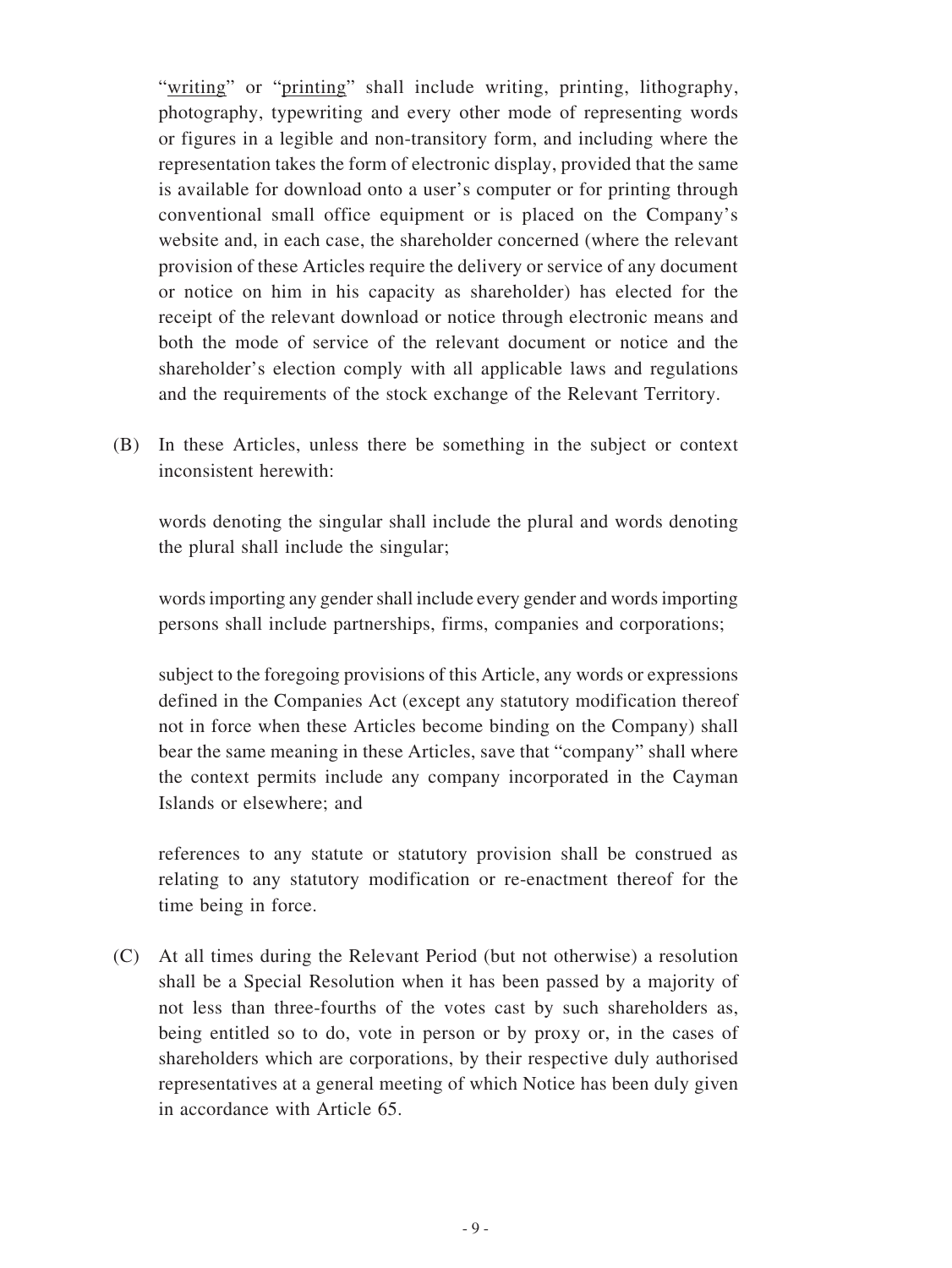- (D) A resolution shall be an Ordinary Resolution when it has been passed by a simple majority of such shareholders as, being entitled so to do, vote in person or, in the case of any shareholder being a corporation, by its duly authorised representative or, where proxies are allowed, by proxy at a general meeting held in accordance with these presents and of which Notice has been duly given in accordance with Article 65.
- (E) A resolution in writing signed (in such manner as to indicate, expressly or impliedly, unconditional approval) by or on behalf of the persons for the time being entitled to receive notice of and to attend and vote at general meetings of the Company shall, for the purpose of these Articles, be treated as an Ordinary Resolution duly passed at a general meeting of the Company duly convened and held and, where relevant as a Special Resolution so passed. Any such resolution shall be deemed to have been passed at a meeting held on the date on which it was signed by the last person to sign, and where the resolution states a date as being the date of his signature thereof by any shareholder the statement shall be prima facie evidence that it was signed by him on that date. Such a resolution may consist of several documents in the like form, and signed by one or more relevant shareholders.
- (F) A Special Resolution shall be effective for any purpose for which an Ordinary Resolution is expressed to be required under any provision of these Articles.
- (G) Except during the Relevant Period, an Ordinary Resolution shall be effective of any purpose for which a Special Resolution is expressed to be required under any provision of these Articles.

Written resolutions of shareholders

Special Resolution effective as Ordinary Resolution

Ordinary Resolution effective as Special Resolution (Relevant Period only)

#### Ordinary Resolution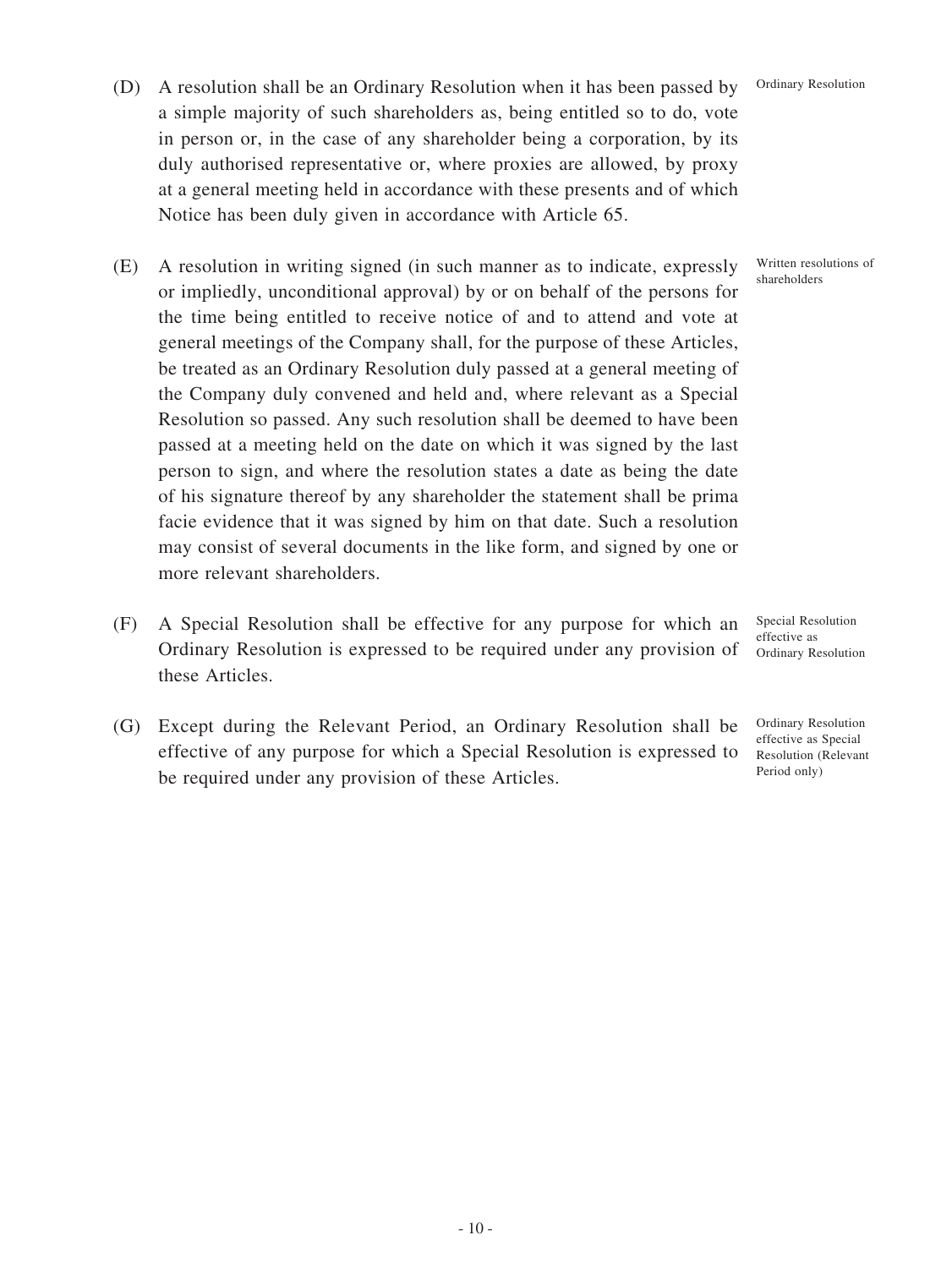- (H) A reference to a meeting: shall mean a meeting convened and held in any manner permitted by these Articles and any shareholder or Director attending and participating at a meeting by means of electronic facilities shall be deemed to be present at that meeting for all purposes of the Statutes and these Articles, and attend, participate, attending, participating, attendance and participation shall be construed accordingly.
- (I) References to a person's participation in the business of a general meeting include without limitation and as relevant the right (including, in the case of a corporation, through a duly authorised representative) to speak or communicate, vote, be represented by a proxy and have access in hard copy or electronic form to all documents which are required by the Statutes or these Articles to be made available at the meeting, and participate and participating in the business of a general meeting shall be construed accordingly.
- (J) References to electronic facilities include, without limitation, website addresses, webinars, webcast, video or any form of conference call systems (telephone, video, web or otherwise).
- (K) References to a document (including, but without limitation, a resolution in writing) being signed or executed include references to it being signed or executed under hand or under seal or by electronic signature or by electronic communication or by any other method and references to a Notice or document include a Notice or document recorded or stored in any digital, electronic, electrical, magnetic or other retrievable form or medium and information in visible form whether having physical substance or not.
- (L) Section 8 and Section 19 of the Electronic Transactions Act (2003) of the Cayman Islands, as amended from time to time, shall not apply to these Articles to the extent it imposes obligations or requirements in addition to those set out in these Articles.
- 2. Without prejudice to any other requirements of the Statutes and subject to Article 13, a Special Resolution shall be required to alter the memorandum of association of the Company, to approve any amendment of these presents or to change the name of the Company.

When Special Resolution is Required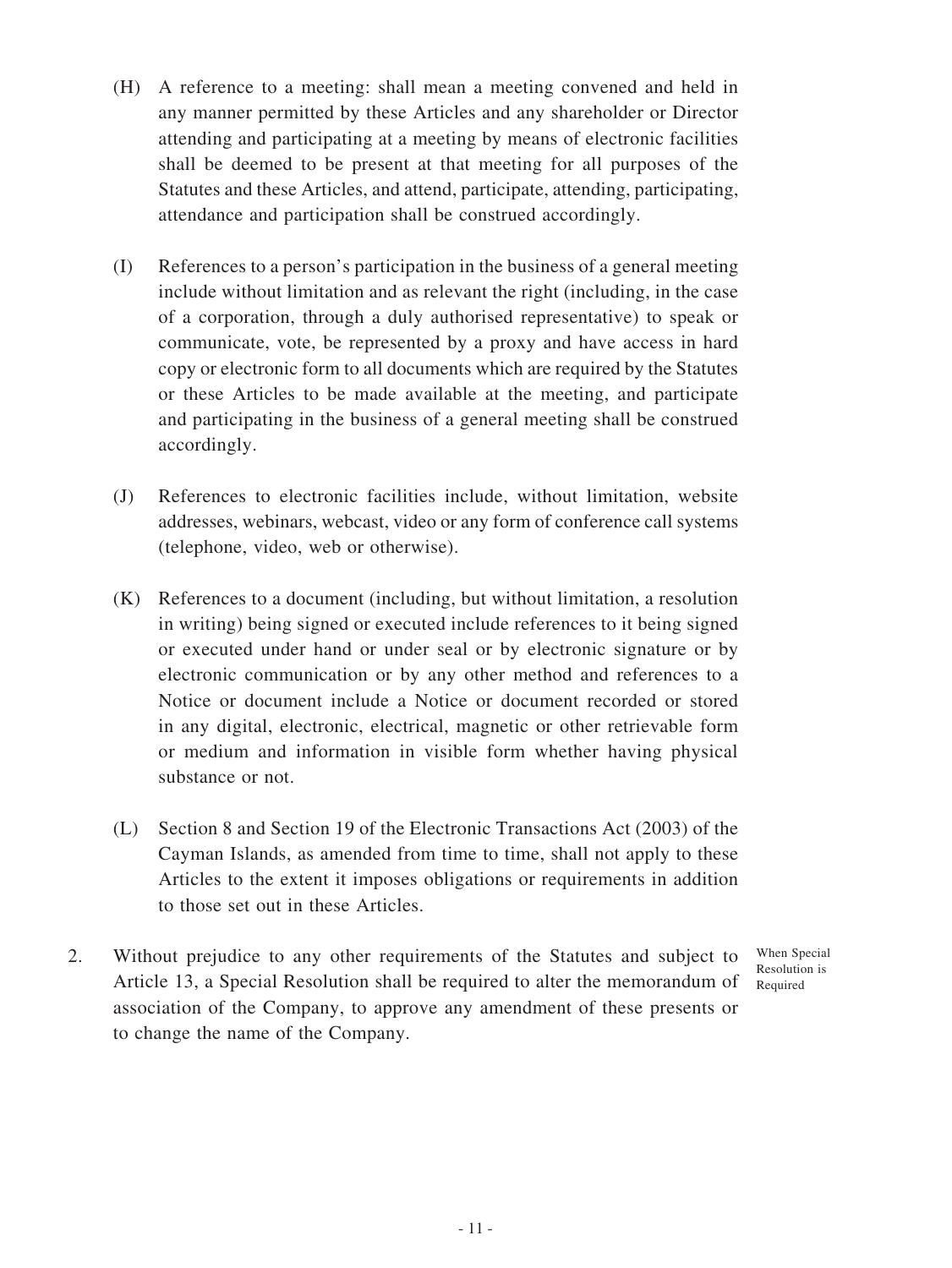### **SHARES, WARRANTS AN D MODIFICATION OF RIGHTS**

- 3. Without prejudice to any special rights or restrictions for the time being attaching to any shares or any class of shares, any share may be issued upon such terms and conditions and with such preferred, deferred or other special rights, or such restrictions, whether in regard to dividend, voting, return of capital or otherwise, as the Company may from time to time by Ordinary Resolution determine (or, in the absence of any such determination or so far as the same may not make specific provision, as the Directors may determine) and any preference share maybe issued with voting rights on the terms that it is liable to be redeemed upon the happening of a specified event or upon a given date and either at the option of the Company, or at the option of the holder.
- 4. The Directors may issue warrants to subscribe for any class of shares or securities of the Company, which warrants may be issued on such terms as the Directors may from time to time determine. Where warrants are issued to bearer, no certificate thereof shall be issued to replace one that has been lost unless the Directors are satisfied beyond reasonable doubt that the original certificate thereof has been destroyed and the Company has received an indemnity in such form as the Directors shall think fit with regard to the issue of any such replacement certificate.
- 5. (A) If at any time the capital is divided into different classes of shares, all or any of the special rights attached to any class (unless otherwise provided for by the terms of issue of the shares of that class) may, subject to the provisions of the Companies Act, be varied or abrogated either with the consent in writing of the holders of not less than three-fourths in nominal value of the issued shares of that class or with the sanction of a Special Resolution passed at a separate general meeting of the holders of the shares of that class. To every such separate general meeting the provisions of these Articles relating to general meetings shall mutatis mutandis apply, but so that the necessary quorum (other than at an adjourned meeting or postponed meeting) shall be not less than two persons holding (or, in the case of a shareholder being a corporation, by its duly authorised representative) or representing by proxy one-third in nominal value of the issued shares of that class, that the quorum for any meeting adjourned or postponed for want of quorum shall be two shareholders present in person (or, in the case of a shareholder being a corporation, by its duly authorised representative) or by proxy (whatever the number of shares held by them).

Issue of shares App. 3

15

Subscription Warrants

How rights of shares App. 3 may be modified (where more than one class of shares) 15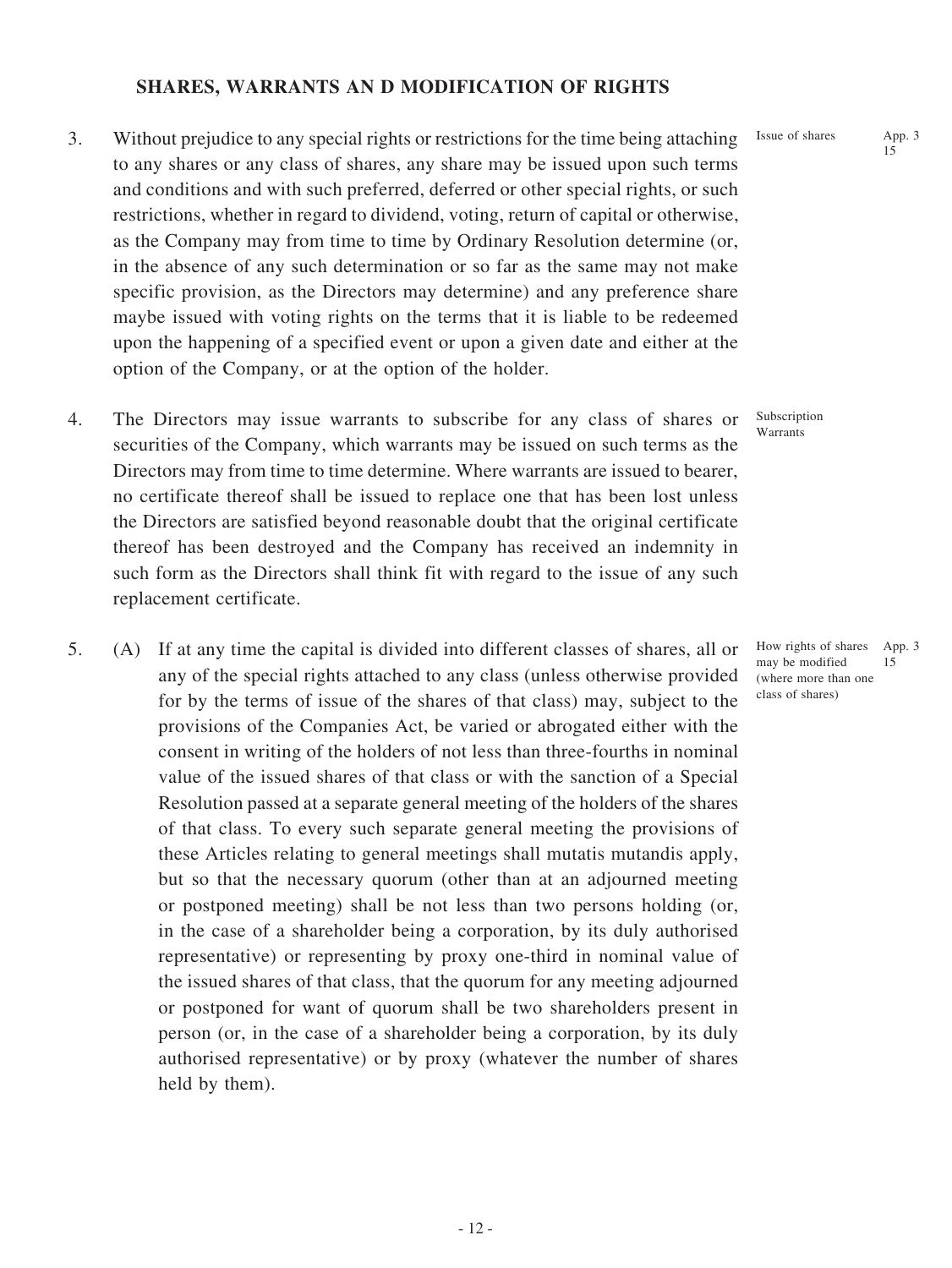- (B) The provisions of this Article shall apply to the variation or abrogation of the rights attached to the shares of any class as if each group of shares of the class differently treated formed a separate class the rights whereof are to be varied or abrogated.
- (C) The special rights conferred upon the holders of any shares or class of shares shall not, unless otherwise expressly provided in the rights attaching to or the terms of issue of such shares, be deemed to be altered by the creation or issue of further shares ranking pari passu therewith or in priority thereto.
- (D) No shares shall be issued to bearer.

## **INITIAL AND ALTERATIONS OF CAPITAL**

- 6. The authorised share capital of the Company on the date of its incorporation is US\$50,000 divided into 50,000 shares of US\$1.00 each.
- 7. The Company in general meeting may from time to time, whether or not all the shares for the time being authorised shall have been issued and whether or not all the shares for the time being issued shall have been fully paid up, by Ordinary Resolution increase its share capital by the creation of new shares, such new capital to be of such amount and to be divided into shares of such class or classes and of such amounts in Hong Kong dollars or United States dollars or such other currency as the shareholders may think fit and as the resolution may prescribe.
- 8. Any new shares shall be issued upon such terms and conditions and with such rights, privileges or restrictions attached thereto as the general meeting resolving upon the creation thereof shall direct, and if no direction be given, subject to the provisions of the Statutes and of these Articles, as the Directors shall determine; and in particular such shares may be issued with a preferential or qualified right to dividends and in the distribution of assets of the Company and with a special right or without any right of voting. The Company may, subject to the provisions of the Statutes, issue shares which are, or at the option of the Company or the holders are liable, to be redeemed.

Where shares are of same class

Issue of shares not an abrogation

Initial capital Structure

Power to increase **Capital** 

On what conditions new shares may be issued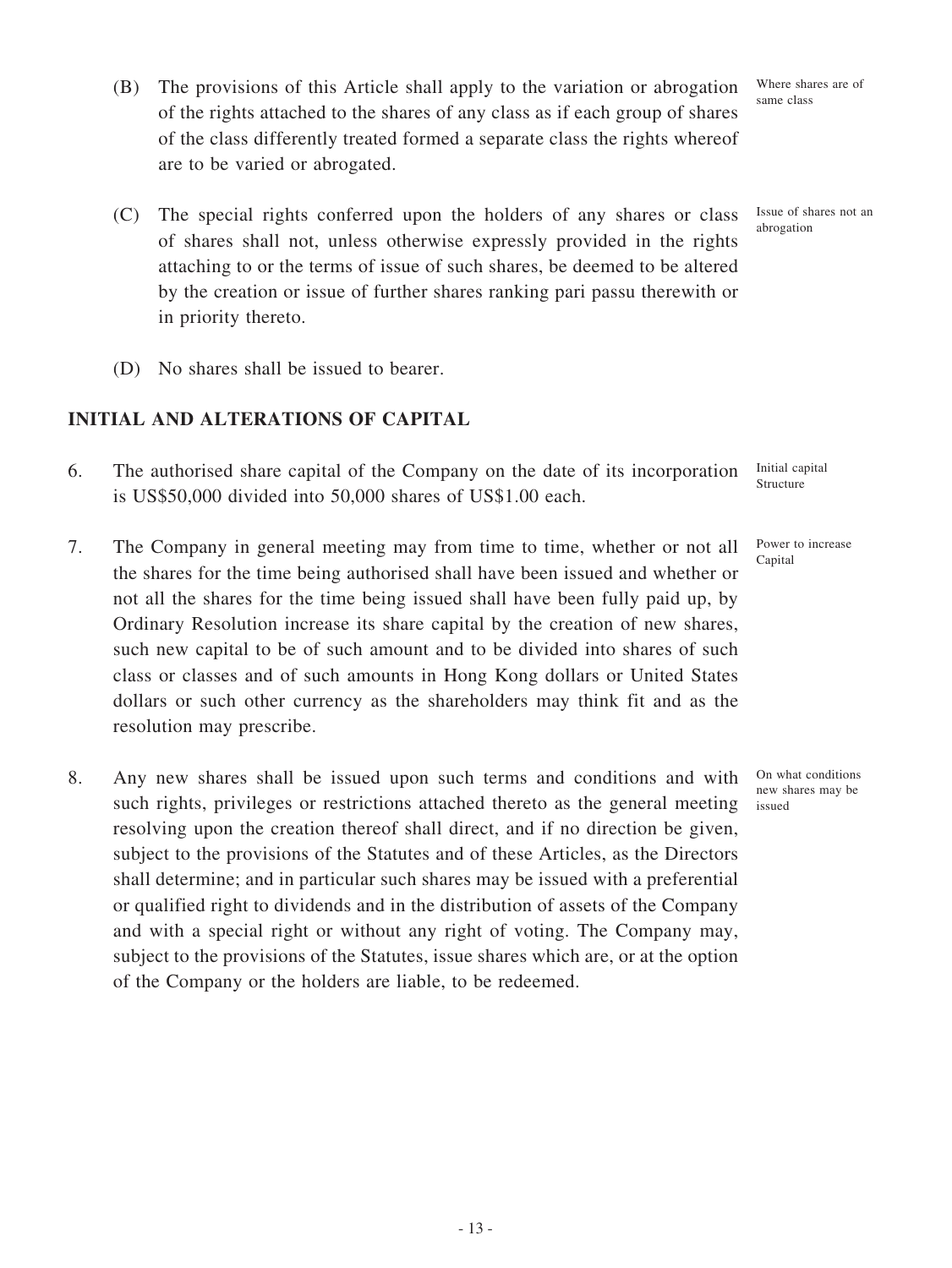- 9. The Directors may before the issue of any new shares, determine that the same, or any of them, shall be offered in the first instance, and either at par or at a premium, to all the existing holders of any class of shares in proportion as nearly as may be to the number of shares of such class held by them respectively, or make any other provisions as to the allotment and issue of such shares, but in default of any such determination or so far as the same shall not extend, such shares may be dealt with as if they formed part of the capital of the Company existing prior to the issue of the same.
- 10. Except so far as otherwise provided by the conditions of issue or by these Articles, any capital raised by the creation of new shares shall be treated as if it formed part of the original capital of the Company and such shares shall be subject to the provisions contained in these Articles with reference to the payment of calls and instalments, transfer and transmission, forfeiture, lien, cancellation, surrender, voting and otherwise.
- 11. (A) All unissued shares and other securities of the Company shall be at the disposal of the Directors and they may offer, allot (with or without conferring a right of renunciation), grant options over or otherwise dispose of them to such persons, at such times, for such consideration and generally on such terms (subject to Article 9) as they in their absolute discretion think fit, but so that no shares shall be issued at a discount. The Directors shall, as regards any offer or allotment of shares, comply with the provisions of the Companies Act, if and so far as such provisions may be applicable thereto.

When to be offered to existing shareholders

New shares to form part of original capital

Shares at disposal of Directors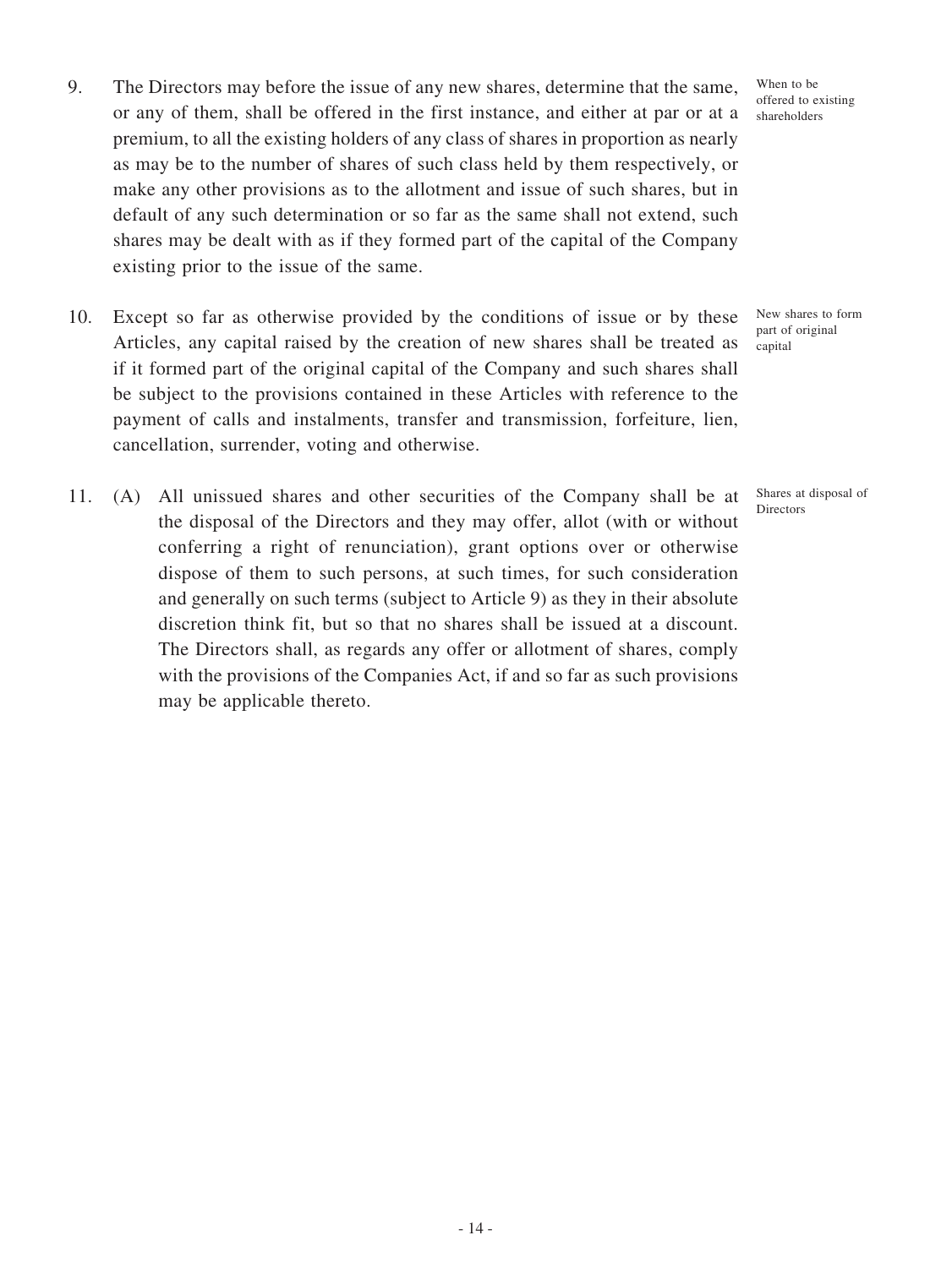- (B) Neither the Company nor the Directors shall be obliged, when making or granting any allotment of, offer of, option over or disposal of shares or other securities of the Company, to make, or make available, and may resolve not to make, or make available, any such offer, option or shares or other securities to shareholders or others with registered addresses in any jurisdiction outside of the Relevant Territory, or in any particular territory or territories being a territory or territories where, in the absence of a registration statement or other special formalities, this would or might, in the opinion of the Directors, be unlawful or impracticable, or the existence or extent of the requirement for such registration statement or special formalities might be expensive (whether in absolute terms or in relation to the rights of the shareholder(s) who may be affected) or time consuming to determine. The Directors shall be entitled to make such arrangements to deal with fractional entitlements arising on an offer of any unissued shares or other securities as they think fit, including the aggregation and the sale thereof for the benefit of the Company. Shareholders who may be affected as a result of any of the matters referred to in this paragraph (B) shall not be, and shall be deemed not to be, a separate class of shareholders for any purposes whatsoever.
- 12. (A) The Company may at any time pay commission to any person for subscribing or agreeing to subscribe (whether absolutely or conditionally) for any shares in the Company or procuring or agreeing to procure subscriptions (whether absolute or conditional) for any shares in the Company, but so that the conditions and requirements of the Companies Act shall be observed and complied with, and in each case the commission shall not exceed ten (10) per cent. of the price at which the shares are issued.
	- (B) If any shares of the Company are issued for the purpose of raising money to defray the expenses of the construction of any works or buildings or the provision of any plant which cannot be made profitable within a period of one year, the Company may pay interest on so much of that share capital as is for the time being paid up for the period and, subject to any conditions and restrictions mentioned in the Companies Act, may charge the sum so paid by way of interest to capital as part of the cost of construction of the works or buildings, or the provision of the plant.

Company may pay commission

Power to charge interest to capital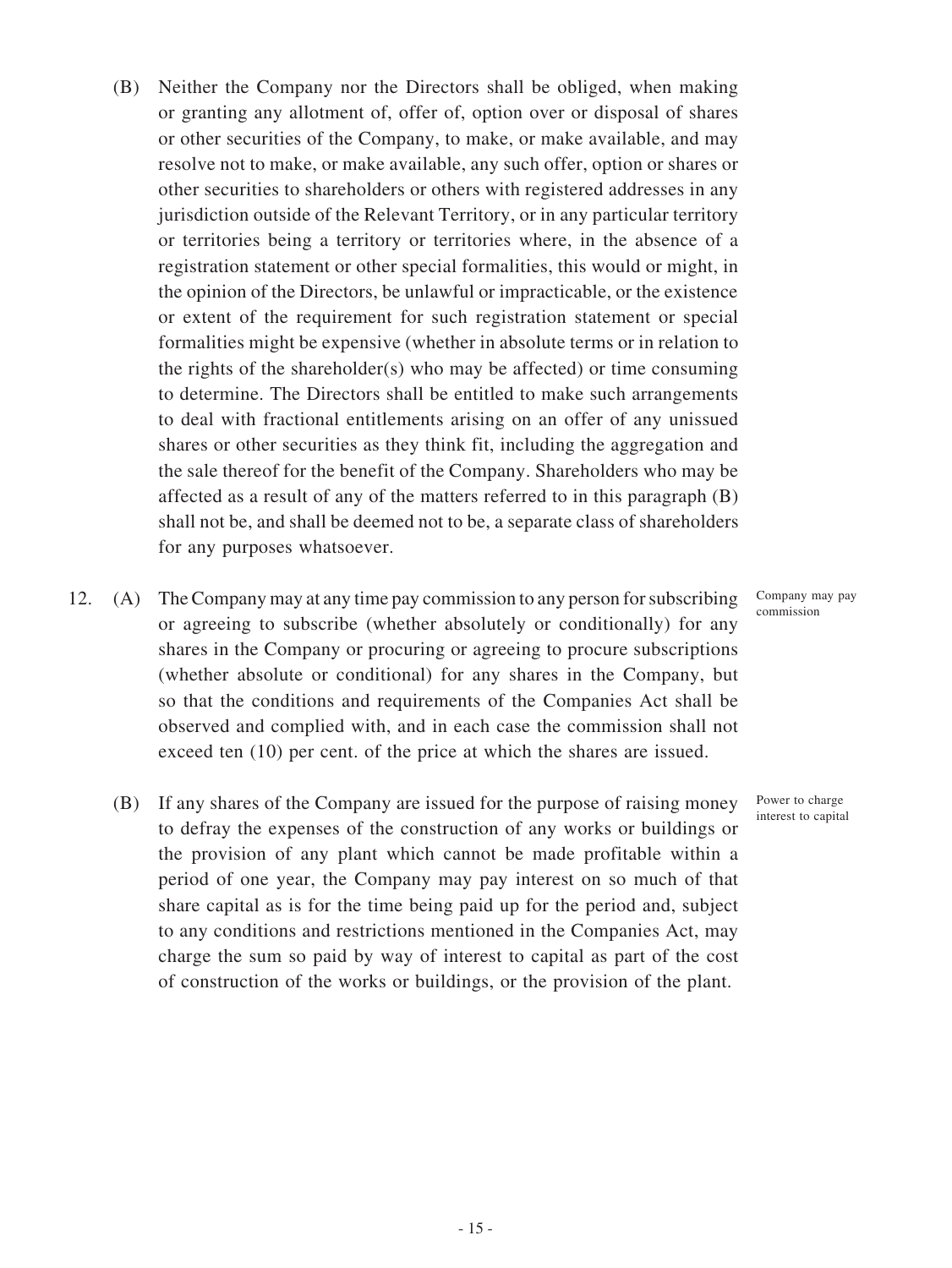- 13. The Company may from time to time by Ordinary Resolution:
	- (i) increase its share capital as provided by Article 7;
	- (ii) consolidate or divide all or any of its share capital into shares of larger or smaller amount than its existing shares; and on any consolidation of fully paid shares into shares of larger amount, the Directors may settle any difficulty which may arise as it thinks expedient and in particular (but without prejudice to the generality of the foregoing) may as between the holders of shares to be consolidated determine which particular shares are to be consolidated into a consolidated share, and if it shall happen that any person shall become entitled to fractions of a consolidated share or shares, such fractions may be sold by some person appointed by the Directors for that purpose and the person so appointed may transfer the shares so sold to the purchaser thereof and the validity of such transfer shall not be questioned, and so that the net proceeds of such sale (after deduction of the expenses of such sale) may either be distributed among the persons who would otherwise be entitled to a fraction or fractions of a consolidated share or shares rateably in accordance with their rights and interest or may be paid to the Company for the Company's benefit;
	- (iii) divide its shares into several classes and attach thereto respectively any preferential, deferred, qualified or special rights, privileges or conditions;
	- (iv) sub-divide its shares or any of them into shares of smaller amount than is fixed by the Memorandum of Association, subject nevertheless to the provisions of the Companies Act, and so that the resolution whereby any share is sub-divided may determine that, as between the holders of the shares resulting from such sub-division, one or more of the shares may have any such preferred or other special rights over, or may have such deferred rights or be subject to any such restrictions as compared with the others as the Company has power to attach to unissued or new shares;
	- (v) cancel any shares which at the date of the passing of the resolution have not been taken or agreed to be taken by any person, and diminish the amount of its share capital by the amount of the shares so cancelled;
	- (vi) make provision for the issue and allotment of shares which do not carry any voting rights; and
	- (vii) change the currency of denomination of its share capital.

Increase, consolidation and division of capital, sub-division and cancellation of shares and re– denomination etc.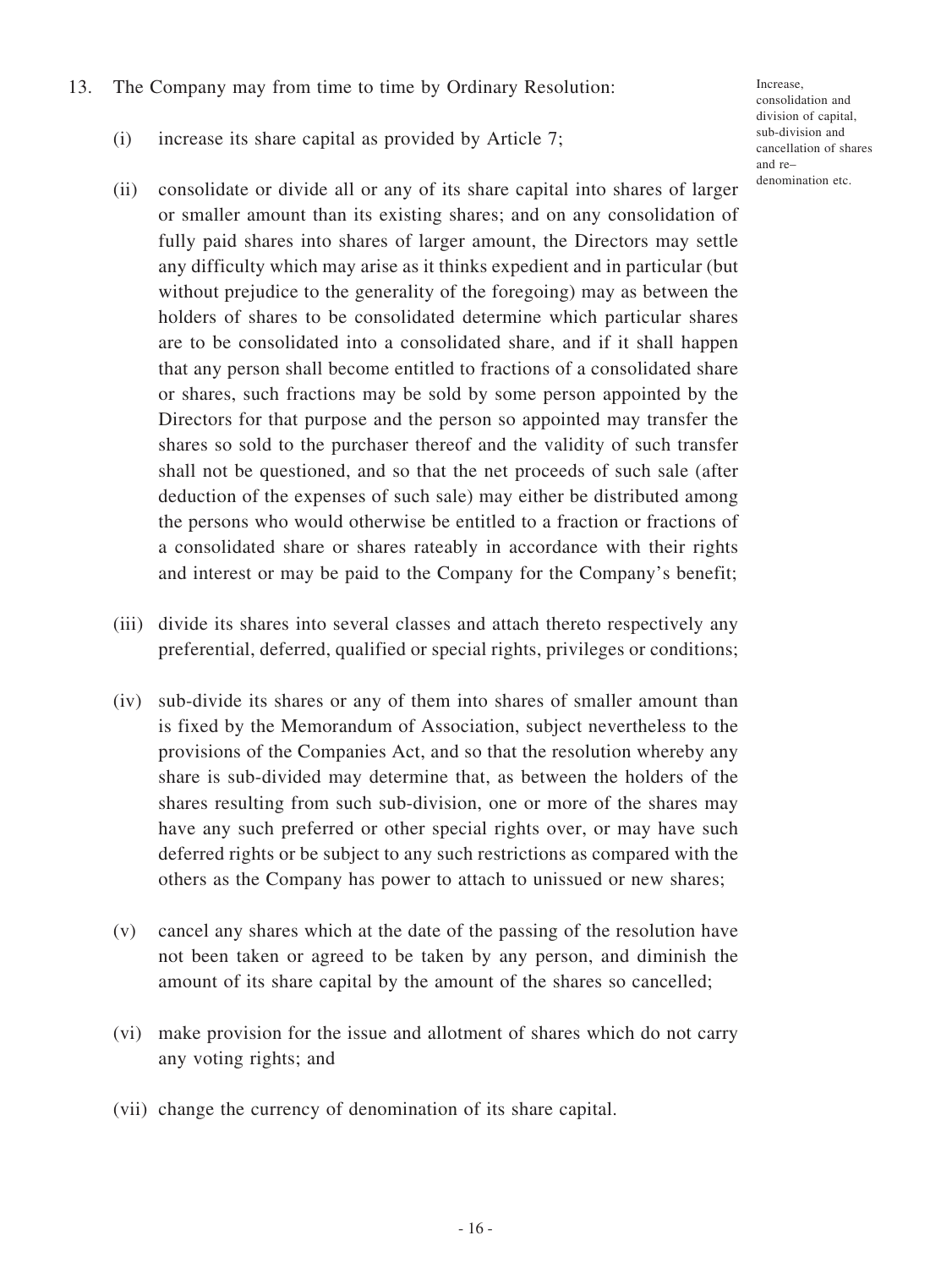The Company may apply the share premium account in any manner permitted by the Statutes. The Company shall at all times comply with the provisions of the Statutes in relation to its share premium account.

14. The Company may by Special Resolution reduce its share capital or undistributable reserve in any manner authorised, and subject to any conditions prescribed, by law.

### **PURCHASE OF OWN SECURITIES**

15. Subject to the Statutes, the power of the Company to purchase or otherwise acquire its shares (including its redeemable shares) and warrants or other securities for the subscription or purchase of its own shares (including redeemable shares) shall be exercisable by the Directors upon such terms and subject to such conditions as they think fit. The Directors may accept for surrender for no consideration any full paid share.

Company may purchase its own shares and warrants

# **REGISTER OF SHAREHOLDERS AND SHARE CERTIFICATES**

- 16. Except as otherwise expressly provided by these Articles or as required by law or as ordered by a court of competent jurisdiction, no person shall be recognised by the Company as holding any share upon any trust and, except as aforesaid, the Company shall not be bound by or be compelled in any way to recognise (even when having notice thereof) any equitable, contingent, future or partial interest in any share or any interest in any fractional part of a share or any other right or claim to or in respect of any shares except an absolute right to the entirety thereof of the registered holder.
- 17. (A) The Directors shall cause to be kept the Register and there shall be entered therein the particulars required under the Companies Act. Share register
	- (B) Subject to the provisions of the Companies Act, if the Directors consider it necessary or appropriate, the Company may establish and maintain a local or branch register of shareholders at such location as the Directors think fit and, while the issued share capital of the Company is, with the consent of the Directors, listed on any stock exchange in Hong Kong, the Company shall keep its principal or a branch register of shareholders in Hong Kong.

Trusts of shares not Recognised

Local or branch Register

Reduction of capital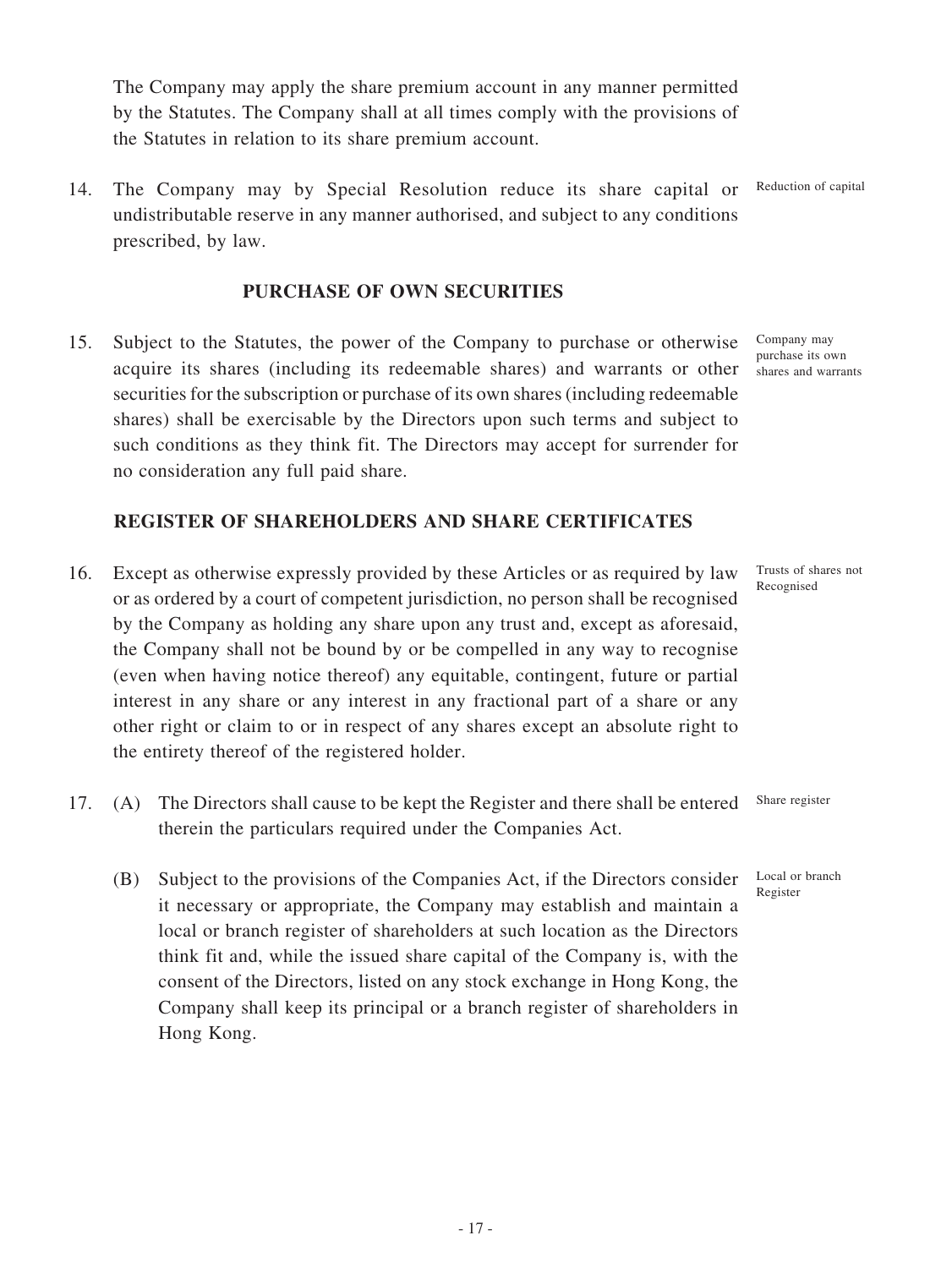#### Inspection of register

Share certificates

- (C) For so long as any part of the share capital of the Company is listed on a stock exchange in Hong Kong, any shareholder may inspect the principal register or branch register of the Company maintained in Hong Kong without charge and require the provision to him of copies or extracts thereof in all respects as if the Company were incorporated under and is subject to the Companies Ordinance (Cap. 622 of the Laws of Hong Kong).
- 18. (A) Every person whose name is entered as a shareholder in the register upon the issue and allotment of a share shall be entitled without payment to receive within ten (10) business days after allotment (or within such other period as the conditions of issue shall provide or is required by the applicable rules of the stock exchange of the Relevant Territory) one certificate for all his shares, and in the case of a transfer or, if he shall so request, in a case where the allotment or transfer is of a number of shares in excess of the number for the time being forming a stock exchange board lot for the purposes of the stock exchange on which the shares are listed, upon payment of such sum (not exceeding in the case of any share capital listed on a stock exchange in Hong Kong, HK\$2.50 or such other sum as may from time to time be allowed or not prohibited under the rules of the relevant stock exchange in Hong Kong, and in the case of any other shares, such sum in such currency as the Directors may from time to time determine to be reasonable in the territory in which the relevant register is situated, or otherwise such other sum as the Company may by Ordinary Resolution determine) for every certificate (or in the case an issue and allotment of a share for every certificate after the first certificate) as the Directors may from time to time determine, such number of certificates for shares in stock exchange board lots or whole multiples thereof as he shall request and one for the balance (if any) of the shares in question, provided that in respect of a share or shares held jointly by several persons the Company shall not be bound to issue a certificate or certificates to each such person, and the issue and delivery of a certificate or certificates to one of the joint holders shall be sufficient delivery to all such holders.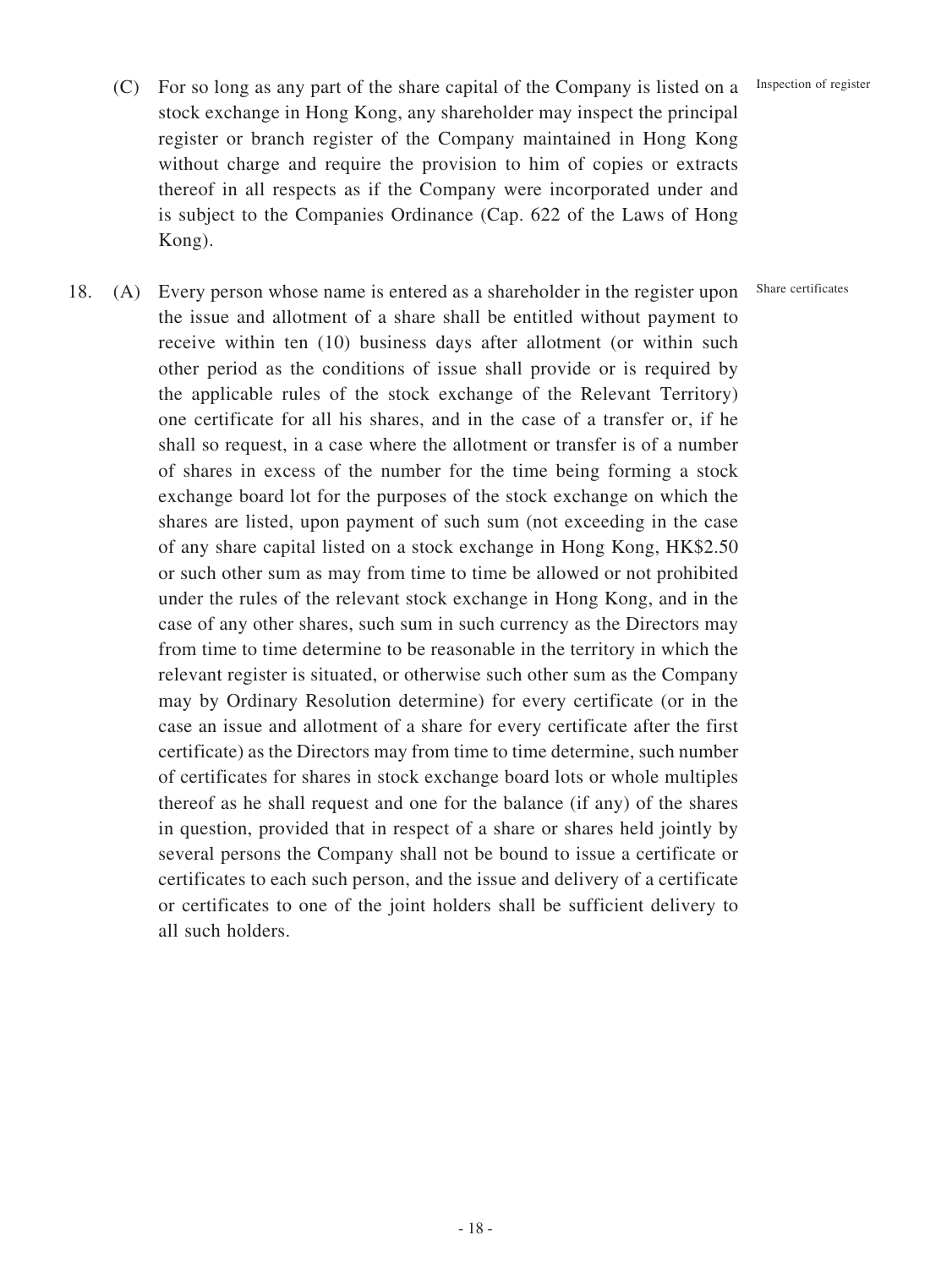- (B) The Company may, in the event of a change in the form of definitive share certificate adopted by the Directors, issue new definitive certificates to all holders of shares appearing on the Register in replacement of old definitive certificates issued to such holders. The Directors may resolve whether or not to require the return of the old certificates as a condition precedent to the issue of replacement certificates and, as regards any old certificates which have been lost or defaced, to impose such conditions (including as to indemnity) as the Directors shall see fit. If the Directors elect not to require the return of the old certificates, the same shall be deemed to have been cancelled and of no further effect for all purposes.
- 19. Every certificate for shares, warrants or debentures or representing any other form of securities of the Company shall be issued under the Seal of the Company, which for this purpose may be a duplicate Seal.
- 20. Every share certificate hereafter issued shall specify the number and class of shares in respect of which it is issued and the amount paid thereon and may otherwise be in such form as the Directors may from time to time prescribe. A share certificate shall relate to only one class of shares, and where the capital of the Company includes shares with different voting rights, the designation of each class of shares, other than those which carry the general right to vote at general meetings, must include the words "non-voting", "restricted voting" or "limited voting" or some other appropriate designation which is commensurate with the rights attaching to the relevant class of shares.
- 21. (A) The Company shall not be bound to register more than four persons as joint holders of any share. Joint holders App. 3
	- (B) If any share shall stand in the names of two or more persons, the person first named in the register shall be deemed the sole holder thereof as regards service of notice and, subject to the provisions of these Articles, all or any other matter connected with the Company, except the transfer of the share.

Share certificates to be sealed

Certificate to specify number and class of shares

1(3)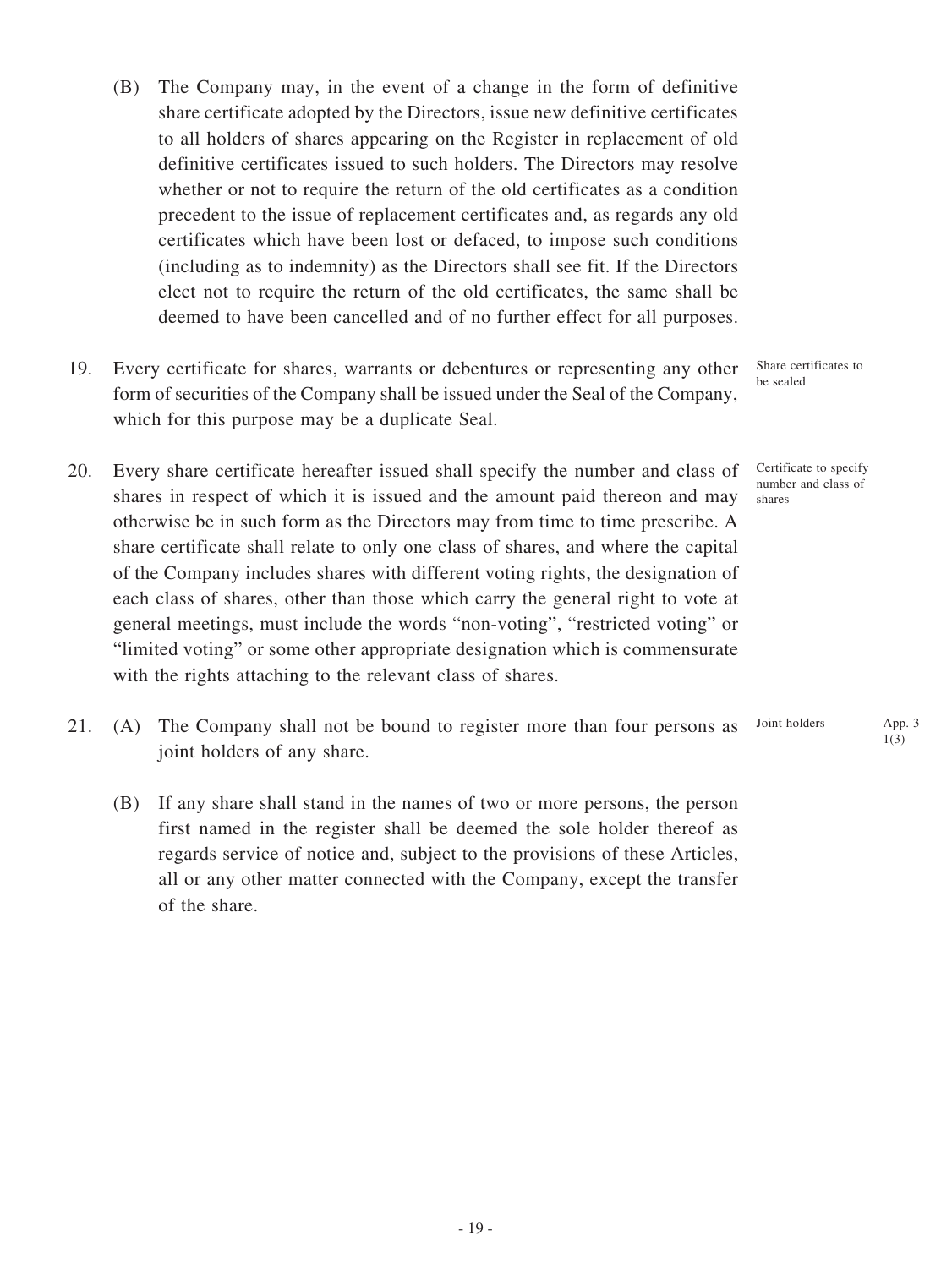22. If a share certificate is defaced, lost or destroyed, it may be replaced on payment of such fee, if any, (not exceeding, in the case of any share capital listed on a stock exchange in Hong Kong, HK\$2.50 or such other sum as may from time to time be allowed or not prohibited under the rules of the relevant stock exchange in Hong Kong, and, in the case of any other capital, such sum in such currency as the Directors may from time to time determine to be reasonable in the territory in which the relevant register is situated, or such other sum as the Company may by Ordinary Resolution determine) as the Directors shall from time to time determine and on such terms and conditions, if any, as to publication of notices, evidence and indemnity as the Directors think fit and in the case of wearing out or defacement, after delivery up of the old certificate. In the case of destruction or loss, the person to whom such replacement certificate is given shall also bear and pay to the Company all costs and out-of-pocket expenses incidental to the investigation by the Company of the evidence of such destruction or loss and of such indemnity.

### **LIEN**

23. The Company shall have a first and paramount lien on every share (not being a fully paid share) for all moneys, whether presently payable or not, called or payable at a fixed time in respect of such share; and the Company shall also have a first and paramount lien and charge on all shares (other than fully paid shares) standing registered in the name of a shareholder, whether singly or jointly with any other person or persons, for all the debts and liabilities of such shareholder or his estate to the Company and whether the same shall have been incurred before or after notice to the Company of any equitable or other interest of any person other than such shareholder, and whether the period for the payment or discharge of the same shall have actually arrived or not, and notwithstanding that the same are joint debts or liabilities of such shareholder or his estate and any other person, whether a shareholder of the Company or not. The Company's lien (if any) on a share shall extend to all dividends and bonuses declared in respect thereof. The Directors may at any time either generally or in any particular case waive any lien that has arisen, or declare any share to be exempt wholly or partially from the provisions of this Article.

Replacement of share App. 3 certificates 20

Company's lien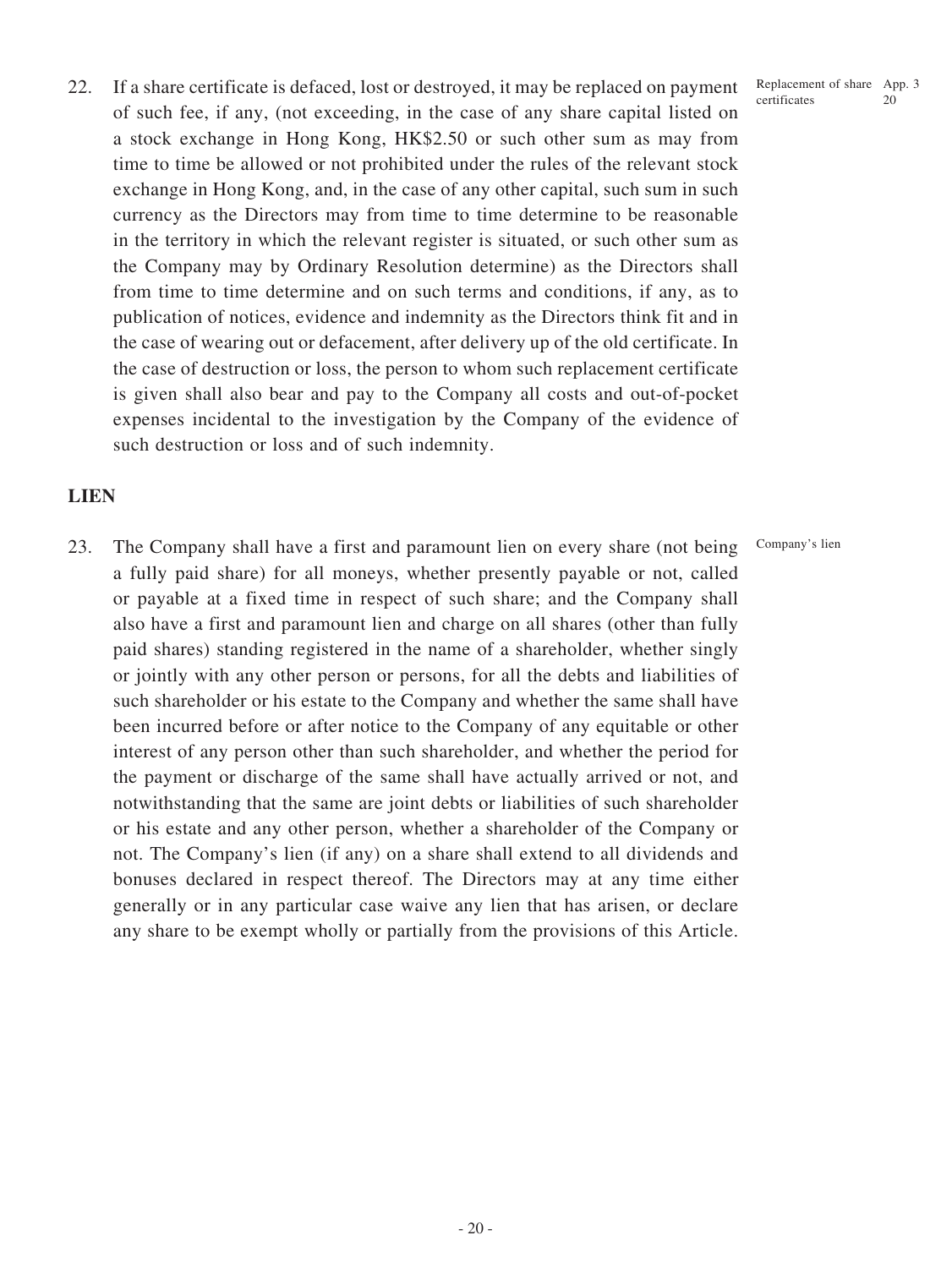- 24. The Company may sell, in such manner as the Directors think fit, any shares on which the Company has a lien, but no sale shall be made unless some sum in respect of which the lien exists is presently payable or the liability or engagement in respect of which such lien exists is liable to be presently fulfilled or discharged, nor until the expiration of fourteen (14) clear days after a notice in writing, stating and demanding payment of the sum presently payable or specifying the liability or engagement and demanding fulfilment or discharge thereof and giving notice of intention to sell in default, shall have been given, in the manner in which notices may be sent to shareholders of the Company as provided in these Articles, to the registered holder for the time being of the shares or the person entitled by reason of such holder's death, bankruptcy or winding-up to the shares.
- 25. The net proceeds of such sale after the payment of the costs of such sale shall be applied in or towards payment or satisfaction of the debt or liability or engagement in respect whereof the lien exists, so far as the same is presently payable, and any residue shall (subject to a like lien for debts or liabilities not presently payable as existed upon the shares prior to the sale) be paid to the person entitled to the shares at the time of the sale. For the purpose of giving effect to any such sale, the Directors may authorise some person to transfer the shares sold to the purchaser thereof and may enter the purchaser's name in the register as holder of the shares, and the purchaser shall not be bound to see to the application of the purchase money, nor shall his title to the shares be affected by any irregularity or invalidity in the proceedings relating to the sale.

### **CALLS ON SHARES**

- 26. The Directors may from time to time make such calls as they may think fit upon the shareholders in respect of any moneys unpaid on the shares held by them respectively (whether on account of the nominal value of shares or by way of premiums) and not by the conditions of allotment thereof made payable at a fixed time. A call may be made payable either in one sum or by instalments. Calls/instalments
- 27. Fourteen (14) clear days' notice at least of any call shall be given specifying the time and place of payment and to whom such call shall be paid. Notice of call
- 28. A copy of the notice referred to in Article 27 shall be sent to shareholders in the manner in which notices may be sent to shareholders by the Company as herein provided. Copy of notice to be sent to shareholders

Sale of shares subject to lien

Application of proceeds of sale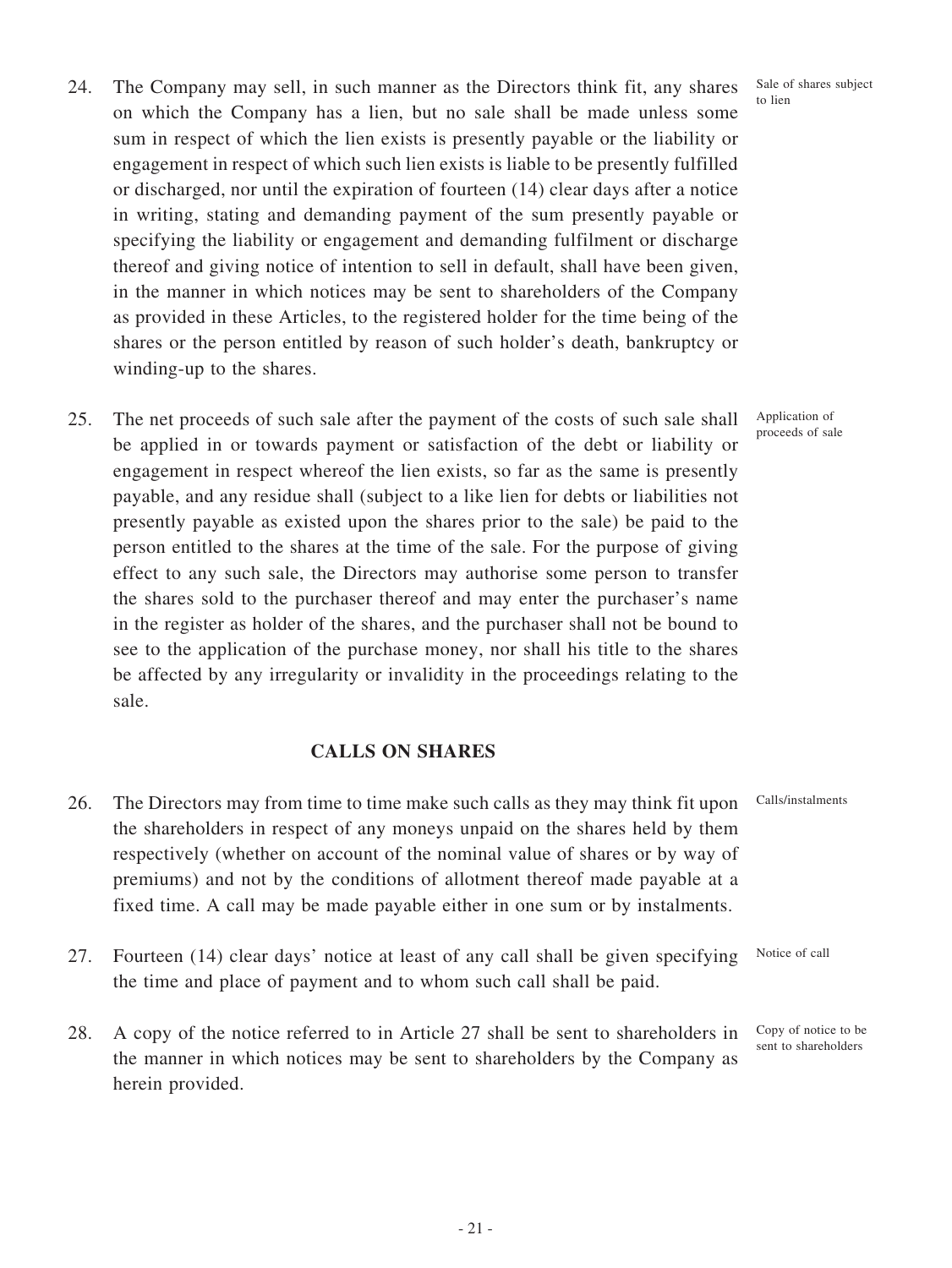- 29. In addition to the giving of notice in accordance with Article 28, notice of the person appointed to receive payment of every call and of the times and places appointed for payment may be given to the shareholders by notice to be inserted at least once in the Newspapers.
- 30. Every shareholder upon whom a call is made shall pay the amount of every call so made on him to the person and at the time or times and place or places as the Directors shall appoint.
- 31. A call shall be deemed to have been made at the time when the resolution of the Directors authorising such call was passed.
- 32. The joint holders of a share shall be severally as well as jointly liable for the payment of all calls and instalments due in respect of such share or other moneys due in respect thereof.
- 33. The Directors may from time to time at its discretion extend the time fixed for any call, and may extend such time as regards all or any of the shareholders, whom due to residence outside the Relevant Territory or other cause the Directors may deem entitled to any such extension but no shareholder shall be entitled to any such extension except as a matter of grace and favour.
- 34. If the sum payable in respect of any call or instalment is not paid on or before the day appointed for payment thereof, the person or persons from whom the sum is due shall pay interest on the same at such rate not exceeding twenty (20) per cent. per annum as the Directors shall fix from the day appointed for the payment thereof to the time of the actual payment, but the Directors may waive payment of such interest wholly or in part.
- 35. No shareholder shall be entitled to receive any dividend or bonus or to be present or vote (save as proxy for another shareholder) at any general meeting, either personally, or (save as proxy for another shareholder) by proxy, or be reckoned in a quorum, or to exercise any other privilege as a shareholder until all calls or instalments due from him to the Company, whether alone or jointly or jointly and severally with any other person, together with interest and expenses (if any) shall have been paid.

Notice supplemental to call may be given

Time and place for payment of calls

When call deemed to have been made

Liability of joint Holders

Directors may extend time fixed for call

Interest on unpaid Calls

Suspension of privileges while call unpaid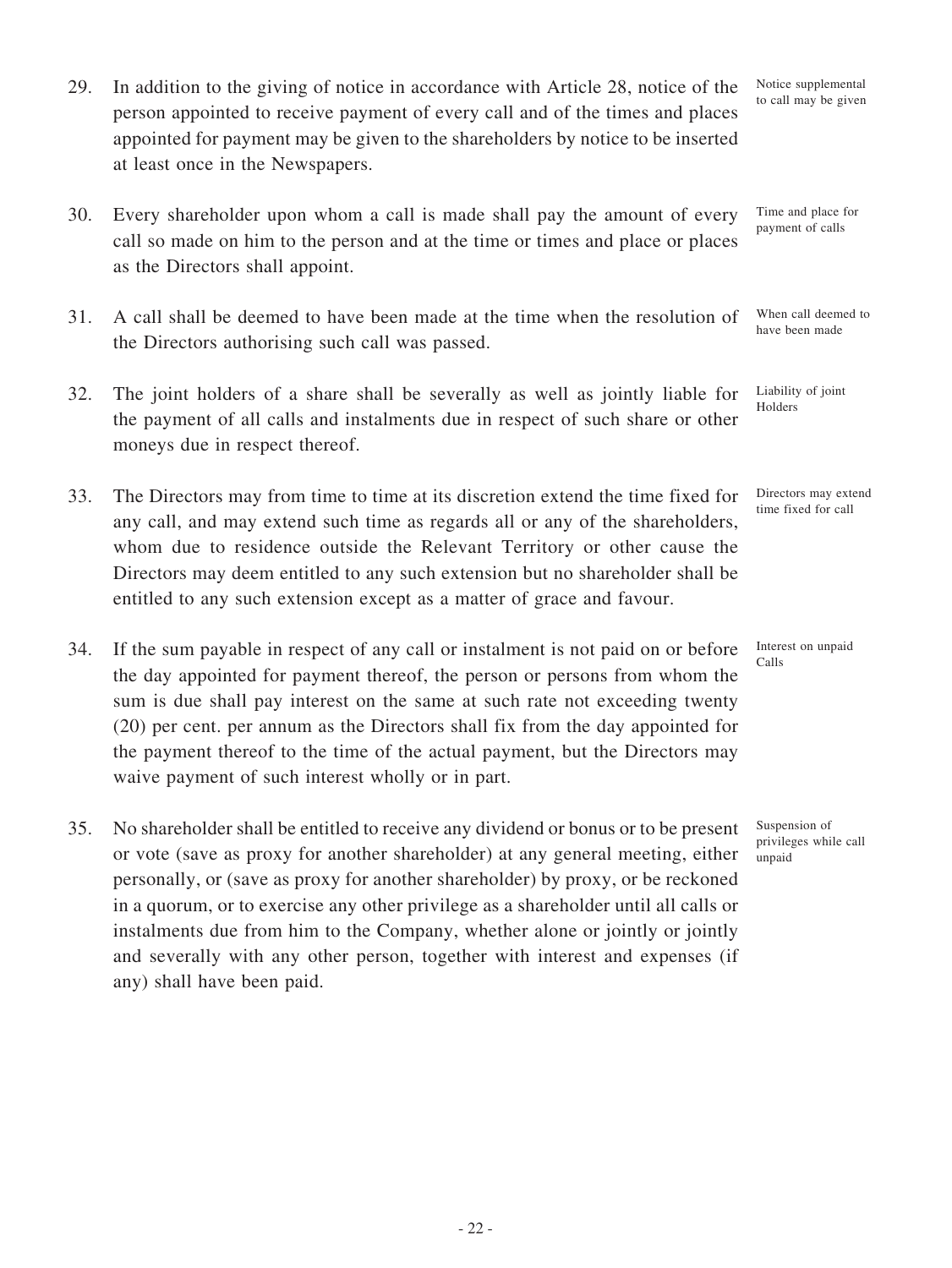- 36. On the trial or hearing of any action or other proceedings for the recovery of any money due for any call, it shall be sufficient to prove that the name of the shareholder sued is entered in the register as the holder, or one of the holders, of the shares in respect of which such debt accrued; that the resolution of the Directors making the call has been duly recorded in the minute book of the Directors; and that notice of such call was duly given to the shareholder sued, in pursuance of these Articles; and it shall not be necessary to prove the appointment of the Directors who made such call, nor any other matters whatsoever, but the proof of the matters aforesaid shall be conclusive evidence of the debt.
- 37. (A) Any sum which by the terms of allotment of a share is made payable upon allotment or at any fixed date, whether on account of the nominal value of the share and/or by way of premium, shall for all purposes of these Articles be deemed to be a call duly made and notified and payable on the date fixed for payment, and in case of non-payment all the relevant provisions of these Articles as to payment of interest and expenses, forfeiture and the like, shall apply as if such sums had become payable by virtue of a call duly made and notified.
	- (B) The Directors may on the issue of shares differentiate between the allottees or holders as to the amount of calls to be paid and the time of payment.
- 38. The Directors may, if they think fit, receive from any shareholder willing to advance the same, and either in money or money's worth, all or any part of the money uncalled and unpaid or instalments payable upon any shares held by him, and in respect of all or any of the moneys so advanced the Company may pay interest at such rate (if any) not exceeding twenty (20) per cent. per annum as the Directors may decide but a payment in advance of a call shall not entitle the shareholder to receive any dividend or to exercise any other rights or privileges as a shareholder in respect of the share or the due portion of the shares upon which payment has been advanced by such shareholder before it is called up. The Directors may at any time repay the amount so advanced upon giving to such shareholder not less than one (1) month's notice in writing of its intention in that behalf, unless before the expiration of such notice the amount so advanced shall have been called up on the shares in respect of which it was advanced.

Evidence in action for call

Sums payable on allotment deemed a call

Shares may be issued subject to different conditions as to calls, etc.

Payment of calls in Advance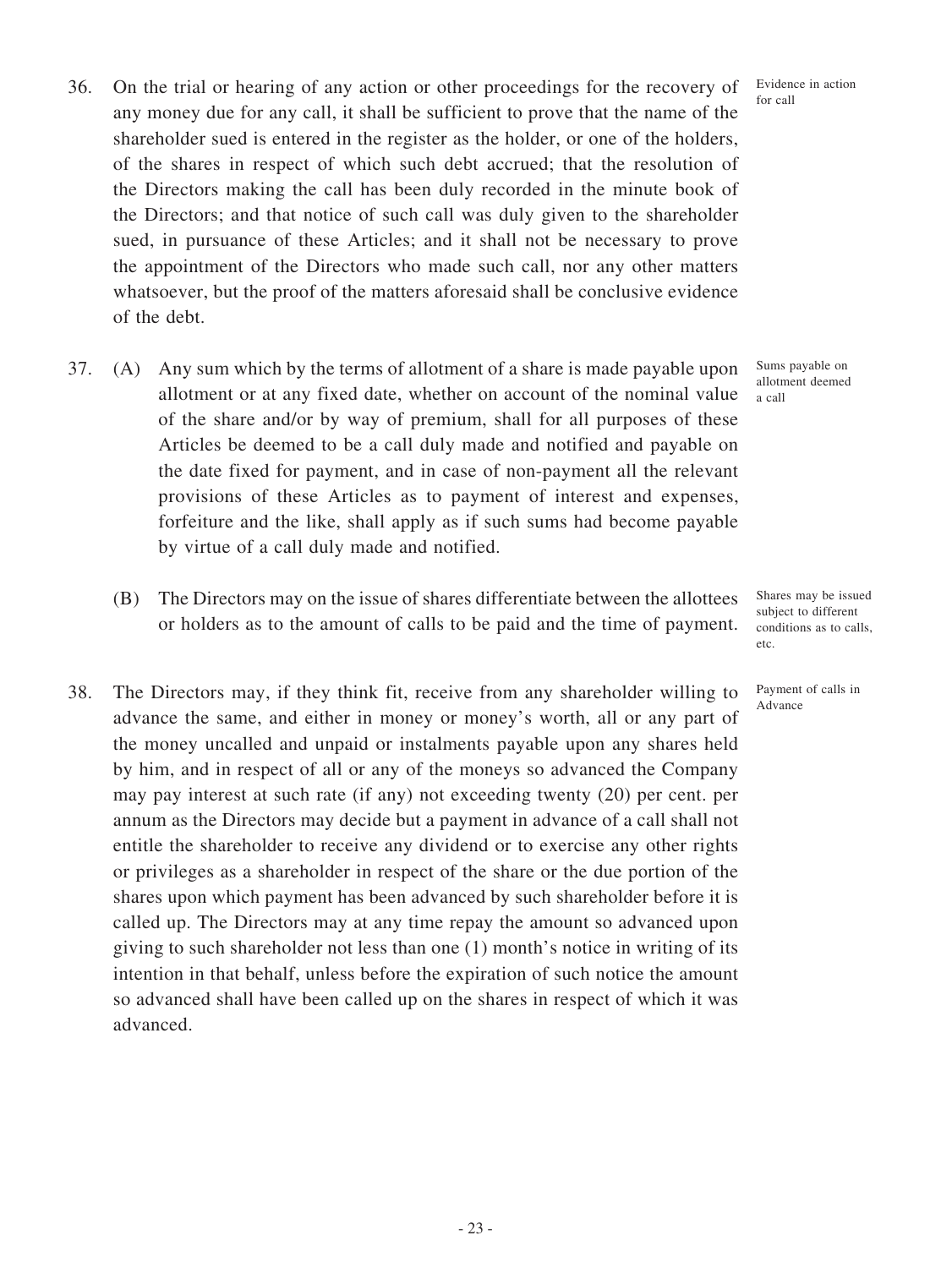### **TRANSFER OF SHARES**

- 39. Subject to the Companies Act, all transfers of shares shall be effected by transfer in writing in the usual or common form or (during the Relevant Period) in such standard form prescribed by the stock exchange in the Relevant Territory or in such other form as the Directors may accept and may be under hand only or, if the transferor or transferee is a clearing house or its nominee(s), by hand or by machine imprinted signature or by such other means of execution as the Directors may approve from time to time.
- 40. The instrument of transfer of any share shall be executed by or on behalf of the transferor and the transferee provided that the Directors may dispense with the execution of the instrument of transfer by the transferor or the transferee or accept mechanically executed transfers in any case in which they in their absolute discretion think fit to do so. The transferor shall be deemed to remain the holder of the share until the name of the transferee is entered in the register in respect thereof. Nothing in these Articles shall preclude the Directors from recognising a renunciation of the allotment or provisional allotment of any share by the allottee in favour of some other person.
- 41. (A) The Directors may, in their absolute discretion, at any time and from time to time transfer any share on the principal register to any branch register of shareholders or any share on any branch register of shareholders to the principal register or any other branch register of shareholders.
	- (B) Unless the Directors otherwise agree (which agreement may be on such terms and subject to such conditions as the Directors in their absolute discretion may from time to time stipulate, and which agreement they shall, without giving any reason therefor, be entitled in their absolute discretion to give or withhold) no shares on the principal register shall be transferred to any branch register nor shall shares on any branch register be transferred to the principal register or any other branch register and all transfers and other documents of title shall be lodged for registration, and registered, in the case of any shares on a branch register, at the relevant Registration Office, and, in the case of any shares on the principal register, at the Transfer Office. Unless the Directors otherwise agree, all transfers and other documents of title shall be lodged for registration with, and registered at, the relevant Registration Office.

Form of transfer

Execution of transfer

Shares registered on principal register, branch register, etc.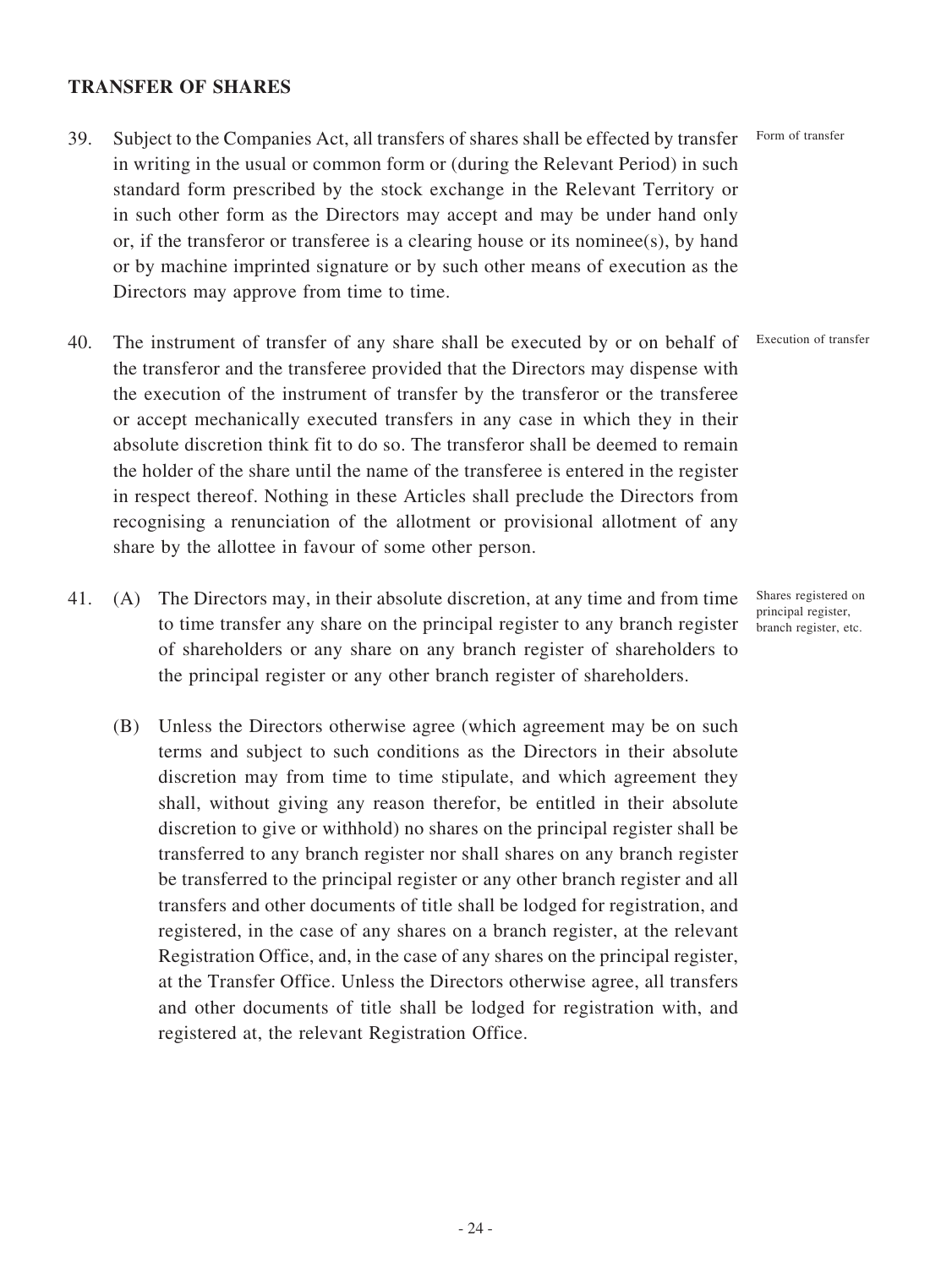- (C) Notwithstanding anything contained in this Article, the Company shall as soon as practicable and on a regular basis record in the principal register all transfers of shares effected on any branch register and shall at all times maintain the principal register and all branch registers in all respects in accordance with the Companies Act.
- (D) Notwithstanding the provisions of Articles 39 and 40 above, at all times during the Relevant Period, title to such listed shares may be evidenced and transferred in accordance with the laws applicable to and the Listing Rules that are or shall be applicable to such listed shares. The register of members of the Company in respect of its listed shares (whether the Register or a branch register) may be kept by recording the particulars required by Section 40 of the Companies Act in a form otherwise than legible if such recording otherwise complies with the laws applicable to and the Listing Rules that are or shall be applicable to such listed shares.
- 42. The Directors may, in their absolute discretion, refuse to register a transfer of any share (not being a fully paid up share) to a person of whom they do not approve or any share issued under any share option scheme for employees upon which a restriction on transfer imposed thereby still subsists, and they may also refuse to register a transfer of any share (whether fully paid up or not) to more than four joint holders or a transfer of any shares (not being a fully paid up share) on which the Company has a lien.
- 43. The Directors may also decline to recognise any instrument of transfer unless: Requirements as to
	- (i) such sum, if any, (not exceeding, in the case of any share capital listed on a stock exchange in Hong Kong, HK\$2.50 or such other sum as may from time to time be allowed or not prohibited under the rules of the relevant stock exchange in Hong Kong, and, in the case of any other capital, such sum in such currency as the Directors may from time to time determine to be reasonable in the territory in which the relevant register is situate, or such other sum as the Company may by Ordinary Resolution determine) as the Directors shall from time to time determine has been paid;

Directors may refuse to register a transfer

Transfer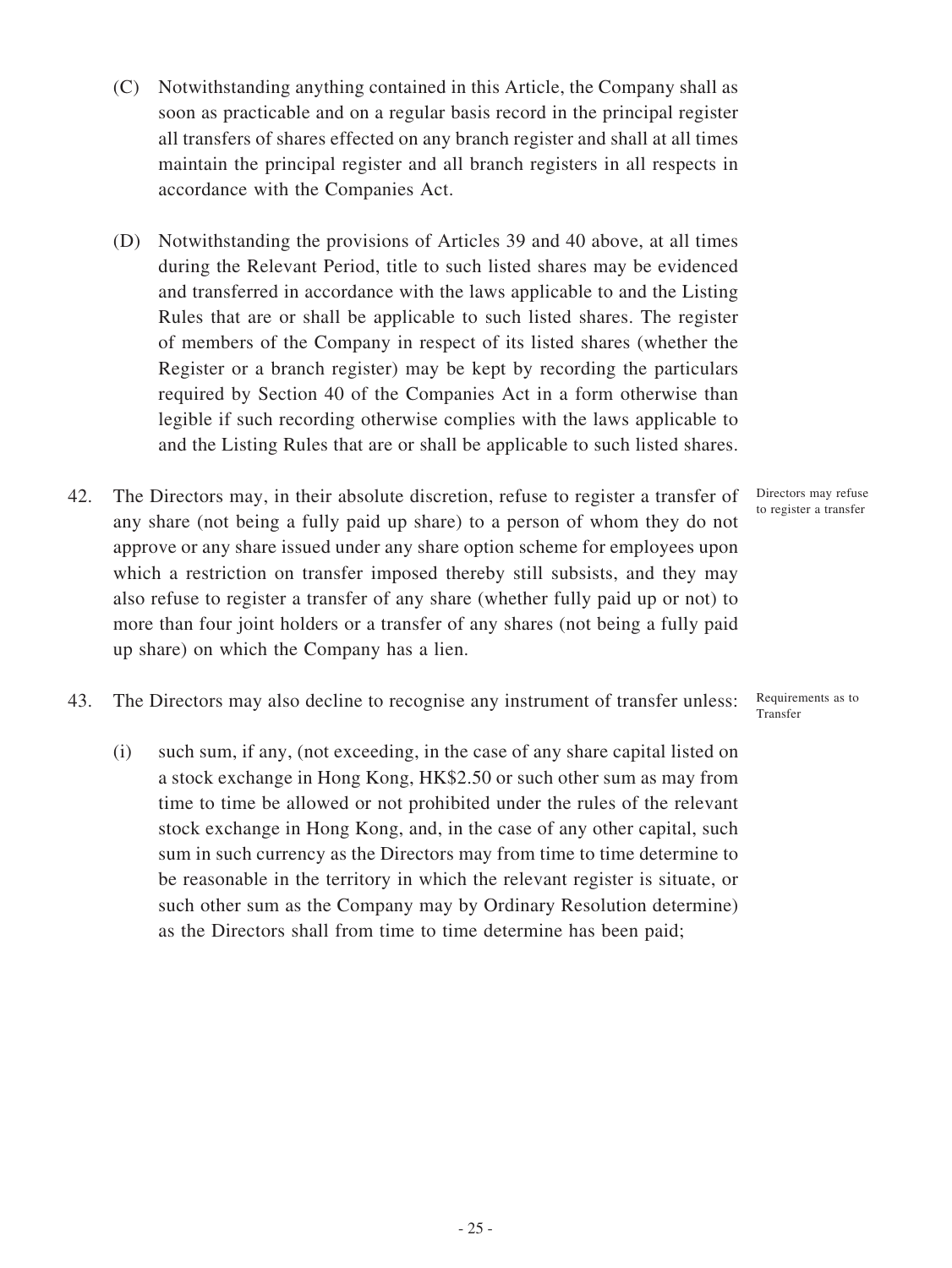- (ii) the instrument of transfer is lodged at the relevant Registration Office or, as the case may be, the Transfer Office accompanied by the certificate of the shares to which it relates, and such other evidence as the Directors may reasonably require to show the right of the transferor to make the transfer (and, if the instrument of transfer is executed by some other person on his behalf, the authority of that person so to do);
- (iii) the instrument of transfer is in respect of only one class of share;
- (iv) the shares concerned are free of any lien in favour of the Company; and
- (v) if applicable, the instrument of transfer is properly stamped.
- 44. The Directors may refuse to register a transfer of any share to an infant or to a person of unsound mind or under other legal disability.
- 45. If the Directors shall refuse to register a transfer of any share, they shall, within two months after the date on which the transfer was lodged with the Company, send to each of the transferor and the transferee notice of such refusal and, except where the subject share is not a fully paid share, the reason(s) for such refusal.
- 46. Upon every transfer of shares the certificate held by the transferor shall be given up to be cancelled, and shall forthwith be cancelled accordingly, and a new certificate shall be issued to the transferee in respect of the shares transferred to him as provided in Article 18, and if any of the shares included in the certificate so given up shall be retained by the transferor a new certificate in respect thereof shall be issued to him as provided in Article 18. The Company shall retain the instrument of transfer.
- 47. The registration of transfers of shares or of any class of shares may, after notice has been given by announcement or by electronic communication or by advertisement in any Newspapers or by any other means in accordance with the requirements of any stock exchange in the Relevant Territory to that effect be suspended at such times and for such periods (not exceeding in the whole thirty (30) days in any year) as the Directors may determine. The period of thirty (30) days may be extended in respect of any year if approved by the shareholders by ordinary resolution.

Transfers to an infant, etc.

Notice of refusal

Certificate to be given up on transfer

When transfer books App. 3 and register may be closed 20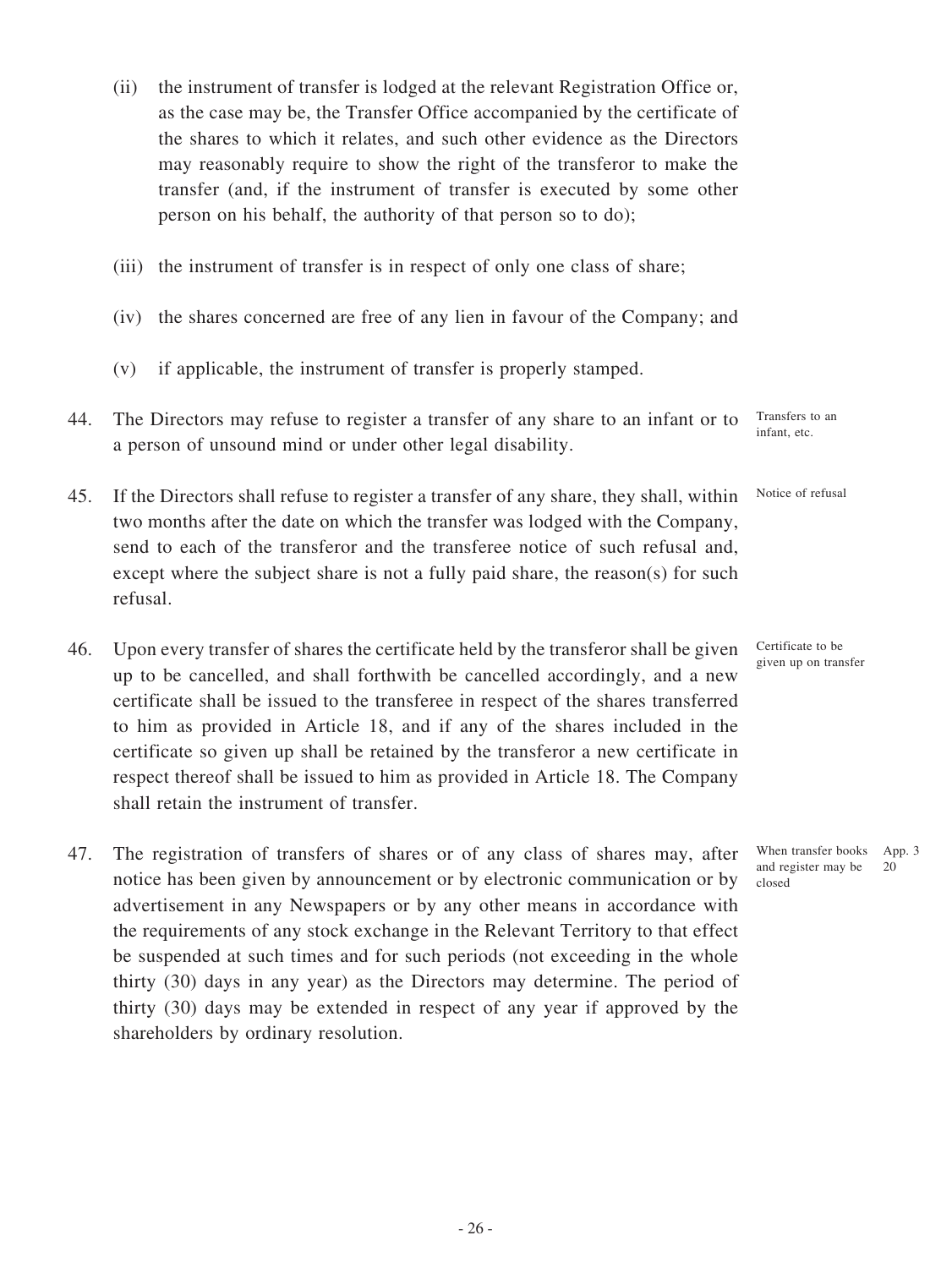### **TRANSMISSION OF SHARES**

- 48. In the case of the death of a shareholder, the survivor or survivors where the deceased was a joint holder, and the legal personal representatives of the deceased where he was a sole or only surviving holder, shall be the only persons recognised by the Company as having any title to his interest in the shares; but nothing herein contained shall release the estate of a deceased holder (whether sole or joint) from any liability in respect of any share solely or jointly held by him.
- 49. Any person becoming entitled to a share in consequence of the death or bankruptcy or winding-up of a shareholder may, upon such evidence as to his title being produced as may from time to time be required by the Directors, and subject as hereinafter provided, elect either to be registered himself as holder of the share or to have some person nominated by him registered as the transferee thereof.
- 50. If the person becoming entitled to a share pursuant to Article 49 shall elect to be registered himself as the holder of such share, he shall deliver or send to the Company a notice in writing signed by him, at (unless the Directors otherwise agrees) the Registration Office, stating that he so elects. If he shall elect to have his nominee registered, he shall testify his election by executing a transfer of such share to his nominee. All the limitations, restrictions and provisions of these presents relating to the right to transfer and the registration of transfers of shares shall be applicable to any such notice or transfer as aforesaid as if the death, bankruptcy or winding-up of the shareholder had not occurred and the notice or transfer were a transfer executed by such shareholder.
- 51. A person becoming entitled to a share by reason of the death, bankruptcy or winding-up of the holder shall be entitled to the same dividends and other advantages to which he would be entitled if he were the registered holder of the share. However, the Directors may, if they think fit, withhold the payment of any dividend payable or other advantages in respect of such share until such person shall become the registered holder of the share or shall have effectually transferred such share, but, subject to the requirements of Article 77 being met, such a person may vote at general meetings of the Company.

Deaths of registered holder or of joint holder of shares

Registration of personal representatives and trustees in bankruptcy

Notice of election to be registered and registration of nominee

Retention of dividends, etc. pending transfer of shares of a deceased or bankrupt shareholder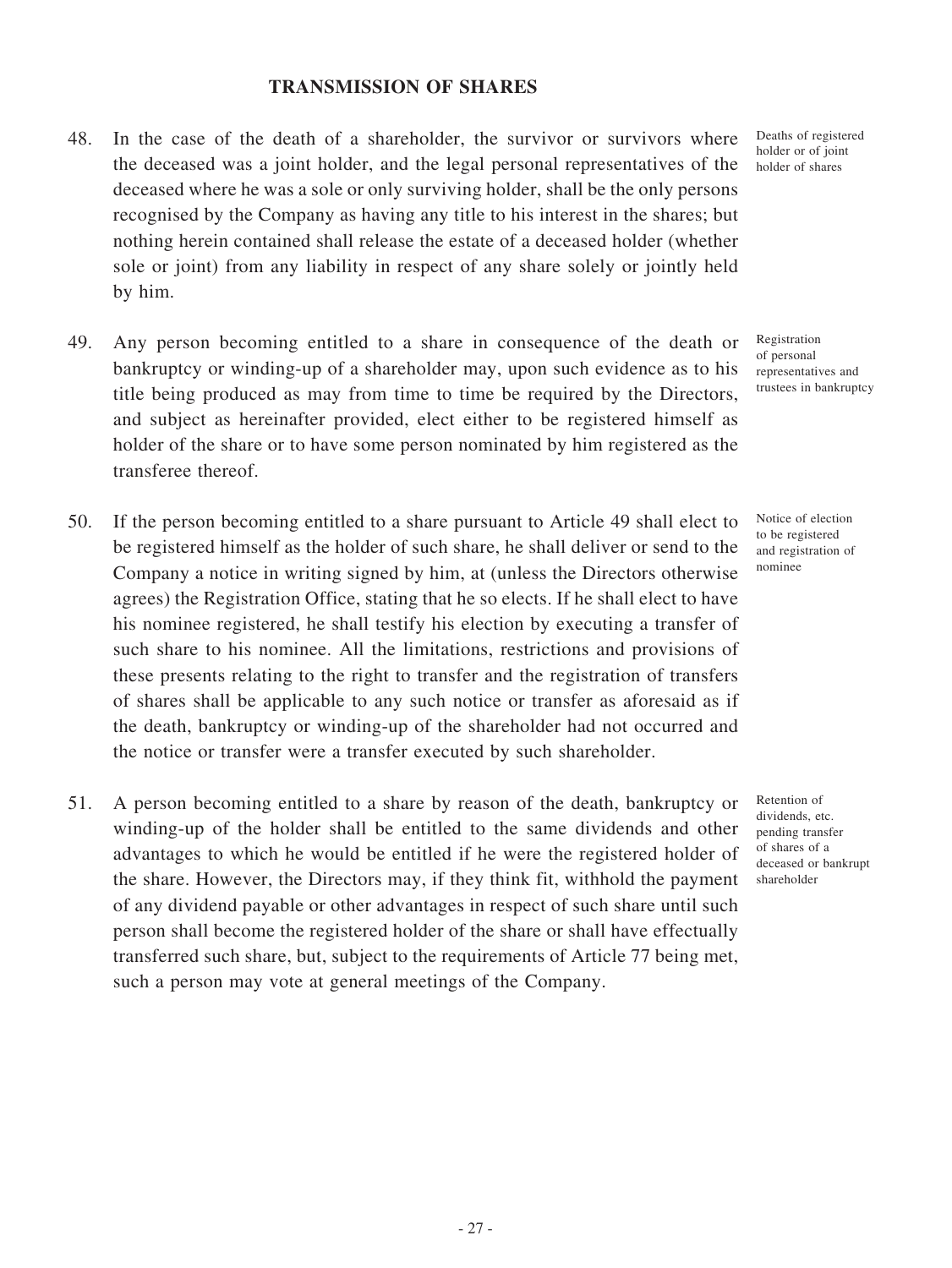### **FORFEITURE OF SHARES**

- 52. If a shareholder fails to pay any call or instalment of a call on the day appointed for payment thereof, the Directors may, at any time thereafter during such time as any part of the call or instalment remains unpaid, without prejudice to the provisions of Article 35, serve notice on him requiring payment of so much of the call or instalment as is unpaid, together with any interest which may have accrued and which may still accrue up to the date of actual payment.
- 53. The notice shall name a further day (not earlier than the expiration of fourteen (14) clear days from the date of the notice) on or before which the payment required by the notice is to be made, and it shall also name the place where payment is to be made such place being the Registered Office or a Registration Office or another place within the Relevant Territory. The notice shall also state that, in the event of non-payment at or before the time appointed, the shares in respect of which the call was made will be liable to be forfeited.
- 54. If the requirements of any such notice as aforesaid are not complied with, any share in respect of which the notice has been given may at any time thereafter, before the payment required by the notice has been made, be forfeited by a resolution of the Directors to that effect. Such forfeiture shall include all dividends and bonuses declared in respect of the forfeited share and not actually paid before the forfeiture. The Directors may accept the surrender of any share liable to be forfeited hereunder and in such cases references in these Articles to forfeiture shall include surrender.
- 55. Any share so forfeited shall be deemed to be the property of the Company, and may be re-allotted, sold or otherwise disposed of on such terms and in such manner as the Directors think fit and at any time before a sale or disposition, the forfeiture may be cancelled on such terms as the Directors think fit.

If call or instalment not paid notice may be given

Contents of notice of call

If notice not complied with shares may be forfeited

Forfeited shares to become property of Company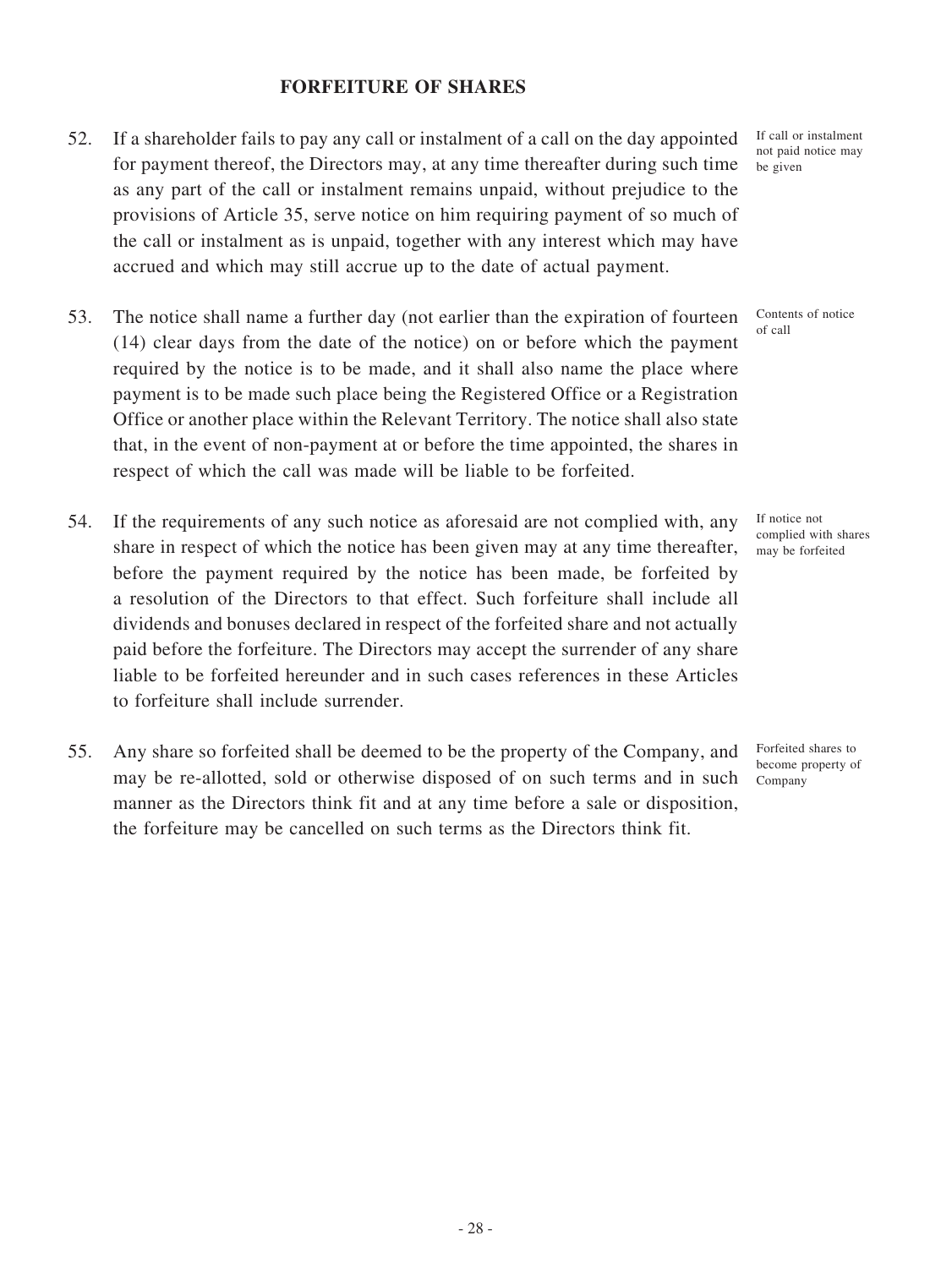- 56. A person whose shares have been forfeited shall cease to be a shareholder in respect of the forfeited shares, but shall, notwithstanding, remain liable to pay to the Company all moneys which, at the date of forfeiture, were payable by him to the Company in respect of the forfeited shares, together with (if the Directors shall in their discretion so require) interest thereon from the date of forfeiture until the date of actual payment (including the payment of such interest) at such rate not exceeding twenty (20) per cent. per annum as the Directors may prescribe, and the Directors may enforce the payment thereof if they think fit, and without any deduction or allowance for the value of the shares at the date of forfeiture, but his liability shall cease if and when the Company shall have received payment in full of all such moneys in respect of the shares. For the purposes of this Article any sum which by the terms of issue of a share, is payable thereon at a fixed time which is subsequent to the date of forfeiture, whether on account of the nominal value of the share or by way of premium, shall notwithstanding that such time has not yet arrived be deemed to be payable on the date of forfeiture, and the same shall become due and payable immediately upon the forfeiture, but interest thereon shall only be payable in respect of any period between the said fixed time and the date of actual payment.
- 57. A certificate in writing that the declarant is a Director or the Secretary, and that a share in the Company has been duly forfeited or surrendered on a date stated in the certificate, shall be conclusive evidence of the facts therein stated as against all persons claiming to be entitled to the share. The Company may receive the consideration, if any, given for the share on any re-allotment, sale or disposition thereof and may execute a transfer of the share in favour of the person to whom the share is re-allotted, sold or disposed of and such person shall thereupon be registered as the holder of the share, and shall not be bound to see to the application of the subscription or purchase money, if any, nor shall his title to the share be affected by any irregularity or invalidity in the proceedings in reference to the forfeiture, re-allotment, sale or disposal of the share.
- 58. When any share shall have been forfeited, notice of the forfeiture shall be given to the shareholder in whose name it stood immediately prior to the forfeiture, and an entry of the forfeiture, with the date thereof, shall forthwith be made in the register, but no forfeiture shall be in any manner invalidated by any omission or neglect to give such notice or make any such entry.

Arrears to be paid notwithstanding forfeiture

Evidence of forfeiture and transfer of forfeited share

Notice after Forfeiture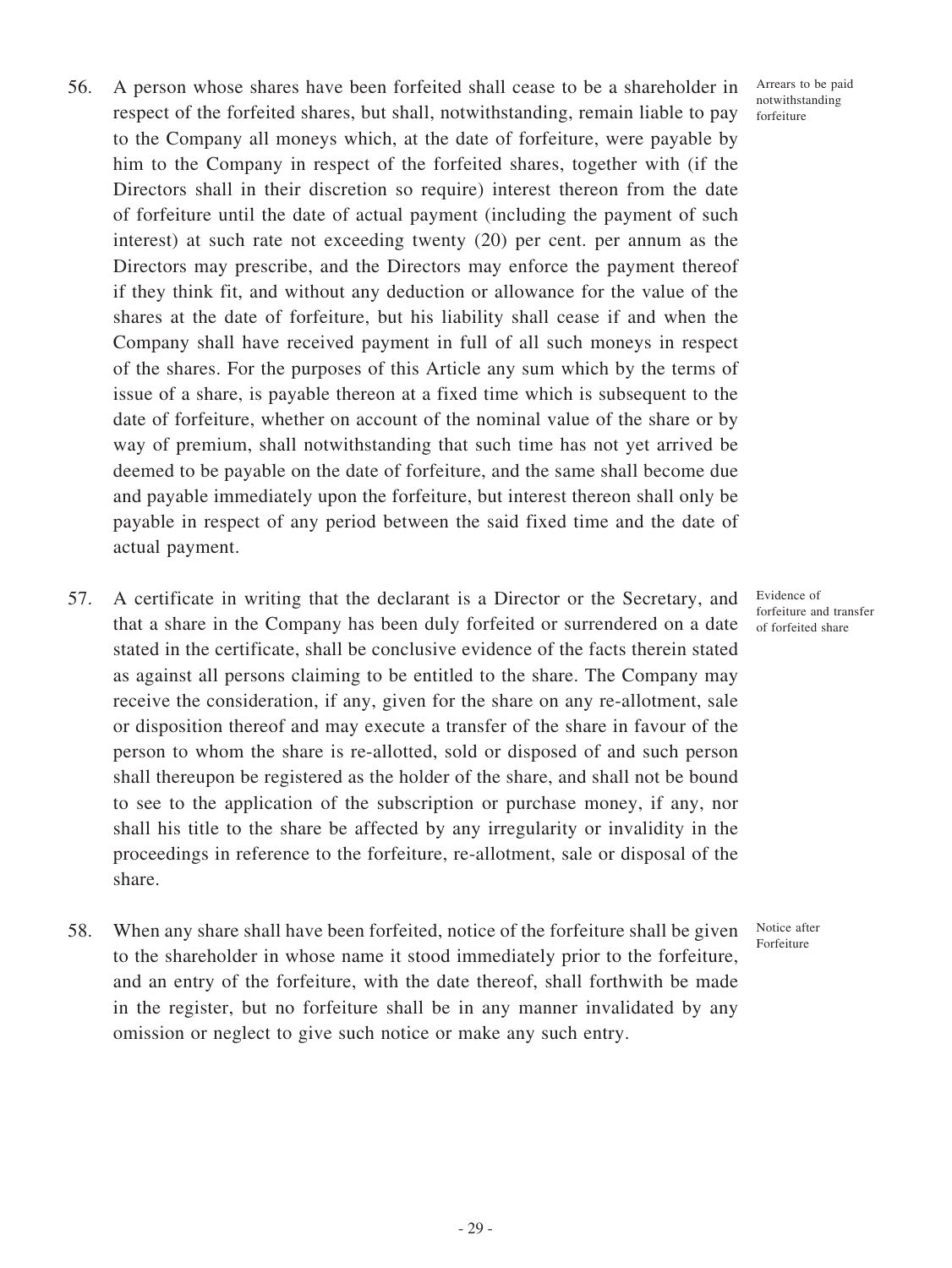- 59. Notwithstanding any such forfeiture as aforesaid the Directors may at any time, before any shares so forfeited shall have been sold, re-allotted or otherwise disposed of, cancel the forfeiture on such terms as the Directors think fit or permit the shares so forfeited to be bought back or redeemed upon the terms of payment of all calls and interest due upon and expenses incurred in respect of the shares, and upon such further terms (if any) as they think fit.
- 60. The forfeiture of a share shall not prejudice the right of the Company to any call already made or any instalment payment thereon.
- 61. (A) The provisions of these Articles as to forfeiture shall apply in the case of non-payment of any sum which, by terms of issue of a share, becomes payable at a fixed time, whether on account of the nominal value of the share or by way of premium, as if the same had been payable by virtue of a call duly made and notified.
	- (B) In the event of a forfeiture of shares the shareholder shall be bound to deliver and shall forthwith deliver to the Company the certificate or certificates held by him for the shares so forfeited and in any event the certificates representing shares so forfeited shall be void and of no further effect.

### **GENERAL MEETINGS**

- 62. At all times during the Relevant Period (but not otherwise) the Company shall hold a general meeting for each financial year as its annual general meeting in addition to any other meeting in that financial year and shall specify the meeting as such in the notice calling it; and such annual general meeting must be held within six (6) months after the end of the Company's financial year (or such longer period as may be permitted by the rules of the stock exchange on which any securities of the Company are listed with the permission of the Company).
- 63. All general meetings other than annual general meetings shall be called extraordinary general meetings. All general meetings (including an annual general meeting, any adjourned meeting or postponed meeting) may be held as a physical meeting in the Relevant Territory or in any part of the world and at one or more locations as provided in Article 71A, as a hybrid meeting or as an electronic meeting, as may be determined by the Board in its absolute discretion.

When annual general App. 3 meeting to be held 14(1)

Extraordinary general

meeting

prejudice to right to call or instalment

Forfeiture no

Forfeiture for non– payment of any sum due on shares

Power to redeem forfeited shares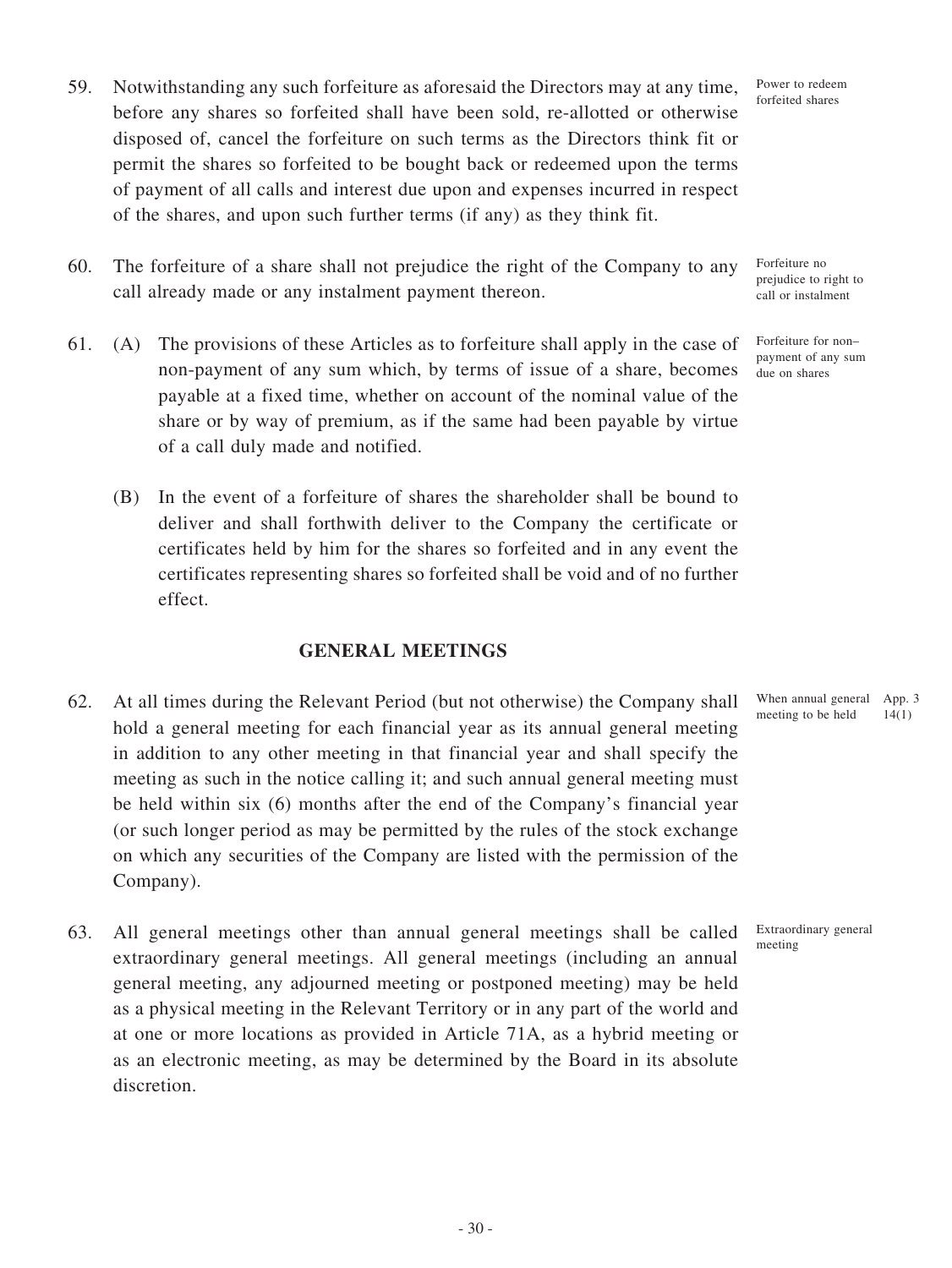- 64. The Directors may, whenever they think fit, convene an Extraordinary General Meeting. Extraordinary General Meetings shall also be convened on the requisition of one or more shareholders holding, at the date of deposit of the requisition, not less than one tenth of the paid up capital of the Company having the right of voting at general meetings on a one vote per share basis. Such requisition shall be made in writing to the Directors or the Secretary for the purpose of requiring an Extraordinary General Meeting to be called by the Directors for the transaction of any business or resolution specified in such requisition. Such meeting shall be held within two months after the deposit of such requisition. If within twenty-one (21) days of such deposit the Directors fail to proceed to convene such meeting, the requisitionist(s) himself (themselves) may convene a physical meeting at only one location which will be the Principal Meeting Place, and all reasonable expenses incurred by the requisitionist(s) as a result of the failure of the Directors shall be reimbursed to the requisitionist(s) by the Company.
- 65. An annual general meeting must be called by Notice of not less than twentyone (21) clear days. All other general meetings (including an extraordinary general meeting) must be called by Notice of not less than fourteen (14) clear days. The Notice shall be exclusive of the day on which it is served or deemed to be served and of the day for which it is given, and shall specify (a) the day and the hour of meeting, (b) save for an electronic meeting, the place of the meeting and if there is more than one meeting location as determined by the Directors pursuant to Article 71A the principal place of the meeting (the "Principal Meeting Place"), (c) if the general meeting is to be a hybrid meeting or an electronic meeting, the Notice shall include a statement to that effect and with details of the electronic facilities for attendance and participation by electronic means at the meeting or where such details will be made available by the Company prior to the meeting, and (d) particulars of resolutions to be considered at the meeting and, in case of special business, the general nature of that business, and shall be given, in manner hereinafter mentioned or in such other manner, if any, as may be prescribed by the Company in general meeting, to such persons as are, under these Articles, entitled to receive such notices from the Company, provided that a meeting of the Company shall notwithstanding that it is called by shorter notice than that specified in this Article be deemed to have been duly called if it is so agreed:
	- (i) in the case of a meeting called as the annual general meeting, by all the shareholders entitled to attend and vote thereat; and
	- (ii) in the case of any other meeting, by a majority in number of the shareholders having a right to attend and vote at the meeting, being a majority representing holding not less than ninety-five (95) per cent. of the total voting rights at the meeting of all the shareholders.

- 31 -

Convening of extraordinary general 14(5) meeting App. 3

#### Notice of meetings App. 3 14(2)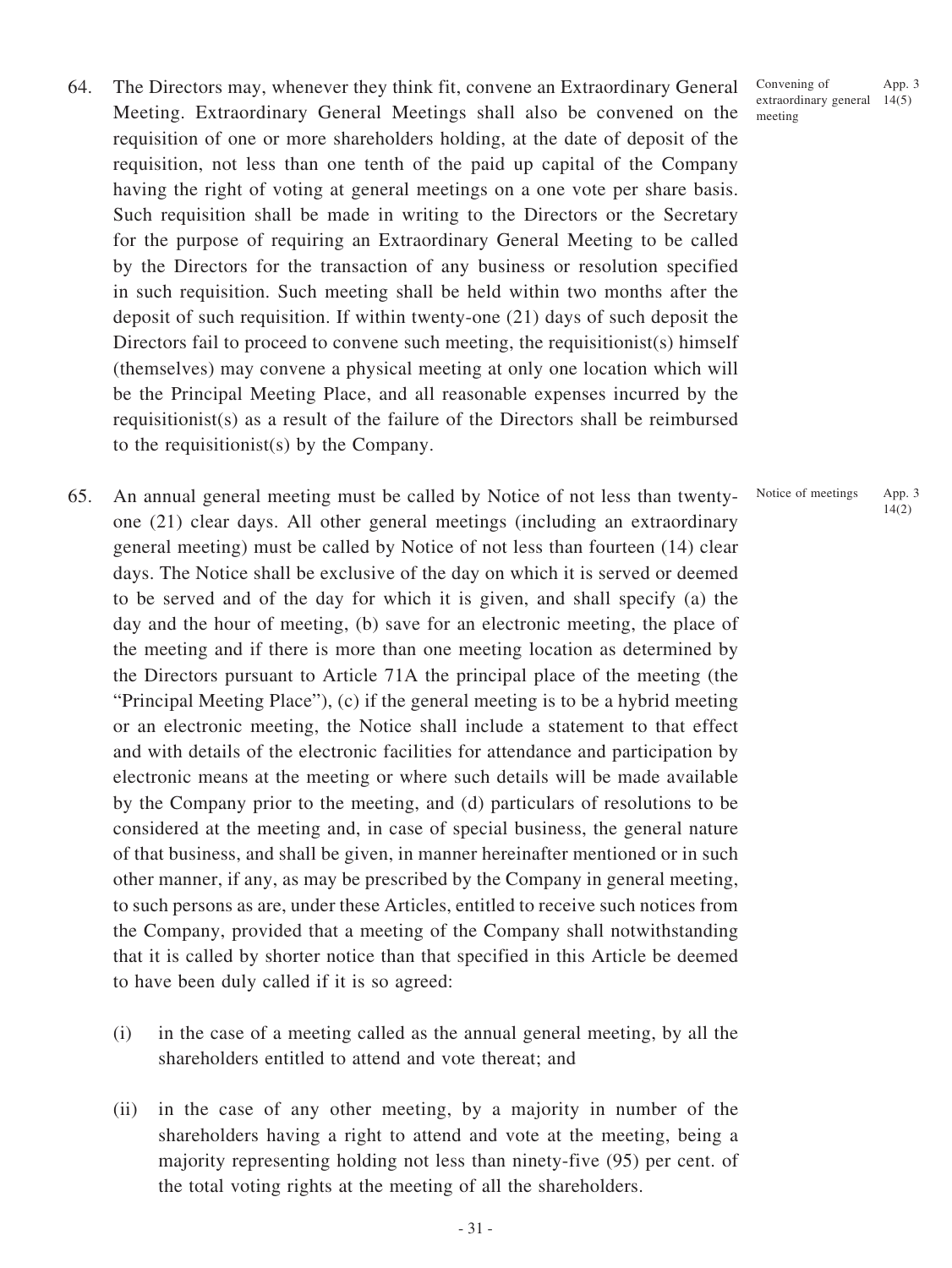- 66. (A) The accidental omission to give any notice to, or the non-receipt of any notice by, any person entitled to receive notice shall not invalidate any resolution passed or any proceedings at any such meeting.
	- (B) In the case where forms of proxy or notice of appointment of corporate representative are sent out with any notice, the accidental omission to send such forms of proxy or notice of appointment of corporate representative to, or the non-receipt of such forms by, any person entitled to receive notice of the relevant meeting shall not invalidate any resolution passed or any proceeding at any such meeting.

### **PROCEEDINGS AT GENERAL MEETINGS**

- 67. (A) All business shall be deemed special that is transacted at an extraordinary general meeting, and also all business that is transacted at an annual general meeting with the exception of sanctioning dividends, the reading, considering and adopting of the accounts and balance sheet and the reports of the Directors and Auditors and other documents required to be annexed to the balance sheet, the election of Directors and appointment of Auditors and other officers in the place of those retiring, the fixing of or delegation of power to the Directors to fix the remuneration of the Auditors, and the voting of or delegation of power to the Directors to fix the ordinary or extra or special remuneration to the Directors, the grant of a general mandate to the Directors to allot, issue or deal with shares and to enter into agreements for such purposes, and the grant of a general mandate authorising Directors to exercise the power of the Company to repurchase its own securities.
	- (B) During the Relevant Period (but not otherwise), neither the Memorandum of Association nor these Articles may be altered except by a Special Resolution.
- 68. For all purposes the quorum for a general meeting shall be two shareholders present in person (or, in the case of a shareholder being a corporation, by its duly authorised representative) or by proxy or, for quorum purposes only, two persons appointed by the clearing house as authorised representative or proxy, and entitled to vote. No business shall be transacted at any general meeting unless the requisite quorum shall be present at the commencement of the meeting.

Omission to give notice/proxy form/ notice of appointment of corporate representative

Special business, business of annual general meeting

Special resolutions required for alteration  $\alpha$ f Memorandum and Articles of Association

Quorum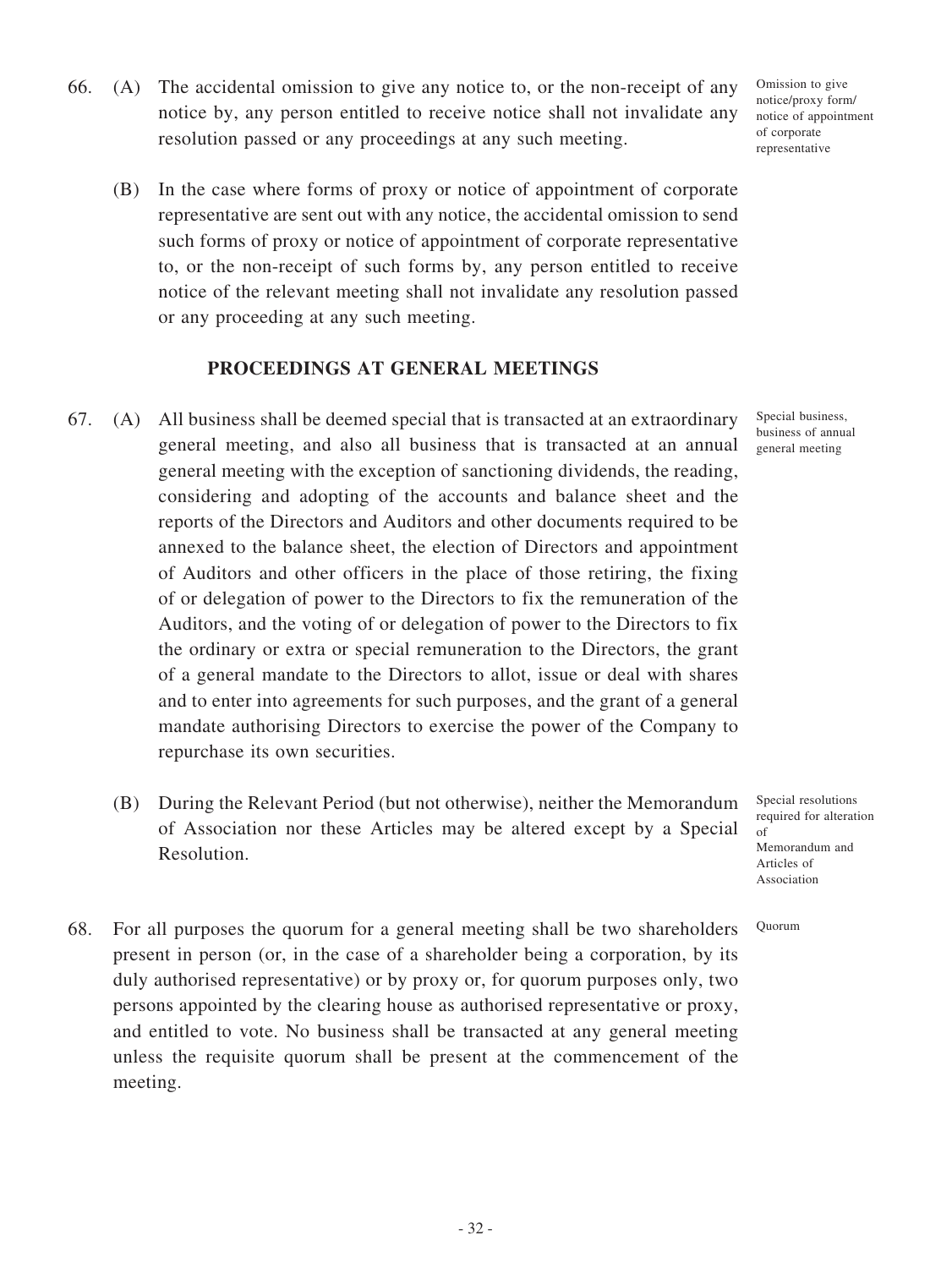- 69. If within fifteen minutes (or such longer time not exceeding one hour as the Chairman of the meeting may determine to wait) from the time appointed for the meeting a quorum is not present, the meeting, if convened upon the requisition of shareholders, shall be dissolved, but in any other case it shall stand adjourned to the same day in the next week and at the same time and (where applicable) same place(s) or to such time and (where applicable) such place(s) and in such form and manner referred to in Article 63 as the Chairman of the meeting (or in default, the Directors) may absolutely determine. If at such adjourned meeting a quorum is not present within fifteen minutes from the time appointed for holding the meeting, the shareholder or his representative or proxy present (if the Company has only one shareholder), or the shareholders present in person (or, in the case of a shareholder being a corporation, by its duly authorised representative) or by proxy and entitled to vote shall be a quorum and may transact the business for which the meeting was called.
- 70. The Chairman of the Board (or if there is more than one Chairman, any one of them as may be agreed amongst themselves or failing such agreement, any one of them elected by all the Directors present) shall preside as chairman at a general meeting. If at any meeting no chairman, is present within fifteen (15) minutes after the time appointed for holding the meeting, or is willing to act as chairman, the Deputy Chairman or Vice Chairman (or if there is more than one Deputy Chairman or Vice Chairman, any one of them as may be agreed amongst themselves or failing such agreement, any one of them elected by all the Directors present shall preside as chairman. If no Chairman or Deputy Chairman or Vice Chairman is present or is willing to act as chairman of the meeting, the Directors present shall choose one of their number to act, or if one Director only is present he shall preside as chairman if willing to act. If no Director is present, or if each of the Directors present declines to take the chair, or if the chairman chosen shall retire from the chair, the shareholders present in person or by proxy and entitled to vote shall elect one of their number to be chairman of the meeting.

When if quorum not present meeting to be dissolved and when to be adjourned

Chairman of general Meeting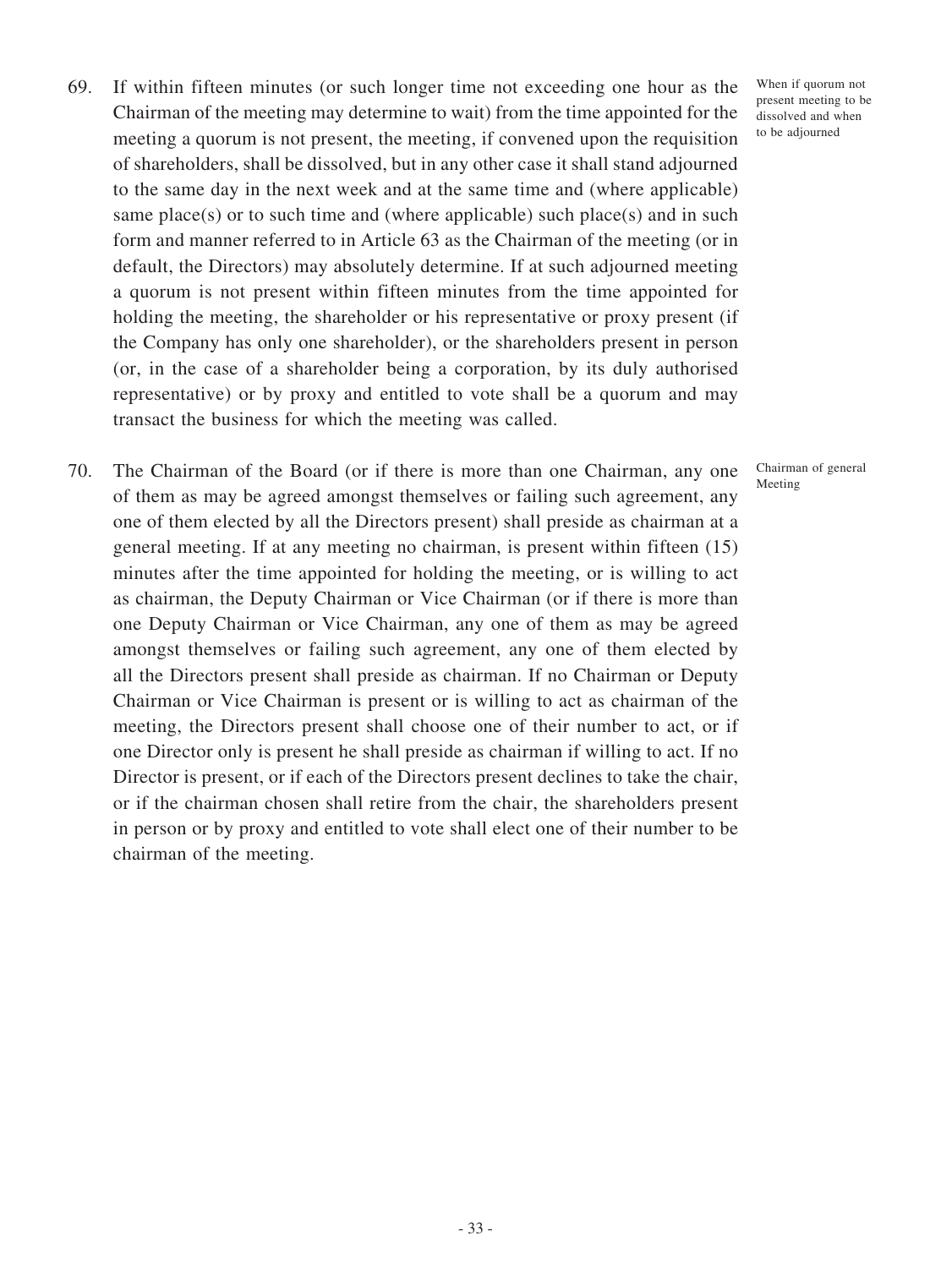- 71. Subject to Article 71C, the Chairman of the meeting may, with the consent of any general meeting at which a quorum is present, and shall, if so directed by the meeting, adjourn any meeting from time to time (or indefinitely) and/or from place to place(s) and/or from one form to another (a physical meeting, a hybrid meeting or an electronic meeting) as the meeting shall determine. Whenever a meeting is adjourned for fourteen (14) days or more, at least seven (7) clear days' notice, specifying the details set out in Article 65 but it shall not be necessary to specify in such notice the nature of the business to be transacted at the adjourned meeting. Save as aforesaid, no notice of an adjournment or of the business to be transacted at any adjourned meeting needs to be given nor shall any shareholder be entitled to any such notice. No business shall be transacted at an adjourned meeting other than the business which might have been transacted at the meeting from which the adjournment took place.
- 71A. (1) The Directors may, at their absolute discretion, arrange for persons entitled to attend a general meeting to do so by simultaneous attendance and participation by means of electronic facilities at such location or locations ("Meeting Location(s)") determined by the Directors at their absolute discretion. Any shareholder or any proxy attending and participating in such way or any shareholder or proxy attending and participating in an electronic meeting or a hybrid meeting by means of electronic facilities is deemed to be present at and shall be counted in the quorum of the meeting.
	- (2) All general meetings are subject to the following and, where appropriate, all references to a "shareholder" or "shareholders" in this sub-paragraph (2) shall include a proxy or proxies respectively:
		- (a) where a shareholder is attending a Meeting Location and/or in the case of a hybrid meeting, the meeting shall be treated as having commenced if it has commenced at the Principal Meeting Place;
		- (b) shareholders present in person or by proxy at a Meeting Location and/or shareholders attending and participating in an electronic meeting or a hybrid meeting by means of electronic facilities shall constitute presence in person and be counted in the quorum for and entitled to vote at the meeting in question, and that meeting shall be duly constituted and its proceedings valid provided that the chairman of the meeting is satisfied that adequate electronic facilities are available throughout the meeting to ensure that shareholders at all Meeting Locations and shareholders participating in an electronic meeting or a hybrid meeting by means of electronic facilities are able to participate in the business for which the meeting has been convened;

Power to adjourn general meeting, notice and business of adjourned meeting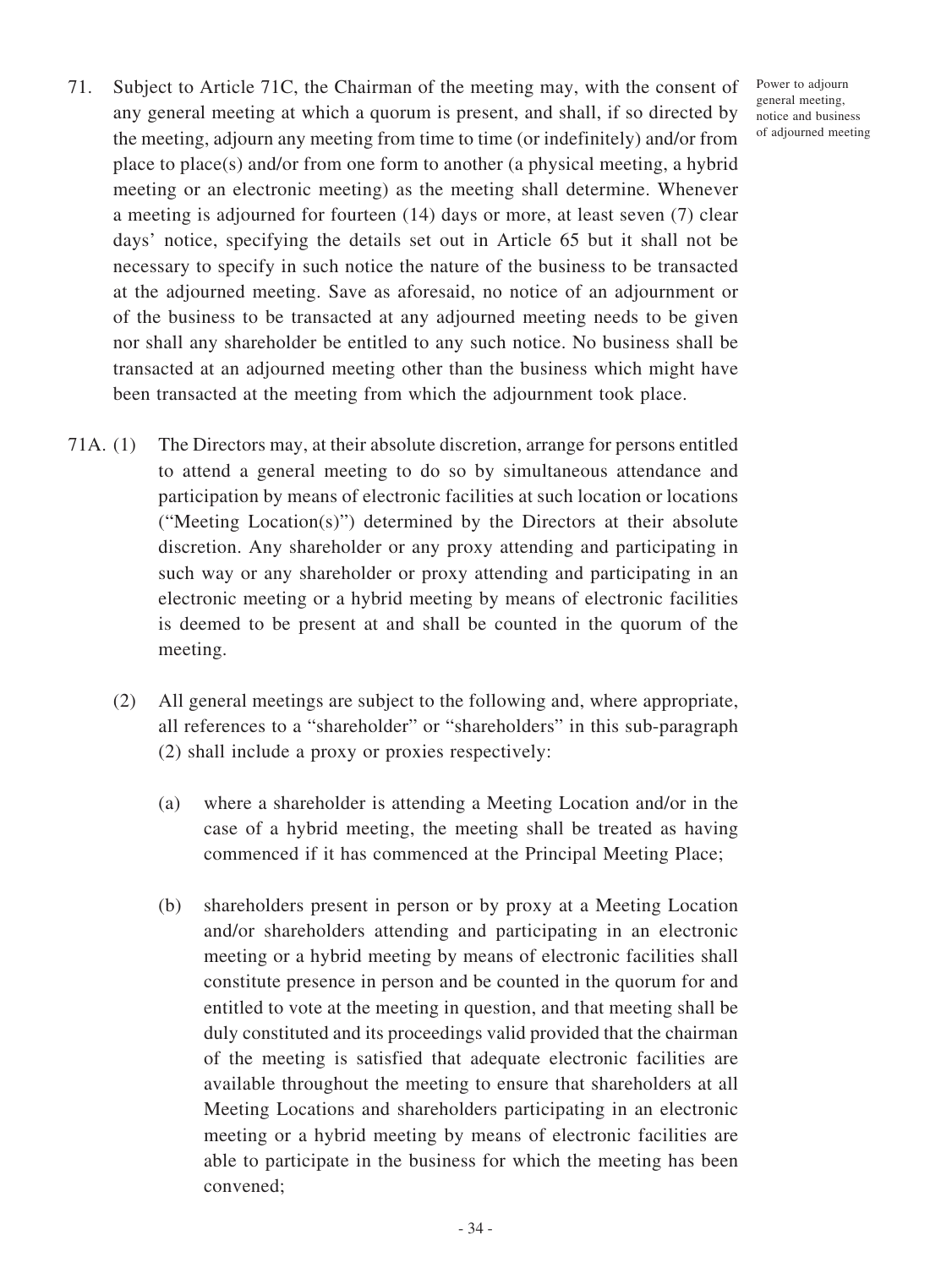- (c) where shareholders attend a meeting by being present at one of the Meeting Locations and/or where shareholders participating in an electronic meeting or a hybrid meeting by means of electronic facilities, a failure (for any reason) of the electronic facilities or communication equipment, or any other failure in the arrangements for enabling those in a Meeting Location other than the Principal Meeting Place to participate in the business for which the meeting has been convened or in the case of an electronic meeting or a hybrid meeting, the inability of one or more shareholders or proxies to access, or continue to access, the electronic facilities despite adequate electronic facilities having been made available by the Company, shall not affect the validity of the meeting or the resolutions passed, or any business conducted there or any action taken pursuant to such business provided that there is a quorum present throughout the meeting.
- (d) if any of the Meeting Locations is not in the same jurisdiction as the Principal Meeting Place and/or in the case of a hybrid meeting, the provisions of these Articles concerning the service and giving of Notice for the meeting, and the time for lodging proxies, shall apply by reference to the Principal Meeting Place; and in the case of an electronic meeting, the time for lodging proxies shall be as stated in the Notice for the meeting.
- 71B. The Board and, at any general meeting, the chairman of the meeting may from time to time make arrangements for managing attendance and/or participation and/or voting at the Principal Meeting Place, any Meeting Location(s) and/ or participation in an electronic meeting or a hybrid meeting by means of electronic facilities (whether involving the issue of tickets or some other means of identification, passcode, seat reservation, electronic voting or otherwise) as it shall in its absolute discretion consider appropriate, and may from time to time change any such arrangements, provided that a shareholder who, pursuant to such arrangements, is not entitled to attend, in person or by proxy, at any Meeting Location shall be entitled so to attend at one of the other Meeting Locations; and the entitlement of any shareholder so to attend the meeting or adjourned meeting or postponed meeting at such Meeting Location or Meeting Locations shall be subject to any such arrangement as may be for the time being in force and by the Notice of meeting or adjourned meeting or postponed meeting stated to apply to the meeting.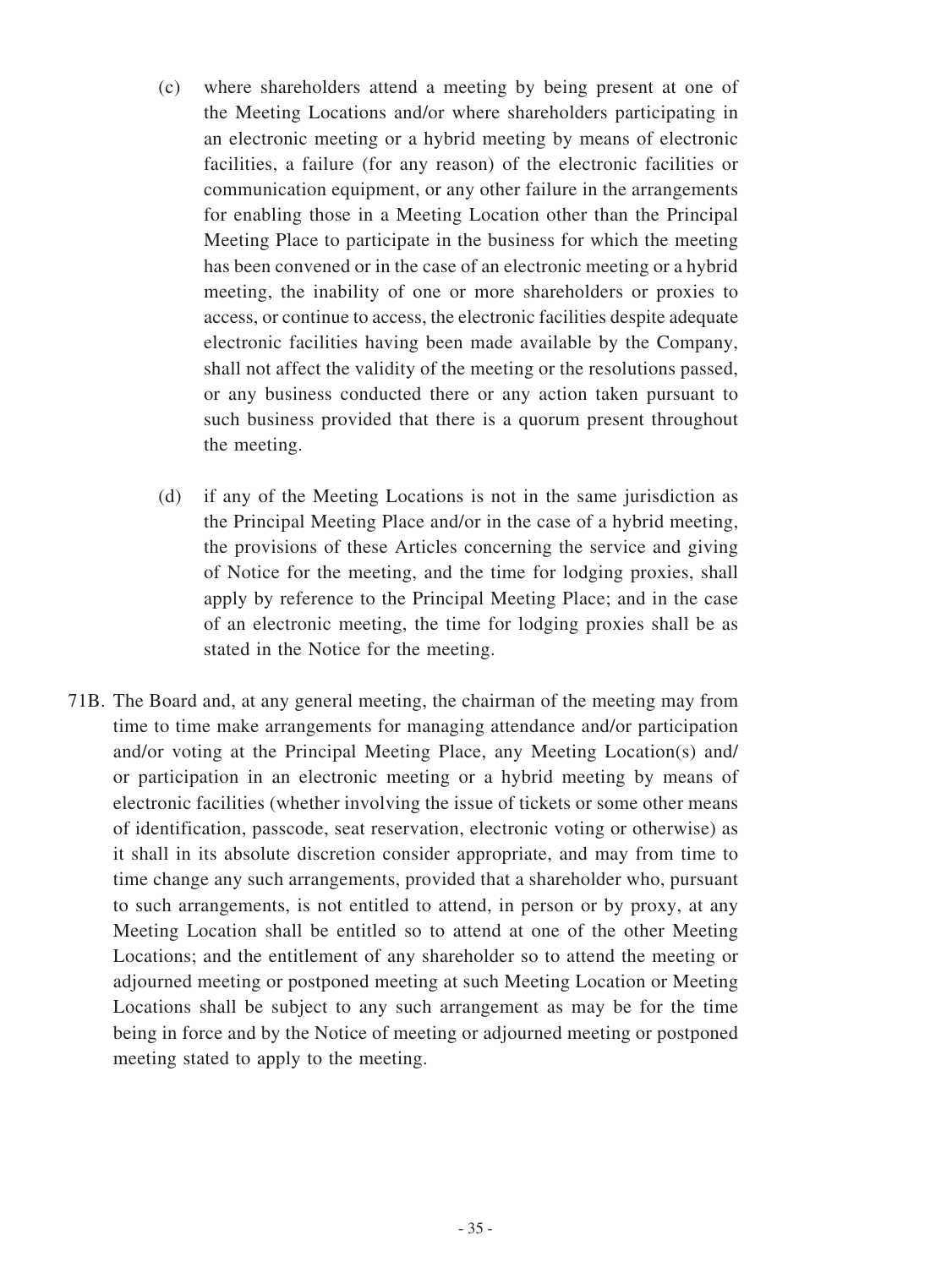- 71C. If it appears to the chairman of the general meeting that:
	- (a) the electronic facilities at the Principal Meeting Place or at such other Meeting Location(s) at which the meeting may be attended have become inadequate for the purposes referred to in Article 71A(1) or are otherwise not sufficient to allow the meeting to be conducted substantially in accordance with the provisions set out in the Notice of the meeting; or
	- (b) in the case of an electronic meeting or a hybrid meeting, electronic facilities being made available by the Company have become inadequate; or
	- (c) it is not possible to ascertain the view of those present or to give all persons entitled to do so a reasonable opportunity to communicate and/ or vote at the meeting; or
	- (d) there is violence or the threat of violence, unruly behaviour or other disruption occurring at the meeting or it is not possible to secure the proper and orderly conduct of the meeting;

then, without prejudice to any other power which the chairman of the meeting may have under these Articles or at common law, the chairman may, at his/her absolute discretion, without the consent of the meeting, and before or after the meeting has started and irrespective of whether a quorum is present, interrupt or adjourn the meeting (including adjournment for indefinite period). All business conducted at the meeting up to the time of such adjournment shall be valid.

71D. The Directors and, at any general meeting, the chairman of the meeting may make any arrangement and impose any requirement or restriction the Directors or the chairman of the meeting, as the case may be, considers appropriate to ensure the security and orderly conduct of a meeting (including, without limitation, requirements for evidence of identity to be produced by those attending the meeting, the searching of their personal property and the restriction of items that may be taken into the meeting place, determining the number and frequency of and the time allowed for questions that may be raised at a meeting). Shareholders shall also comply with all requirements or restrictions imposed by the owner of the premises at which the meeting is held. Any decision made under this Article shall be final and conclusive and a person who refuses to comply with any such arrangements, requirements or restrictions may be refused entry to the meeting or ejected (physically or electronically) from the meeting.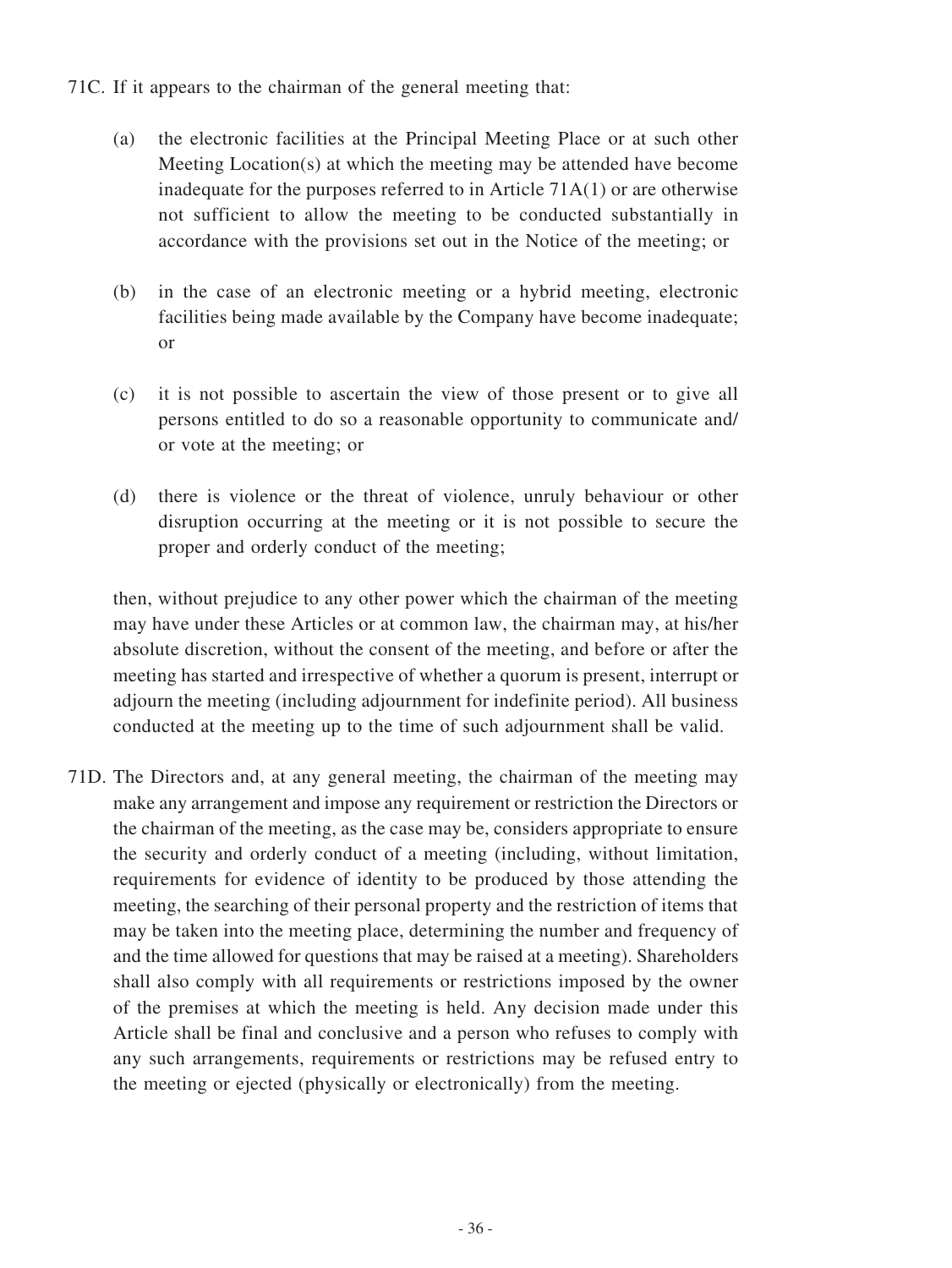- 71E. If, after the sending of Notice of a general meeting but before the meeting is held, or after the adjournment of a meeting but before the adjourned meeting is held (whether or not Notice of the adjourned meeting is required), the Directors, in their absolute discretion, consider that it is inappropriate, impracticable, unreasonable or undesirable for any reason to hold the general meeting on the date or at the time or place or by means of electronic facilities specified in the Notice calling the meeting, they may change or postpone the meeting to another date, time and/or place and/or change the electronic facilities and/or change the form of the meeting (a physical meeting, an electronic meeting or a hybrid meeting) without approval from the shareholders. Without prejudice to the generality of the foregoing, the Directors shall have the power to provide in every Notice calling a general meeting the circumstances in which a postponement of the relevant general meeting may occur automatically without further notice, including without limitation where a number 8 or higher typhoon signal, black rainstorm warning or other similar event is in force at any time on the day of the meeting. This Article shall be subject to the following:
	- (a) when a meeting is so postponed, the Company shall endeavour to post a Notice of such postponement on the Company's website as soon as practicable (provided that failure to post such a Notice shall not affect the automatic postponement of a meeting);
	- (b) when only the form of the meeting or electronic facilities specified in the Notice are changed, the Directors shall notify the shareholders of details of such change in such manner as the Directors may determine;
	- (c) when a meeting is postponed or changed in accordance with this Article, subject to and without prejudice to Article 71, unless already specified in the original Notice of the meeting, the Directors shall fix the date, time, place (if applicable) and electronic facilities (if applicable) for the postponed or changed meeting and shall notify the shareholders of such details in such manner as the Directors may determine; further all proxy forms shall be valid (unless revoked or replaced by a new proxy) if they are received as required by these Articles not less than 48 hours before the time of the postponed meeting; and
	- (d) Notice of the business to be transacted at the postponed or changed meeting shall not be required, nor shall any accompanying documents be required to be recirculated, provided that the business to be transacted at the postponed or changed meeting is the same as that set out in the original Notice of general meeting circulated to the shareholders.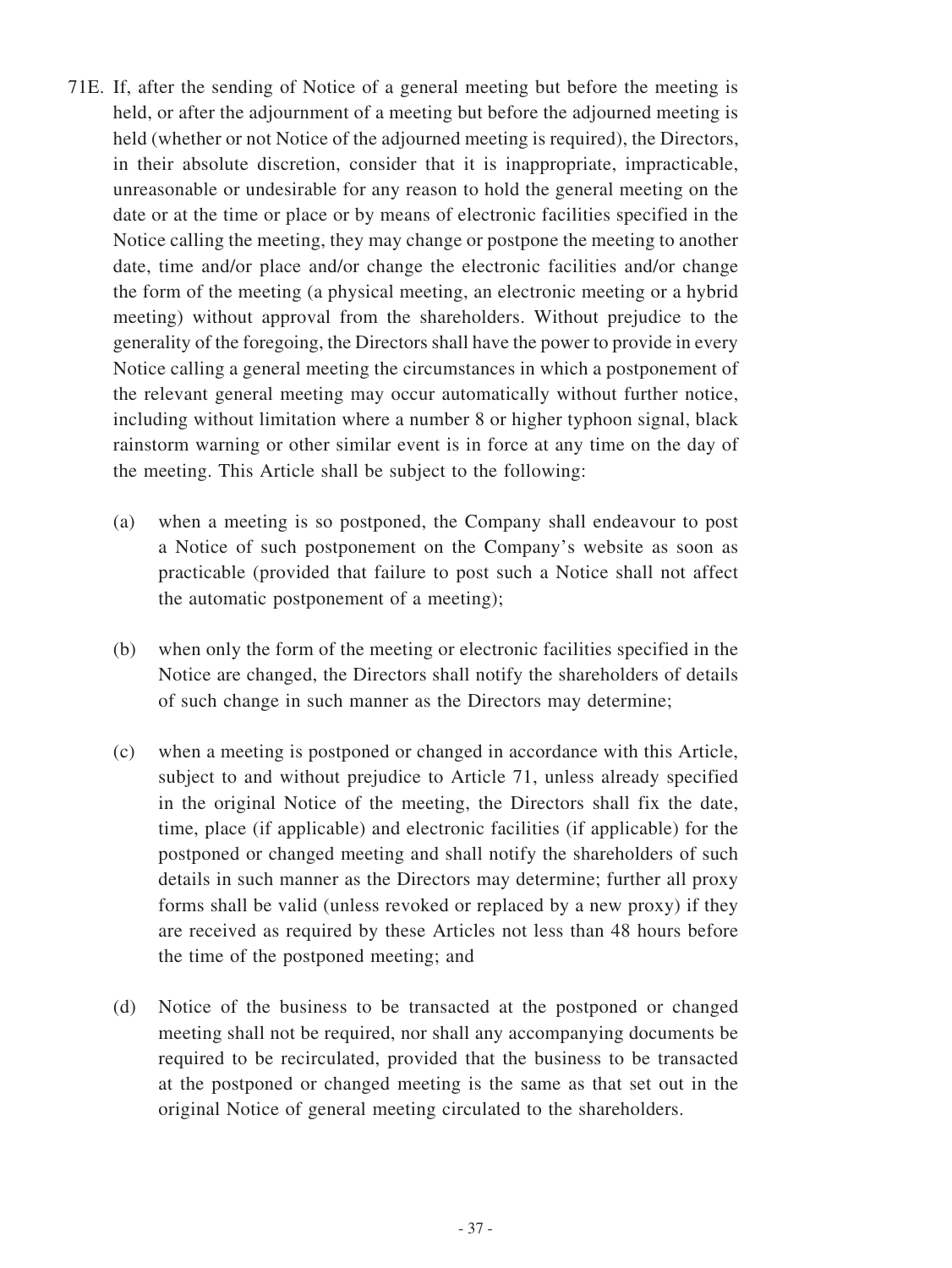- 71F. All persons seeking to attend and participate in an electronic meeting or a hybrid meeting shall be responsible for maintaining adequate facilities to enable them to do so. Subject to Article 71C, any inability of a person or persons to attend or participate in a general meeting by way of electronic facilities shall not invalidate the proceedings of and/or resolutions passed at that meeting.
- 71G. Without prejudice to other provisions in Article 71, a physical meeting may also be held by means of such telephone, electronic or other communication facilities as permit all persons participating in the meeting to communicate with each other simultaneously and instantaneously, and participation in such a meeting shall constitute presence in person at such meeting.
- 72. (A) At any general meeting a resolution put to the vote of the meeting shall be decided by way of a poll save that in the case of a physical meeting the chairman of the meeting may in good faith, allow a resolution which relates purely to a procedural or administrative matter to be voted on by a show of hands in which case every shareholder present in person (or being a corporation, is present by a duly authorized representative), or by proxy(ies) shall have one vote provided that where more than one proxy is appointed by a shareholder which is a clearing house (or its nominee(s)), each such proxy shall have one vote on a show of hands. For purposes of this Article, procedural and administrative matters are those that (i) are not on the agenda of the general meeting or in any supplementary circular that may be issued by the Company to its shareholders; and (ii) relate to the chairman's duties to maintain the orderly conduct of the meeting and/ or allow the business of the meeting to be properly and effectively dealt with, whilst allowing all shareholders a reasonable opportunity to express their views. Votes (whether on a show of hands or by way of poll) may be cast by such means, electronic or otherwise, as the Directors or the chairman of the meeting may determine.
	- (B) In the case of a physical meeting where a show of hands is allowed, before or on the declaration of the result of the show of hands a poll may be demanded:
		- (i) by at least three shareholders present in person or in the case of a shareholder being a corporation by its duly authorised representative or by proxy for the time being entitled to vote at the meeting; or

Voting by poll Ch. 13

39(4)

App. 3 19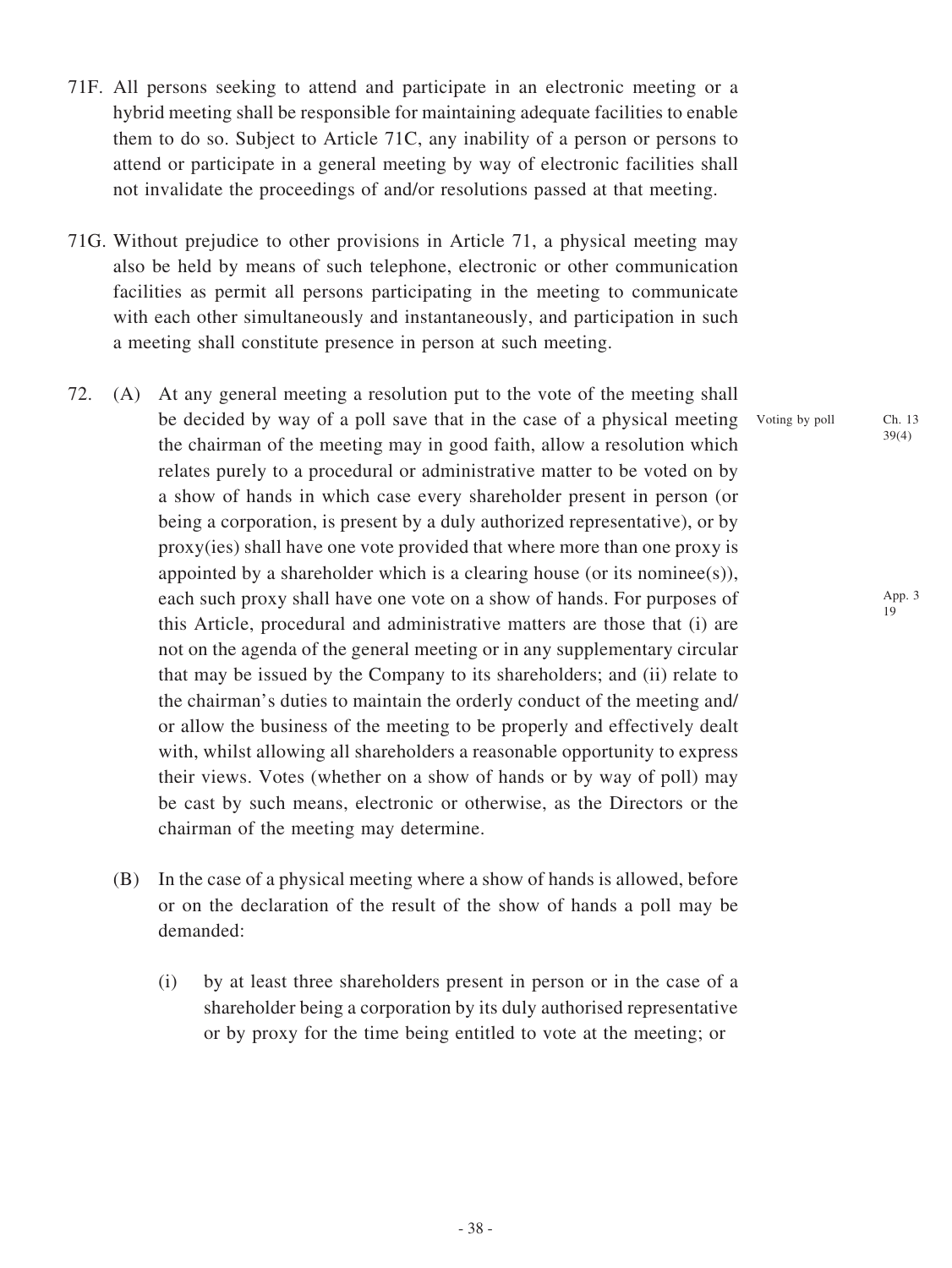- (ii) by a shareholder or shareholders present in person or in the case of a shareholder being a corporation by its duly authorised representative or by proxy and representing not less than one- tenth of the total voting rights of all shareholders having the right to vote at the meeting; or
- (iii) by a shareholder or shareholders present in person or in the case of a shareholder being a corporation, by its duly authorised representative or by proxy and holding shares in the Company conferring a right to vote at the meeting being shares on which an aggregate sum has been paid up equal to not less than one- tenth of the total sum paid up on all shares conferring that right.

A demand by a person as proxy for a shareholder or in the case of a shareholder being a corporation by its duly authorised representative shall be deemed to be the same as a demand by the shareholder.

- 73. Where a resolution is voted on by a show of hands, a declaration by the chairman that a resolution has been carried, or carried unanimously, or by a particular majority, or not carried by a particular majority, or lost, and an entry to that effect made in the minute book of the Company, shall be conclusive evidence of the facts without proof of the number or proportion of the votes recorded for or against the resolution. The result of the poll shall be deemed to be the resolution of the meeting. The Company shall only be required to disclose the voting figures on a poll if such disclosure is required by the Listing Rules.
- 74. In the case of an equality of votes, the Chairman of the meeting, shall be entitled to a second or casting vote. In case of any dispute as to the admission or rejection of any vote the Chairman shall determine the same, and such determination shall be final and conclusive.
- 75. If an amendment shall be proposed to any resolution under consideration but shall in good faith be ruled out of order by the Chairman, the proceedings shall not be invalidated by any error in such ruling. In the case of a resolution duly proposed as a Special Resolution no amendment thereto (other than a mere clerical amendment to correct a patent error) may in any event be considered or voted upon.

Poll results to be resolution of meeting

Chairman to have casting vote

Amendment to Resolutions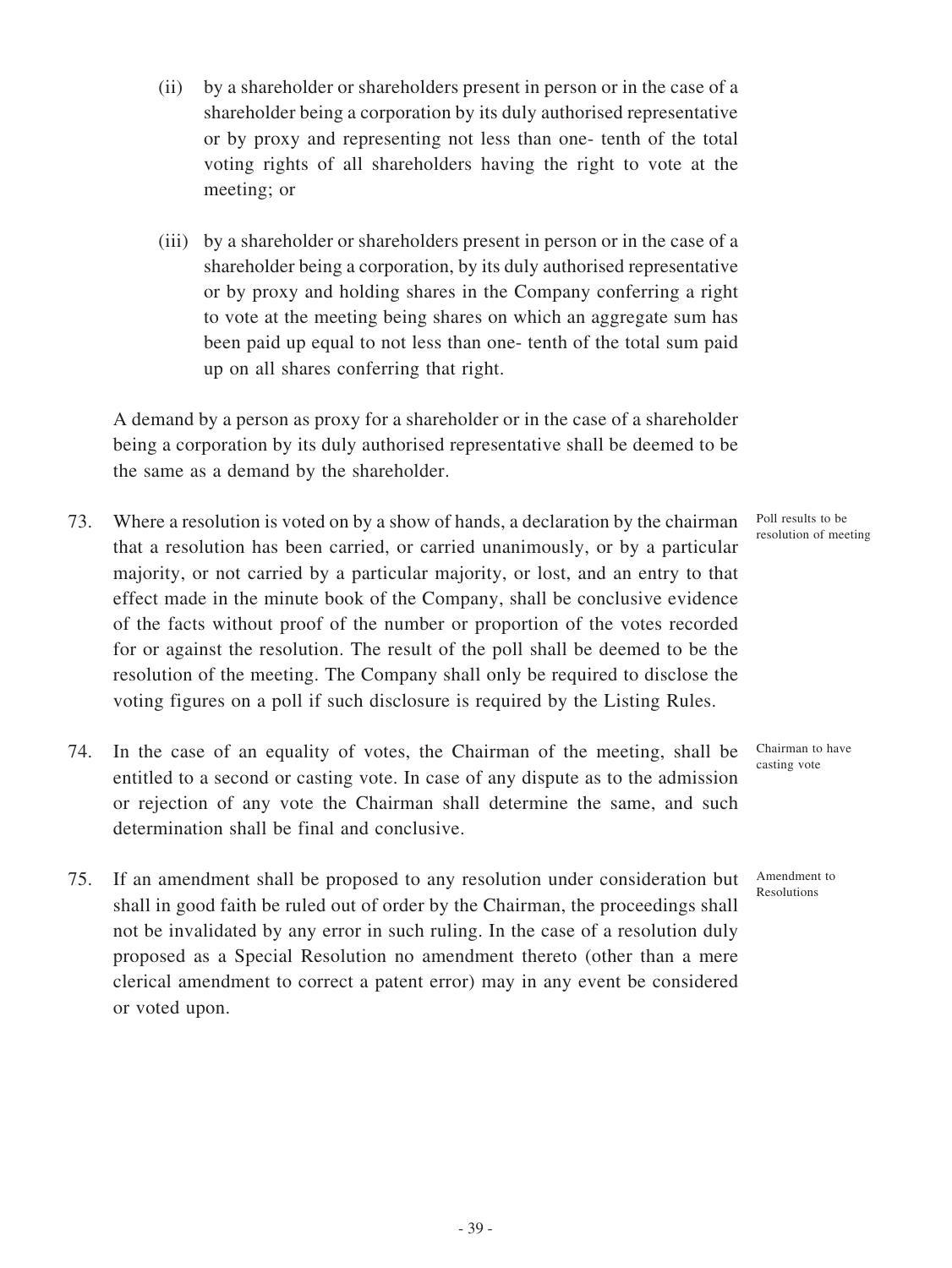#### **VOTES OF SHAREHOLDERS**

- 76. Subject to any special rights, privileges or restrictions as to voting for the time being attached to any class or classes of shares, at any general meeting on a poll every shareholder present in person (or, in the case of a shareholder being a corporation, by its duly authorised representative) or by proxy, shall have one vote for every share of which he is the holder which is fully paid or credited as fully paid (but so that no amount paid or credited as paid on a share in advance of calls or instalments shall be treated for the purposes of this Article as paid on the share). On a poll a shareholder entitled to more than one vote need not use all his votes or cast all his votes in the same way. A resolutions put to the vote of a meeting shall be decided by way of a poll save that the chairman of the meeting may, in good faith, allow a resolution which relates purely to a procedural or administrative matter to be voted on by a show of hands, in which case every shareholder present in person (or being a corporation, is present by a duly authorized representative), or by proxy(ies) shall have one vote provided that where more than one proxy is appointed by a shareholder which is a clearing house (or its nominee(s)), each such proxy shall have one vote on a show of hands. For purposes of this Article, procedural and administrative matters are those that (i) are not on the agenda of the general meeting or in any supplementary circular that may be issued by the Company to its shareholders; and (ii) relate to the chairman's duties to maintain the orderly conduct of the meeting and/or allow the business of the meeting to be properly and effectively dealt with, whilst allowing all shareholders a reasonable opportunity to express their views.
- 77. Any person entitled under Article 51 to be registered as the holder of any shares may vote at any general meeting in respect thereof in the same manner as if he were the registered holder of such shares, provided that at least 48 hours before the time of the holding of the meeting or adjourned meeting or postponed meeting (as the case may be) at which he proposes to vote, he shall satisfy the Directors of his right to be registered as the holder of such shares or the Directors shall have previously admitted his right to vote at such meeting in respect thereof.
- 78. Where there are joint registered holders of any share, any one of such persons may vote at any meeting, either personally or by proxy, in respect of such share as if he were solely entitled thereto; but if more than one of such joint holders be present at any meeting personally or by proxy, that one of the said persons so present whose name stands first on the register in respect of such share shall alone be entitled to vote in respect thereof. Several executors or administrators of a deceased shareholder, and several trustees in bankruptcy or liquidators of a shareholder in whose name any share stands shall for the purposes of this Article be deemed joint holders thereof.

Votes of Shareholders

- 40 -

of deceased and bankrupt shareholders

Votes in respect

Joint holders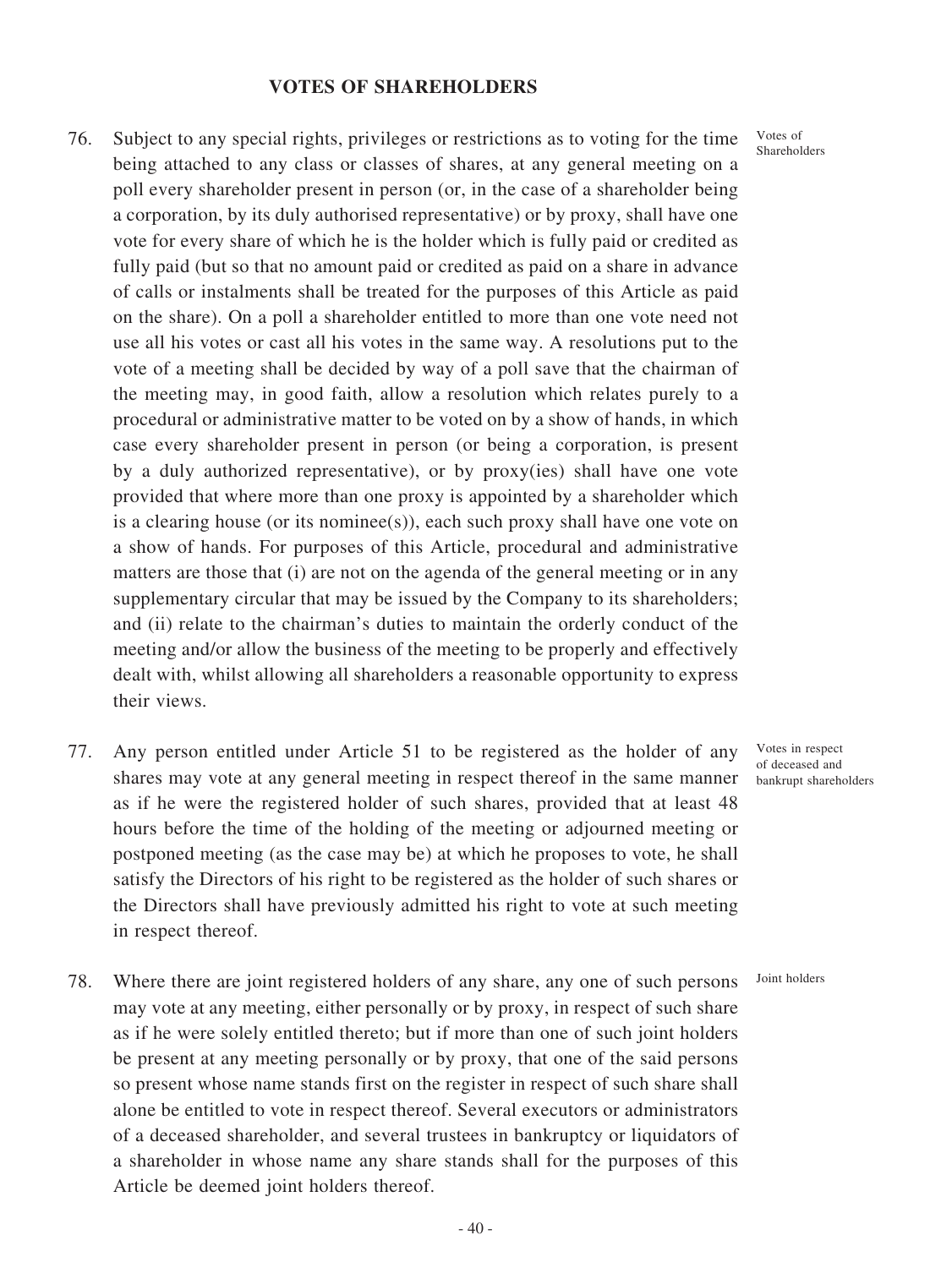- 79. A shareholder of unsound mind or in respect of whom an order has been made by any court having jurisdiction in lunacy may vote, on a poll, by his committee, receiver, curator bonis or other person in the nature of a committee, receiver or curator bonis appointed by that court, and any such committee, receiver, curator bonis or other person may vote by proxy. Evidence to the satisfaction of the Directors of the authority of the person claiming to exercise the right to vote shall be delivered to such place or one of such places (if any) as is specified in accordance with these Articles for the deposit of instruments of proxy or, if no place is specified, at the Registration Office, not later than the latest time at which an instrument of proxy must, if it is to be valid for the meeting, be delivered.
- 80. Save as expressly provided in these Articles, no person other than a shareholder duly registered and who shall have paid everything for the time being due from him payable to the Company in respect of his shares shall be entitled to be present or to vote (save as proxy for another shareholder) whether personally, by proxy or by attorney or to be reckoned in the quorum, at any general meeting.
- 81. (A) Subject to paragraph (B) of this Article 81, no objection shall be raised to the qualification of any person exercising or purporting to exercise a vote or the admissibility of any vote except at the meeting or adjourned meeting or postponed meeting at which the vote objected to is given or tendered, and every vote not disallowed at such meeting shall be valid for all purposes. Any such objection made in due time shall be referred to the Chairman, whose decision shall be final and conclusive.
	- (B) All shareholders have the right to (a) speak at a general meeting; and (b) vote at a general meeting except where a shareholder is required, by the Listing Rules, to abstain from voting to approve the matter under consideration.
	- (C) At all times during the Relevant Period (but not otherwise), where any shareholder is, under the Listing Rules, required to abstain from voting on any particular resolution or restricted to voting only for or only against any particular resolution, any votes cast by or on behalf of such shareholder (whether by way of proxy or, as the case may be, corporate representative) in contravention of such requirement or restriction shall not be counted.

Votes of shareholder of unsound mind

Qualification for voting

Admissibility of votes

> App. 3 14(3)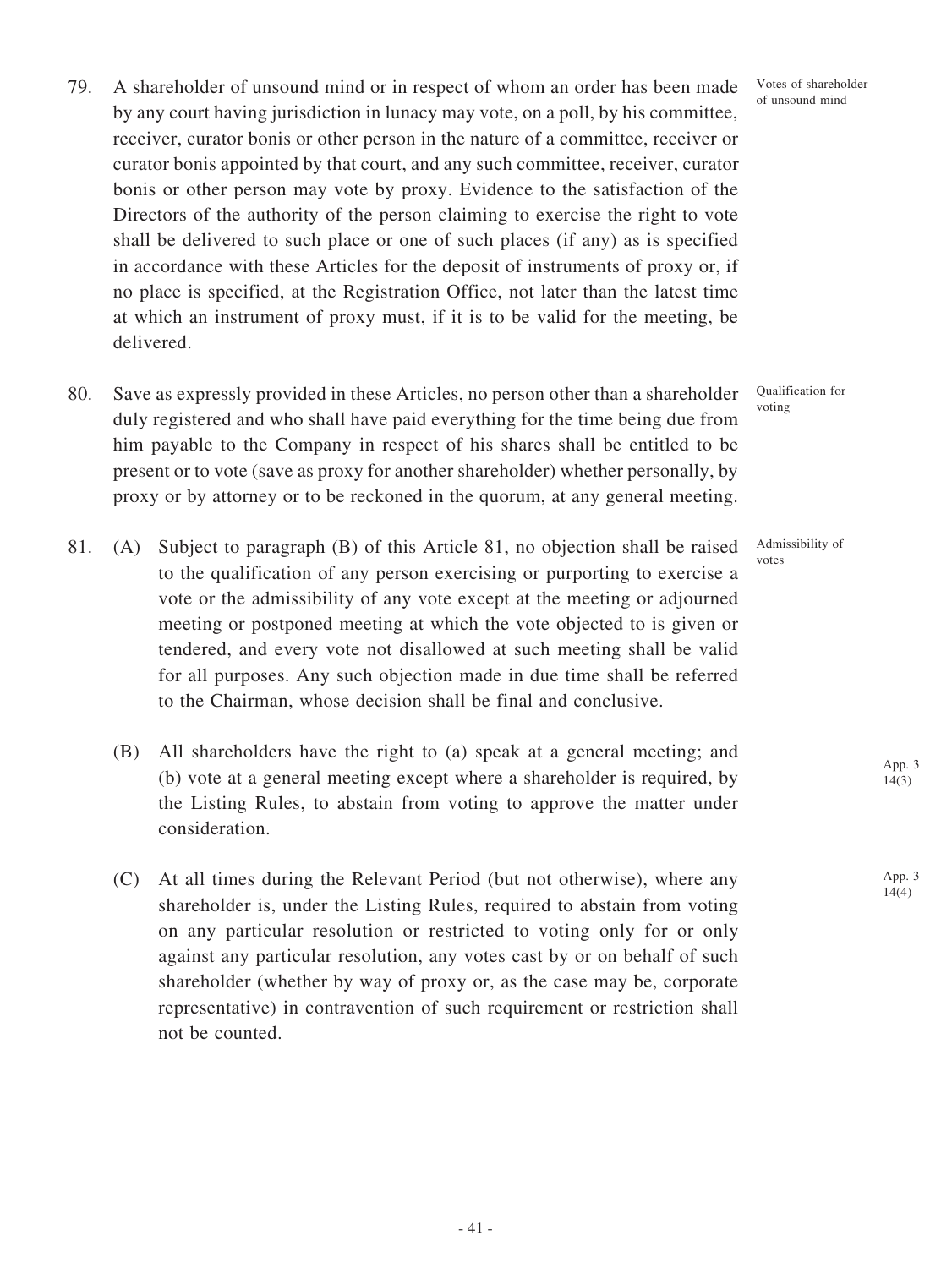- 
- of the Company or at a class meeting. A proxy need not be a shareholder of the Company. On a poll votes may be given either personally (or, in the case of a shareholder being a corporation, by its duly authorised representative) or by proxy. A proxy shall be entitled to exercise the same powers on behalf of a shareholder who is an individual and for whom he acts as proxy as such shareholder could exercise. In addition, a proxy shall be entitled to exercise the same powers on behalf of a shareholder which is a corporation and for which he acts as proxy as such shareholder could exercise if it were an individual shareholder.

82. Any shareholder entitled to attend and vote at a meeting of the Company shall

be entitled to appoint another person as his proxy to attend and vote instead of him. A shareholder who is the holder of two or more shares may appoint more than one proxy to represent him and vote on his behalf at a general meeting

- 83. No appointment of a proxy shall be valid unless it names the person appointed and his appointor. The Directors may, unless they are satisfied that the person purporting to act as proxy is the person named in the relevant instrument for his appointment and the validity and authenticity of the signature of his appointor, decline such person's admission to the relevant meeting, reject his vote and no shareholder who may be affected by any exercise by the Directors of their power in this connection shall have any claim against the Directors or any of them nor may any such exercise by the Directors of their powers invalidate the proceedings of the meeting in respect of which they were exercised or any resolution passed or defeated at such meeting.
- 84. The instrument appointing a proxy shall be in writing under the hand of the appointor or of his attorney duly authorised in writing, or if the appointor is a corporation, either under seal or under the hand of an officer or attorney duly authorised.

Proxies App. 13B

Admissibility of proxy votes

19

Instrument appointing proxy to be in writing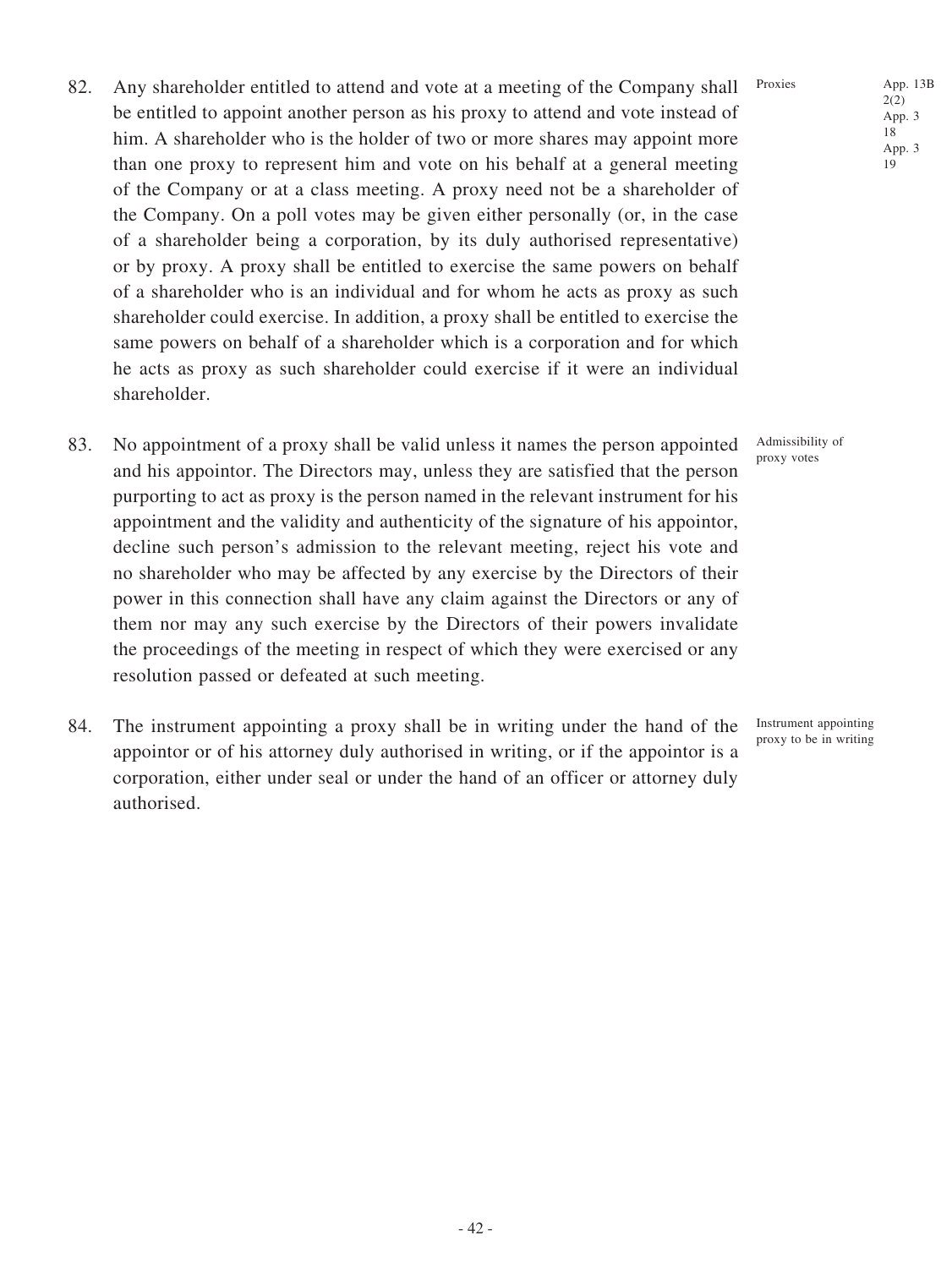85. (A) The Company may, at its absolute discretion, provide an electronic address for the receipt of any document or information relating to proxies for a general meeting (including any instrument of proxy or invitation to appoint a proxy, any document necessary to show the validity of, or otherwise relating to, an appointment of proxy (whether or not required under these Articles) and notice of termination of the authority of a proxy). If such an electronic address is provided, the Company shall be deemed to have agreed that any such document or information (relating to proxies as aforesaid) may be sent by electronic means to that address, subject as hereafter provided and subject to any other limitations or conditions specified by the Company when providing the address. Without limitation, the Company may from time to time determine that any such electronic address may be used generally for such matters or specifically for particular meetings or purposes and, if so, the Company may provide different electronic addresses for different purposes. The Company may also impose any conditions on the transmission of and its receipt of such electronic communications including, for the avoidance of doubt, imposing any security or encryption arrangements as may be specified by the Company. If any document or information required to be sent to the Company under this Article is sent to the Company by electronic means, such document or information is not treated as validly delivered to or deposited with the Company if the same is not received by the Company at its designated electronic address provided in accordance with this Article or if no electronic address is so designated by the Company for the receipt of such document or information.

Appointment of proxy must be deposited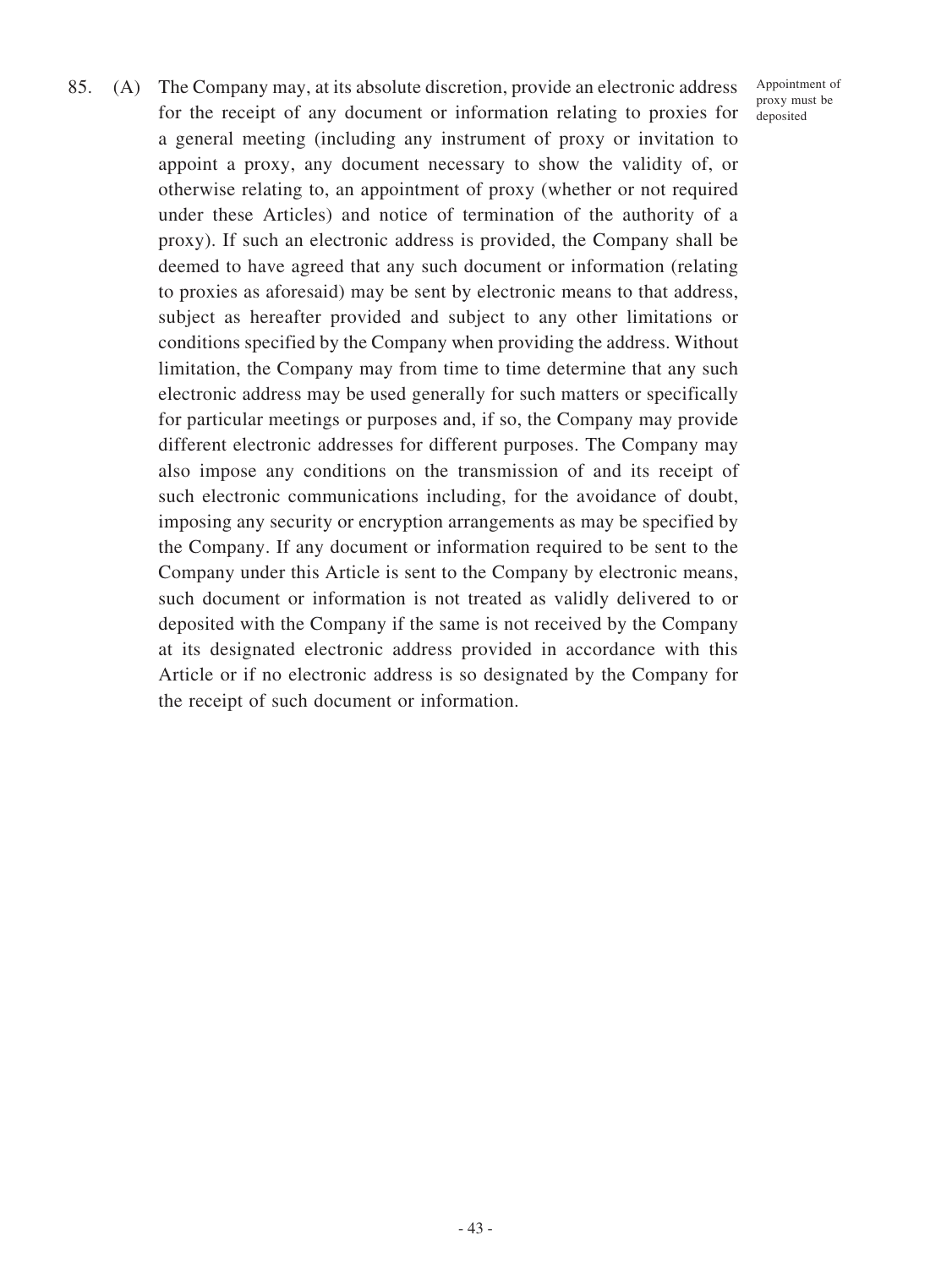- (B) The instrument appointing a proxy and (if required by the Directors) the power of attorney or other authority (if any) under which it is signed, or a certified copy of such power or authority, shall be delivered to such place or one of such places (if any) as may be specified for that purpose in or by way of note to or in any document accompanying the Notice convening the meeting (or, if no place is so specified at the Registration Office or the Registered Office, as may be appropriate), or if the Company has provided an electronic address in accordance with the preceding paragraph, shall be received at the electronic address specified, not less than forty eight (48) hours before the time appointed for holding the meeting or adjourned meeting or postponed meeting at which the person named in the instrument proposes to vote. No instrument appointing a proxy shall be valid after the expiration of twelve (12) months from the date named in it as the date of its execution, except at an adjourned meeting or postponed meeting in cases where the meeting was originally held within twelve (12) months from such date. Delivery of an instrument appointing a proxy shall not preclude a shareholder from attending and voting at the meeting convened and in such event, the instrument appointing a proxy shall be deemed to be revoked.
- 86. Every instrument of proxy, whether for a specified meeting or otherwise, shall be in such form as the Directors may from time to time approve, provided that any form issued to a shareholder for use by him for appointing a proxy to attend and vote at a special general meeting or at an annual general meeting at which any business is to be transacted shall be such as to enable the shareholder, according to his intentions, to instruct the proxy to vote in favour of or against (or, in default of instructions, to exercise his discretion in respect of) each resolution dealing with any such business.
- 87. The instrument appointing a proxy to vote at a general meeting shall: (i) be deemed to confer authority upon the proxy to vote on any resolution (or amendment thereto) put to the meeting for which it is given as the proxy thinks fit; and (ii) unless the contrary is stated therein, be valid as well for any adjournment or postponement of the meeting as for the meeting to which it relates.

Form of proxy

Authority under instrument appointing proxy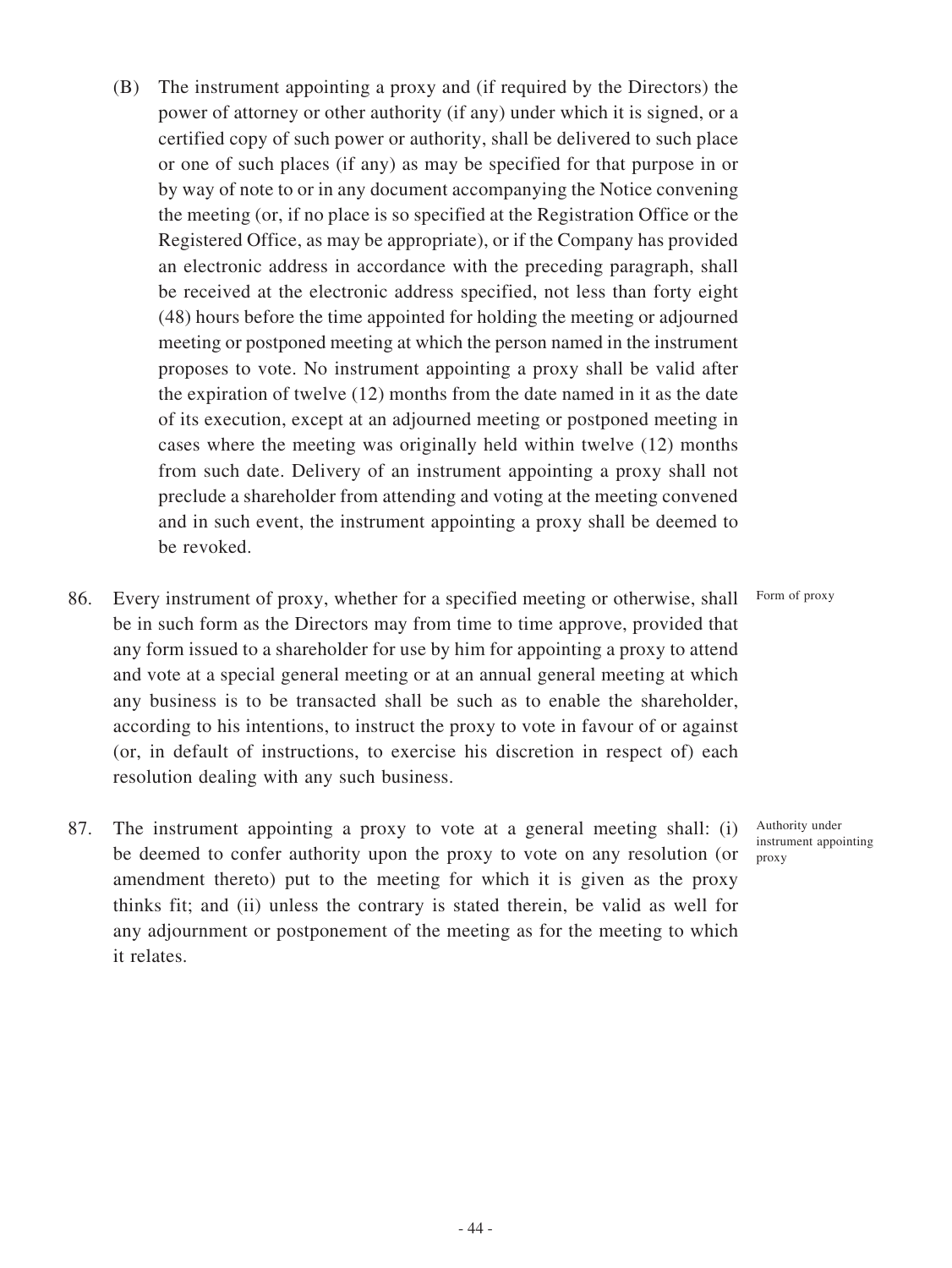- 88. A vote given in accordance with the terms of an instrument of proxy or by the duly authorised representative of a corporation shall be valid notwithstanding the previous death or insanity of the principal or revocation of the proxy or power of attorney or other authority under which the proxy was executed or the transfer of the share in respect of which the proxy is given, provided that no intimation in writing of such death, insanity, revocation or transfer as aforesaid shall have been received by the Company at its Registration Office, or at such other place as is referred to in Article 85, at least two hours before the commencement of the meeting or adjourned meeting or postponed meeting at which the proxy is used.
- 89. (A) Any corporation which is a shareholder of the Company may, by resolution of its directors or other governing body or by power of attorney, authorise any person as it thinks fit to act as its representative at any meeting of the Company or of any class of shareholders of the Company, and the person so authorised shall be entitled to exercise the same powers on behalf of the corporation which he represents as that corporation could exercise if it were an individual shareholder of the Company. References in these Articles to a shareholder present in person at a meeting shall, unless the context otherwise requires, include a corporation which is a shareholder represented at the meeting by such duly authorised representative.
	- (B) Where a shareholder is a clearing house (or its nominee(s)), it may authorise such persons as it thinks fit to act as its representatives at any meeting of the Company or at any meeting of any class of shareholders provided that, if more than one person is so authorised, the authorisation shall specify the number and class of shares in respect of which each such representative is so authorised. Each person so authorised under the provisions of this Article shall be deemed to have been duly authorised without further evidence of the facts and shall be entitled to exercise the same rights and powers on behalf of the clearing house (or its nominee(s)) as if such person was the registered holder of the shares of the Company held by the clearing house (or its nominee(s)) in respect of the number and class of shares specified in the relevant authorisation including the right to speak and vote and, where a show of hands is allowed, the right to vote individually on a show of hands.

When vote by proxy valid though authority revoked

Corporations/ clearing house acting by representative(s) at meetings App. 3 18

> App. 3 19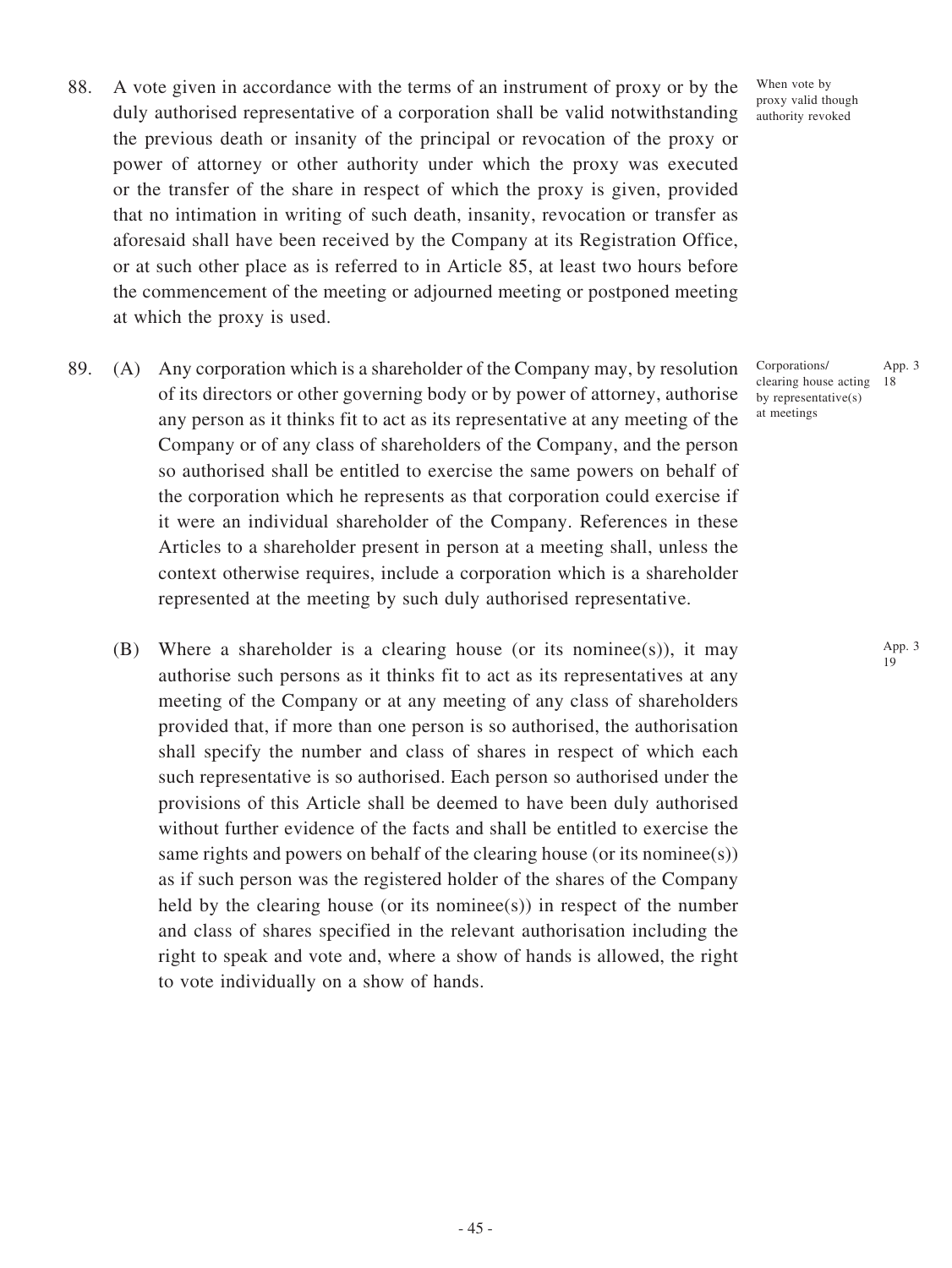90. Unless the Directors agree otherwise, an appointment of a corporate representative shall not be valid as against the Company unless:–

Notice of appointment of corporate representative must be delivered

- (A) in the case of such an appointment by a shareholder which is a clearing house (or its nominee(s)), a written notification of the appointment issued by any director, the secretary or any authorised officer(s) of such shareholder shall have been delivered at such place or one of such places(if any) as is specified in the notice of meeting or in the form of notice issued by the Company, or, if no place is specified, at the principal place of business maintained by the Company in the Relevant Territory from time to time before the time of holding the meeting or adjourned meeting or postponed meeting, at which the person so authorised proposes to vote; and
- (B) in the case of such an appointment by any other corporate shareholder, a copy of the resolution of the governing body of the shareholder authorising the appointment of the corporate representative or a form of notice of appointment of corporate representative issued by the Company for such purpose or a copy of the relevant power of attorney, together with an up-to-date copy of the shareholder's constitutive documents and a list of directors or members of the governing body of the shareholder as at the date of such resolution (or, as the case may be, power of attorney), in each case certified by a director, secretary or a member of the governing body of that shareholder and notarised (or, in the case of a form of notice of appointment issued by the company as aforesaid, completed and signed in accordance with the instructions thereon or in the case of a power of attorney a notarised copy of the relevant authority under which it was signed), shall have been deposited at such place or one of such places (if any) as is specified in the notice of meeting or in the form of notice issued by the Company as aforesaid (or, if no place is specified, at the Registration Office) not less than forty-eight hours before the time for holding the meeting or adjourned meeting or postponed meeting, (as the case may be) at which the corporate representative proposes to vote.
- 91. No appointment of a corporate representative shall be valid unless it names the person authorised to act as the appointor's representative and the appointor is also named. The Directors may, unless they are satisfied that a person purporting to act as a corporate representative is the person named in the relevant instrument for his appointment, decline such person's admission to the relevant meeting and no shareholder who may be affected by any exercise by the Directors of their power in this connection shall have any claim against the Directors or any of them nor may any such exercise by the Directors of their powers invalidate the proceedings of the meeting in respect of which they were exercised or any resolution passed or defeated at such meeting.

Admissibility of corporate representative vote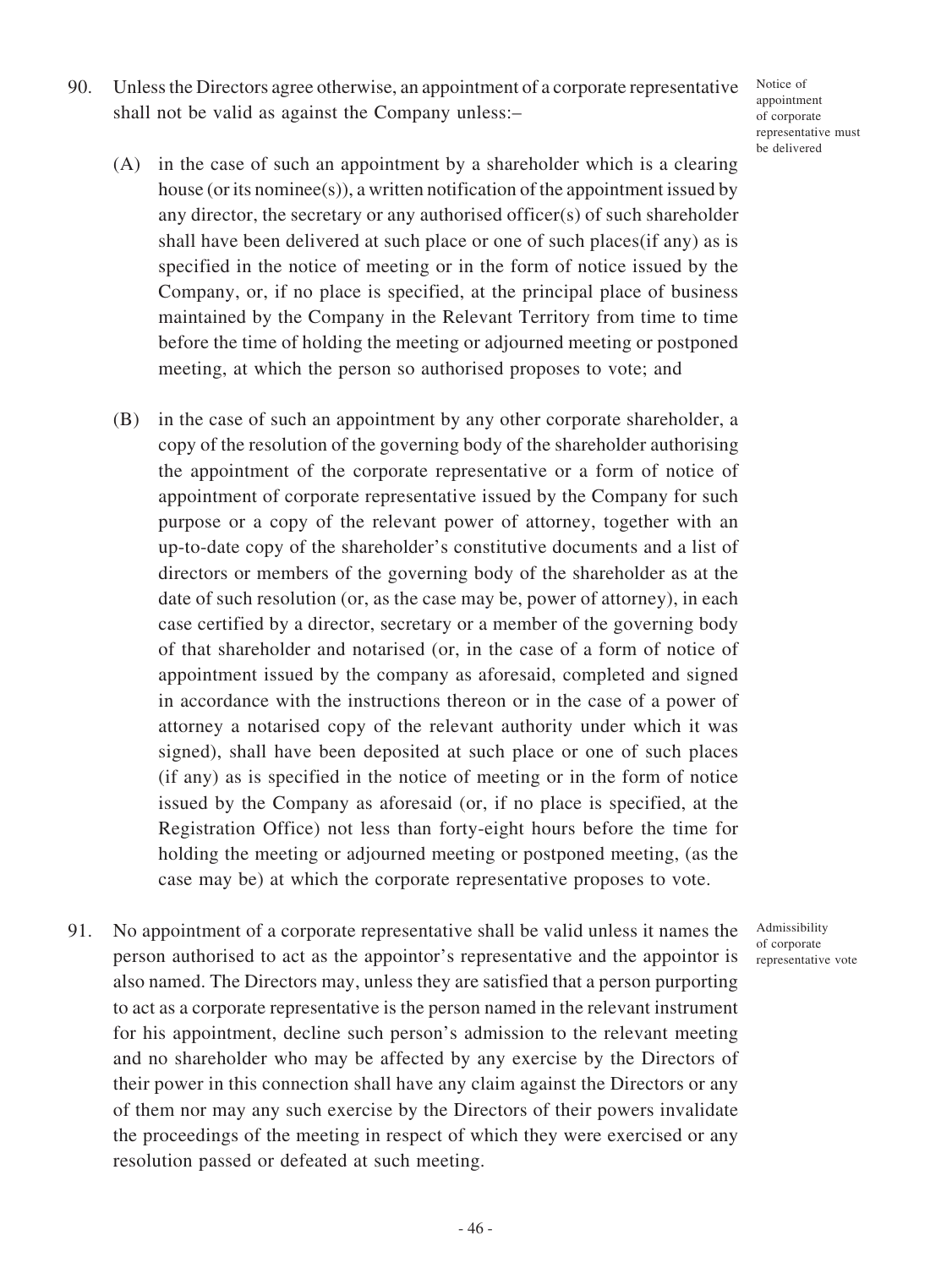## **REGISTERED OFFICE**

92. The Registered Office of the Company shall be at such place in the Cayman Islands as the Directors shall from time to time appoint. Registered office

# **BOARD OF DIRECTORS**

- 93. The number of Directors shall not be fewer than one. The Company shall keep at its Registered Office a register of its directors and officers in accordance with the Companies Act. Constitution of Board
- 94. A Director may at any time, by notice in writing signed by him delivered to the Registered Office or at the Head Office or at a meeting of the Directors, appoint any person (including another Director) to act as alternate Director in his place during his absence and may in like manner at any time determine such appointment. If such person is not another Director such appointment unless previously approved by the Directors shall have effect only upon and subject to being so approved. The appointment of an alternate Director shall determine on the happening of any event which were he a Director, would cause him to vacate such office or if his appointor ceases to be a Director. An alternate Director may act as alternate to more than one Director. Alternate Directors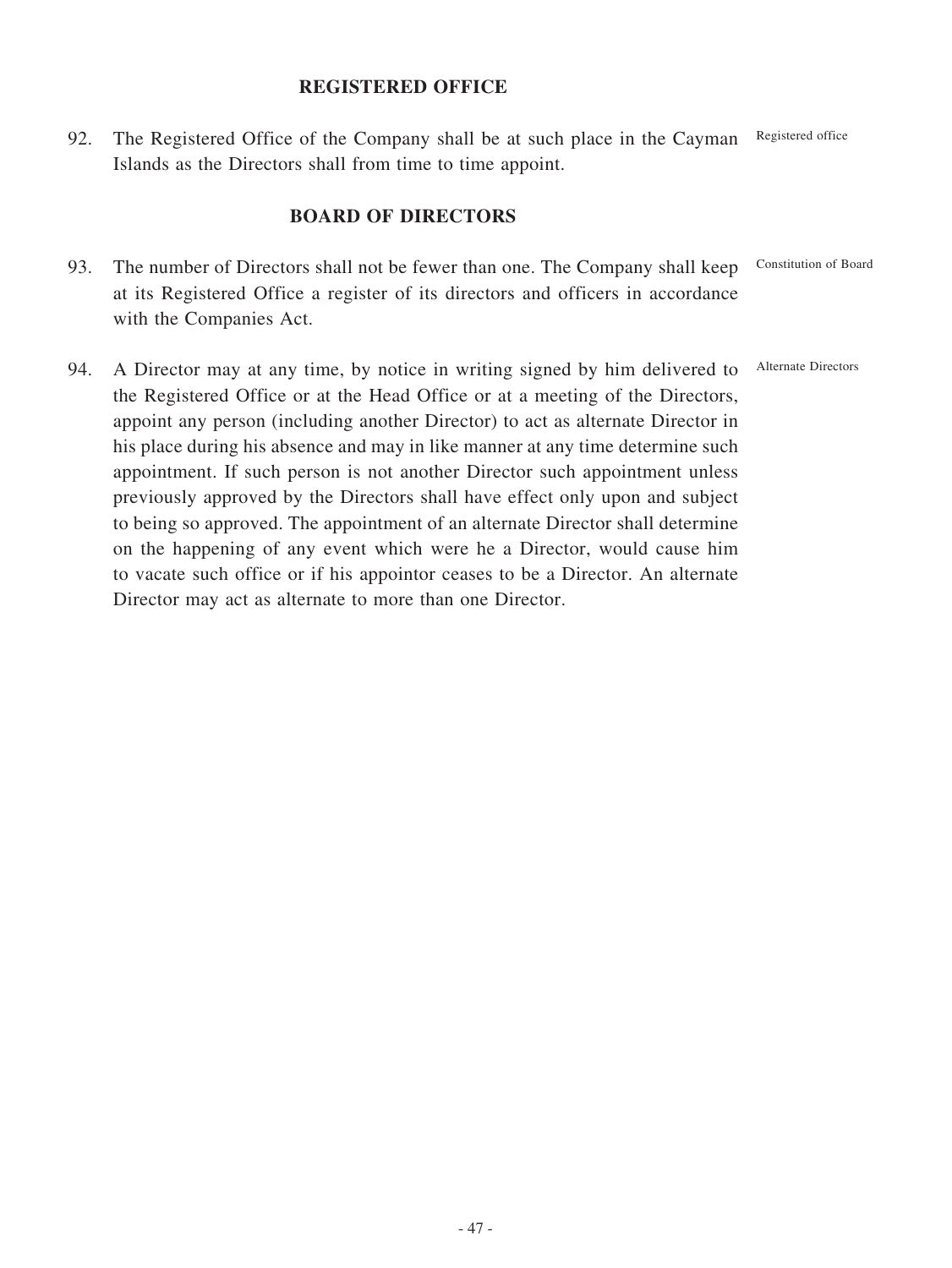- Powers of alternate Directors
- 95. (A) An alternate Director shall (subject to his giving to the Company an address, telephone and facsimile number within the territory of the Head Office for the time being for the giving of notices on him and except when absent from the territory in which the Head Office is for the time being situate) be entitled (in addition to his appointor) to receive and (in lieu of his appointor) to waive notices of meetings of the Directors and of any committee of the Directors of which his appointor is a member and shall be entitled to attend and vote as a Director at any such meeting at which the Director appointing him is not personally present and generally at such meeting to perform all the functions of his appointor as a Director and for the purposes of the proceedings at such meeting the provisions of these presents shall apply as if he (instead of his appointor) were a Director. If he shall be himself a Director or shall attend any such meeting as an alternate for more than one Director his voting rights shall be cumulative. If his appointor is for the time being absent from the territory in which the Head Office is for the time being situate or otherwise not available or unable to act, his signature to any resolution in writing of the Directors or any such committee shall be as effective as the signature of his appointor. His attestation of the affixing of the Seal shall be as effective as the signature and attestation of his appointor. An alternate Director shall not, save as aforesaid, have power to act as a Director nor shall he be deemed to be a Director for the purposes of these Articles.
	- (B) An alternate Director shall be entitled to contract and be interested in and benefit from contracts or arrangements or transactions and to be repaid expenses and to be indemnified to the same extent mutatis mutandis as if he were a Director, but he shall not be entitled to receive from the Company in respect of his appointment as alternate Director any remuneration except only such part (if any) of the ordinary remuneration otherwise payable to his appointor as such appointor may by notice in writing to the Company from time to time direct.
	- (C) A certificate by a Director (including for the purpose of this paragraph (C) an alternate Director) or the Secretary that a Director (who may be the one signing the certificate) was at the time of a resolution of the Directors or any committee thereof absent from the territory of the Head Office or otherwise not available or unable to act or has not supplied an address, telephone and facsimile number within the territory of the Head Office for the purposes of giving of notice to him shall in favour of all persons without express notice to the contrary, be conclusive of the matter so certified.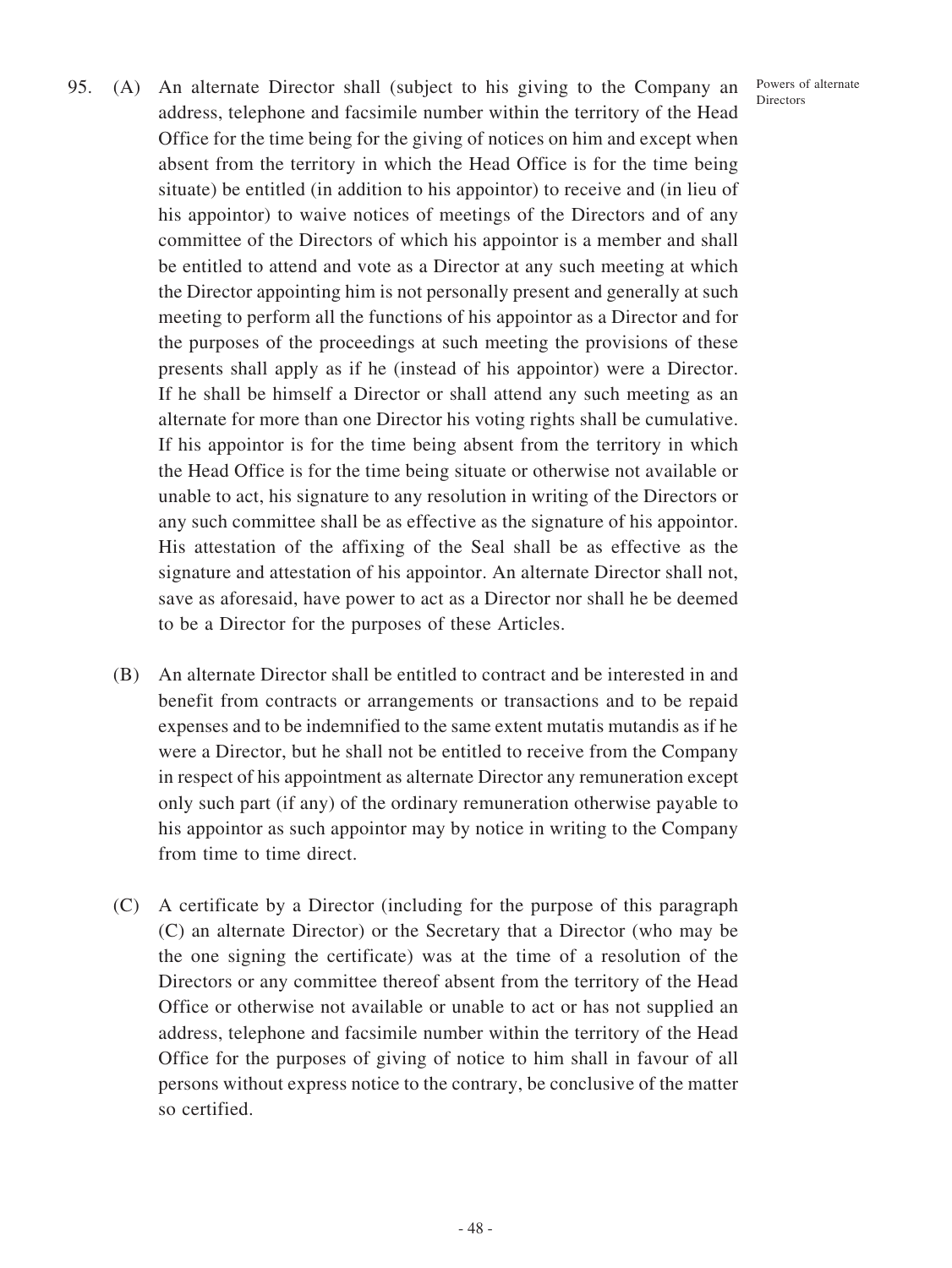- 96. A Director or an alternate Director shall not be required to hold any qualification shares but shall nevertheless be entitled to attend and speak at all general meetings of the Company and all meetings of any class of shareholders of the Company.
- 97. The Directors shall be entitled to receive by way of ordinary remuneration for their services as Directors such sum as shall from time to time be determined by the Company in general meeting, such sum (unless otherwise directed by the resolution by which it is voted) to be divided amongst the Directors in such proportions and in such manner as they may agree, or failing agreement, equally, except that in such event any Director holding office for less than the whole of the relevant period in respect of which the ordinary remuneration is paid shall only rank in such division in proportion to the time during such period for which he has held office. The foregoing provisions shall not apply to a Director who holds any salaried employment or office in the Company except in the case of sums paid or payable in respect of Directors' fees.
- 98. The Directors shall also be entitled to be repaid all travelling, hotel and other expenses reasonably incurred by them respectively in or about the performance of their duties as Directors, including their expenses of travelling to and from Directors' meetings, committee meetings or general meetings or otherwise incurred whilst engaged on the business of the Company or in the discharge of their duties as Directors.
- 99. The Directors may grant special remuneration to any Director who shall perform or has performed any special or extra services to or at the request of the Company. Such special remuneration may be made payable to such Director in addition to or in substitution for his ordinary remuneration as a Director, and may be made payable by way of salary, commission or participation in profits or otherwise as may be arranged.
- 100. Notwithstanding Articles 97, 98 and 99, the remuneration of a Managing Director, Joint Managing Director, Deputy Managing Director or an Executive Director or a Director appointed to any other office in the management of the Company may from time to time be fixed by the Directors and may be by way of salary, commission, or participation in profits or otherwise or by all or any of those modes and with such other benefits (including pension and/or gratuity and/or other benefits on retirement) and allowances as the Directors may from time to time decide. Such remuneration shall be in addition to his ordinary remuneration as a Director.

No qualification shares for Directors

Directors' ordinary remuneration

Directors' expenses

Special remuneration

Remuneration of Managing Directors,

etc.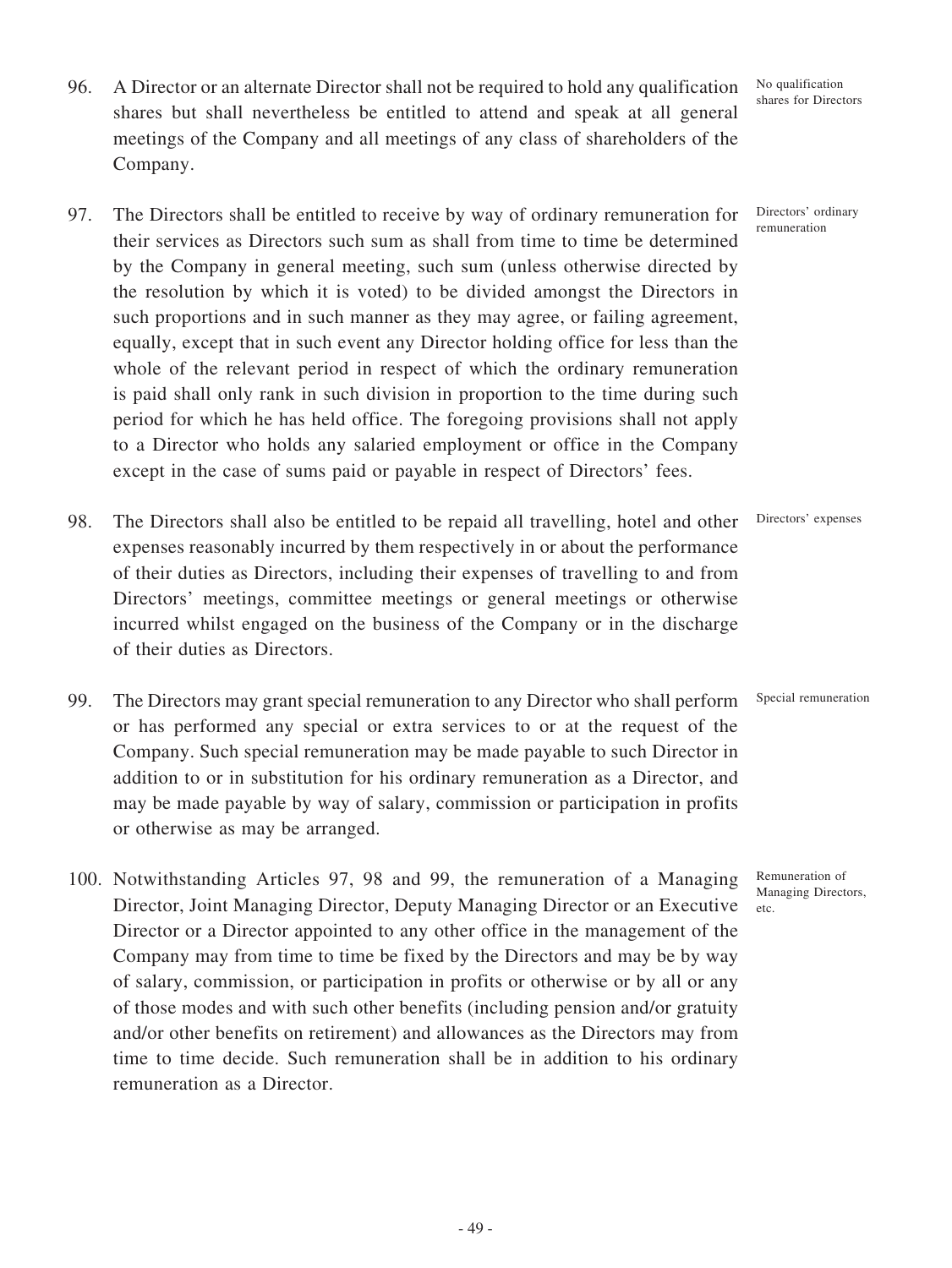- 101. (A) Payments to any Director or past Director of any sum by way of compensation for loss of office or as consideration for or in connection with his retirement from office (not being a payment to which the Director or past Director is contractually or statutorily entitled) must be approved by the Company in general meeting.
	- (B) The Company shall not make any loan, directly or indirectly, to a Director or a body corporate controlled by a Director or his close associates if and to the extent it would be prohibited by the Companies Ordinance (Chapter 622 of the laws of Hong Kong) if the Company were a company incorporated in Hong Kong.
	- (C) the prohibitions prescribed by paragraphs (A) and (B) of this Article shall only apply during the Relevant Period.

102. A Director shall vacate his office:

- (i) if he becomes bankrupt or has a receiving order made against him or suspends payment or compounds with his creditors generally;
- (ii) if he becomes a lunatic or of unsound mind;
- (iii) if he absents himself from the meetings of the Directors during a continuous period of six months, without special leave of absence from the Directors, and his alternate Director (if any) shall not during such period have attended in his stead, and the Directors pass a resolution that he has by reason of such absence vacated his office;
- (iv) if he becomes prohibited by law from acting as a Director;
- (v) if he has been validly required by the stock exchange of the Relevant Territory to cease to be a Director and the relevant time period for application for review of or appeal against such requirement has lapsed and no application for review or appeal has been filed or is underway against such requirement;
- (vi) if by notice in writing delivered to the Company at its Registered Office or at the Head Office he resigns his office; or
- (vii) if he shall be removed from office by an Ordinary Resolution of the Company under Article 111.

Payments for compensation for loss of office

When office of Director to be vacated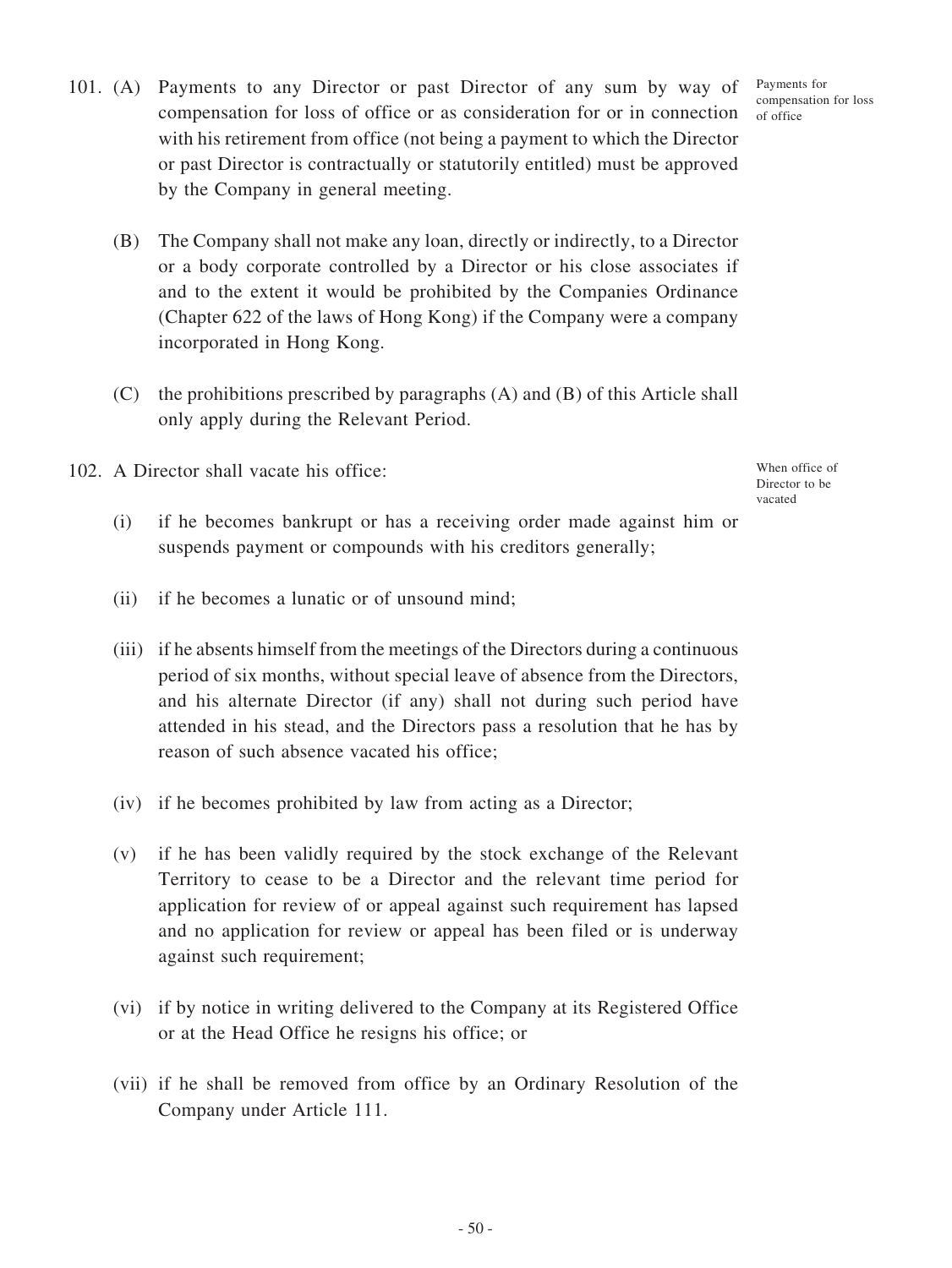No automatic retirement on ground of age

- 103. No Director shall be required to vacate office or be ineligible for re-election or re-appointment as a Director, and no person shall be ineligible for appointment as a Director by reason only of his having attained any particular age.
- 104. (A) A Director may hold any other office or place of profit with the Company (except that of Auditors) in conjunction with his office of Director for such period and upon such terms as the Directors may determine, and may be paid such extra remuneration therefor (whether by way of salary, commission, participation in profits or otherwise) as the Directors may determine, and such extra remuneration shall be in addition to any remuneration provided for, by or pursuant to any other Article.
	- (B) A Director may act by himself or his firm in a professional capacity for the Company (otherwise than as Auditors) and he or his firm shall be entitled to remuneration for professional services as if he were not a Director.
	- (C) A Director may be or become a director or other officer of, or otherwise interested in, any company promoted by the Company or any other company in which the Company may be interested, and shall not be liable to account to the Company or the shareholders for any remuneration, profit or other benefit received by him as a director or officer of or from his interest in such other company. The Directors may also cause the voting power conferred by the shares in any other company held or owned by the Company to be exercised in such manner in all respects as they think fit, including the exercise thereof in favour of any resolution appointing the Directors or any of them to be directors or officers of such other company, or voting or providing for the payment of remuneration to the directors or officers of such other company.
	- (D) A Director shall not vote or be counted in the quorum on any resolution of the Directors concerning his own appointment or the appointment of any of his close associates as the holder of any office or place of profit with the Company or any other company in which the Company is interested (including the arrangement or variation of the terms thereof, or the termination thereof).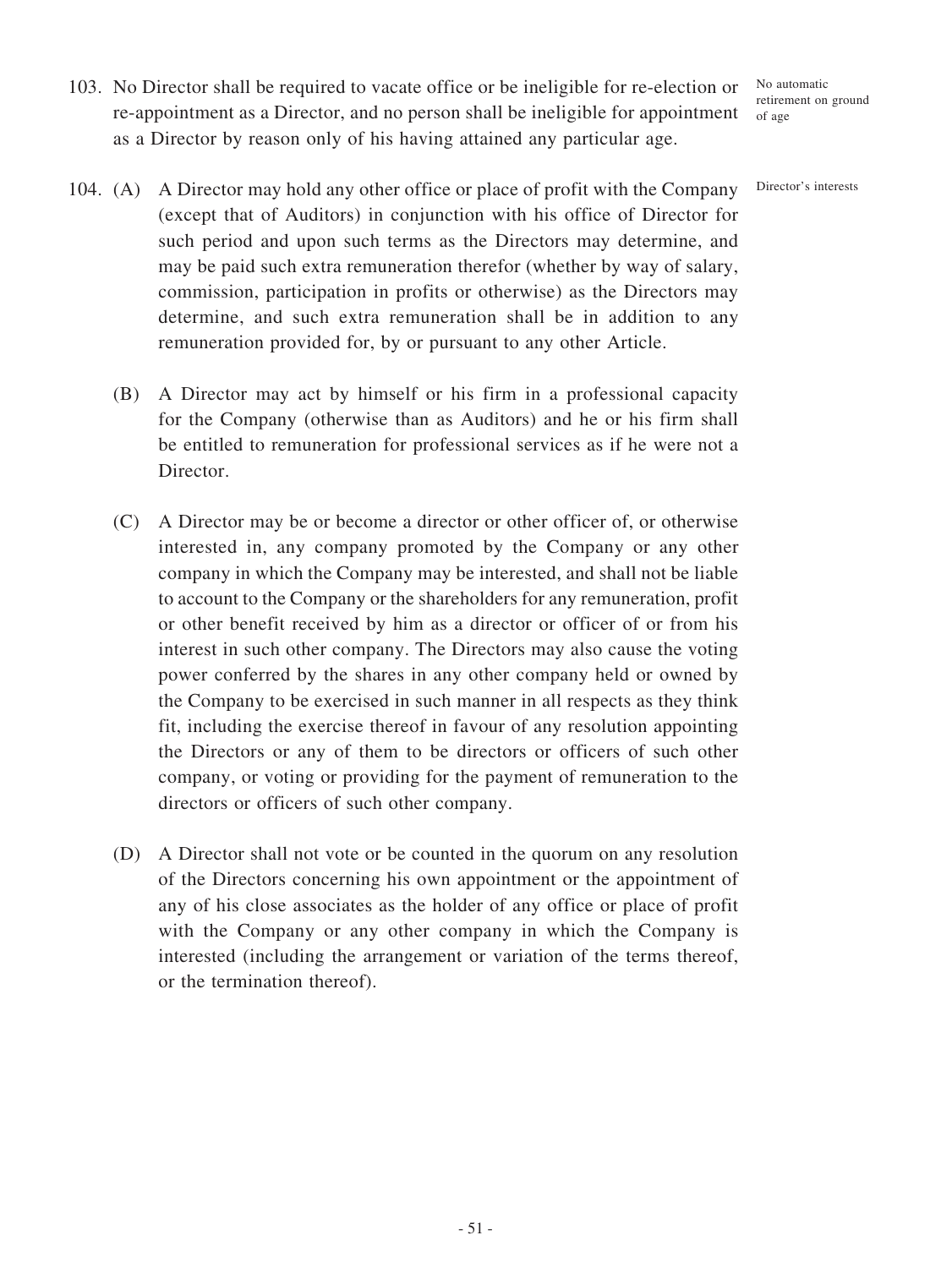- (E) Where arrangements are under consideration concerning the appointment (including the arrangement, remuneration or variation of the terms thereof, or the termination thereof) of two or more Directors or any of the close associates of any such Directors to offices or places of profit with the Company or any other company in which the Company is interested, a separate resolution may be put in relation to each Director or, as the case may be, the close associates of such Director and in such case each of the Directors concerned shall be entitled to vote (and be counted in the quorum) in respect of each resolution except that concerning his own appointment or the appointment of any of his close associates (or the arrangement or variation of the terms thereof, or the termination thereof) and (in the case of an office or place of profit with any such other company as aforesaid) where the other company is a company in which the Director and his close associates in aggregate own five (5) per cent. or more of the issued shares of any class of the voting equity share capital of such company or of the voting rights of any class of shares of such company (other than shares which carry no voting rights at general meetings and no or nugatory dividend and return of capital rights).
- (F) Subject to the next paragraph of this Article, no Director or proposed or intended Director shall be disqualified by his office from contracting with the Company, either with regard to his tenure of any office or place of profit or as vendor, purchaser or in any other manner whatever, nor shall any contract with regard thereto or any other contract or arrangement in which any Director is in any way interested be liable to be avoided, nor shall any Director so contracting or being so interested be liable to account to the Company or the shareholders for any remuneration, profit or other benefits realised by any such contract or arrangement, by reason only of such Director holding that office or the fiduciary relationship thereby established.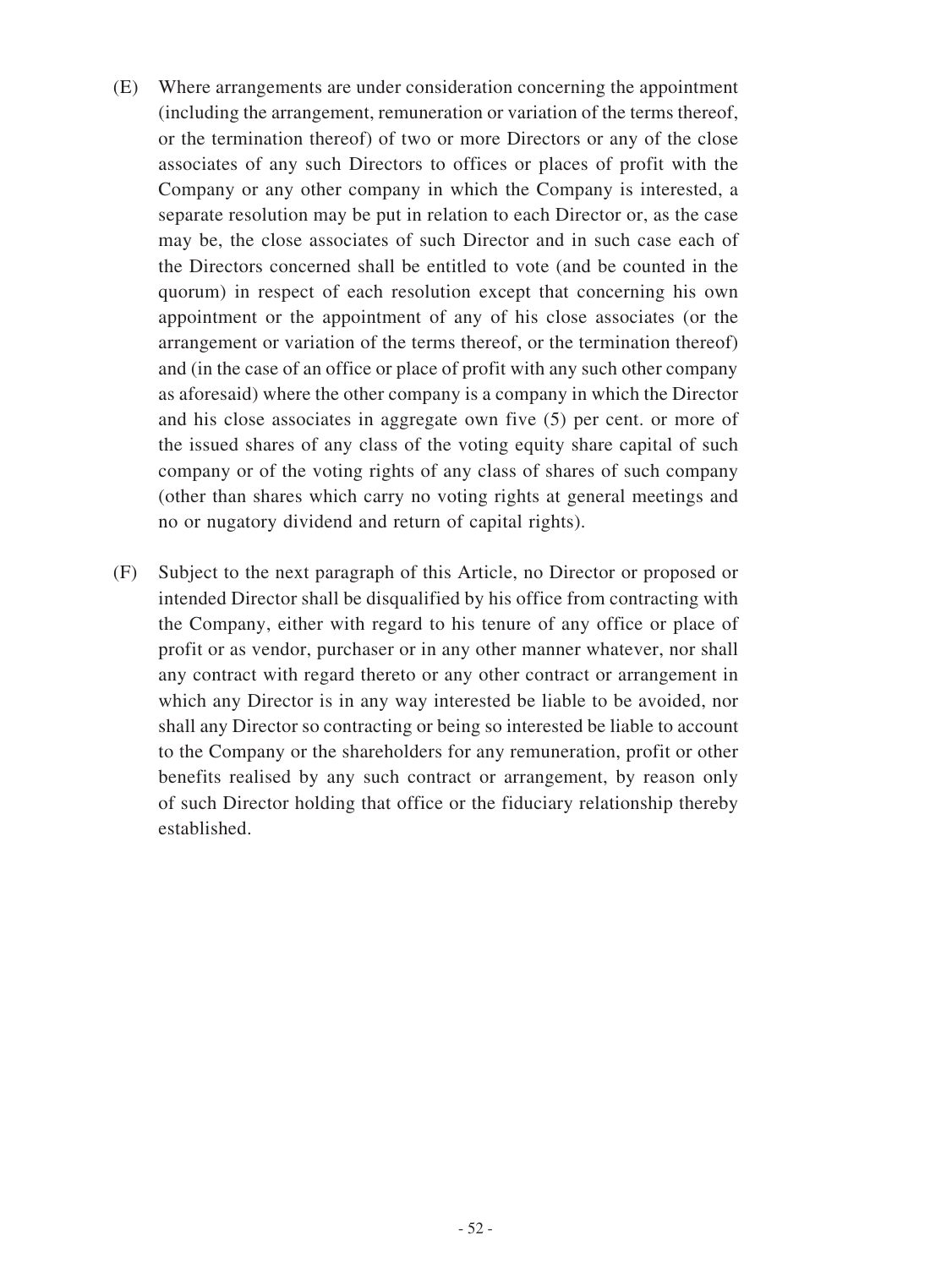- (G) If to the knowledge of a Director, he or any of his close associates, is in any way, whether directly or indirectly, interested in a contract or arrangement or proposed contract or arrangement with the Company, he shall declare the nature of his or, as the case may be, his close associate(s)' interest at the meeting of the Directors at which the question of entering into the contract or arrangement is first taken into consideration, if he knows his interest or that of his close associates then exists, or in any other case at the first meeting of the Directors after he knows that he or his close associates is or has become so interested. For the purposes of this Article, a general notice to the Directors by a Director to the effect that (a) he or his close associates is a shareholder of a specified company or firm and is to be regarded as interested in any contract or arrangement which may after the date of the notice be made with that company or firm or (b) he or his close associates is to be regarded as interested in any contract or arrangement which may after the date of the notice be made with a specified person who is connected with him or any of his close associates, shall be deemed to be a sufficient declaration of interest under this Article in relation to any such contract or arrangement; provided that no such notice shall be effective unless either it is given at a meeting of the Directors or the Director takes reasonable steps to secure that it is brought up and read at the next meeting of the Directors after it is given.
- (H) A Director shall not vote (nor be counted in the quorum) on any resolution of the Directors approving any contract or arrangement or proposal in which he or his close associates is to his knowledge materially interested, and if he shall do so his vote shall not be counted (nor is he counted in the quorum for that resolution). Such Director shall physically absent himself from the relevant session of the meeting of the Directors at which matters relating to such contract or arrangement or proposal shall be considered by the Directors, before the other Directors discuss and decide on such matters, unless such Director is required to be present at that session of the meeting of the disinterested Directors by resolution of the remaining disinterested Directors (provided always that such Director may not vote and will not be counted in the quorum for the voting of the resolution relating to such contract or arrangement or proposal). The prohibition of this paragraph (H) shall not apply to any of the following matters namely:

Ch. 13.44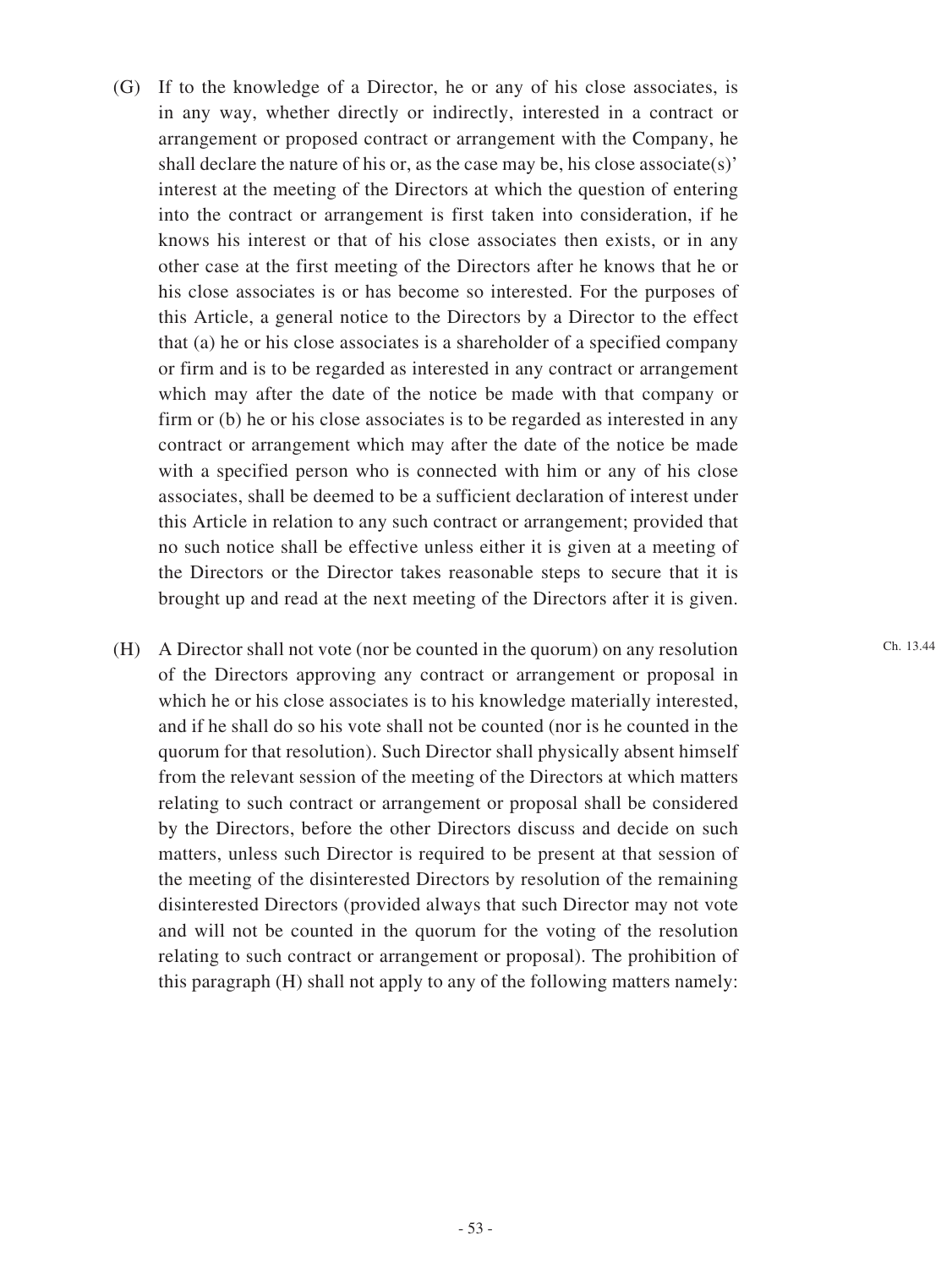- (i) the giving of any security or indemnity either:–
	- (a) to the Director or his close associate(s) in respect of money lent or obligations incurred or undertaken by him or any of them at the request of or for the benefit of the Company or any of its subsidiaries; or
	- (b) to a third party in respect of a debt or obligation of the Company or any of its subsidiaries for which the Director or his close associate(s) has himself/themselves assumed responsibility in whole or in part and whether alone or jointly under a guarantee or indemnity or by the giving of security;
- (ii) any proposal concerning an offer of shares or debentures or other securities of or by the Company or any other company which the Company may promote or be interested in for subscription or purchase where the Director or his close associate(s) is/are or is/ are to be interested as a participant in the underwriting or subunderwriting of the offer;
- (iii) any proposal or arrangement concerning the benefit of employees of the Company or its subsidiaries including:
	- (a) the adoption, modification or operation of any employees' share scheme or any share incentive or share option scheme under which the Director or his close associate(s) may benefit; or
	- (b) the adoption, modification or operation of a pension fund or retirement, death or disability benefits scheme which relates to the Director, his close associate(s) and employee(s) of the Company or any of its subsidiaries and does not provide in respect of any Director, or his close associate(s), as such any privilege or advantage not generally accorded to the class of persons to which such scheme or fund relates;
- (iv) any contract or arrangement in which the Director or his close associate(s) is/are interested in the same manner as other holders of shares or debentures or other securities of the Company by virtue only of his/their interest in shares or debentures or other securities of the Company.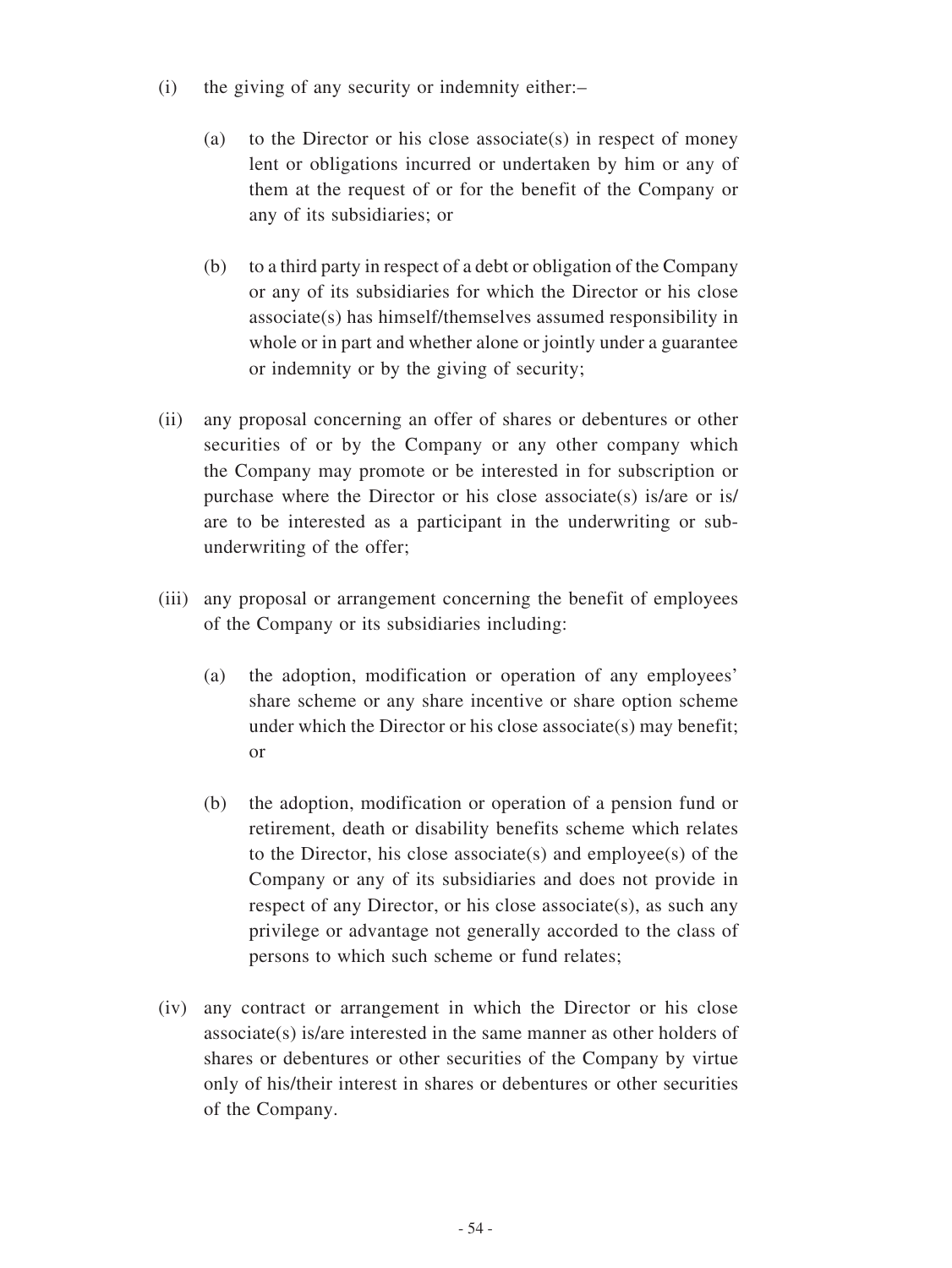- (I) If any question shall arise at any meeting of the Directors as to the materiality of the interest of a Director or any of his close associates as to the entitlement of any Director to vote or be counted in the quorum and such question is not resolved by his voluntarily agreeing to abstain from voting or not to be counted in the quorum, such question (unless it relates to the Chairman) shall be referred to the Chairman and his ruling in relation to such Director shall be final and conclusive except in a case where the nature or extent of the interest of the Director concerned or his close associates as known to such Director has not been fairly disclosed to the other Directors. If any question as aforesaid shall arise in respect of the Chairman such question shall be decided by a resolution of the Directors (for which purpose the Chairman shall not be counted in the quorum and shall not vote thereon) and such resolution shall be final and conclusive except in a case where the nature or extent of the interest of the Chairman or his close associates as known to him has not been fairly disclosed to the other Directors.
- (J) The provisions of paragraphs (D), (E), (H) and (I) of this Article 104 shall apply during the Relevant Period but not otherwise. In respect of all periods other than the Relevant Period, a Director may vote in respect of any contract, arrangement or transaction or proposed contract, arrangement or transaction notwithstanding that he or any of his close associates is or may be interested therein and, if he does so, his vote shall be counted and he may be counted in the quorum at any meeting of the Directors at which any such contract, arrangement or transaction or proposed contract, arrangement or transaction shall come before the meeting for consideration provided that he has, where relevant, first disclosed his interest in accordance with paragraph (G).
- (K) The Company may by Ordinary Resolution suspend or relax the provisions of this Article to any extent or ratify any transaction not duly authorised by reason of a contravention of this Article.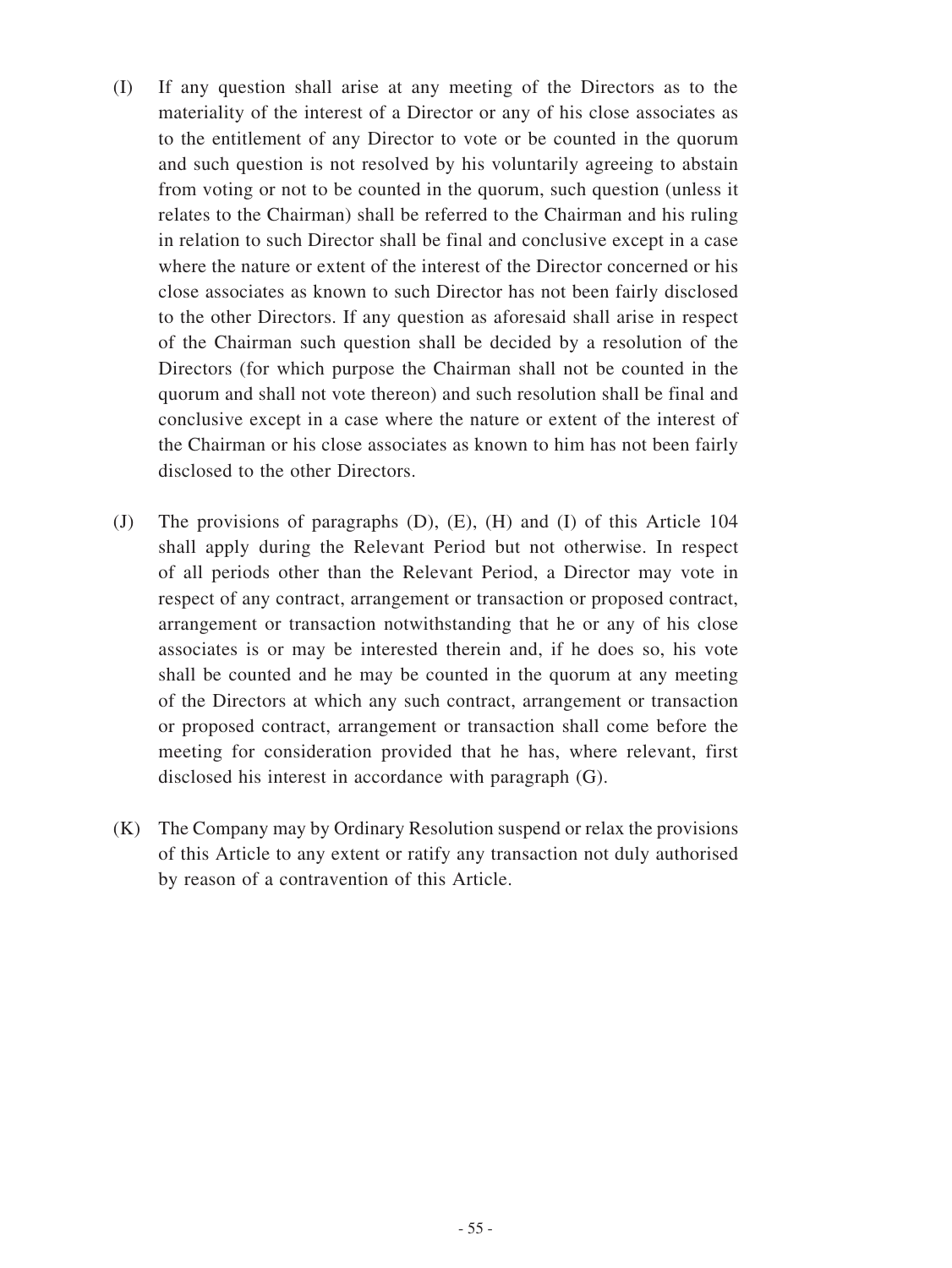### **APPOINTMENT AND ROTATION OF DIRECTORS**

- 105. (A) At each annual general meeting one-third of the Directors for the time being, or, if their number is not three or a multiple of three, then the number nearest to but not less than one-third, shall retire from office by rotation provided that every Director, including those appointed for a specific term, shall be subject to retirement by rotation at least once every three years. A retiring Director shall be eligible for re-election and shall continue to act as a Director throughout the meeting at which he retires. The Company at the general meeting at which a Director retires may fill the vacated office.
	- (B) The Directors to retire by rotation shall include (so far as necessary to obtain the number required) any Director who wishes to retire and not to offer himself for re-election. Any further Directors so to retire shall be those who have been longest in office since their last re-election or appointment and so that as between persons who became or were last re-elected Directors on the same day those to retire shall (unless they otherwise agree among themselves) be determined by lot.
	- (C) A Director is not required to retire upon reaching any particular age.

App. 14 A4.2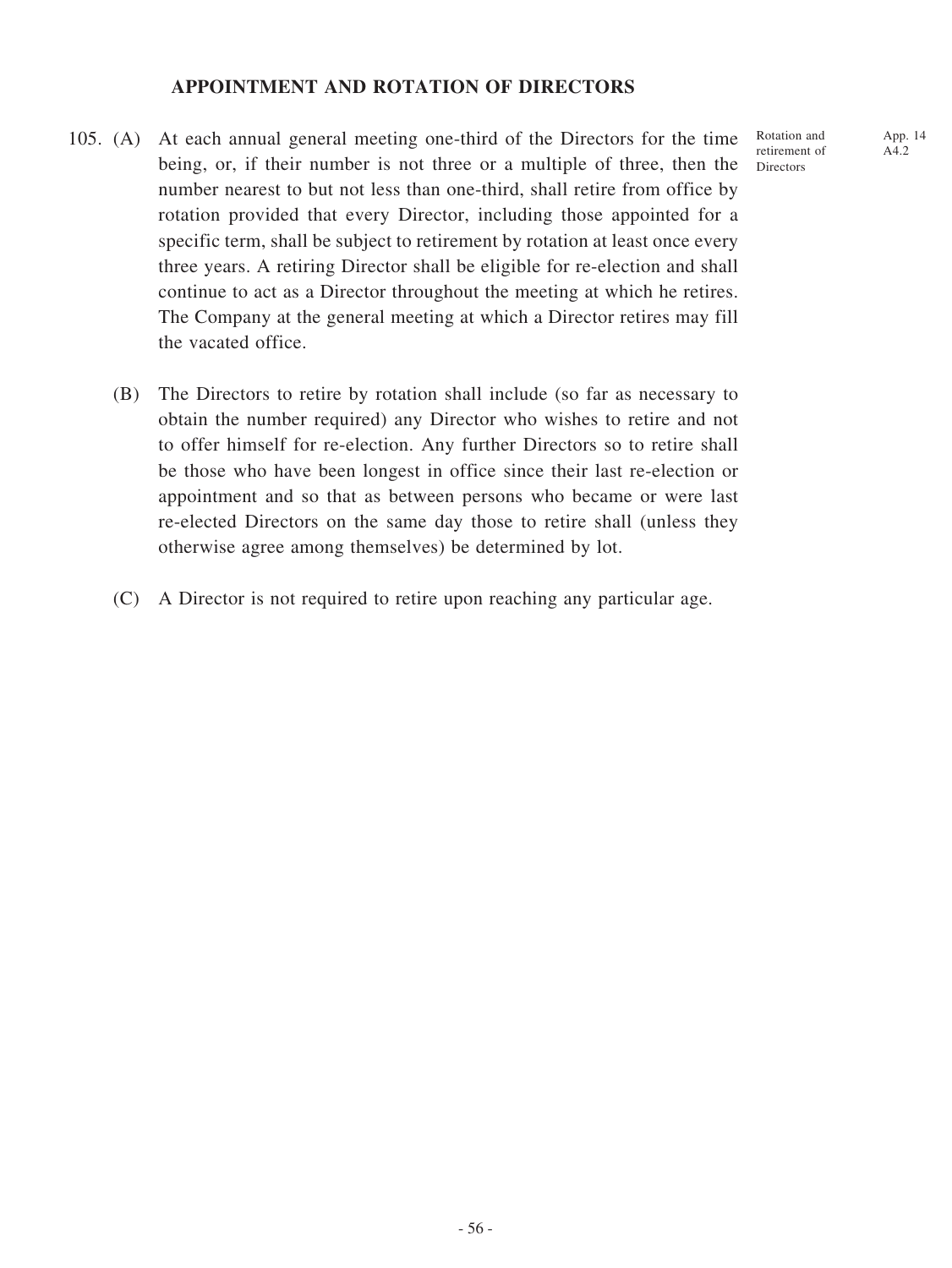- 106. If at any general meeting at which an election of Directors ought to take place, the places of the retiring Directors are not filled, the retiring Directors or such of them as have not had their places filled shall be deemed to have been reelected and shall, if willing, continue in office until the next annual general meeting and so on from year to year until their places are filled, unless:
	- (i) it shall be determined at such meeting to reduce the number of Directors; or
	- (ii) it is expressly resolved at such meeting not to fill such vacated offices; or
	- (iii) in any such case the resolution for re-election of a Director is put to the meeting and lost; or
	- (iv) such Director has given notice in writing to the Company that he is not willing to be re-elected.
- 107. The Company in general meeting shall from time to time fix and may from time to time by Ordinary Resolution increase or reduce the maximum and minimum number of Directors but so that the number of Directors shall not be fewer than one.
- 108. Subject to the Statutes and the provisions of these Articles, the Company may from time to time in general meeting by Ordinary Resolution elect any person to be a Director either to fill a casual vacancy or as an additional Director.
- 109. The Directors shall have power from time to time and at any time to appoint any person as a Director either to fill a casual vacancy or as an additional Director but so that the number of Directors so appointed shall not exceed the maximum number determined from time to time by the shareholders in general meeting. Any Director so appointed shall hold office only until the first annual general meeting of the Company after his appointment and shall then be eligible for re-election at the meeting but shall not be taken into account in determining the Directors or the number of Directors who are to retire by rotation at such meeting.

Power of general meeting to increase or reduce number of Directors

Appointment of Directors by shareholders

Appointment of Directors by Directors

App. 3 4(2)

Retiring Directors to remain in office until successors appointed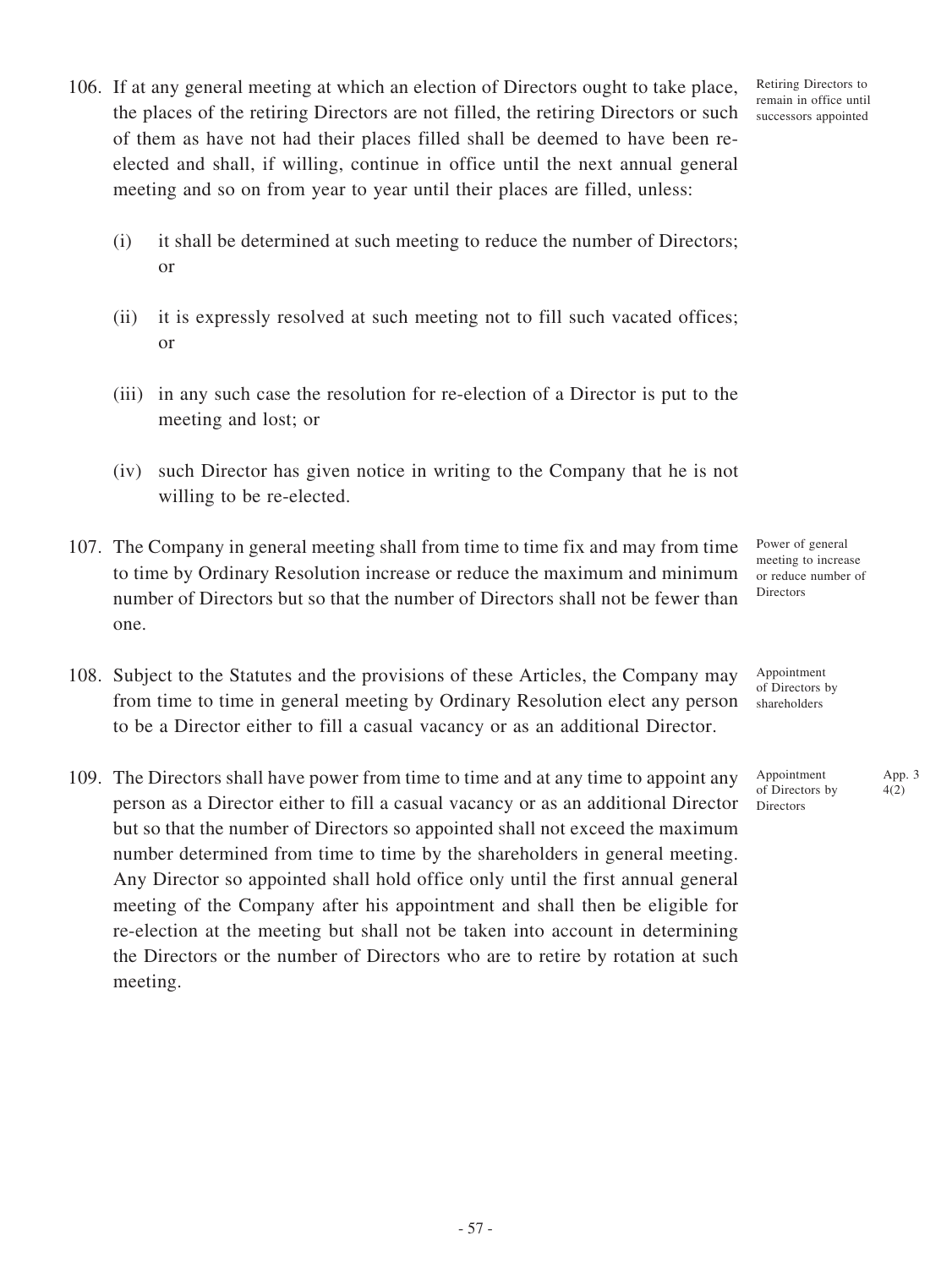- 110. No person, other than a retiring Director, shall, unless recommended by the Directors for election, be eligible for election to the office of Director at any general meeting, unless notice in writing of the intention to propose that person for election as a Director and notice in writing by that person of his willingness to be elected shall have been lodged at the Head Office or at the Registration Office at least seven (7) clear days before the date of the general meeting and the period for lodgement of such notices shall commence no earlier than the day after the despatch of the notice of the general meeting appointed for such election and shall be at least seven (7) clear days in length.
- 111. The shareholders may by Ordinary Resolution remove any Director (including a Managing Director or other Executive Director) before the expiration of his term of office notwithstanding anything in these Articles or in any agreement between the Company and such Director (but without prejudice to any claim which such Director may have for damages for any breach of any contract between him and the Company) and may elect another person in his stead. Any person so elected shall hold office only until the first annual general meeting of the Company after his appointment and shall then be eligible for re-election, but shall not be taken into account in determining the Directors or the number of Directors who are to retire by rotation at such meeting.

### **BORROWING POWERS**

- 112. The Directors may from time to time at their discretion exercise all the powers of the Company to raise or borrow or to secure the payment of any sum or sums of money for the purposes of the Company and to mortgage or charge its undertaking, property and uncalled capital or any part thereof. Power to borrow
- 113. The Directors may raise or secure the payment or repayment of such sum or sums in such manner and upon such terms and conditions in all respects as they think fit and in particular but subject to the provisions of the Companies Act, by the issue of debentures, debenture stock, bonds or other securities of the Company, whether outright or as collateral security for any debt, liability or obligation of the Company or of any third party.
- 114. Debentures, debenture stock, bonds and other securities (other than shares which are not fully paid) may be made assignable free from any equities between the Company and the person to whom the same may be issued.

Notice of proposed Director to be given Ch. 13.70

Power to remove Director by Ordinary Resolution App. 3 4(3)

Conditions on which money may be borrowed

Assignment of debentures etc.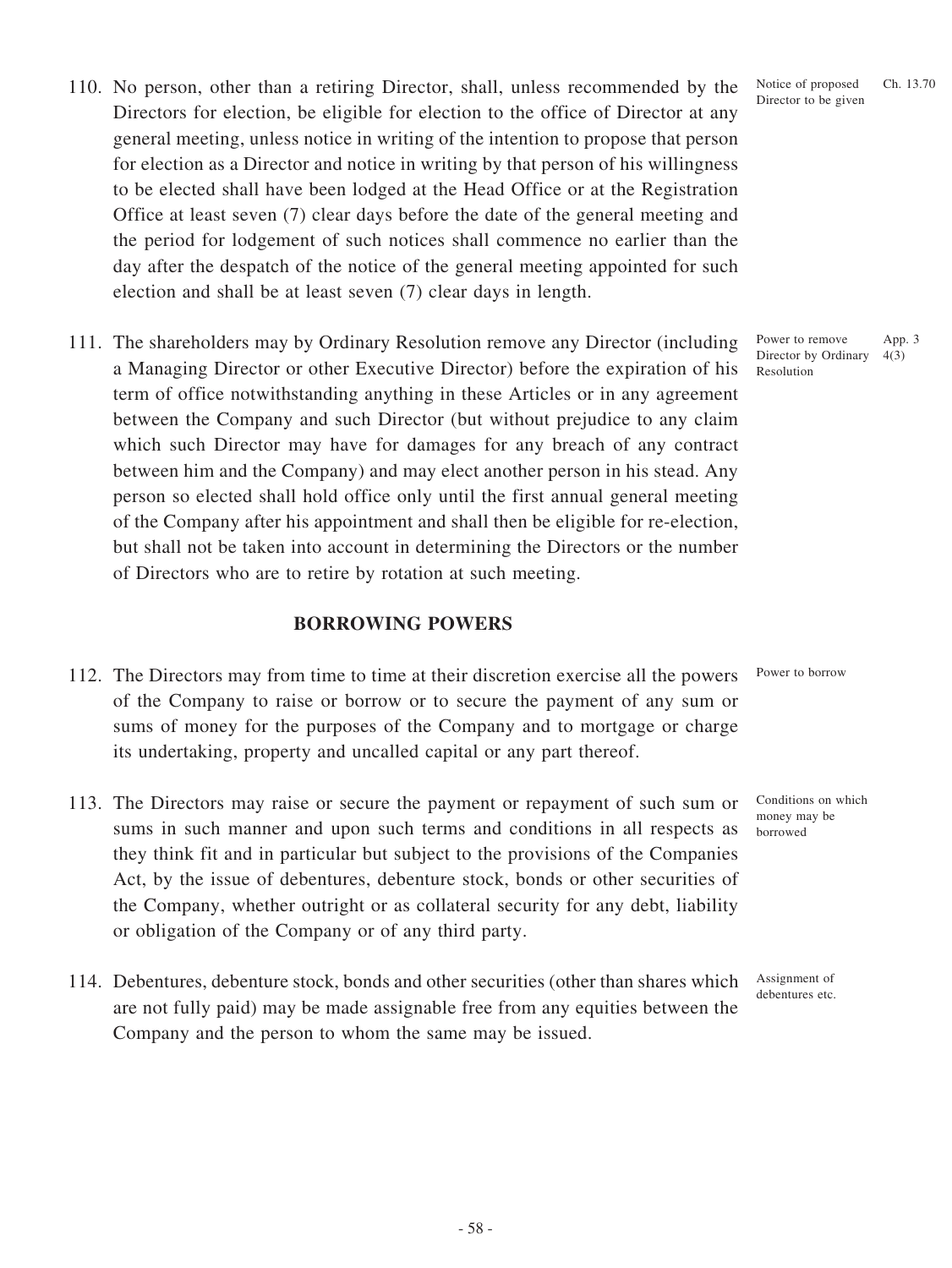- 115. Any debentures, debenture stock, bonds or other securities (other than shares) may be issued at a discount, premium or otherwise and with any special privileges as to redemption, surrender, drawings, allotment or subscription of or conversion into shares, attending and voting at general meetings of the Company, appointment of Directors and otherwise.
- 116. The Directors shall cause a proper register to be kept, in accordance with the provisions of the Companies Act, of all mortgages and charges specifically affecting the property of the Company and shall duly comply with such provisions of the Companies Act with regard to the registration of mortgages and charges as may be specified or required.
- 117. If the Company issues a series of debentures or debenture stock not transferable by delivery, the Directors shall cause a proper register to be kept of the holders of such debentures.
- 118. Where any uncalled capital of the Company is charged, all persons taking any subsequent charge thereon shall take the same subject to such prior charge, and shall not be entitled, by notice to the shareholders or otherwise, to obtain priority over such prior charge.

# **MANAGING DIRECTORS, ETC.**

- 119. The Directors may from time to time appoint any one or more of them to the office of Managing Director, Joint Managing Director, Deputy Managing Director or other Executive Director and/or such other office in the management of the business of the Company as they may decide for such period and upon such terms as they think fit and upon such terms as to remuneration as they may decide in accordance with Article 100.
- 120. Every Director appointed to an office under Article 119 hereof shall, but without prejudice to any claim for damages for breach of any contract of service between himself and the Company, be liable to be dismissed or removed therefrom by the Directors.
- 121. A Director appointed to an office under Article 119 shall be subject to the same provisions as to rotation, resignation and removal as the other Directors of the Company, and he shall ipso facto and immediately cease to hold such office if he shall cease to hold the office of Director for any cause.

Special privileges of debentures etc.

Register of charges to be kept

Register of debentures or debenture stock

Mortgage of uncalled capital

Powers to appoint Managing Directors, etc.

Cessation of appointment

Removal of Managing Director,

etc.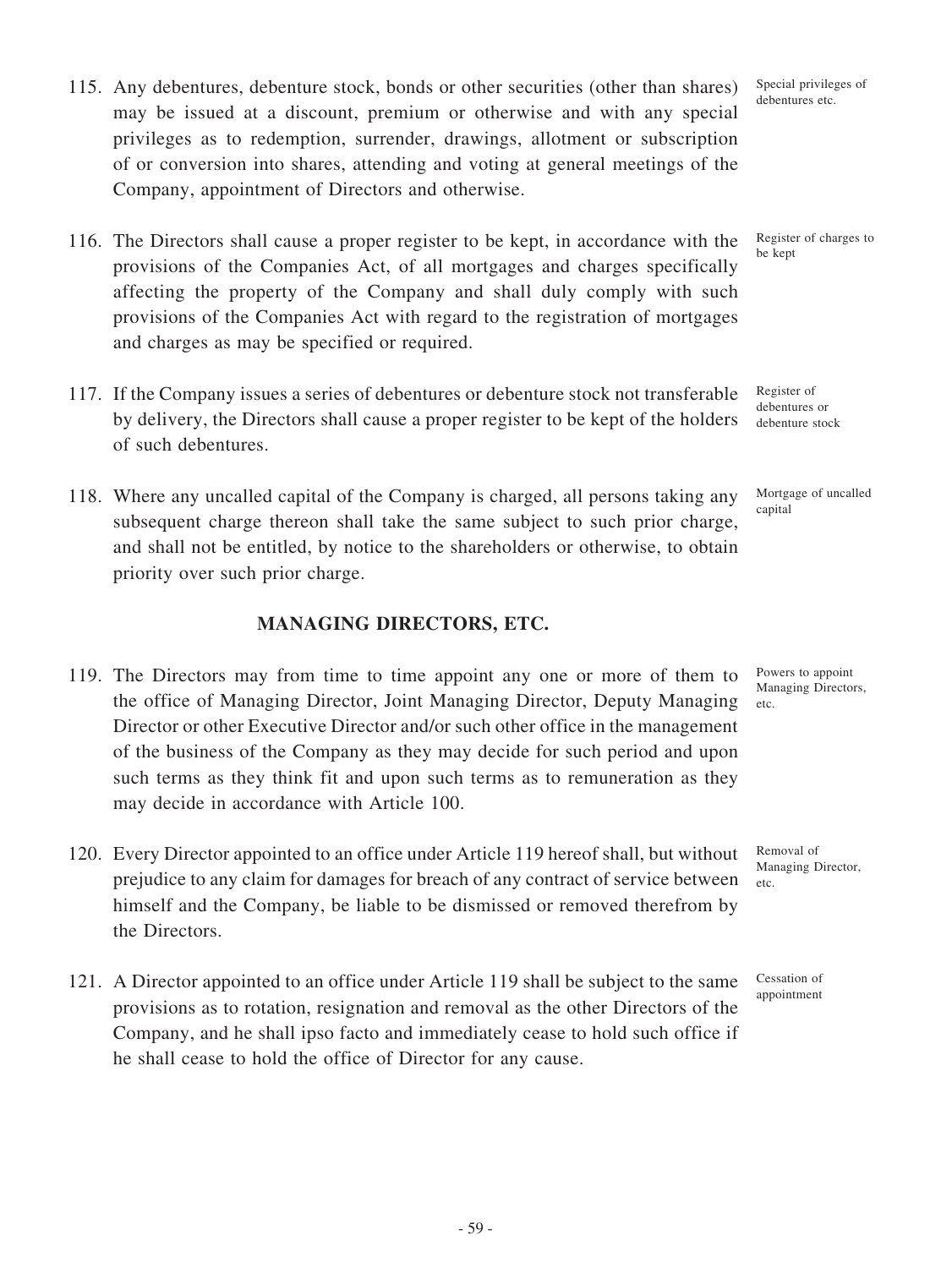- 122. The Directors may from time to time entrust to and confer upon a Chairman, Deputy Chairman, Vice Chairman, Managing Director, Joint Managing Director, Deputy Managing Director or Executive Director all or any of the powers of the Directors that they may think fit provided that the exercise of all powers by such Director shall be subject to such regulations and restrictions as the Directors may from time to time make and impose, and, subject to the terms thereof, the said powers may at any time be withdrawn, revoked or varied, but no person dealing in good faith and without notice of such withdrawal, revocation or variation shall be affected thereby.
- 123. The Directors may from time to time appoint any person to an office or employment having a designation or title including the word "Director" or attach to any existing office or employment with the Company such a designation or title. The inclusion of the word "Director" in the designation or title of any office or employment with the Company (other than the office of Managing Director or Joint Managing Director or Deputy Managing Director or Executive Director) shall not imply that the holder thereof is a Director nor shall such holder be empowered in any respect to act as a Director or be deemed to be a Director for any of the purposes of these Articles.

#### **MANAGEMENT**

124. The management of the business of the Company shall be vested in the Directors who, in addition to the powers and authorities by these Articles expressly conferred upon them, may exercise all such powers and do all such acts and things as may be exercised or done or approved by the Company and are not hereby or by the Statutes expressly directed or required to be exercised or done by the Company in general meeting, but subject nevertheless to the provisions of the Statutes and of these Articles and to any regulations from time to time made by the Company in general meeting not being inconsistent with such provisions or these Articles, provided that no regulation so made shall invalidate any prior act of the Directors which would have been valid if such regulation had not been made.

Powers may be delegated

Inclusion of "Director" in title

General powers of Company vested in **Directors**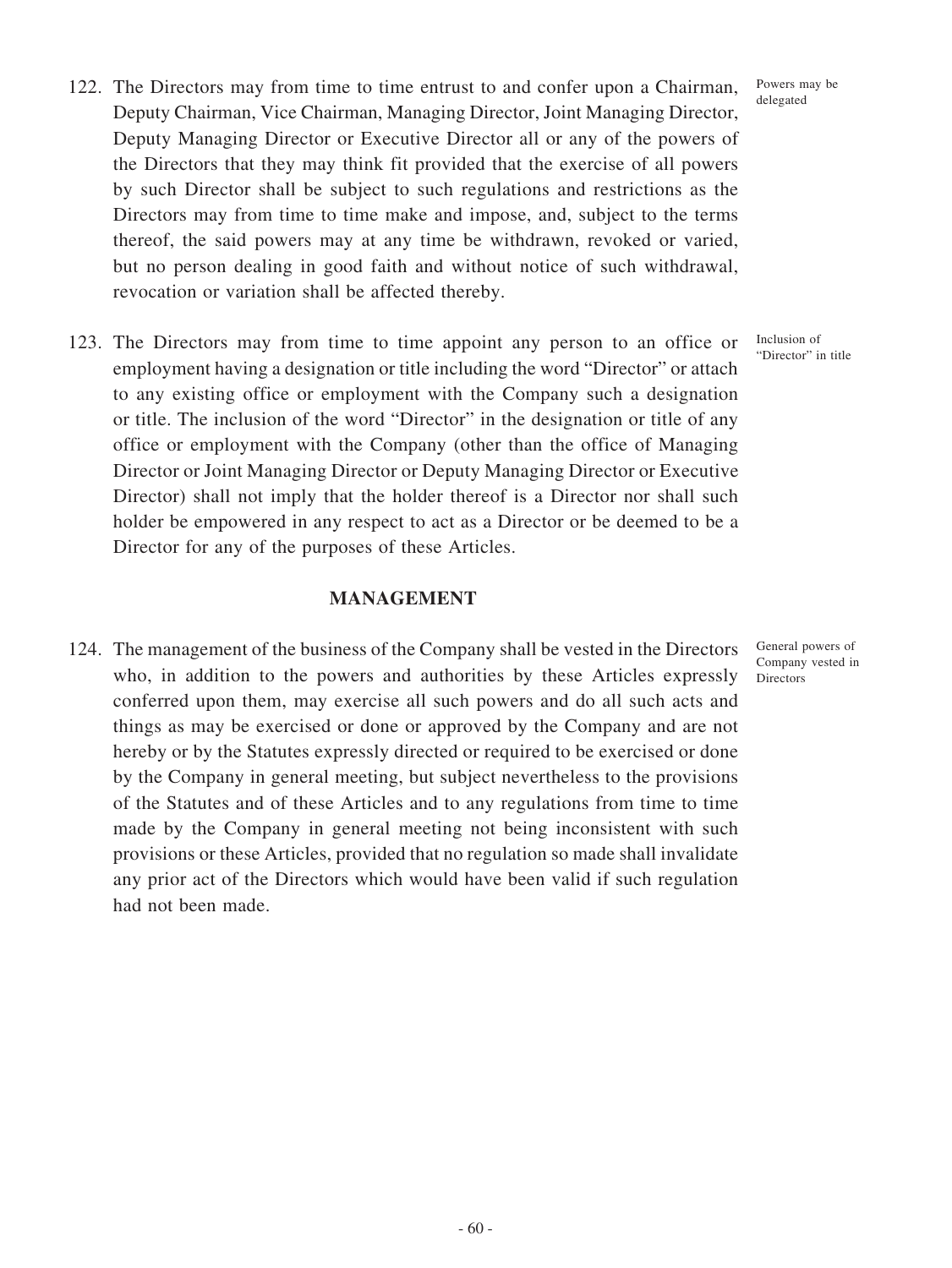- 125. Without prejudice to the general powers conferred by these Articles, it is hereby expressly declared that the Directors shall have the following powers:
	- (a) to give to any person the right or option of requiring at a future date that an allotment shall be made to him of any share at par or at such premium and on such other terms as may be agreed; and
	- (b) to give to any Directors, officers or employees of the Company an interest in any particular business or transaction or participation in the profits thereof or in the general profits of the Company either in addition to or in substitution for a salary or other remuneration.

## **MANAGERS**

- 126. The Directors may from time to time appoint a general manager, manager or managers of the business of the Company and may fix his or their remuneration either by way of salary or commission or by conferring the right to participation in the profits of the Company or by a combination of two or more of these modes and pay the working expenses of any of the staff of the general manager, manager or managers who may be employed by him or them upon the business of the Company.
- 127. The appointment of such general manager, manager or managers may be for such period as the Directors may decide and the Directors may confer upon him or them all or any of the powers of the Directors and such title or titles as they may think fit. Tenure of office and powers
- 128. The Directors may enter into such agreement or agreements with any such general manager, manager or managers upon such terms and conditions in all respects as they may in their absolute discretion think fit, including a power for such general manager, manager or managers to appoint an assistant manager or managers or other employees whatsoever under them for the purpose of carrying on the business of the Company.

Appointment and remuneration of managers

Terms and conditions

of appointment

Specific powers of management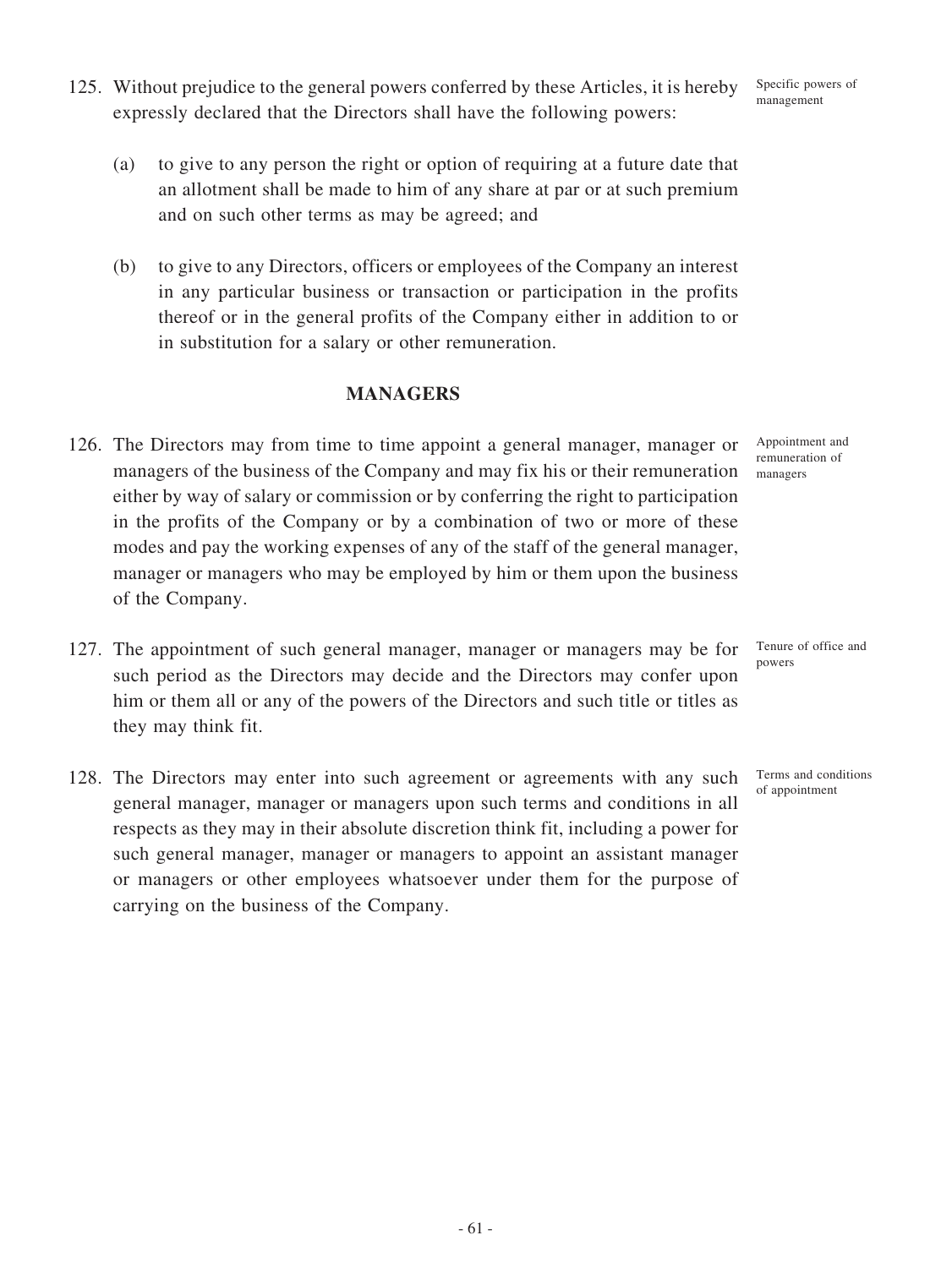### **CHAIRMAN AND OTHER OFFICERS**

129. The Directors may from time to time elect or otherwise appoint one or more, of them to the office of Chairman of the Company and another to be the Deputy or Vice Chairman (or two or more Deputy or Vice Chairman) and determine the period for which each of them is to hold office. The Chairman or, in his absence, the Deputy or Vice Chairman shall preside as chairman at meetings of the Directors, but if no such Chairman or Deputy or Vice Chairman be elected or appointed, or if at any meeting the Chairman or Deputy or Vice Chairman is not present within five minutes after the time appointed for holding the same and willing to act, the Directors present shall choose one of their number to be chairman of such meeting. All the provisions of Articles 100, 120, 121 and 122 shall mutatis mutandis apply to any Directors elected or otherwise appointed to any office in accordance with the provisions of this Article.

# **PROCEEDINGS OF THE DIRECTORS**

130. The Directors may meet together for the despatch of business, adjourn or postpone, and otherwise regulate their meetings and proceedings as they think fit and may determine the quorum necessary for the transaction of business. Unless otherwise determined two Directors shall be a quorum. For the purpose of this Article an alternate Director shall be counted in a quorum separately in respect of himself (if a Director) and in respect of each Director for whom he is an alternate and his voting rights shall be cumulative and he need not use all his votes or cast all his votes in the same way. A meeting of the Directors or any committee of the Directors may be held by means of such telephone, electronic or other communication facilities as permit all persons participating in the meeting to communicate with each other simultaneously and instantaneously, and participation in such a meeting shall constitute presence in person at such meeting. Notwithstanding any common law rule to the contrary, a meeting of the Directors may be constituted by one Director.

Chairman and Deputy/Vice Chairman

Meeting of the Directors, quorum, etc.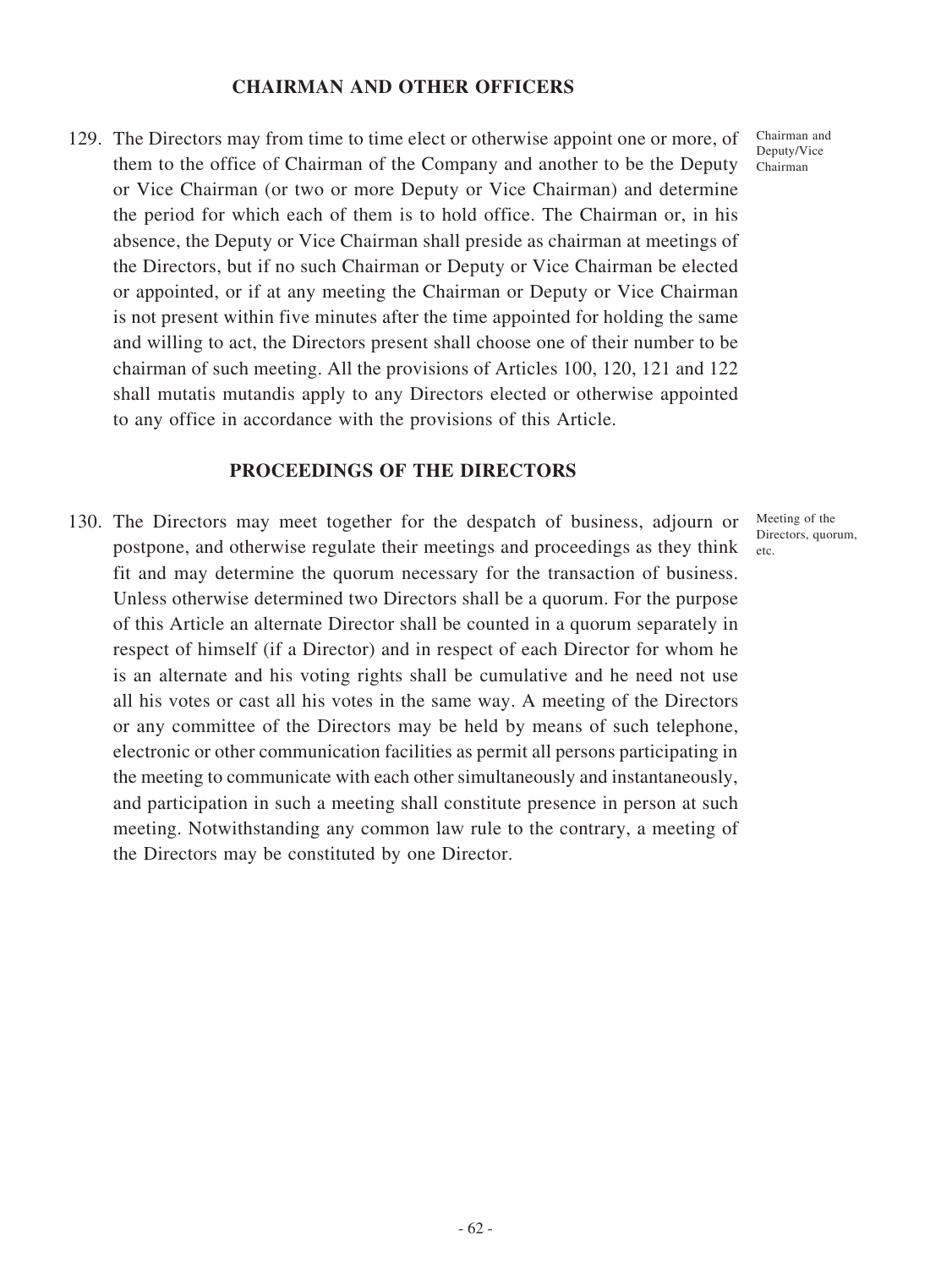- 131. A Director may, and on the request of a Director the Secretary shall, at any time summon a meeting of the Directors which may be held in any part of the world but no such meeting shall be summoned to be held outside the territory in which the Head Office is for the time being situate without the prior approval of the Directors. Notice of a Directors' meeting shall be deemed to be duly given to a Director if it is given to such Director in writing or verbally (including in person or by telephone) or via electronic mail or in such other manner as the Directors may from time to time determine. A Director absent or intending to be absent from the territory in which the Head Office is for the time being situate may request the Directors or the Secretary that notices of Directors' meetings shall during his absence be sent in writing to him at his last known address, facsimile or telex number or any other address, facsimile or telex number given by him to the Company for this purpose, but such notices need not be given any earlier than notices given to Directors not so absent and in the absence of any such request it shall not be necessary to give notice of a Directors' meeting to any Director who is for the time being absent from such territory.
- 132. Questions arising at any meeting of the Directors shall be decided by a majority of votes, and in case of an equality of votes the chairman of the meeting shall have a second or casting vote.
- 133. A meeting of the Directors for the time being at which a quorum is present shall be competent to exercise all or any of the authorities, powers and discretions by or under these Articles for the time being vested in or exercisable by the Directors generally.
- 134. The Directors may delegate any of their powers to committees consisting of such member(s) of them and such other person(s) as they think fit, and they may from time to time revoke such delegation or revoke the appointment of and discharge any such committees either wholly or in part, and either as to persons or purposes, but every committee so formed shall in the exercise of the powers so delegated conform to any regulations that may from time to time be imposed upon it by the Directors.
- 135. All acts done by any such committee in conformity with such regulations and in fulfilment of the purposes for which it is appointed, but not otherwise, shall have the like force and effect as if done by the Directors, and the Directors shall have power, with the consent of the Company in general meeting, to remunerate the members of any special committee, and charge such remuneration to the current expenses of the Company.

Convening of Directors' meetings

How questions to be decided

Powers of meeting

Power to appoint committee and to delegate

Act of committee to be of same effect as acts of Directors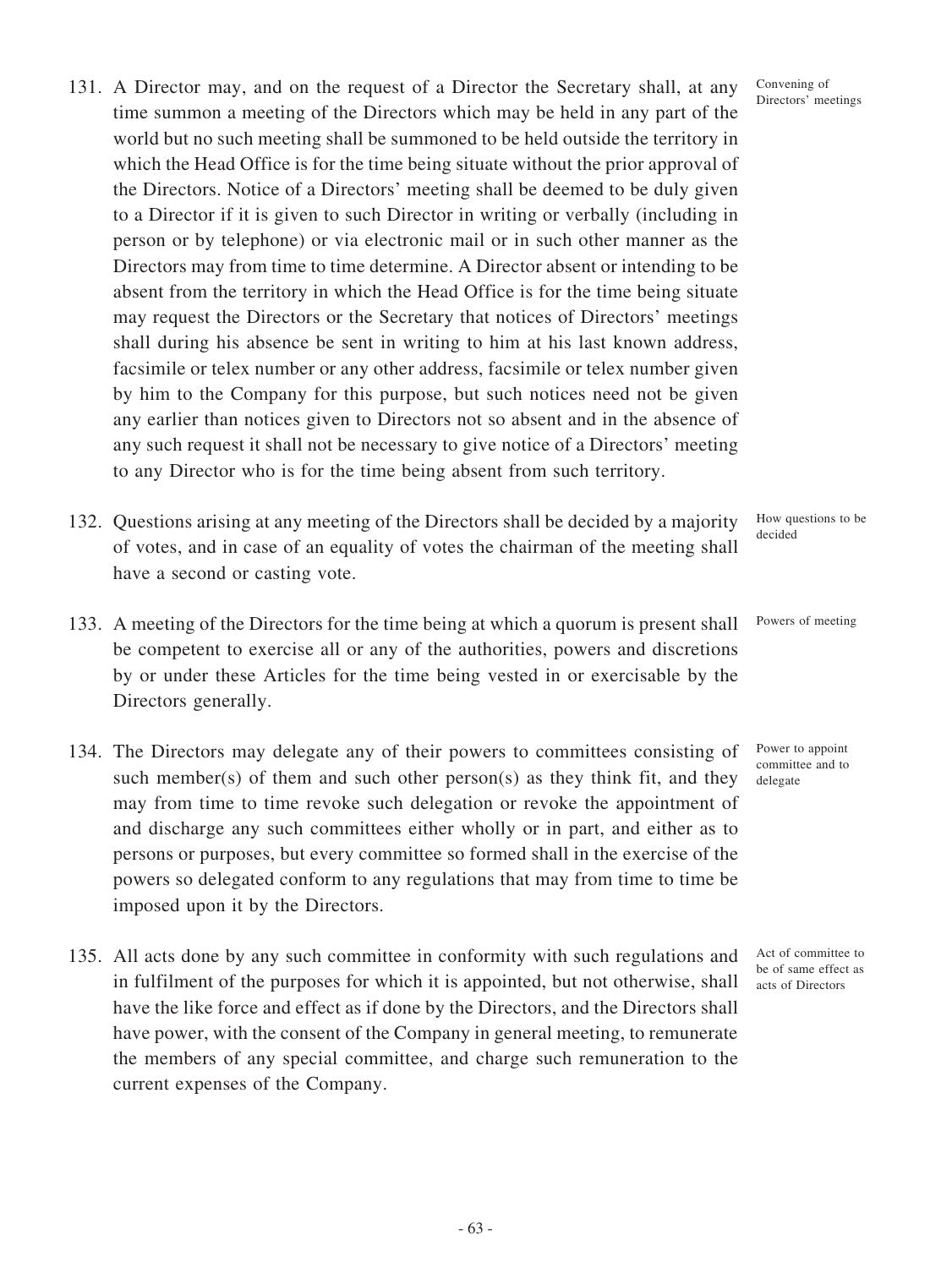- 136. The meetings and proceedings of any such committee consisting of two or more members shall be governed by the provisions herein contained for regulating the meetings and proceedings of the Directors so far as the same are applicable thereto and are not replaced by any regulations imposed by the Directors pursuant to Article 134.
- 137. All acts bona fide done by any meeting of the Directors or by any such committee or by any person acting as a Director shall, notwithstanding that it shall be afterwards discovered that there was some defect in the appointment of such Director or persons acting as aforesaid or that they or any of them were disqualified, be as valid as if every such person had been duly appointed and was qualified to be a Director or member of such committee.
- 138. The continuing Directors may act notwithstanding any vacancy in their body, but, if and so long as their number is reduced below the number fixed by or pursuant to these Articles as the necessary quorum of Directors, the continuing Director or Directors may act for the purpose of increasing the number of Directors to that number or of summoning a general meeting of the Company but for no other purpose.
- 139. (A) A resolution in writing signed by all the Directors (or their alternate Directors) shall be as valid and effectual as if it had been passed at a meeting of the Directors duly convened and held. Any such resolutions in writing may consist of several documents in like form each signed by one or more of the Directors or alternate Directors. A notification of consent to such resolution given by a Director in writing to the Directors by any means (including by means of electronic communication) shall be deemed to be his/her signature to such resolution in writing for the purpose of this Article.

When acts of Directors or committee to be valid notwithstanding defects

> Directors' powers where vacancies exist

Directors' written resolutions

Proceedings of committee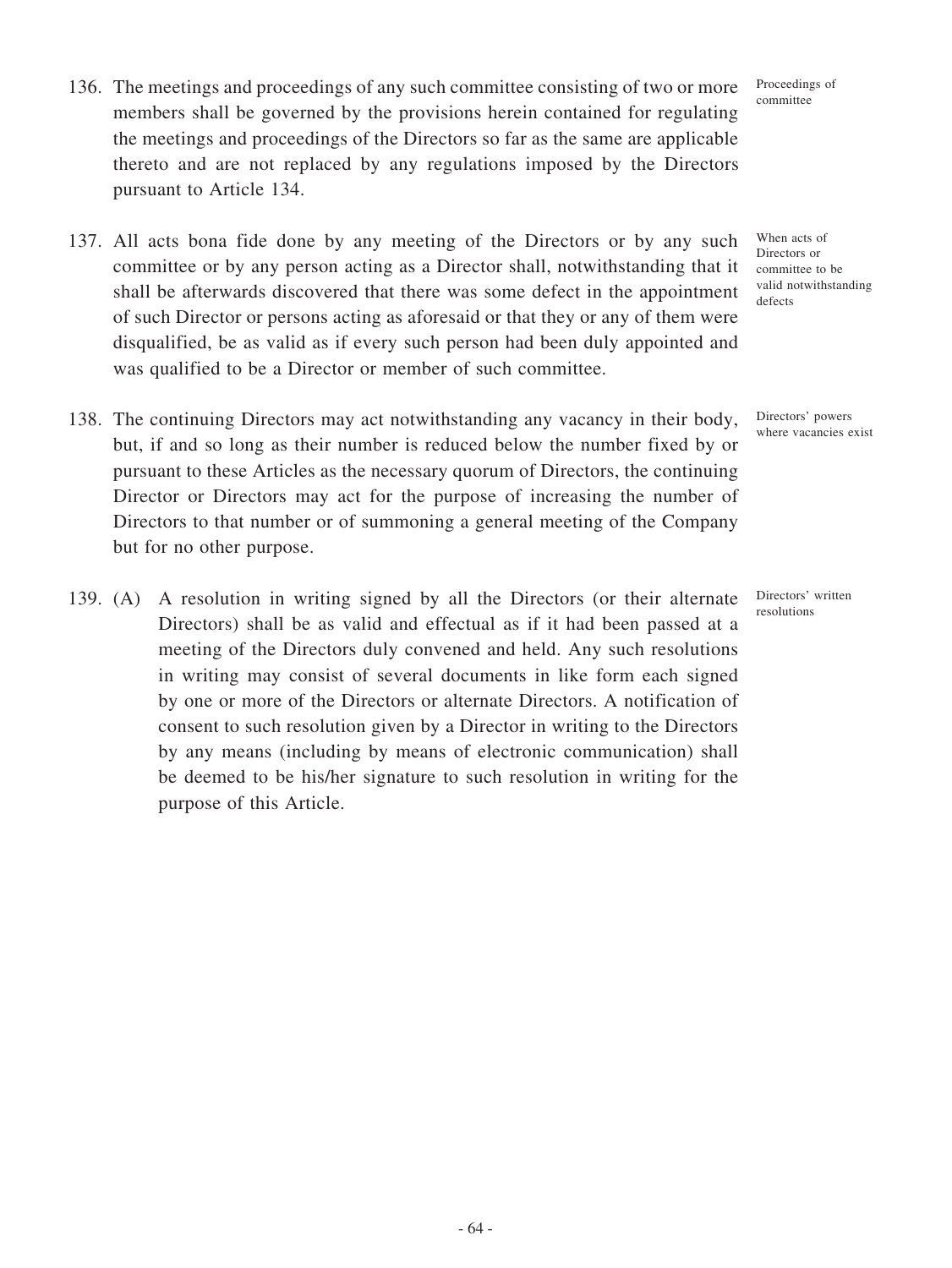- (B) Where a Director is, on the date on which a resolution in writing is last signed by a Director, absent from the territory in which the Head Office is for the time being situated, or cannot be contacted at his last known address or contact telephone or facsimile number, or it temporarily unable to act through ill-health or disability and, in each case, his alternate (if any) is affected by any of these events, the signature of such Director (or his alternate) to the resolution shall not be required, and the resolution in writing, so long as such a resolution shall have been signed by at least two Directors or their alternates who are entitled to vote thereon or such number of Directors as shall form a quorum, shall be deemed to have been passed at a meeting of Directors duly convened and held, provided that a copy of such resolution has been given or the contents thereof communicated to all the Directors (or their alternates) for the time being entitled to receive notices of meetings of the Directors at their respective last known address, telephone or facsimile number or, if none, at the Head Office and provided further that no Director is aware of or has received from any Director any objection to the resolution. Notwithstanding the foregoing, a resolution in writing shall not be passed in lieu of a meeting of the Board for the purposes of considering any matter or business in which a substantial shareholder of the Company or a Director has a conflict of interest and the Board has determined that such conflict of interest to be material.
- (C) A certificate signed by a Director (who may be one of the signatories to the relevant resolution in writing) or the Secretary as to any of the matters referred to in paragraph (A) or (B) of this Article shall in the absence of express notice to the contrary of the person relying thereon, be conclusive of the matters stated on such certificate.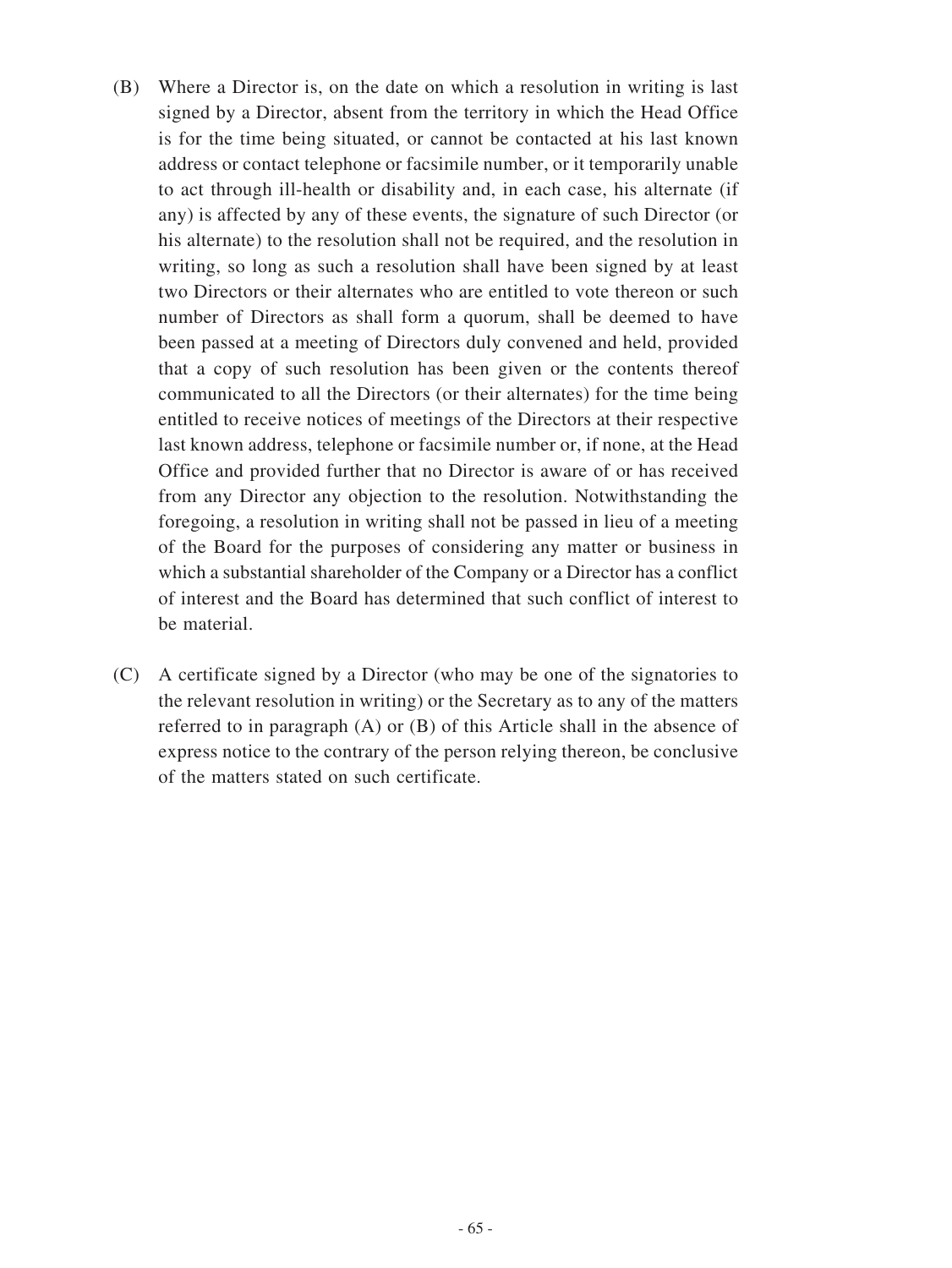#### **MINUTES AND CORPORATE RECORDS**

140. (A) The Directors shall cause minutes to be made of:

Minutes of proceedings of meetings and **Directors** 

- (i) all appointments of officers made by them;
- (ii) the names of the Directors present at each meeting of the Directors and the names of the members present at each meeting of managers and committees appointed pursuant to Articles 126 and 134; and
- (iii) all resolutions and proceedings at all meetings of the Company and of the Directors and of such managers and committees.
- (B) Any such minutes shall be conclusive evidence of any such proceedings if they purport to be signed by the chairman of the meeting at which the proceedings were held or by the chairman of the next succeeding meeting.
- (C) The Directors shall duly comply with the provisions of the Companies Act in regard to keeping a register of shareholders and to the production and furnishing of copies of or extracts from such register.
- (D) Any register, index, minute book, book of account or other book required by these presents or the Statutes to be kept by or on behalf of the Company may be kept in writing on one or more sheets in bound or unbound books.

### **SECRETARY**

- 141. The Secretary shall be appointed by the Directors for such term, at such remuneration and upon such conditions as they may think fit, and any Secretary so appointed may, without prejudice to his right under any contract with the Company, be removed by the Directors. Anything by the Statutes or these Articles required or authorised to be done by or to the Secretary, if the office is vacant or there is for any other reason no Secretary capable of acting, may be done by or to any assistant or deputy Secretary, or if there is no assistant or deputy Secretary capable of acting, by or to any officer of the Company authorised generally or specially on behalf of the Directors. If the Secretary appointed is a corporation or other body, it may act and sign by the hand of any one or more of its directors or officers duly authorised.
- 142. The Secretary shall attend all meetings of the shareholders and shall keep correct minutes of such meetings and enter the same in the proper books provided for the purpose. He shall perform such other duties as are prescribed by the Companies Act and these Articles, together with such other duties as may from time to time be prescribed by the Directors.

Appointment of Secretary

Duties of Secretary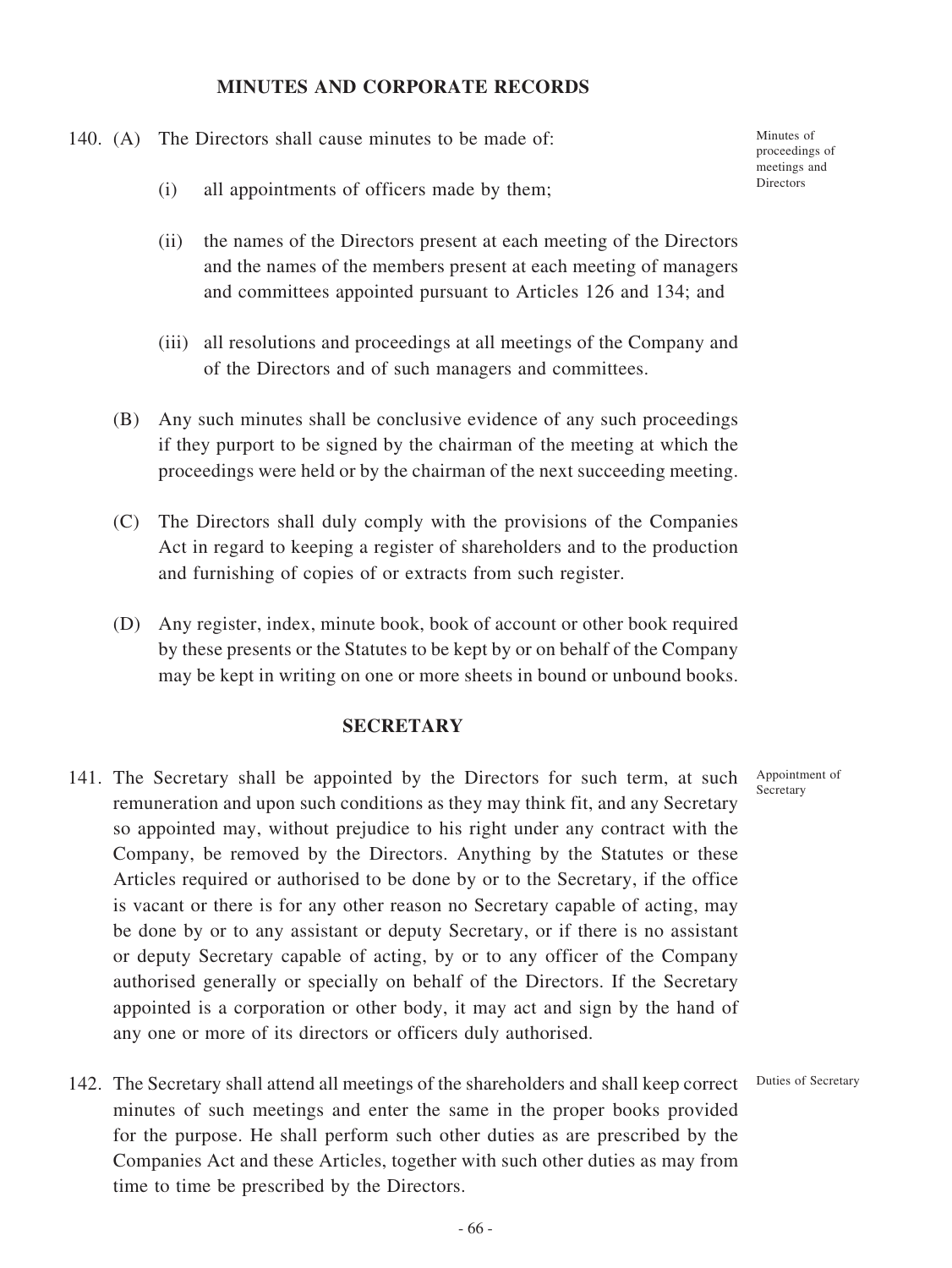143. A provision of the Statutes or of these Articles requiring or authorising a thing to be done by or to a Director and the Secretary shall not be satisfied by its being done by or to the same person acting both as Director and as, or in place of, the Secretary.

#### **GENERAL MANAGEMENT AND USE OF THE SEAL**

- 144. (A) Subject to the Statutes, the Company shall have one or more Seals as the Directors may determine, and may have a Seal for use outside the Cayman Islands. The Directors shall provide for the safe custody of each Seal, and no Seal shall be used without the authority of the Directors or a committee authorised by the Directors in that behalf.
	- (B) Every instrument to which a Seal shall be affixed shall be signed autographically by one Director and the Secretary, or by two Directors, or by some other person(s) appointed by the Directors for the purpose, provided that as regards any certificates for shares or debentures or other securities of the Company the Directors may by resolution determine that such signatures or either of them shall be dispensed with or affixed by some method or system of mechanical signature other than autographic as specified in such resolution. Use of Seal
- 145. All cheques, promissory notes, drafts, bills of exchange and other negotiable instruments, and all receipts for moneys paid to the Company shall be signed, drawn, accepted, indorsed or otherwise executed, as the case may be, in such manner as the Directors shall from time to time by resolution determine. The Company's banking accounts shall be kept with such banker or bankers as the Directors shall from time to time determine.
- 146. (A) The Directors may from time to time and at any time, by power of attorney under the Seal, appoint any company, firm or person or any fluctuating body of persons, whether nominated directly or indirectly by the Directors, to be the attorney or attorneys of the Company for such purposes and with such powers, authorities and discretions (not exceeding those vested in or exercisable by the Directors under these Articles) and for such period and subject to such conditions as they may think fit, and any such power of attorney may contain such provisions for the protection and convenience of persons dealing with any such attorney as the Directors may think fit, and may also authorise any such attorney to subdelegate all or any of the powers, authorities and discretions vested in him.

Same person not to act in two capacities at once

Custody of Seal

Cheques and banking arrangements

Power to appoint attorney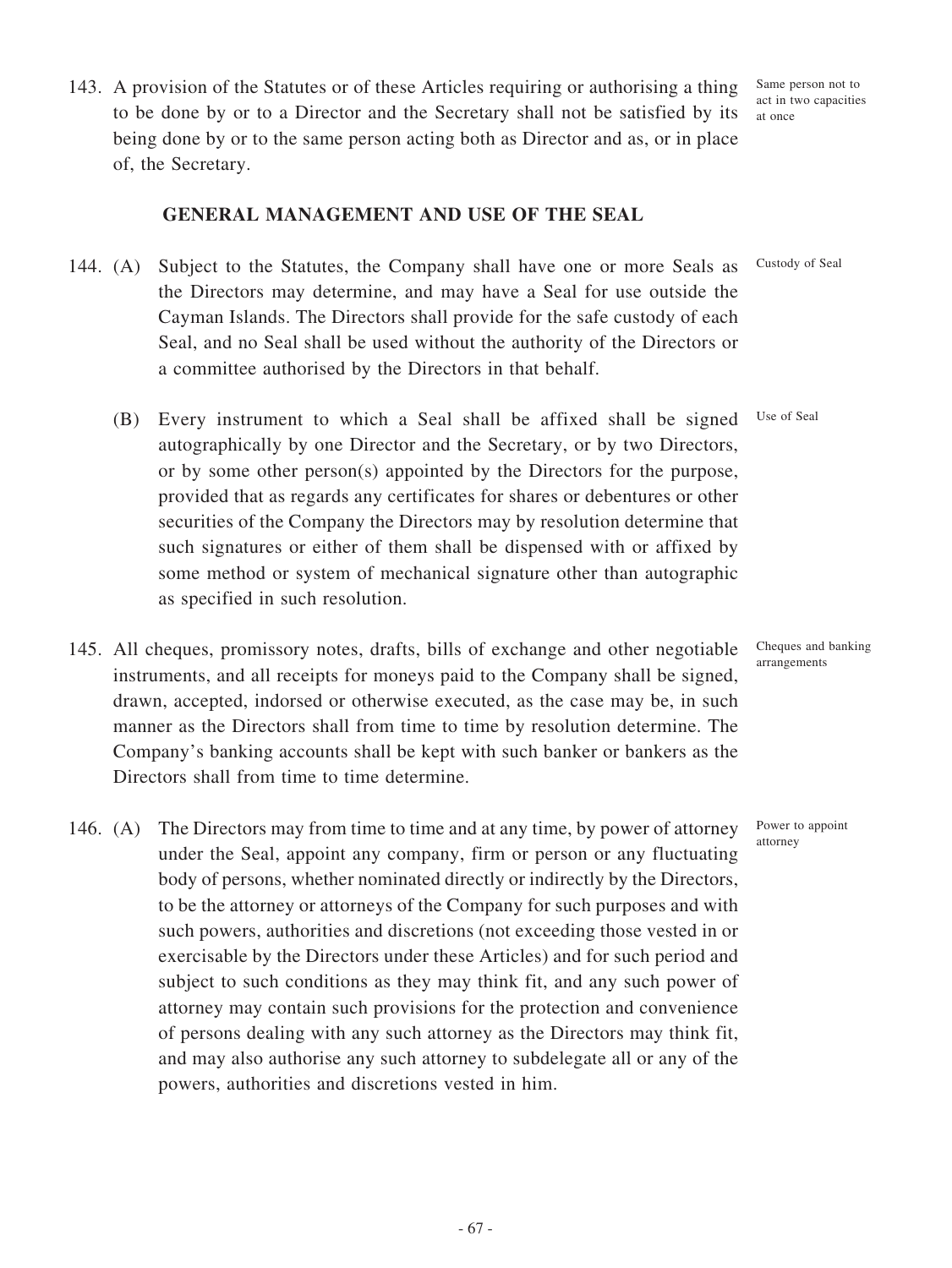- (B) The Company may, by writing under its Seal, empower any person, either generally or in respect of any specified matter, as its attorney to execute deeds and instruments on its behalf and to enter into contracts and sign the same on its behalf and every deed signed by such attorney on behalf of the Company and under his seal shall bind the Company and have the same effect as if it were under the Seal duly affixed by the Company.
- 147. The Directors may establish any committees, regional or local boards or agencies for managing any of the affairs of the Company, either in the Relevant Territory or elsewhere, and may appoint any persons to be members of such committees, regional or local boards or agencies and may fix their remuneration, and may delegate to any committee, regional or local board or agent any of the powers, authorities and discretions vested in the Directors (other than its powers to make calls and forfeit shares), with power to sub-delegate, and may authorise the members of any regional or local board or any of them to fill any vacancies therein and to act notwithstanding vacancies, and any such appointment or delegation may be upon such terms and subject to such conditions as the Directors may think fit, and the Directors may remove any person so appointed and may annul or vary any such delegation, but no person dealing in good faith and without notice of any such annulment or variation shall be affected thereby.
- 148. The Directors may establish and maintain or procure the establishment and maintenance of any contributory or non-contributory pension or superannuation funds or personal pension plans for the benefit of, or give or procure the giving of donations, gratuities, pensions, allowances or emoluments to, any persons who are or were at any time in the employment or service of the Company, or of any company which is a subsidiary of the Company, or is allied or associated with the Company or with any such subsidiary company, or who are or were at any time directors or officers of the Company or of any such other company as aforesaid, and holding or who have held any salaried employment or office in the Company or such other company, and the spouses, widows, widowers, families and dependants of any such persons. The Directors may also establish and subsidise or subscribe to any institutions, associations, clubs or funds calculated to be for the benefit of or to advance the interests and well-being of the Company or of any such other company as aforesaid or of any such persons as aforesaid, and may make payments for or towards the insurance of any such persons as aforesaid, and subscribe or guarantee money for charitable or benevolent objects or for any exhibition or for any public, general or useful object. The Directors may do any of the matters aforesaid, either alone or in conjunction with any such other company as aforesaid. Any Director holding any such employment or office shall be entitled to participate in and retain for his own benefit any such donation, gratuity, pension, allowance or emolument.

Regional or local boards and agents

Power to establish pension funds

Execution of deeds by attorney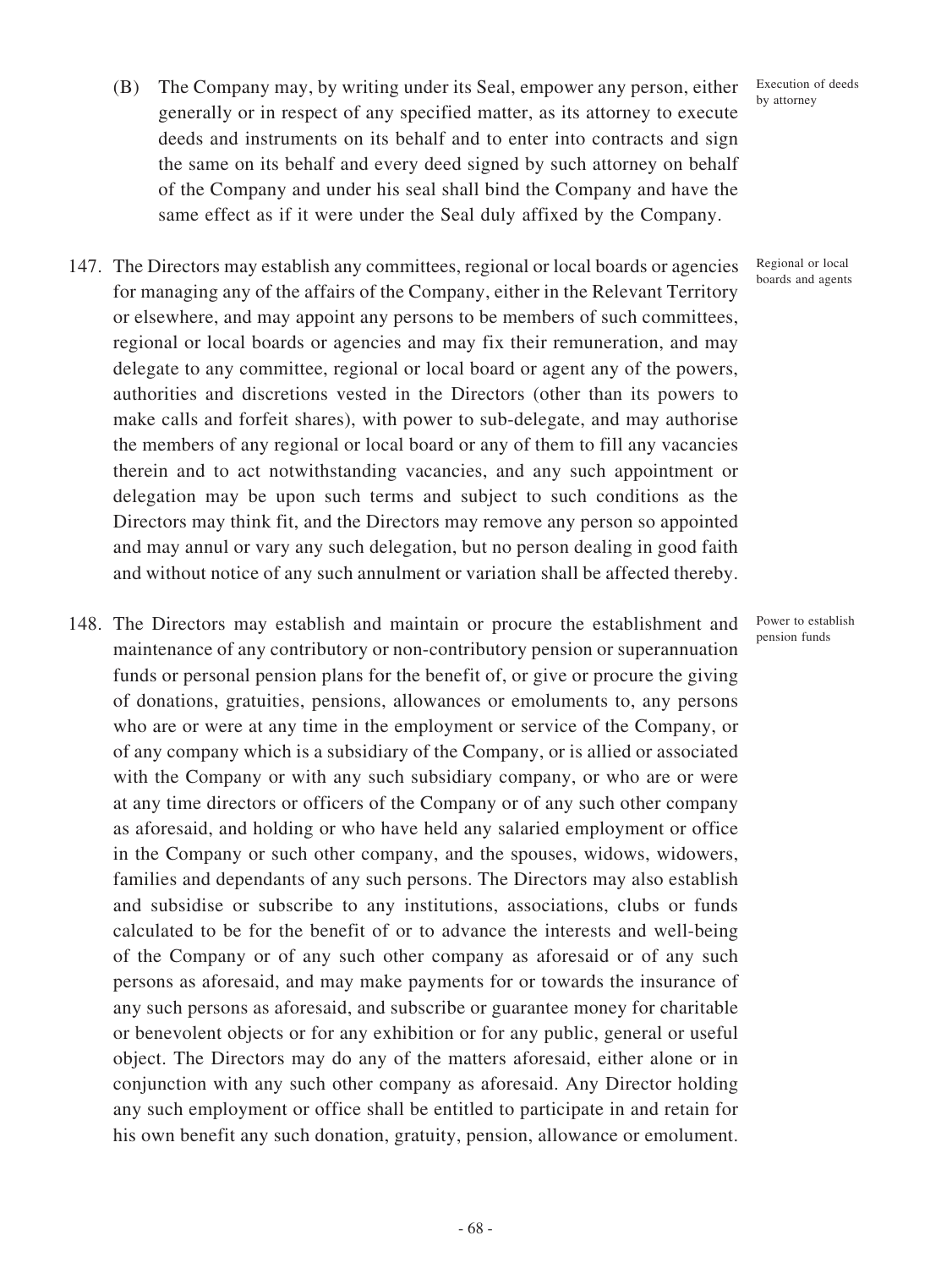### **AUTHENTICATION OF DOCUMENTS**

Power to authenticate

- 149. (A) Any Director or the Secretary or other authorised officer of the Company shall have power to authenticate any documents affecting the constitution of the Company and any resolutions passed by the Company or the Directors or any committee, and any books, records, documents and accounts relating to the business of the Company, and to certify copies thereof or extracts therefrom as true copies of extracts; and where any books, records, documents or accounts are elsewhere than at the Registered Office or the Head Office, the local manager or such other officer of the Company having the custody thereof shall be deemed to be the authorised officer of the Company as aforesaid.
	- (B) A document purporting to be a document so authenticated or a copy of a resolution, or an extract from the minutes of a meeting, of the Company or of the Directors or any local board or committee, or of any books, records, documents or accounts or extracts therefrom as aforesaid, and which is certified as aforesaid, shall be conclusive evidence in favour of all persons dealing with the Company upon the faith thereof that the document authenticated (or, if this be authenticated as aforesaid, the matter so authenticated) is authentic or, as the case may be, that such resolution has been duly passed or, as the case may be, that any minute so extracted is a true and accurate record of proceedings at a duly constituted meeting or, as the case may be, that the copies of such books, records, documents or accounts were true copies of their originals or, as the case may be, the extracts of such books, records, documents or accounts have been properly extracted and are true and accurate records of the books, records, documents or accounts from which they were extracted.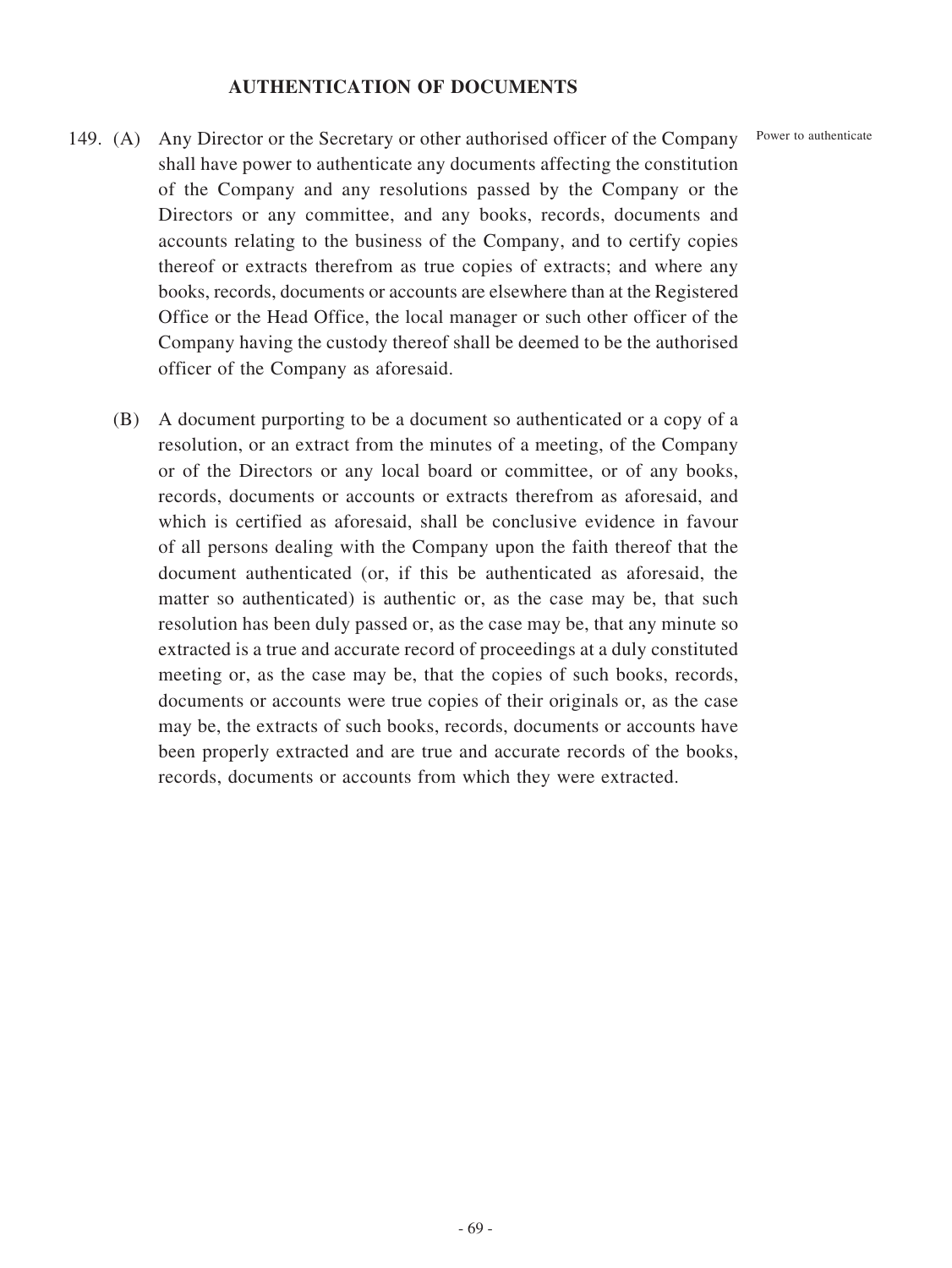#### **CAPITALISATION OF RESERVES**

- 150. (A) The Company in general meeting may, upon the recommendation of Power to capitalise the Directors, resolve to capitalise any sum standing to the Company's reserves (including any share premium account or undistributable reserve,) or any undivided profits not required for the payment or provision of the dividend on any shares with a preferential right to dividend, by appropriating such sum or profits to the holders of shares on the register at the close of business on the date of the relevant resolution (or such other date as may be specified therein or determined as provided therein) in the proportion in which such sum would have been divisible amongst them had the same been a distribution of profits by way of dividend on shares either in or towards paying up any amounts for the time being unpaid on any shares held by such shareholders respectively or paying up in full unissued shares or debentures or other securities of the Company to be allotted and distributed credited as fully paid to and amongst such shareholders in the proportion aforesaid, or partly in one way and partly in the other.
	- (B) Whenever such a resolution as aforesaid shall have been passed the Directors shall make all appropriations and applications of the reserves or profits and undivided profits resolved to be capitalised thereby, and all allotments and issues of fully paid shares, debentures, or other securities and generally shall do all acts and things required to give effect thereto. For the purpose of giving effect to any resolution under this Article, the Directors may settle any difficulty which may arise in regard to a capitalisation issue as they think fit, and in particular may disregard fractional entitlements or round the same up or down and may determine that cash payments shall be made to any shareholders in lieu of fractional entitlements or that fractions of such value as the Directors may determine may be disregarded in order to adjust the rights of all parties or that fractional entitlements shall be aggregated and sold and the benefit shall accrue to the Company rather than to the shareholders concerned, and no shareholders who are affected thereby shall be deemed to be, and they shall be deemed not to be, a separate class of shareholders for any purposes whatsoever. The Directors may authorise any person to enter on behalf of all shareholders interested in a capitalisation issue any agreement with the Company or other(s) providing for such capitalisation and matters in connection therewith and any agreement made under such authority shall be effective and binding upon all concerned. Without limiting the generality of the foregoing, any such agreement may provide for the acceptance by such persons of the shares, debentures or other securities to be allotted and distributed to them respectively in satisfaction of their claims in respect of the sum so capitalised.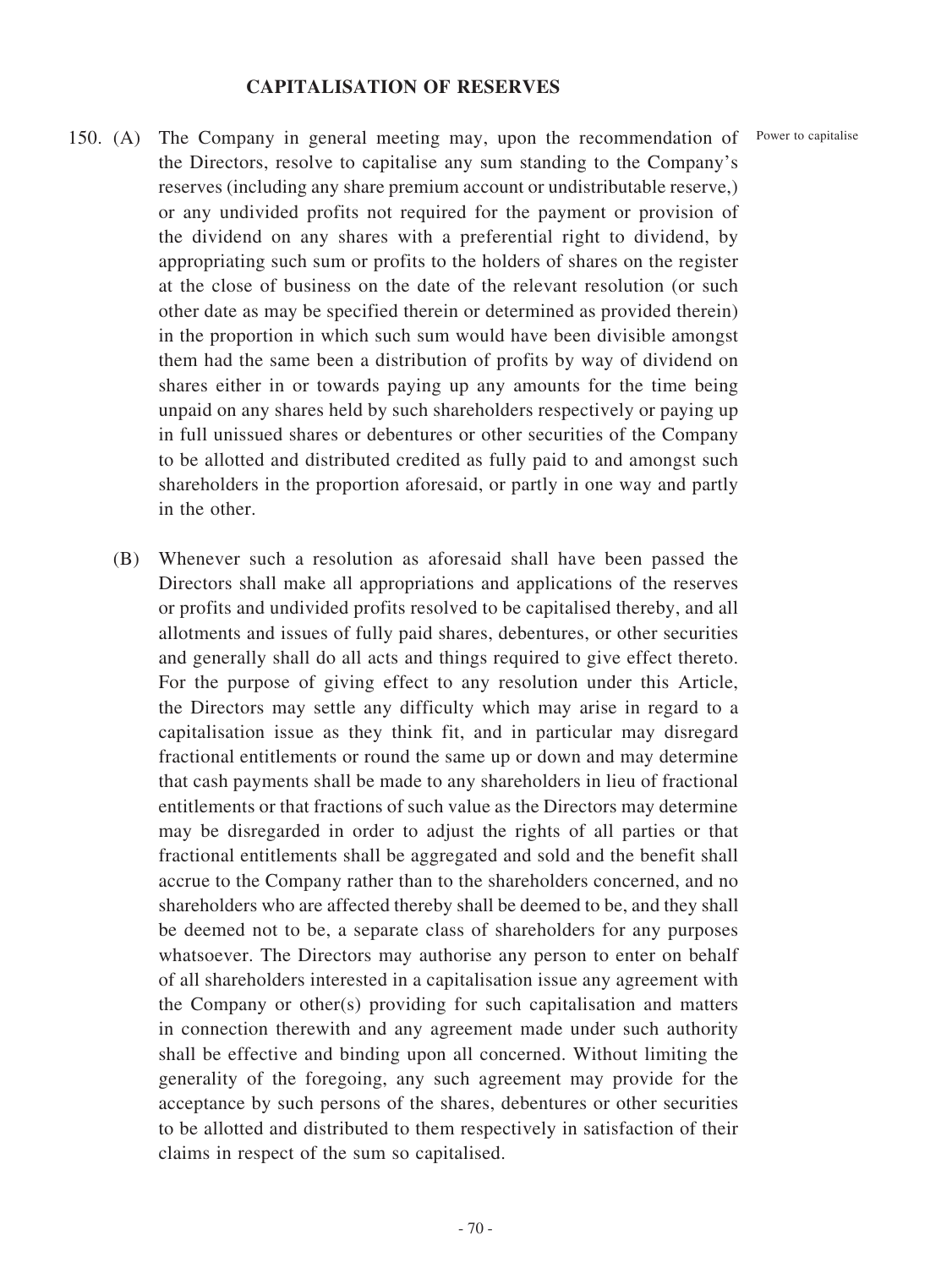- (C) The provisions of paragraph (E) of Article 157 shall apply to the power of the Company to capitalise under this Article as it applies to the grant of election thereunder mutatis mutandis and no shareholder who may be affected thereby shall, and they shall be deemed not to be, a separate class of shareholders for any purpose whatsoever.
- (D) Notwithstanding any provisions in these Articles, the Directors may resolve to capitalise all or any part of any amount for the time being standing to the credit of any reserve or fund (including a share premium account and the profit and loss account) whether or not the same is available for distribution by applying such sum in paying up unissued shares to be allotted to (i) employees (including directors) of the Company and/or its affiliates (meaning any individual, corporation, partnership, association, joint-stock company, trust, unincorporated association or other entity (other than the Company) that directly, or indirectly through one or more intermediaries, controls, is controlled by or is under common control with, the Company) upon exercise or vesting of any options or awards granted under any share incentive scheme or employee benefit scheme or other arrangement which relates to such persons that has been adopted or approved by the shareholders at a general meeting, or (ii) any trustee of any trust to whom shares are to be allotted and issued by the Company in connection with the operation of any share incentive scheme or employee benefit scheme or other arrangement which relates to such persons that has been adopted or approved by the shareholders at a general meeting.

## **DIVIDENDS AND RESERVES**

151. The Company in general meeting may declare dividends in any currency but no dividends shall exceed the amount recommended by the Directors. Power to declare dividends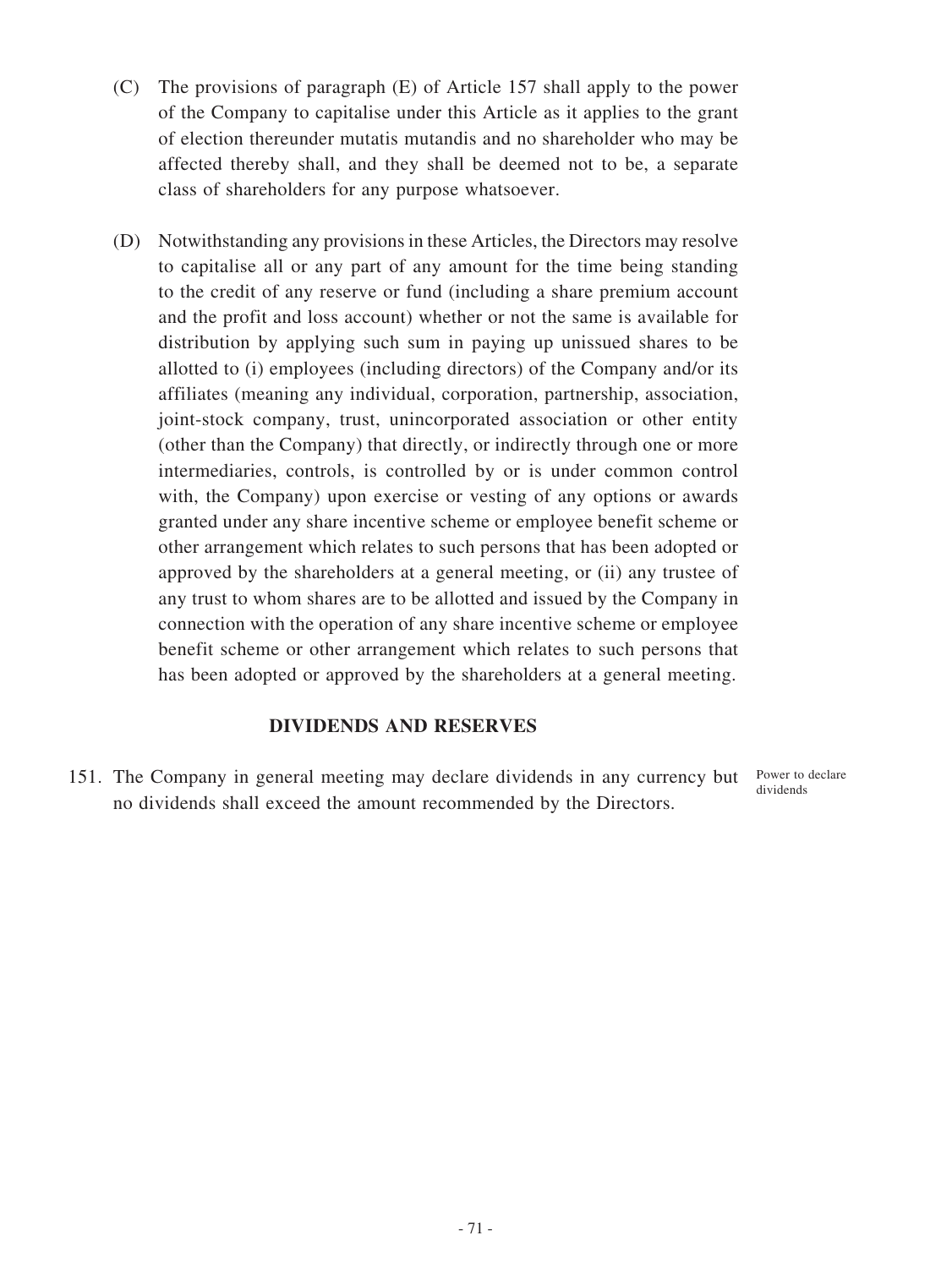Directors' power to pay interim and special dividends

- 152. (A) The Directors may subject to Article 153 from time to time pay to the shareholders such interim dividends as appear to the Directors to be justified by the financial conditions and the net realisable value of the assets of the Company and, in particular (but without prejudice to the generality of the foregoing), if at any time the share capital of the Company is divided into different classes, the Directors may pay such interim dividends in respect of those shares in the capital of the Company which confer to the holders thereof deferred or non-preferential rights as well as in respect of those shares which confer on the holders thereof preferential rights with regard to dividend and provided that the Directors act bona fide they shall not incur any responsibility to the holders of shares conferring any preference for any damage that they may suffer by reason of the payment of an interim dividend on any shares having deferred or non-preferential rights.
	- (B) The Directors may also pay half-yearly or at other suitable intervals to be settled by them any dividend which may be payable at a fixed rate if the Directors are of the opinion that the financial conditions and the net realisable value of the assets of the Company justify the payment.
	- (C) The Directors may in addition from time to time declare and pay special dividends of such amounts and on such dates and out of such distributable funds of the Company (including share premium) and as they think fit, and the provisions of paragraph (A) of this Article as regards the power and exemption from liability of the Directors as relate to the declaration and payment of interim dividends shall apply, mutatis mutandis, to the declaration and payment of any such special dividends.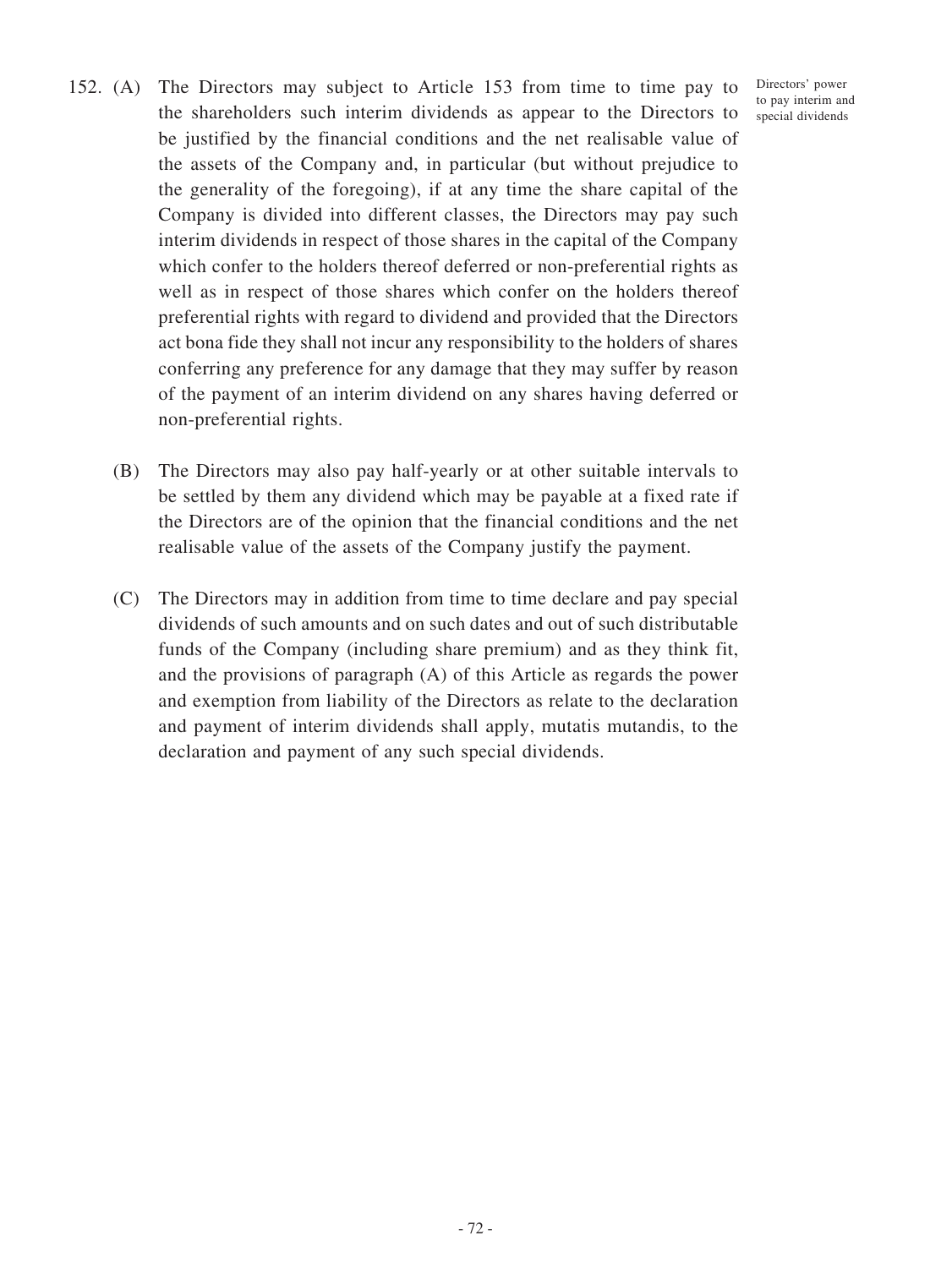Restrictions on payments of the dividends and distributions

- (B) Subject to the provisions of the Companies Act (but without prejudice to paragraph (A) of this Article), where any asset, business or property is bought by the Company as from a past date (whether such date be before or after the incorporation of the Company) the profits and losses thereof as from such date may at the discretion of the Directors in whole or in part be carried to revenue account and treated for all purposes as profits or losses of the Company, and be available for dividend accordingly. Subject as aforesaid, if any shares or securities are purchased cum dividend or interest, such dividend or interest may at the discretion of the Directors be treated as revenue, and it shall not be obligatory to capitalise the same or any part thereof or to apply the same towards reduction of or writing down the book cost of the asset, business or property acquired.
- (C) Subject to paragraph (D) of this Article all dividends and other distributions in respect of shares in the Company shall be stated and discharged, in the case of shares denominated in Hong Kong dollars, in Hong Kong dollars, and in the case of shares denominated in United States dollars, in United States dollars, provided that, in the case of shares denominated in Hong Kong dollars, the Directors may determine in the case of any distribution that shareholders may elect to receive the same in United States dollars or any other currency selected by the Directors, converted at such rate of exchange as the Directors may determine.
- (D) If, in the opinion of the Directors, any dividend or other distribution in respect of shares or any other payment to be made by the Company to any shareholder is of such a small amount as to make payment to that shareholder in the relevant currency impracticable or unduly expensive either for the Company or the shareholder then such dividend or other distribution or other payment may, at the absolute discretion of the Directors, be, if this be practicable, converted at such rate of exchange as the Directors may determine and paid or made in the currency of the country of the relevant shareholder (as indicated by the address of such shareholder on the Register).
- 154. Notice of the declaration of an interim dividend shall be given by advertisement in the Relevant Territory and in such other territory or territories and in such manner as the Directors shall determine.

Notice of interim dividend

155. No dividend or other moneys payable on or in respect of a share shall bear interest as against the Company.

No interest on dividends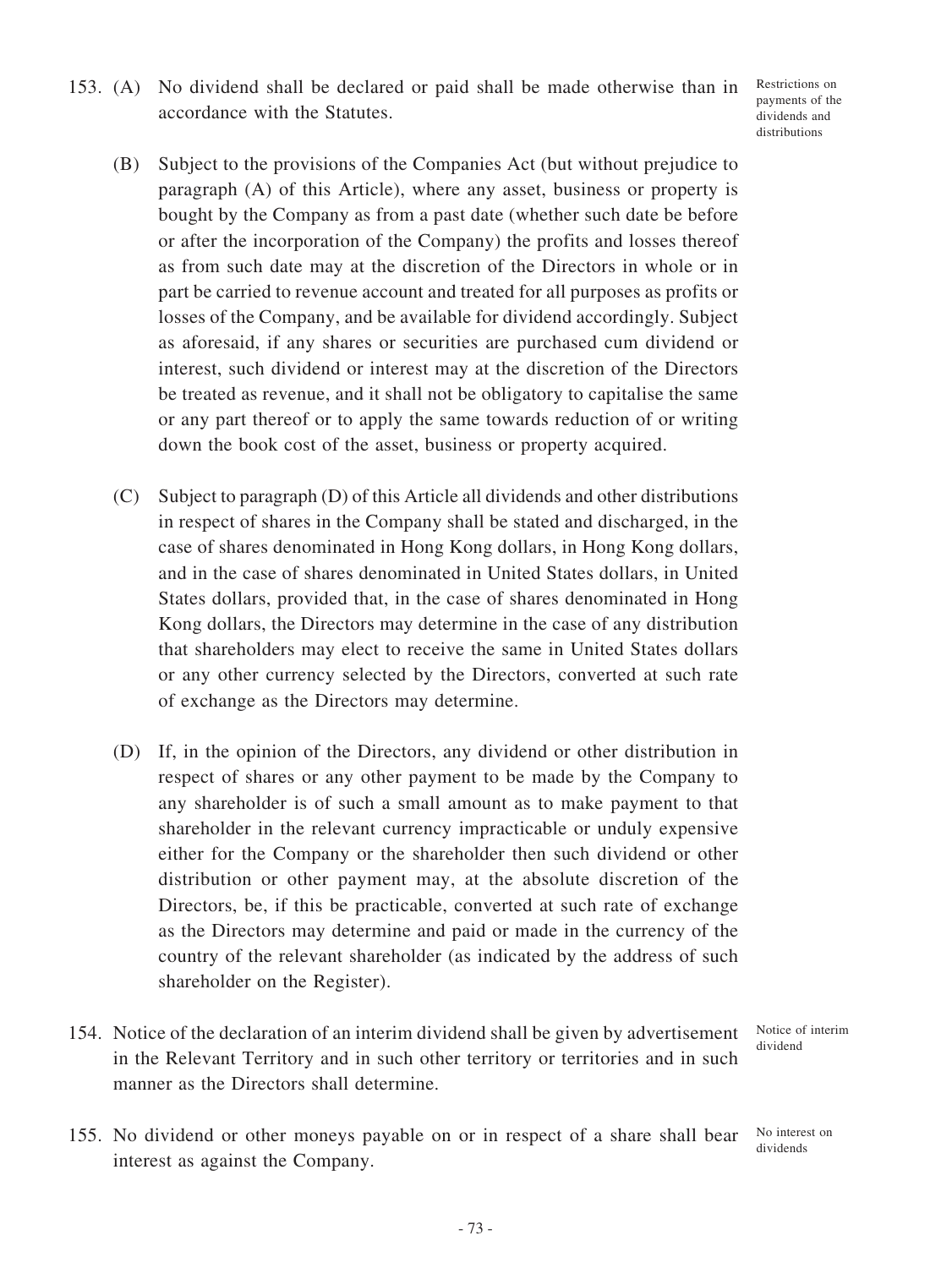156. Whenever the Directors have or the Company in general meeting has resolved Dividend in specie that a dividend be paid or declared, the Directors may further resolve that such dividend be satisfied wholly or in part by the distribution of specific assets of any kind and in particular of paid up shares, debentures or warrants to subscribe securities of the Company or any other company, or in any one or more of such ways, with or without offering any rights to shareholders to elect to receive such dividend in cash, and where any difficulty arises in regard to the distribution the Directors may settle the same as they think expedient, and in particular may disregard fractional entitlements or round the same up or down, and may fix the value for distribution of such specific assets, or any part thereof, and may determine that cash payments shall be made to any shareholders upon the footing of the value so fixed in order to adjust the rights of all parties and may determine that fractional entitlements shall be aggregated and sold and the benefit shall accrue to the Company rather than to the shareholders concerned, and may vest any such specific assets in trustees as may seem expedient to the Directors and may authorise any person to sign any requisite instruments of transfer and other documents on behalf of all shareholders interested in the dividend and such instrument and document shall be effective. The Directors may further authorise any person to enter into on behalf of all shareholders having an interest in any agreement with the Company or other(s) providing for such dividend and matters in connection therewith and any such agreement made under such authority shall be effective. The Directors may resolve that no such assets shall be made available or made to shareholders with registered addresses in any particular territory or territories being a territory or territories where, in the absence of a registration statement or other special formalities, this would or might, in the opinion of the Directors, be unlawful or impracticable or the legality or practicality of which may be time consuming or expensive to ascertain whether in absolute terms or in relation to the value of the holding of shares of the shareholder concerned and in any such event the only entitlement of the shareholders aforesaid shall be to receive cash payments as aforesaid. Shareholders affected as a result of exercise by the Directors of their discretion under this Article shall not be, and shall be deemed not to be, a separate class of shareholders for any purposes whatsoever.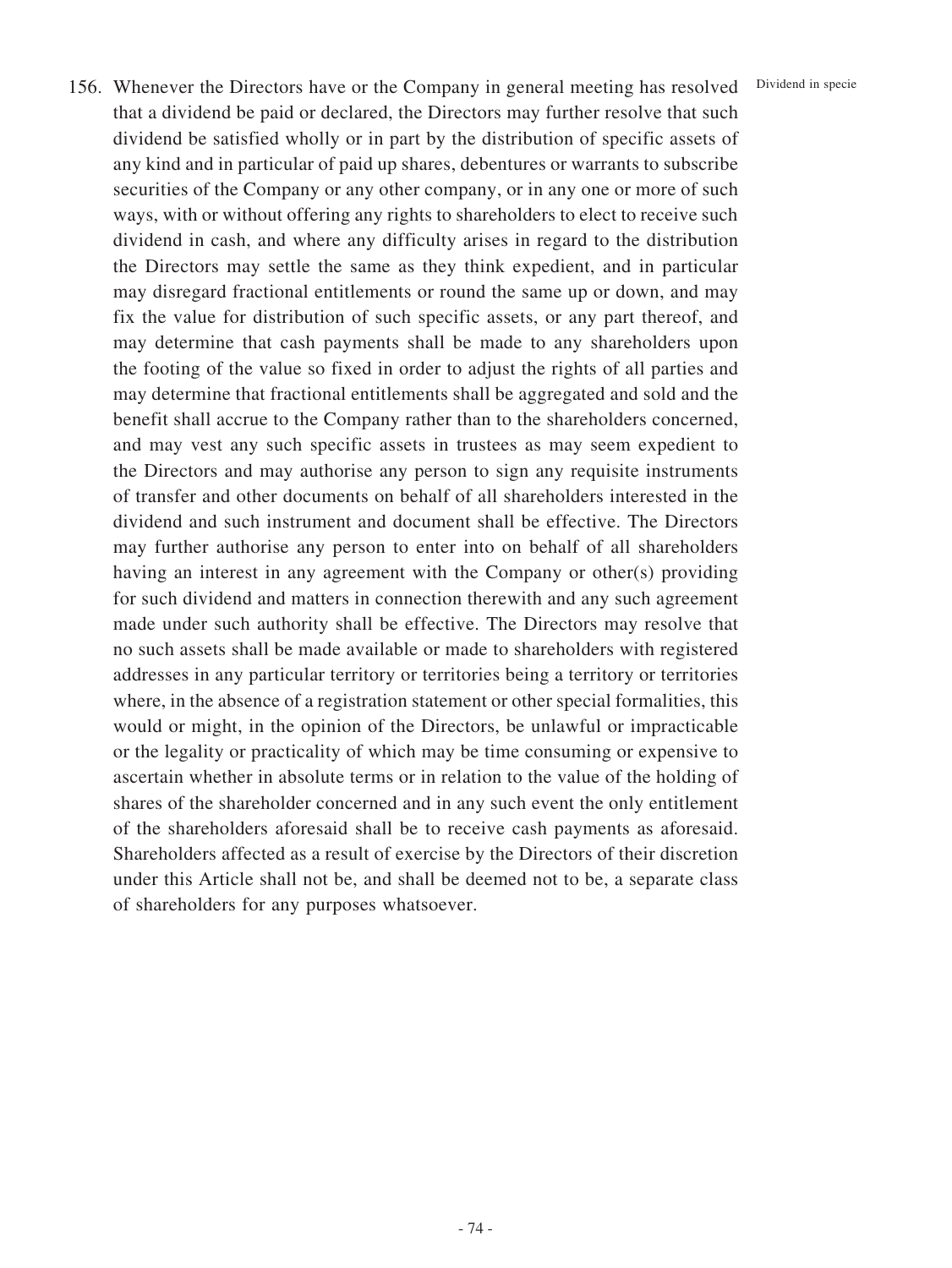157. (A) Whenever the Directors or the Company in general meeting has resolved Scrip dividend that a dividend be paid or declared on the share capital of the Company, the Directors may further resolve:

either

- (i) that such dividend be satisfied wholly or in part in the form of an allotment of shares credited as fully paid on the basis that the shares so allotted shall be of the same class or classes as the class or classes already held by the allottee, provided that the shareholders entitled thereto will be entitled to elect to receive such dividend (or part thereof) in cash in lieu of such allotment. In such case, the following provisions shall apply:
	- (a) the basis of any such allotment shall be determined by the Directors;
	- (b) the Directors, after determining the basis of allotment, shall give not less than fourteen (14) clear days' notice in writing to the shareholders of the right of election accorded to them and shall send with such notice forms of election and specify the procedure to be followed and the place at which and the latest date and time by which duly completed forms of election must be lodged in order to be effective;
	- (c) the right of election may be exercised in respect of the whole or part of that portion of the dividend in respect of which the right of election has been accorded; and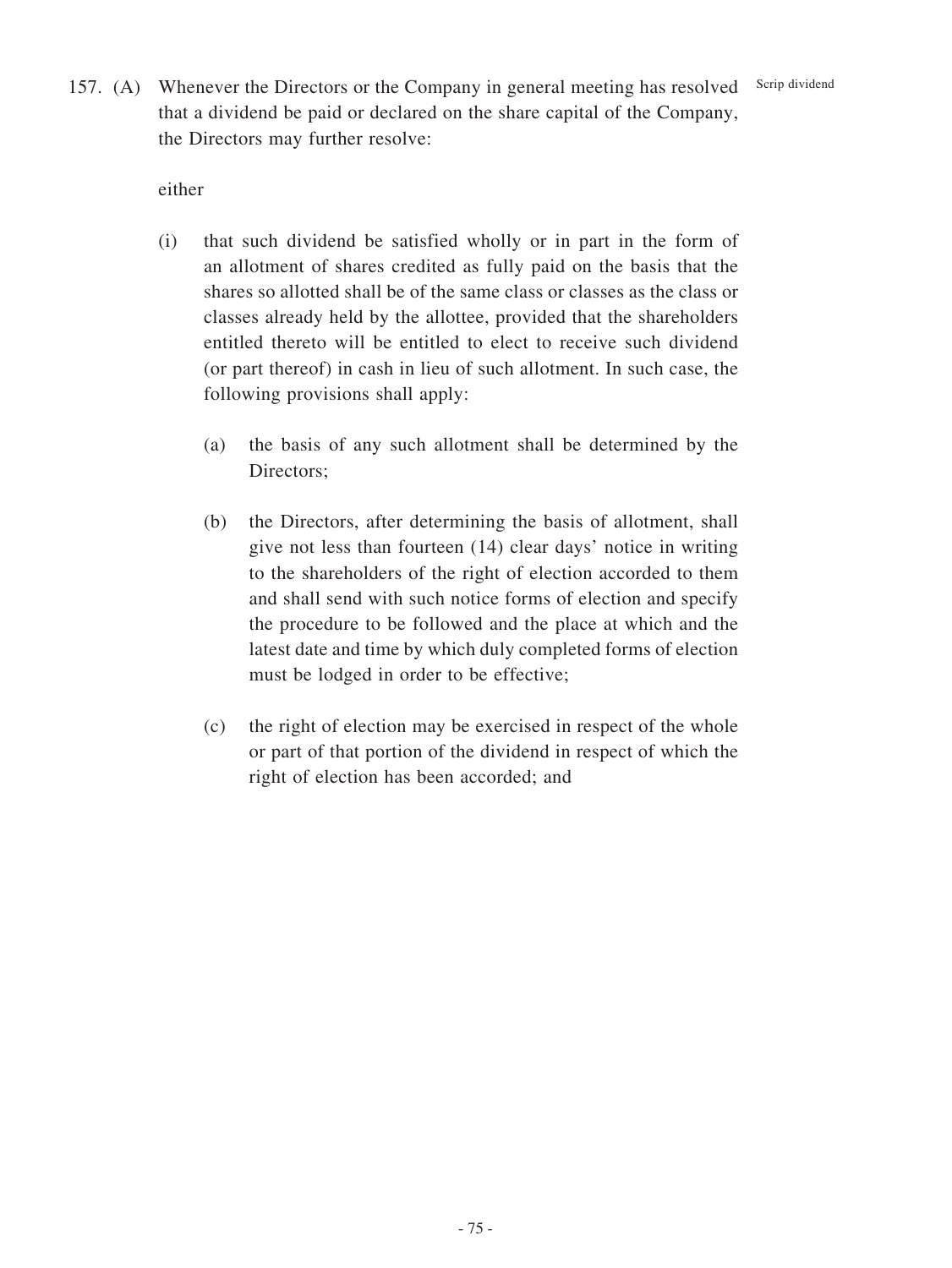(d) the dividend (or that part of the dividend to be satisfied by the allotment of shares as aforesaid) shall not be payable in cash in respect whereof the cash election has not been duly exercised ("the non-elected shares") and in lieu and in satisfaction thereof shares shall be allotted credited as fully paid to the holders of the non-elected shares on the basis of allotment determined as aforesaid and for such purpose the Directors shall capitalise and apply out of any part of the undivided profits of the Company or any part of any of the Company's reserve accounts (including any special account, or share premium account (if there be any such reserve)) as the Directors may determine, a sum equal to the aggregate nominal amount of the shares to be allotted on such basis and apply the same in paying up in full the appropriate number of shares for allotment and distribution to and amongst the holders of the non-elected shares on such basis;

or

- (ii) that shareholders entitled to such dividend will be entitled to elect to receive an allotment of shares credited as fully paid in lieu of the whole or such part of the dividend as the Directors may think fit on the basis that the shares so allotted shall be of the same class or classes as the class or classes of shares already held by the allottee. In such case, the following provisions shall apply:
	- (a) the basis of any such allotment shall be determined by the Directors:
	- (b) the Directors, after determining the basis of allotment, shall give not less than fourteen (14) clear days' notice in writing to the shareholders of the right of election accorded to them and shall send with such notice forms of election and specify the procedure to be followed and the place at which and the latest date and time by which duly completed forms of election must be lodged in order to be effective;
	- (c) the right of election may be exercised in respect of the whole or part of that portion of the dividend in respect of which the right of election has been accorded; and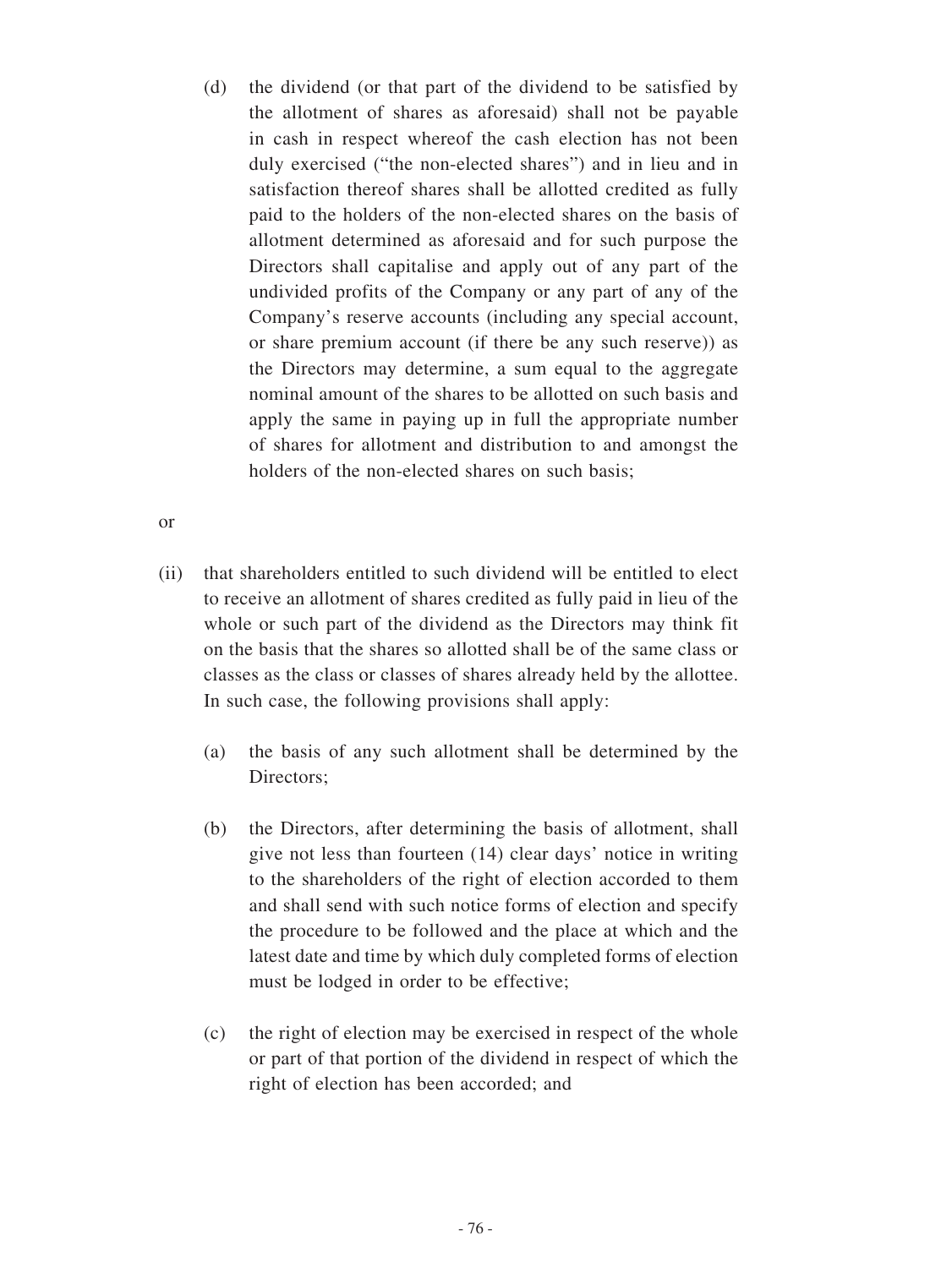- (d) the dividend (or that part of the dividend in respect of which a right of election has been accorded) shall not be payable on shares in respect whereof the share election has been duly exercised ("the elected shares") and in lieu thereof shares shall be allotted credited as fully paid to the holders of the elected shares on the basis of allotment determined as aforesaid and for such purpose the Directors shall capitalise and apply out of any part of the undivided profits of the Company or any part of any of the Company's reserve accounts (including any special account, contributed surplus account, share premium account and capital redemption reserve fund (if there be any such reserve)) as the Directors may determine, a sum equal to the aggregate nominal amount of the shares to be allotted on such basis and apply the same in paying up in full the appropriate number of shares for allotment and distribution to and amongst the holders of the elected shares on such basis.
- (B) The shares allotted pursuant to the provisions of paragraph (A) of this Article shall rank pari passu in all respects with the shares then in issue and held by the allottee in respect of which they were allotted, save only as regards participation:
	- (i) in the relevant dividend (or the right to receive or to elect to receive an allotment of shares in lieu thereof as aforesaid); or
	- (ii) in any other distributions, bonuses or rights paid, made, declared or announced prior to or contemporaneously with the payment or declaration of the relevant dividend unless, contemporaneously with the announcement by the Directors of their proposal to apply the provisions of sub-paragraph  $(i)$  or  $(ii)$  of paragraph  $(A)$  of this Article in relation to the relevant dividend or contemporaneously with their announcement of the distribution, bonus or rights in question, the Directors shall have specified that the shares to be allotted pursuant to the provisions of paragraph (A) of this Article shall rank for participation in such distribution, bonus or rights.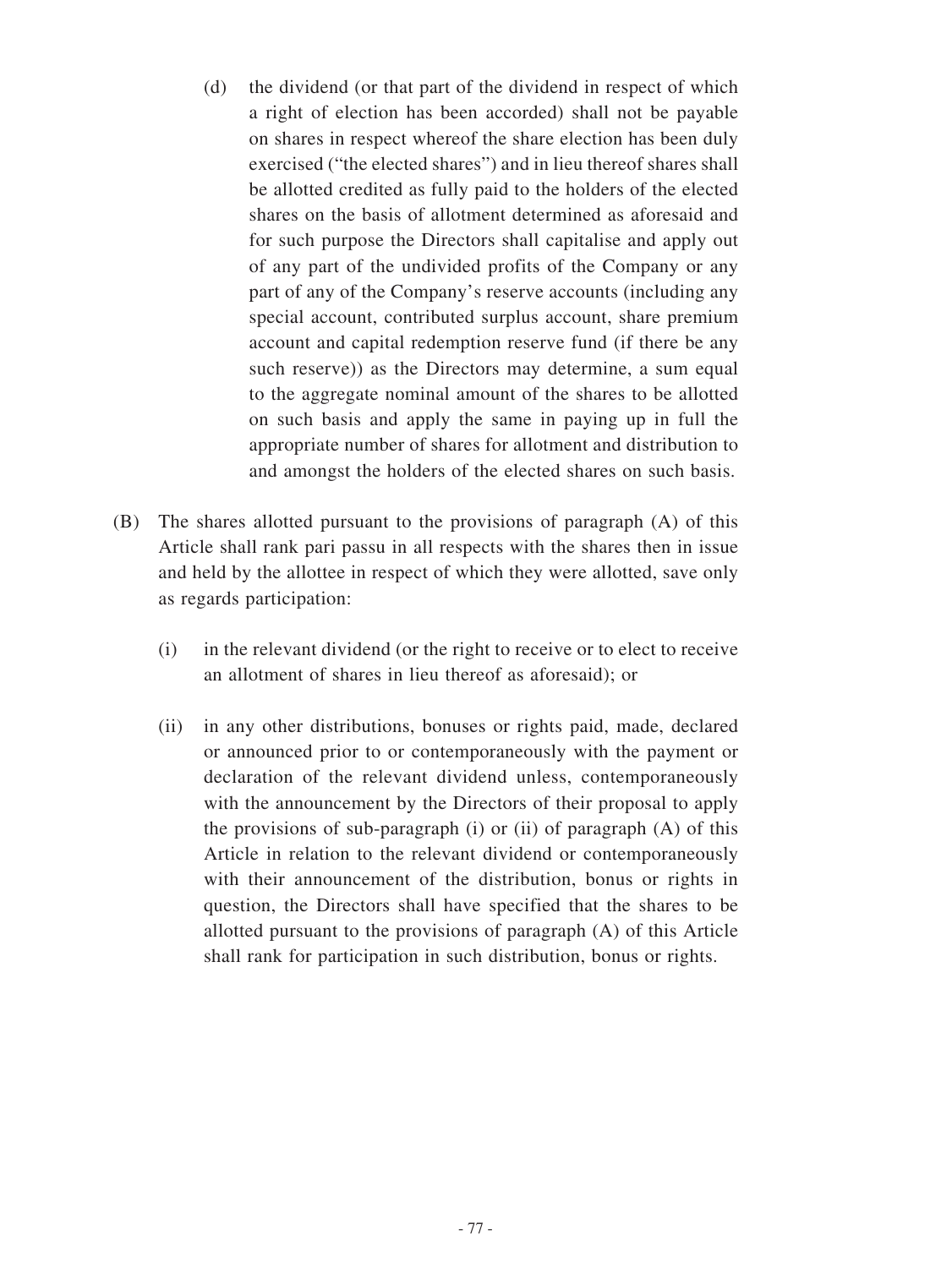- (C) The Directors may do all acts and things considered necessary or expedient to give effect to any capitalisation pursuant to the provisions of paragraph (A) of this Article with full power to the Directors to make such provisions as they think fit in the case of shares becoming distributable in fractions (including provisions whereby, in whole or in part, fractional entitlements are aggregated and sold and the net proceeds distributed to those entitled, or are disregarded or rounded up or down or whereby the benefit of fractional entitlements accrues to the Company rather than to the shareholders concerned), and no shareholders who will be affected thereby shall be, and they shall be deemed not to be, a separate class of shareholders for any purposes whatsoever. The Directors may authorise any person to enter into on behalf of all shareholders interested, an agreement with the Company providing for such capitalisation and matters incidental thereto and any agreement made pursuant to such authority shall be effective and binding on all concerned.
- (D) The Company may upon the recommendation of the Directors by Ordinary Resolution resolve in respect of any one particular dividend of the Company that notwithstanding the provisions of paragraph (A) of this Article a dividend may be satisfied wholly in the form of an allotment of shares credited as fully paid without offering any right to shareholders to elect to receive such dividend in cash in lieu of such allotment.
- (E) The Directors may on any occasion determine that rights of election and the allotment of shares under paragraph (A) of this Article shall not be made available or made to any shareholders with registered addresses in any territory where in the absence of a registration statement or other special formalities the circulation of an offer of such rights of election or the allotment of shares would or might be unlawful or impracticable or the legality or practicability of which may be time consuming or expensive to ascertain whether in absolute terms or in relation to the value of the holding of shares of the shareholder concerned, and in such event the provisions aforesaid shall be read and construed subject to such determination and no shareholder who may be affected by any such determination shall be, and they shall be deemed not to be, a separate class of shareholders for any purposes whatsoever.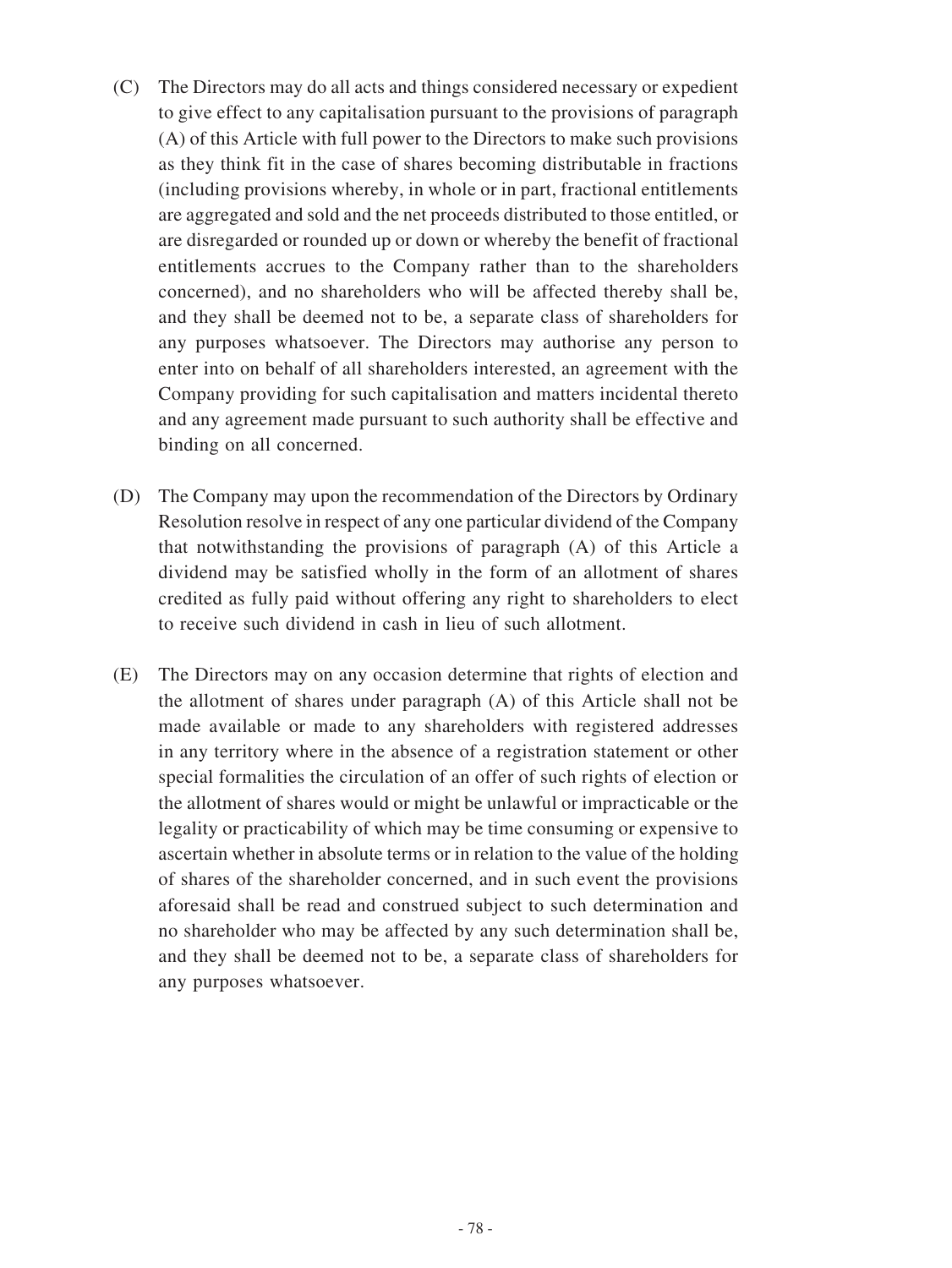- 158. The Directors may, before recommending any dividend, set aside out of the profits of the Company such sums as they think fit as a reserve or reserves which shall, at the discretion of the Directors, be applicable for meeting claims on or liabilities of the Company or contingencies or for paying off any loan capital or for equalising dividends or for any other purpose to which the profits of the Company may be properly applied, and pending such application may, at the like discretion, either be employed in the business of the Company or be invested in such investments (including in the repurchase by the Company of its own securities or the giving of any financial assistance for the acquisition of its own securities) as the Directors may from time to time think fit, and so that it shall not be necessary to keep any investments constituting the reserve or reserves separate or distinct from any other investments of the Company. The Directors may also without placing the same to reserve carry forward any profits which they may think prudent not to distribute by way of dividend. Reserves
- 159. Unless and to the extent that the rights attached to any shares or the terms of issue thereof otherwise provide, all dividends shall (as regards any shares not fully paid throughout the period in respect of which the dividend is paid) be apportioned and paid pro rata according to the amounts paid or credited as paid on the shares during any portion or portions of the period in respect of which the dividend is paid. For the purposes of this Article no amount paid on a share in advance of calls shall be treated as paid on the share.
- 160. (A) The Directors may retain any dividends or other moneys payable on or in respect of a share upon which the Company has a lien, and may apply the same in or towards satisfaction of the debts, liabilities or engagements in respect of which the lien exists.
	- (B) The Directors may deduct from any dividend or other money payable to any shareholder all sums of money (if any) presently payable by him to the Company on account of calls, instalments or otherwise.
- 161. Any general meeting sanctioning a dividend may make a call on the shareholders of such amount as the meeting fixes, but so that the call on each shareholder shall not exceed the dividend payable to him, and so that the call shall be made payable at the same time as the dividend, and the dividend may, if so arranged between the Company and the shareholder, be set off against the call.
- 162. A transfer of shares shall not, as against the Company but without prejudice to the rights of the transferor and transferee inter se, pass the right to any dividend or bonus declared thereon before the registration of the transfer.

Dividends to be paid in proportion to paid up capital

Retention of dividends etc.

Deduction for debts

Dividend and call together

Effect of transfer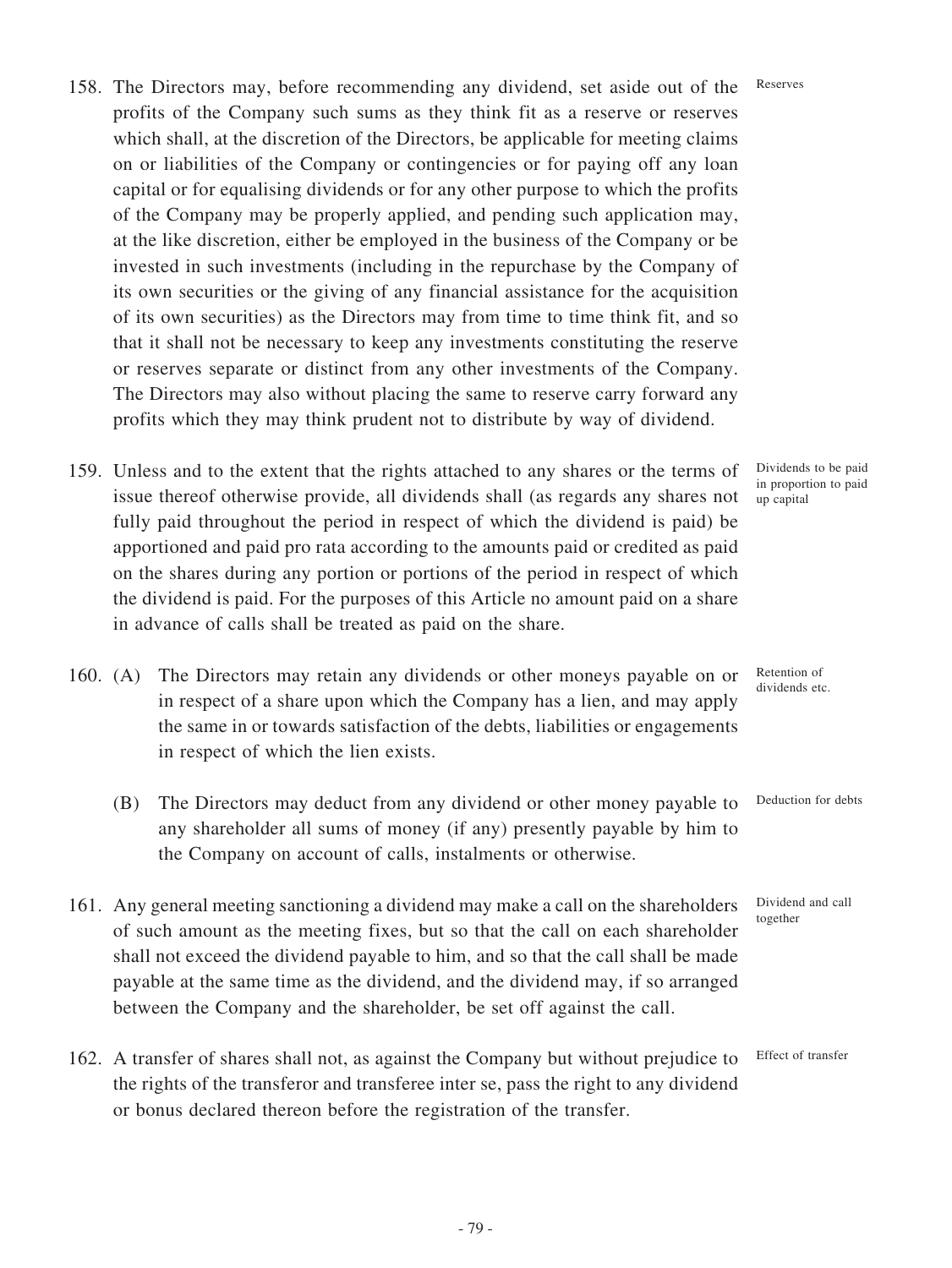- 163. If two or more persons are registered as joint holders of any share, any one of such persons may give effectual receipts for any dividends and other moneys payable and bonuses, rights and other distributions in respect of such shares.
- 164. Unless otherwise directed by the Directors, any dividend or other moneys payable or bonuses, rights or other distributions in respect of any share may be paid or satisfied by cheque or warrant or certificate or other documents or evidence of title sent through the post to the registered address of the shareholder entitled, or, in the case of joint holders, to the registered address of that one whose name stands first in the register in respect of the joint holding or to such person and to such address as the holder or joint holders may in writing direct. Every cheque, warrant, certificate or other document or evidence of title so sent shall be made payable to the order of the person to whom it is sent or, in the case of certificates or other documents or evidence of title as aforesaid, in favour of the shareholder(s) entitled thereto, and the payment on any such cheque or warrant by the banker upon whom it is drawn shall operate as a good discharge to the Company in respect of the dividend and/or other moneys represented thereby, notwithstanding that it may subsequently appear that the same has been stolen or that any endorsement thereon has been forged. Every such cheque, warrant, certificate or other document or evidence of title as aforesaid shall be sent at the risk of the person entitled to the dividend, money, bonus, rights and other distributions represented thereby.
- 165. All dividends, bonuses or other distributions or the proceeds of the realisation of any of the foregoing unclaimed for one year after having been declared may be invested or otherwise made use of by the Directors for the benefit of the Company until claimed and, notwithstanding any entry in any books of the Company or otherwise howsoever, the Company shall not be constituted a trustee in respect thereof. All dividends, bonuses or other distributions or the proceeds of the realisation of any of the foregoing unclaimed for six years after having been declared may be forfeited by the Directors and, upon such forfeiture, shall revert to the Company and, in the case where any of the same are securities of the Company, may be re-allotted or re-issued for such consideration as the Directors think fit and the proceeds thereof shall accrue to the benefit of the Company absolutely.

Receipt for dividends etc. by joint holders

Payment etc. by post

Unclaimed dividend etc.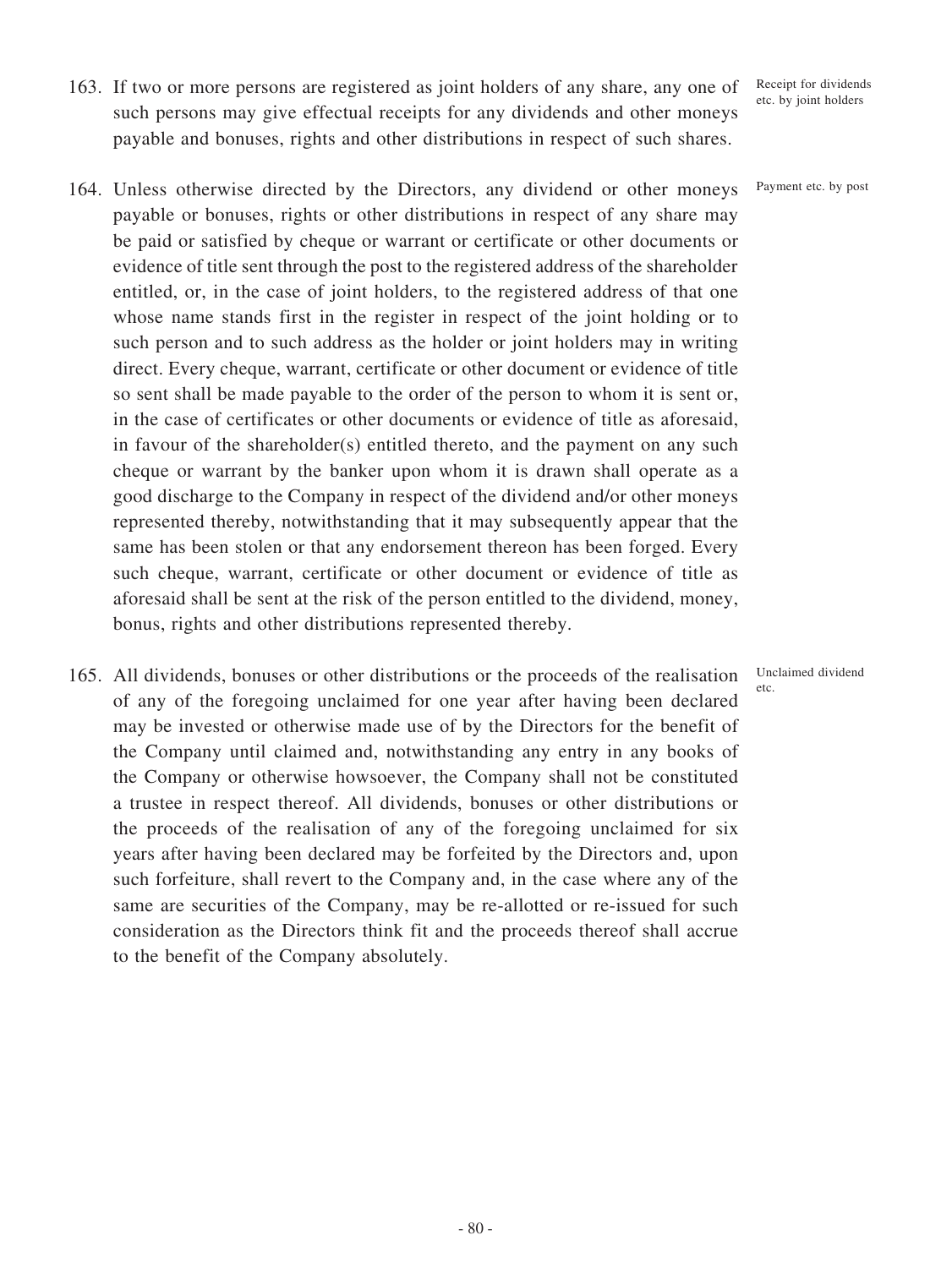#### **RECORD DATE**

166. Any resolution declaring a dividend or other distribution on shares of any class, whether a resolution of the Company in general meeting or a resolution of the Directors, may specify that the same shall be payable or made to the persons registered as the holder of such shares at the close of business on a particular date or at a particular time on a particular date, notwithstanding that it may be a date prior to that on which the resolution is passed, and thereupon the dividend or other distribution shall be payable or made to them in accordance with their respective holdings so registered, but without prejudice to the rights inter se in respect of such dividend or other distribution between the transferors and transferees of any such shares. The provisions of this Article shall mutatis mutandis apply to bonuses, capitalisation issues, distributions of realised and unrealised capital profits or other distributable reserves or accounts of the Company and offers or grants made by the Company to the shareholders. Subject to the Listing Rules, notwithstanding any other provision of these Articles, the Company may fix any date as the record date for determining the shareholders entitled to receive notice of and to vote at any general meeting of the Company.

#### **DISTRIBUTION OF REALISED CAPITAL PROFITS**

167. The Company in general meeting may at any time and from time to time resolve that any surplus moneys in the hands of the Company representing capital profits arising from moneys received or recovered in respect of or arising from the realisation of any capital assets of the Company or any investments representing the same and not required for the payment or provision of any fixed preferential dividend instead of being applied in the purchase of any other capital assets or for other capital purposes be distributed amongst its shareholders on the footing that they receive the same as capital and in the shares and proportions in which they would have been entitled to receive the same if it had been distributed by way of dividend, provided that no such surplus moneys as aforesaid shall be so distributed unless the Company will remain solvent after the distribution, or the net realisable value of the assets of the Company will after the distribution be greater than the aggregate of its liabilities, share capital and share premium account.

Record date

Distribution of realised capital profits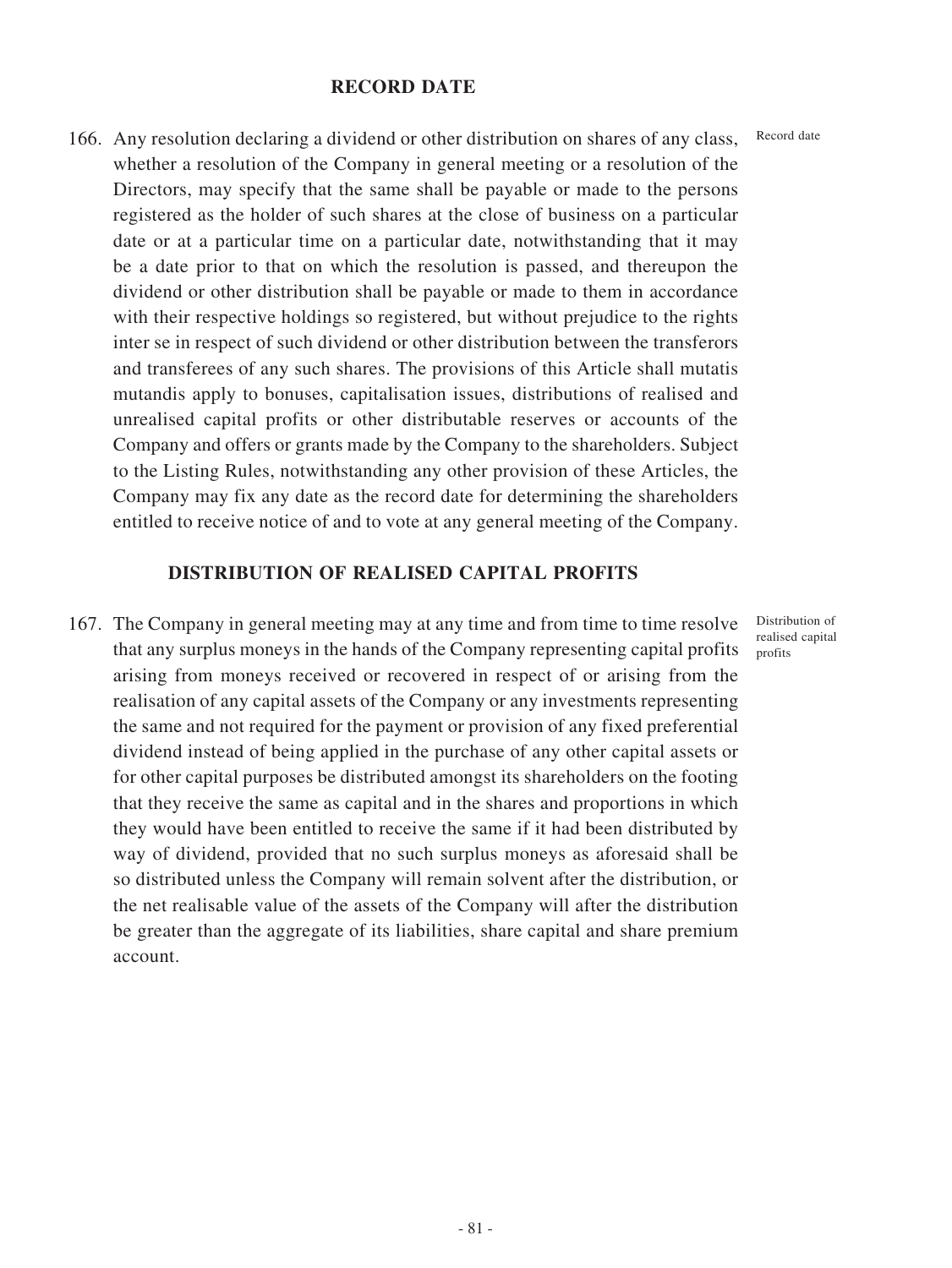#### **ANNUAL RETURNS**

168. The Directors shall make or cause to be made such annual or other returns or Annual Returns filings as may be required to be made in accordance with the Statutes.

#### **ACCOUNTS**

- 169. The Directors shall cause true accounts to be kept of the sums of money received and expended by the Company, and the matters in respect of which such receipts and expenditure take place; and of the property, assets, credits and liabilities of the Company and of all other matters required by the Statutes or necessary to give a true and fair view of the state of the Company's affairs and to show and explain its transactions. Accounts to be kept
- 170. The books of account shall be kept at the Head Office or at such other place or places as the Directors think fit and shall always be open to the inspection of the Directors.
- 171. No shareholder (not being a Director) or other person shall have any right of inspecting any account or book or document of the Company except as conferred by the Statutes or ordered by a court of competent jurisdiction or authorised by the Directors or the Company in general meeting.
- 172. (A) The Directors shall from time to time cause to be prepared and laid before the Company at its annual general meeting profit and loss accounts, balance sheets, group accounts (if any) and reports and, so long as any shares in the Company are with the consent of the Company listed on The Stock Exchange of Hong Kong Limited, the accounts of the Company shall be prepared and audited based on the generally accepted accounting principles of Hong Kong, the International Financial Reporting, or such other standards as may be permitted by the stock exchange in the Relevant Territory on which any of the shares in the Company are with the consent of the Company listed on such exchange, and the accounting principles or standards adopted shall be disclosed in the financial statements and the report of the Auditors.

Where accounts to be kept

Inspection by shareholders

Annual profit and loss account and balance sheet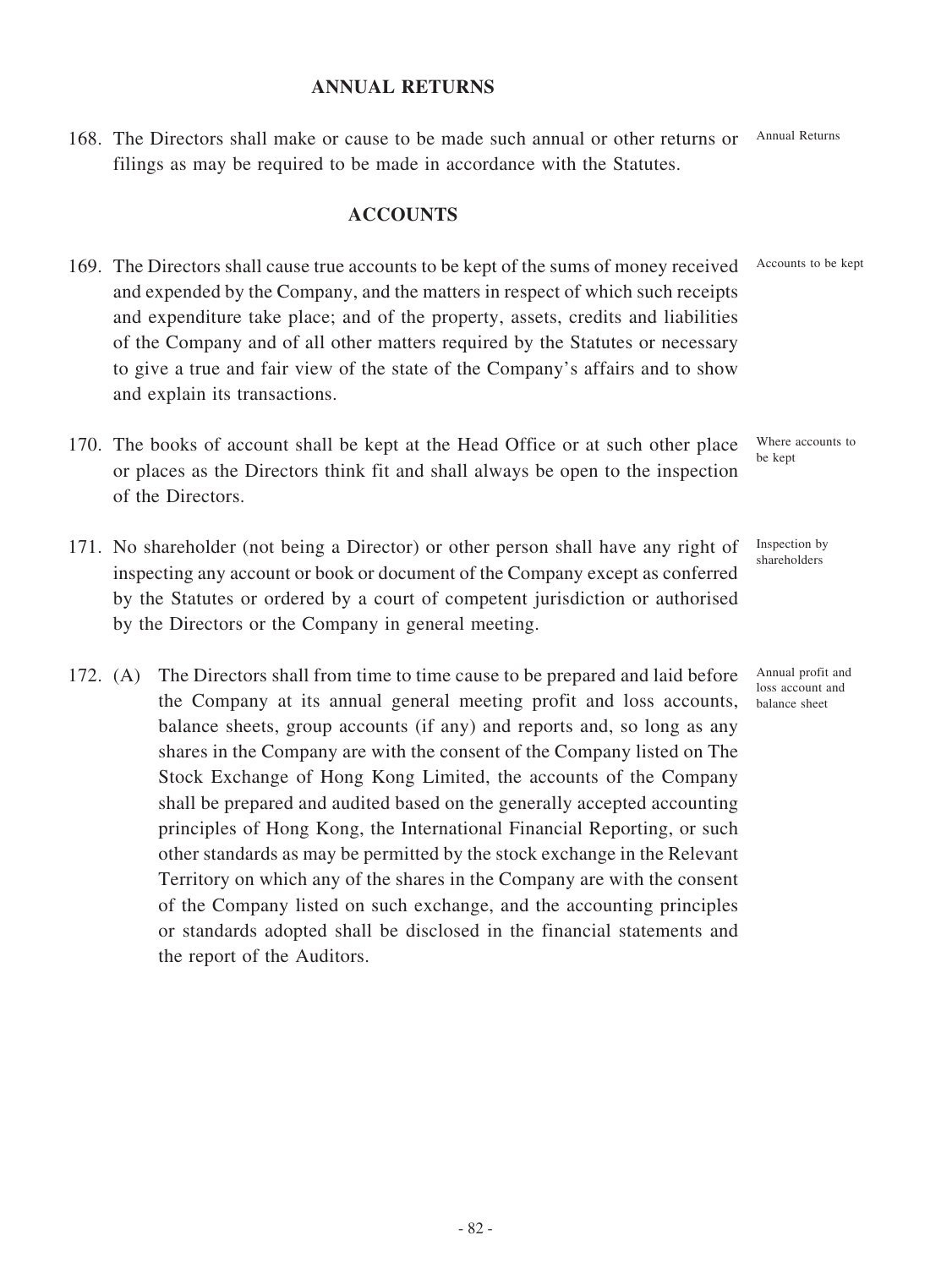- (B) Every balance sheet of the Company shall be signed on behalf of the Directors by two of the Directors and a copy of every balance sheet (including every document required by law to be comprised therein or annexed thereto) and profit and loss account which is to be laid before the Company at its annual general meeting, together with a copy of the Directors' report and a copy of the Auditors' report thereon, shall not less than twenty-one (21) days before the date of the meeting be sent, at the same time as the notice of annual general meeting, to every shareholder of, and every holder of debentures of, the Company and every other person entitled to receive notices of general meetings of the Company under the provisions of these Articles, provided that this Article shall not affect the operation of paragraph (C) of this Article, or require a copy of those documents to be sent to any person of whose address the Company is not aware or to more than one of the joint holders of any shares or debentures, but any shareholder or holder of debentures to whom a copy of those documents has not been sent shall be entitled to receive a copy free of charge on application at the Head Office or the Registration Office. If all or any of the shares or debentures or other securities of the Company shall for the time being be (with the consent of the Company) listed or dealt in on any stock exchange or market, there shall be forwarded to such stock exchange or market such number of copies of such documents as may for the time being be required under its regulations or practice.
- (C) Subject to due compliance with the Statutes and the rules of the stock exchange in the Relevant Territory, and to obtaining all necessary consents, if any, required thereunder and such consents being in full force and effect, the requirements of Article 172(B) shall be deemed satisfied in relation to any person by sending to the person in any manner not prohibited by the Statutes and instead of such copies, a summary financial statement derived from the Company's annual financial statements and the directors' report thereon, which shall be in the form and containing the information required by applicable laws and regulation, provided that any person who is otherwise entitled to the annual financial statements of the Company and the directors' report thereon may, if he so requires by notice in writing served on the Company, demand that the Company sends to him, in addition to a summary financial statement, a complete printed copy of the Company's annual financial statement and the directors' report thereon.

Annual report of Directors and balance sheet to be sent to shareholders

Company may send summary financial statement only, and members' right to additional printed copies of annual financial statements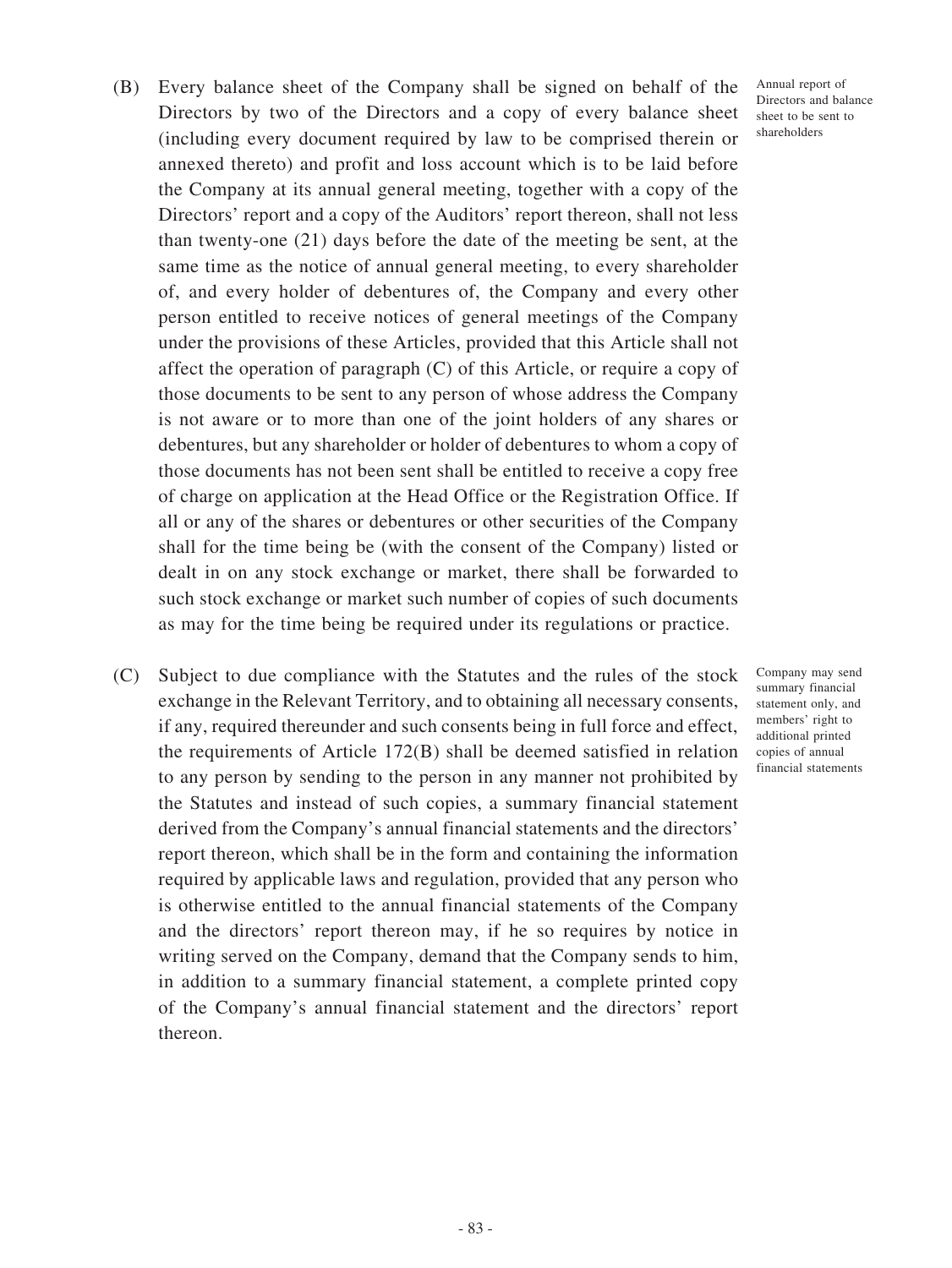#### **AUDITORS**

- 173. (A) The Company shall at each annual general meeting by Ordinary Resolution appoint one or more firms of auditors to hold office until the conclusion of the next annual general meeting on such terms and with such duties as may be agreed with the Directors, but if an appointment is not made, the Auditors in office shall continue in office until a successor is appointed. A Director, officer or employee of the Company or of any of its subsidiaries or a partner, officer or employee of any such Director, officer or employee shall not be appointed Auditors of the Company. The Directors may fill any casual vacancy in the office of Auditors, but while any such vacancy continues the surviving or continuing Auditor or Auditors (if any) may act. The remuneration of the Auditor shall be fixed by the Company by Ordinary Resolution in general meeting or in such manner as the shareholders may determine or by a body that is independent of the Directors and the remuneration of any Auditors appointed to fill any casual vacancy may be fixed by the Directors.
	- (B) The shareholders may, at any general meeting convened and held in accordance with these Articles, remove the Auditor or Auditors by Ordinary Resolution at any time before the expiration of the term of office and shall, by Ordinary Resolution, at that meeting appoint another Auditor in its place for the remainder of the term.
- 174. The Auditors of the Company shall have a right of access at all times to the books and accounts and vouchers of the Company and shall be entitled to require from the Directors and officers of the Company such information as may be necessary for the performance of his or their duties, and the Auditors shall make a report to the shareholders on the accounts examined by them and on every balance sheet, consolidated balance sheet and consolidated profit and loss account intended to be laid before the Company in the annual general meeting during their tenure of office.

Appointment of auditors

Auditors to have right of access to books and accounts App. 3

App. 3 17

17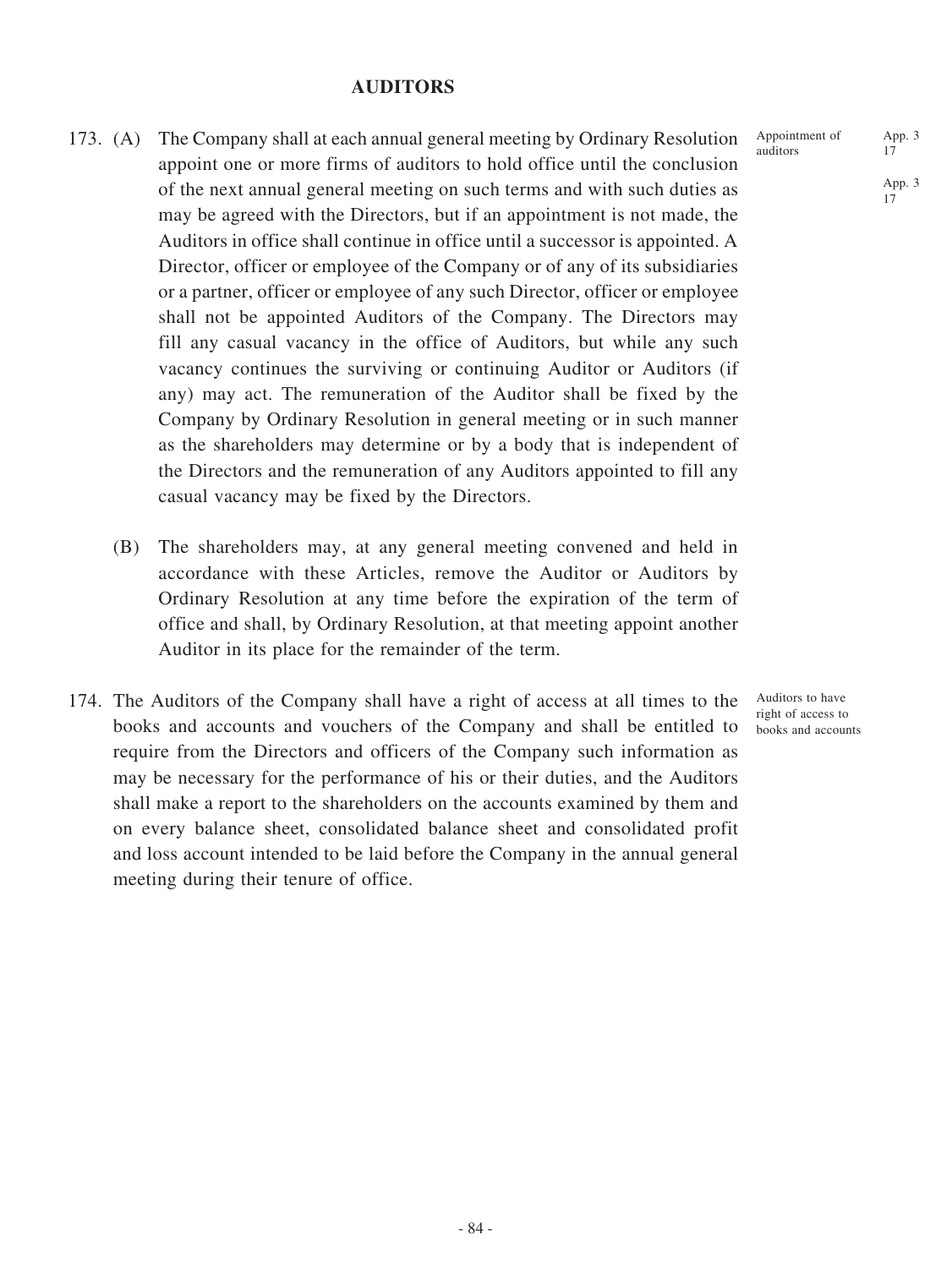- 175. No person other than the retiring Auditors shall be appointed as Auditors at an annual general meeting unless notice of an intention to nominate that person to the office of Auditors has been given to the Company not less than fourteen (14) clear days before the annual general meeting, and the Company shall send a copy of any such notice to the retiring Auditors and shall give notice thereof to the shareholders not less than seven (7) days before the annual general meeting provided that the above requirement for sending a copy of such notice to the retiring Auditors may be waived by notice in writing by the retiring Auditors to the Secretary.
- 176. All acts done by any person acting as Auditors shall, as regards all persons dealing in good faith with the Company, be valid, notwithstanding that there was some defect in their appointment or that they were at the time of their appointment not qualified for appointment or subsequently became disqualified.

**NOTICES**

177. (A)

# appointment

Defect of

Service of notices

- (1) Any Notice or document (including any "corporate communication" within the meaning ascribed thereto under the Listing Rules), whether or not, to be given or issued under these Articles from the Company to a shareholder shall be in writing or by cable, telex or facsimile transmission message or other form of electronic transmission or electronic communication and any such Notice and document may be given or issued by the following means:
	- (a) by serving it personally on the relevant person;
	- (b) by sending it through the post in a prepaid envelope addressed to such shareholder at his registered address as appearing in the Register or at any other address supplied by him to the Company for the purpose;
	- (c) by delivering or leaving it at such address as aforesaid;

Appointment of auditors other than the retiring auditors

- 85 -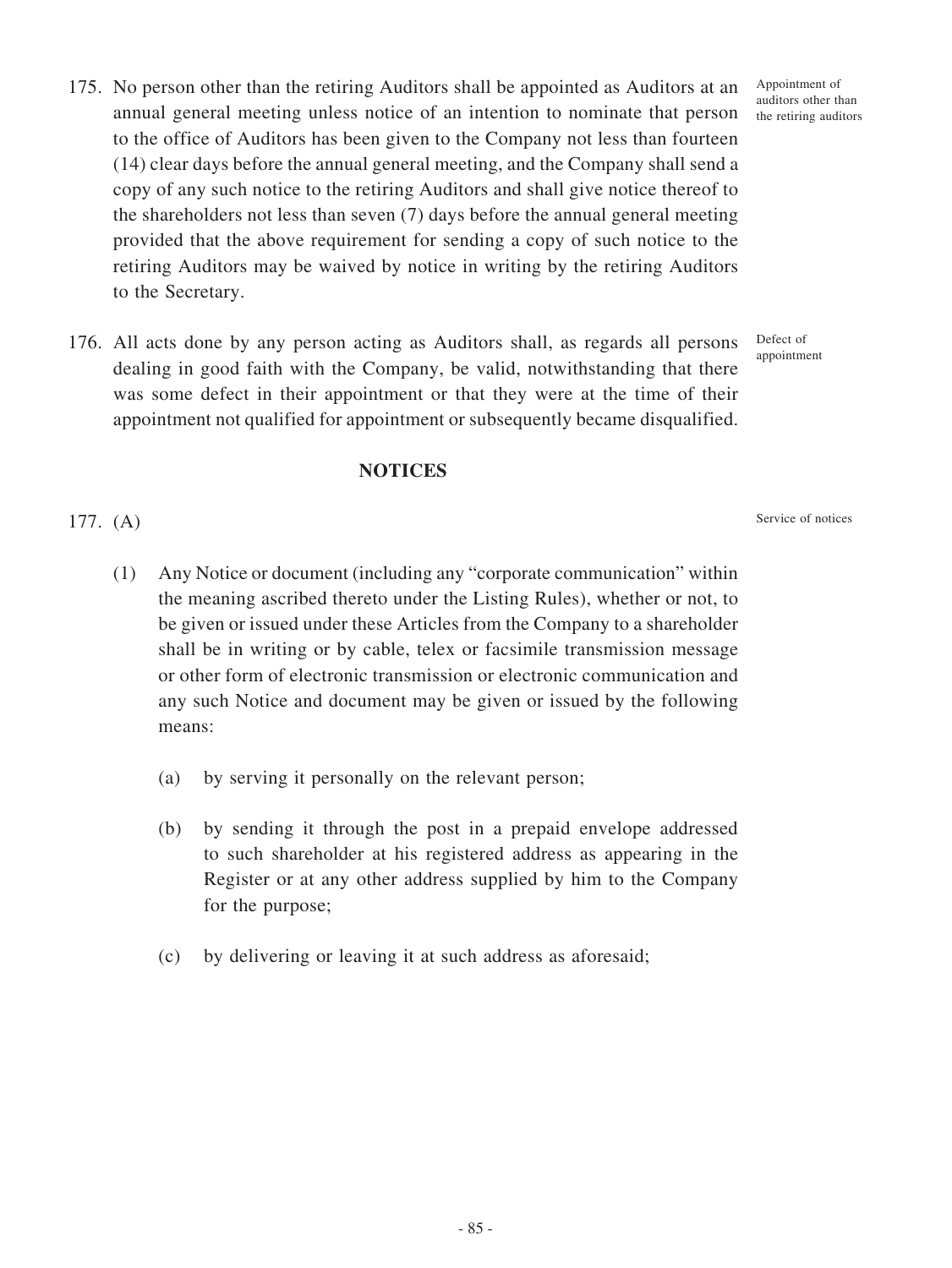- (d) by placing an advertisement in appropriate Newspapers or other publication and where applicable, in accordance with the requirements of the stock exchange in the Relevant Territory;
- (e) by sending or transmitting it as an electronic communication to the relevant person at such electronic address as he may provide under Article  $177(A)(5)$ , subject to the Company complying with the Statutes and any other applicable laws, rules and regulations from time to time in force with regard to any requirements for the obtaining of consent (or deemed consent) from such person;
- (f) by publishing it on the Company's website to which the relevant person may have access, subject to the Company complying with the Statutes and any other applicable laws, rules and regulations from time to time in force with regard to any requirements for the obtaining of consent (or deemed consent) from such person and/or for giving notification to any such person stating that the notice, document or publication is available on the Company's computer network website (a "notice of availability"); or
- (g) by sending or otherwise making it available to such person through such other means to the extent permitted by and in accordance with the Statutes and other applicable laws, rules and regulations.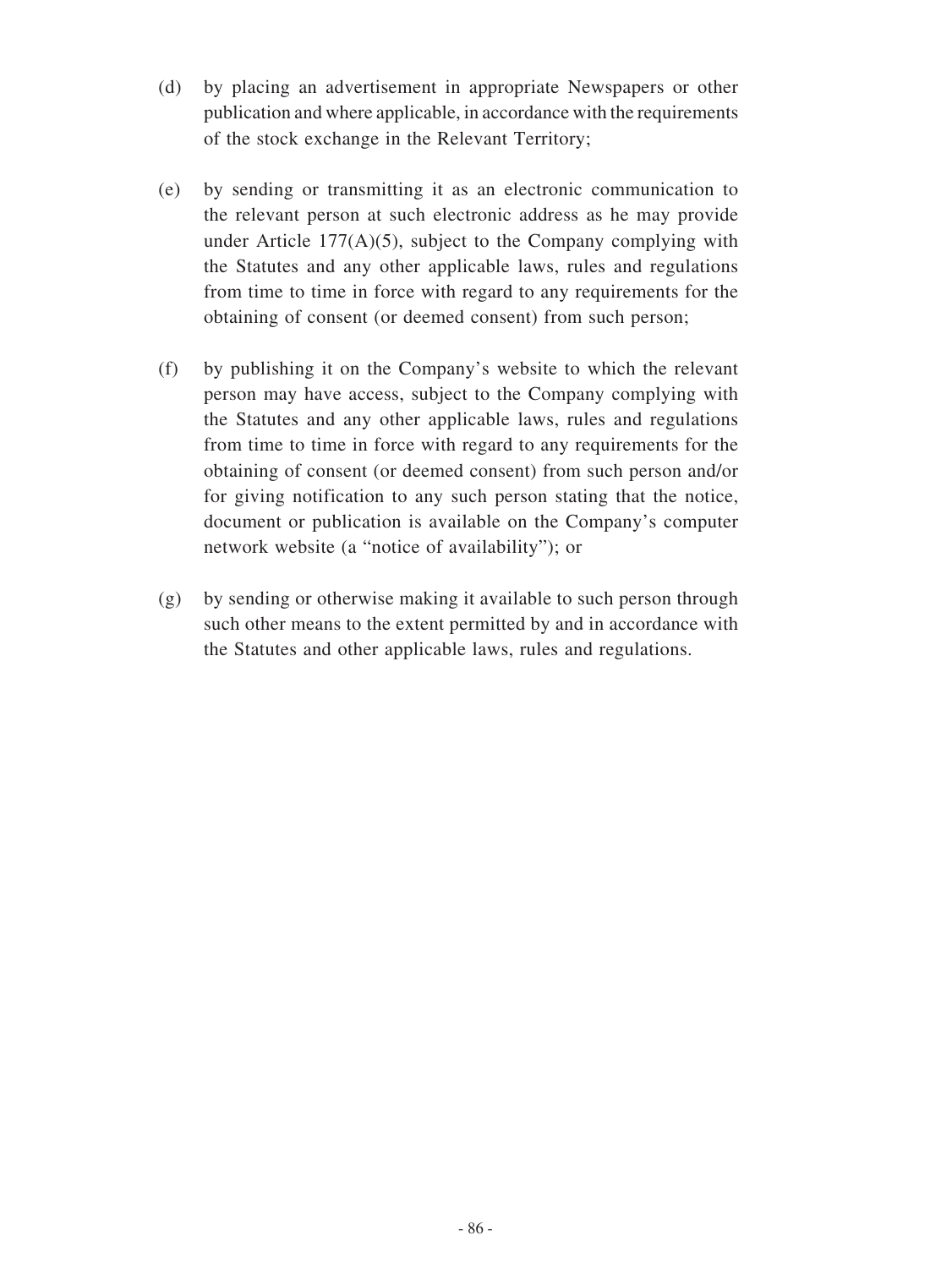- (2) The notice of availability may be given to the shareholder by any of the means set out above other than by posting it on a website.
- (3) In the case of joint holders of a share all notices shall be given to that one of the joint holders whose name stands first in the Register and notice so given shall be deemed a sufficient service on or delivery to all the joint holders.
- (4) Every person who, by operation of law, transfer, transmission, or other means whatsoever, shall become entitled to any share, shall be bound by every notice in respect of such share, which, previously to his name and address (including electronic address) being entered in the Register as the registered holder of such share, shall have been duly given to the person from whom he derives title to such share.
- (5) Every shareholder or a person who is entitled to receive notice from the Company under the provisions of the Statutes or these Articles may register with the Company an electronic address to which notices can be served upon him.
- (6) Subject to any applicable laws, rules and regulations and the terms of these Articles, any notice, document or publication, including but not limited to the documents referred to in Articles 172(B), 172(C) and 177 may be given in the English language only or in both the English language and the Chinese language.
- (B) Any Notice or other document:
	- (a) if served or delivered by post, shall where appropriate be sent by airmail and shall be deemed to have been served or delivered on the day following that on which the envelope containing the same, properly prepaid and addressed, is put into the post; in proving such service or delivery it shall be sufficient to prove that the envelope or wrapper containing the notice or document was properly addressed and put into the post and a certificate in writing signed by the Secretary or other officer of the Company or other person appointed by the Directors that the envelope or wrapper containing the Notice or other document was so addressed and put into the post shall be conclusive evidence thereof;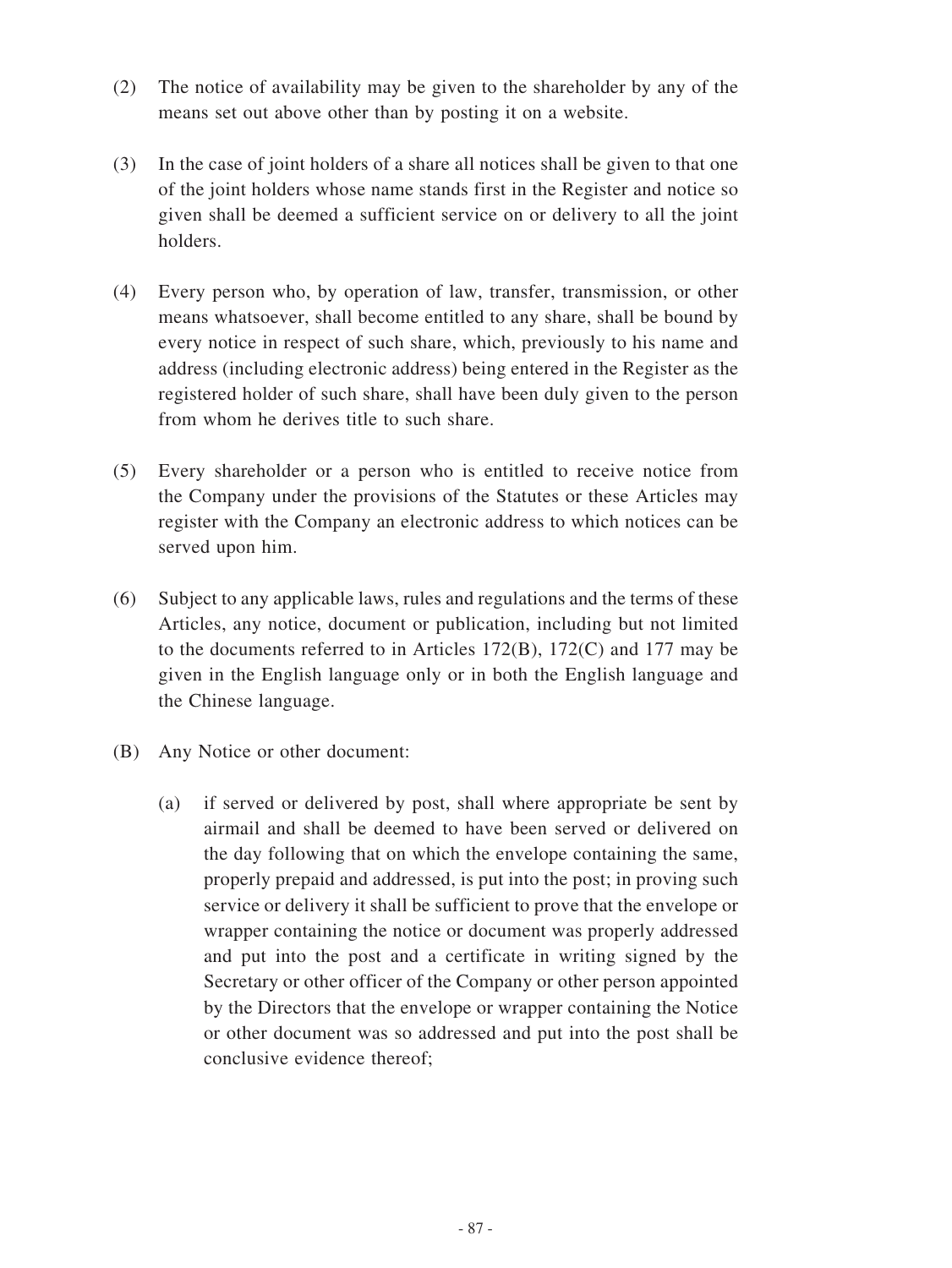- (b) if sent by electronic communication, shall be deemed to be given on the day on which it is transmitted from the server of the Company or its agent. A Notice placed on the Company's website or the website of the stock exchange in the Relevant Territory, is deemed given by the Company to a shareholder on the day following that on which a notice of availability is deemed served on the shareholder;
- (c) if published on the Company's website, shall be deemed to have been served on the day on which the notice, document or publication first so appears on the Company's website to which the relevant person may have access or the day on which the notice of availability is deemed to have been served or delivered to such person under these Articles, whichever is later;
- (d) if served or delivered in any other manner contemplated by these Articles, shall be deemed to have been served or delivered at the time of personal service or delivery or, as the case may be, at the time of the relevant despatch or transmission; and in proving such service or delivery a certificate in writing signed by the Secretary or other officer of the Company or other person appointed by the Directors as to the act and time of such service, delivery, despatch or transmission shall be conclusive evidence thereof; and
- (e) if published as an advertisement in a Newspaper or other publication permitted under these Articles, shall be deemed to have been served on the day on which the advertisement first so appears.
- 178. (A) Any shareholder whose registered address is outside the Relevant Territory may notify the Company in writing of an address in the Relevant Territory which for the purpose of service of notice shall be deemed to be his registered address. Where the registered address of the shareholder is outside the Relevant Territory, notice, if given through the post, shall be sent by prepaid airmail letter where available.

Shareholders out of the Relevant Territory

App. 3 7(3)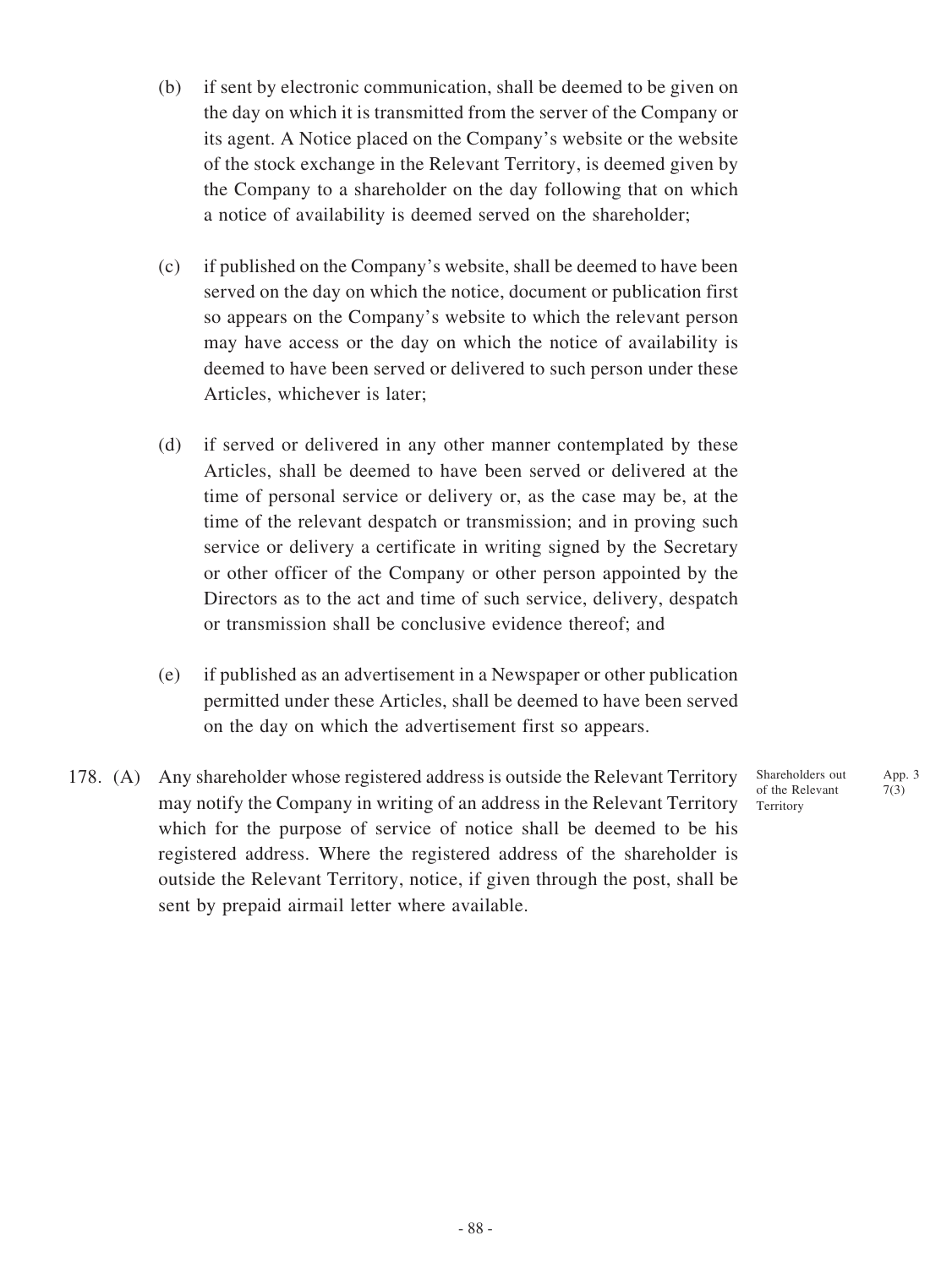Shareholders with no or incorrect addresses

(B) Any shareholder who fails (and, where a share is held by joint holders, where the first joint holder named on the register fails) to supply his registered address or electronic address (as the case may be) or a correct registered address or electronic address (as the case may be) to the Company for service of notices and documents on him shall not (and where a share is held by joint holders, none of the other joint holders whether or not they have supplied a registered address or electronic address (as the case may be) shall) be entitled to service of any notice or documents by the Company and any notice or document which is otherwise required to be served on him may, if the Directors in their absolute discretion so elect (and subject to them re-electing otherwise from time to time), be served, in the case of notices, by displaying a copy of such notice conspicuously at the Registered Office and the Head Office or, if the Directors see fit, by advertisement in the Newspapers, and, in the case of documents, by posting up a notice conspicuously at the Registered Office and the Head Office addressed to such shareholder which notice shall state the address within the Relevant Territory at which he may obtain a copy of the relevant document, or by displaying or otherwise making available the relevant notice or document on the Company's website and stating the address within the Relevant Territory at which he may obtain a copy of the notice or document. Any notice or document served in the manner so described shall be sufficient service as regards shareholders with no registered or electronic address (as the case may be) or incorrect addresses, provided that nothing in this paragraph (B) shall be construed as requiring the Company to serve any notice or document on any shareholder with no or an incorrect registered address or electronic address (as the case may be) for the service of notice or document on him or on any shareholder other than the first named on the register of members of the Company.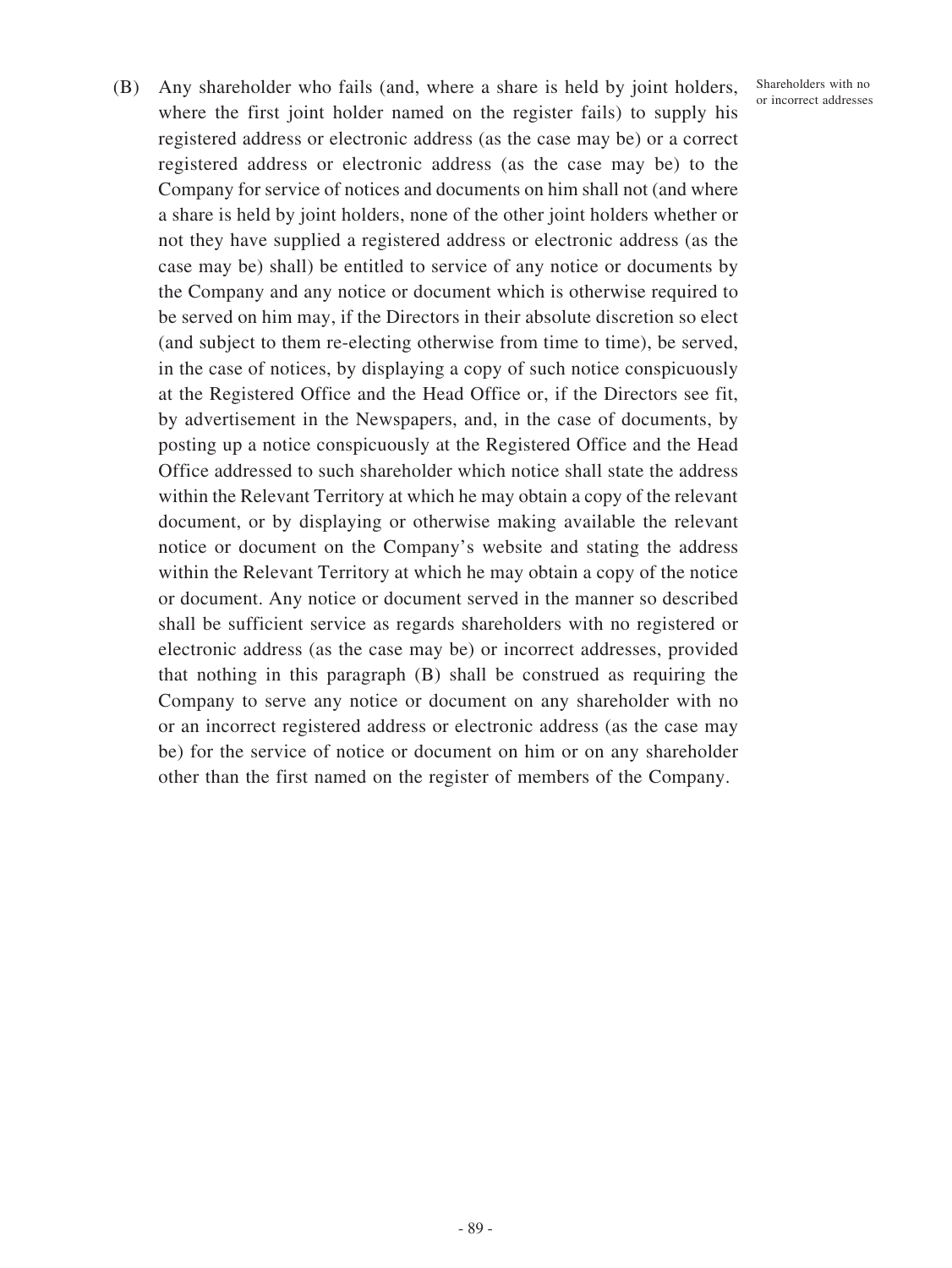- (C) If on three consecutive occasions notices or other documents have been sent through the post to any shareholder (or, in the case of joint holders of shares, the first holder named on the register) at his registered address or by electronic means to his electronic address or website (in the event that the shareholder concerned has elected for service of any notice or document at this electronic address or website pursuant to Article 177(B)) but have been returned undelivered, such shareholder (and, in the case of joint holders of a share, all other joint holders of the share) shall not thereafter be entitled to receive or be served (save as the Directors may elect otherwise pursuant to paragraph (B) of this Article) and shall be deemed to have waived the service of notices and other documents from the Company until he shall have communicated with the Company and supplied in writing a new registered address or electronic address (in the event that the shareholder concerned has elected for service of any notice or document at his electronic address or website pursuant to Article 177(B)) for the service of notices on him.
- (D) Notwithstanding any election by a shareholder, if the Company is advised that the sending of any notice or other document to any electronic address supplied by a shareholder may or might infringe the law of any relevant jurisdiction, or if the Company cannot verify the location of the server at which the electronic address of the shareholder located, the Company may in lieu of the sending of any notice or other document to the electronic address supplied by the shareholder concerned, place the same on the Company's website, and any such placement shall be deemed effective service on the shareholder, and the relevant notice and document shall be deemed to be served on the shareholder on which the same is first placed on the Company's website.
- (E) Notwithstanding any election by a shareholder from time to time to receive any notice or document through electronic means, such shareholder may, at any time require the Company to send to him, in addition to an electronic copy thereof a printed copy of any notice or document which he, in his capacity as shareholder, is entitled to receive.

Where previous notices etc. returned undelivered

Company's right to suspend electronic service of notices etc

Member's right to printed copies of notices etc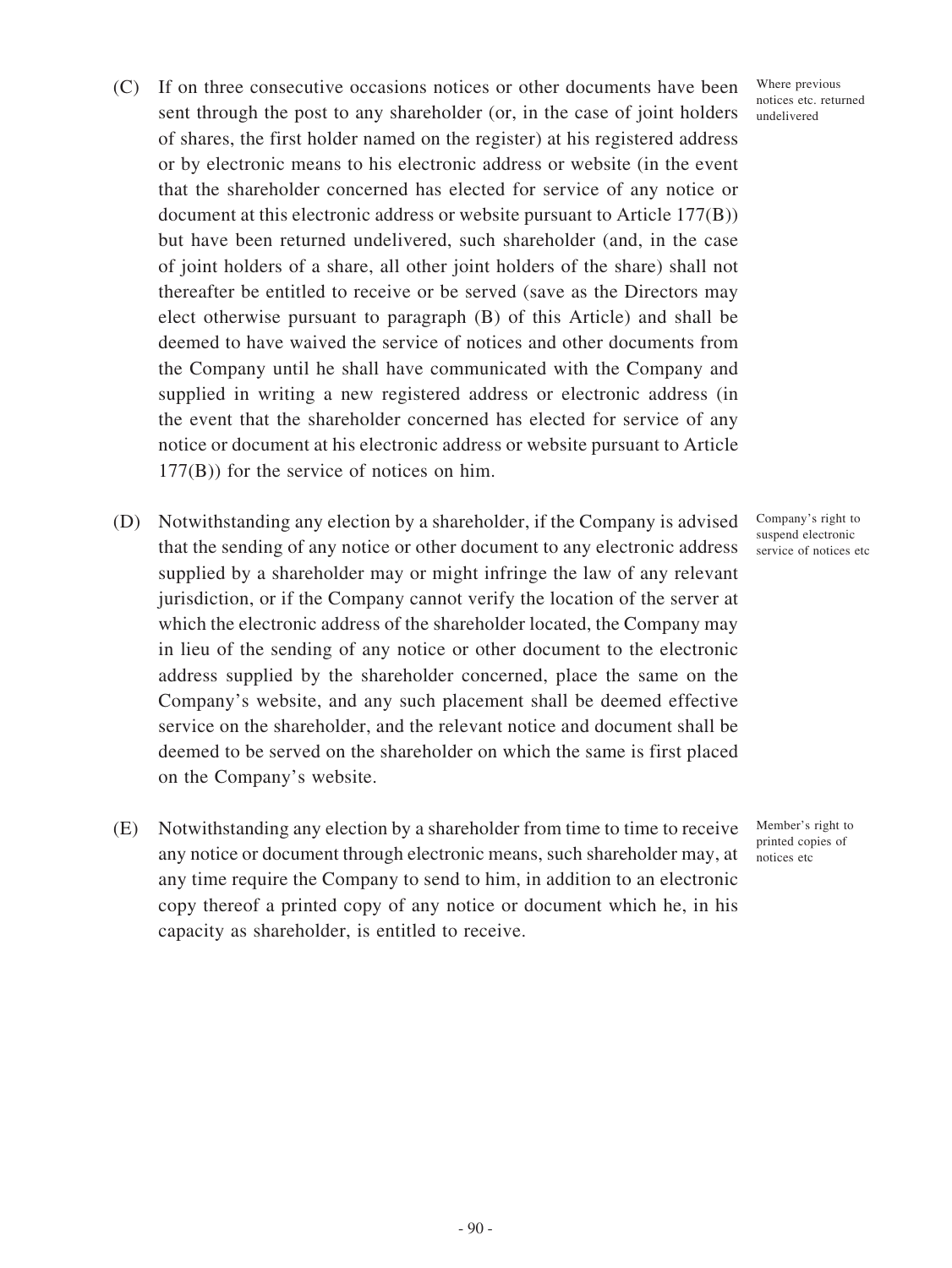- 179. (A) Any notice or document sent by post shall be deemed to have been served on the day following that on which the envelope or wrapper containing the same is put into a post office situated within the Relevant Territory and in proving such service it shall be sufficient to prove that the envelope or wrapper containing notice or document was properly prepaid (and in the case of an address outside the Relevant Territory where airmail service is available, airmail postage prepaid), addressed and put into such post office and a certificate in writing signed by the Secretary or other person appointed by the Directors that the envelope or wrapper containing the notice or document was so addressed and put into such post office shall be conclusive evidence thereof.
	- (B) A notice served by advertisement in the Newspapers shall be deemed to have been served on the day on which the notice is first published.
	- (C) Any notice or document sent by electronic transmission shall be deemed to have been served on the day on which the notice is sent.
	- (D) Any notice or document placed on the Company's website is deemed given by the Company to a shareholder on the day the notice or document is placed on the Company's website except where the document is the Company's directors' report, annual financial statements or auditors' report and, where applicable, summary financial statement, then such document shall be deemed to be served on the day following that on which a notice of publication is deemed served on the shareholder.
	- (E) A notice served by display of the same at the Registered Office and Head Office shall be deemed to have been served 24 hours after the notice was first so displayed.
	- (F) Any notice or document served pursuant to Article 178(B) shall be deemed duly served 24 hours after the relevant notice was first displayed.

When notice by post deemed to be served

When notice by advertisement deemed to be served

When notice by electronic transmission deemed to be served

When notice posted on Company's website deemed to be served

When notice by display deemed to be served

When notice to shareholders with no or incorrect addresses deemed to be served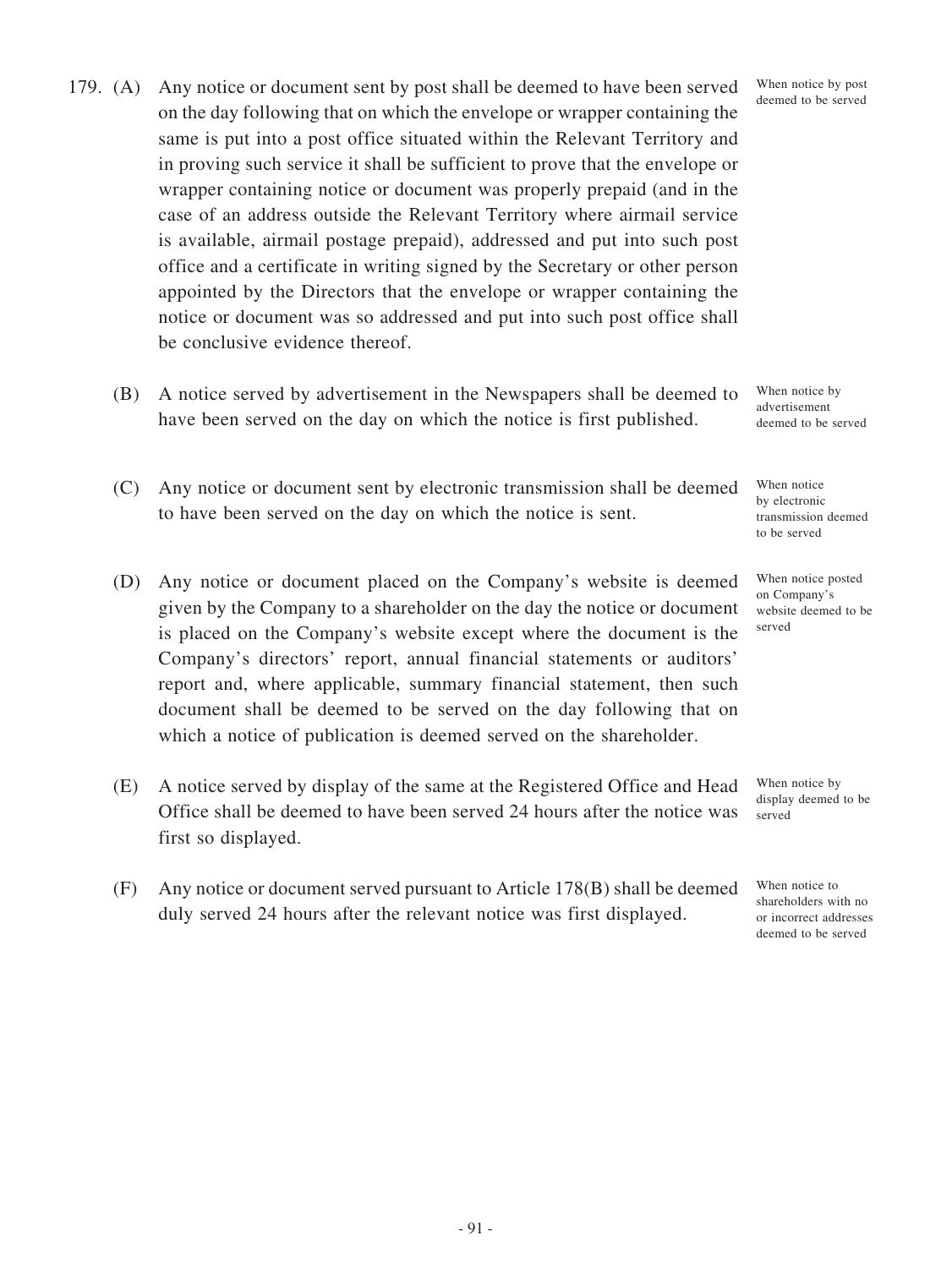- 180. A notice or document may be given by the Company to the person entitled to a share in consequence of the death, mental disorder, bankruptcy or liquidation of a shareholder by sending it through the post in a prepaid envelope or wrapper addressed to him by name, or by the title of representative of the deceased, the trustee of the bankrupt or the liquidation of the shareholder, or by any like description, at the address (including electronic address), if any, supplied for the purpose by the person claiming to be so entitled, or (until such an address has been so supplied) by giving the notice or document in any manner in which the same might have been given if the death, mental disorder, bankruptcy or winding up had not occurred.
- 181. Any person who by operation of law, transfer or other means whatsoever shall become entitled to any share shall be bound by every notice in respect of such share which prior to his name and address being entered on the register shall have been duly served or deemed to have been duly served to the person from whom he derives his title to such share.
- 182. Any notice or document delivered or sent by post or electronic means to, or left at the registered address of any shareholder in pursuance of these presents, shall notwithstanding that such shareholder be then deceased, bankrupt or wound up and whether or not the Company has notice of his death, bankruptcy or winding up, be deemed to have been duly served in respect of any registered shares whether held solely or jointly with other persons by such shareholder until some other person be registered in his stead as the holder or joint holder thereof, and such service shall for all purposes of these presents be deemed a sufficient service of such notice or document on his personal representatives and all persons (if any) jointly interested with him in any such shares.
- 183. The signature to any notice or document to be given by the Company may be written or printed.

#### **INFORMATION**

184. No shareholder (not being a Director) shall be entitled to require discovery of or any information respecting any detail of the Company's trading or any matter which is or may be in the nature of a trade secret, mystery of trade or secret process which may relate to the conduct of the business of the Company which in the opinion of the Directors it will be inexpedient in the interests of the shareholders of the Company to communicate to the public.

Transferee to be bound by prior notices

Transferee to be bound by prior notices

Notice valid though shareholder deceased, bankrupt or wound up

How notice to be signed

Shareholders not entitled to information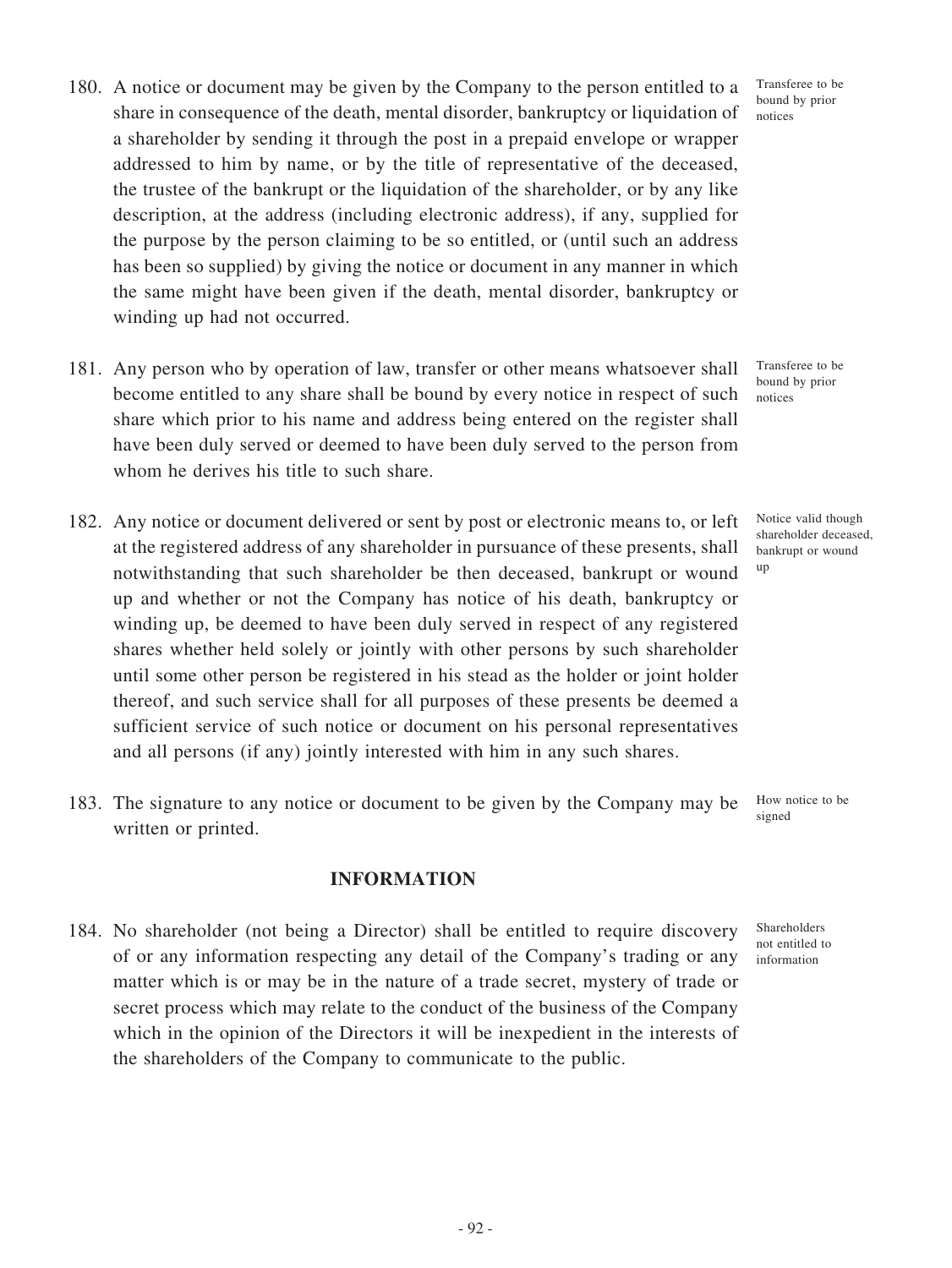#### **WINDING UP**

- 185. A resolution that the Company be wound up by the Court or be wound up voluntarily shall be passed by way of a Special Resolution. Modes of winding up App. 3 21
- 186. If the Company shall be wound up, the surplus assets remaining after payment to all creditors shall be divided among the shareholders in proportion to the capital paid up on the shares held by them respectively, and if such surplus assets shall be insufficient to repay the whole of the paid up capital, they shall be distributed, subject to the rights of any shares which may be issued on special terms and conditions, so that, as nearly as may be, the losses shall be borne by the shareholders in proportion to the capital paid on the shares held by them respectively.
- 187. If the Company shall be wound up (whether the liquidation is voluntary or ordered or sanction by the court) the liquidator may, with the sanction of a Special Resolution and any other sanction required by the Companies Act, divide among the shareholders in specie or kind the whole or any part of the assets of the Company whether the assets shall consist of property of one kind or shall consist of properties of different kinds and the liquidator may, for such purpose, set such value as he deems fair upon any one or more class or classes of property to be divided as aforesaid and may determine how such division shall be carried out as between the shareholders or different classes of shareholders and the shareholders within each class. The liquidator may, with the like sanction, vest any part of the assets in trustees upon such trusts for the benefit of shareholders as the liquidator, with the like sanction, shall think fit, but so that no shareholder shall be compelled to accept any shares or other assets upon which there is a liability.

Distribution of assets in winding up

Assets may be distributed in specie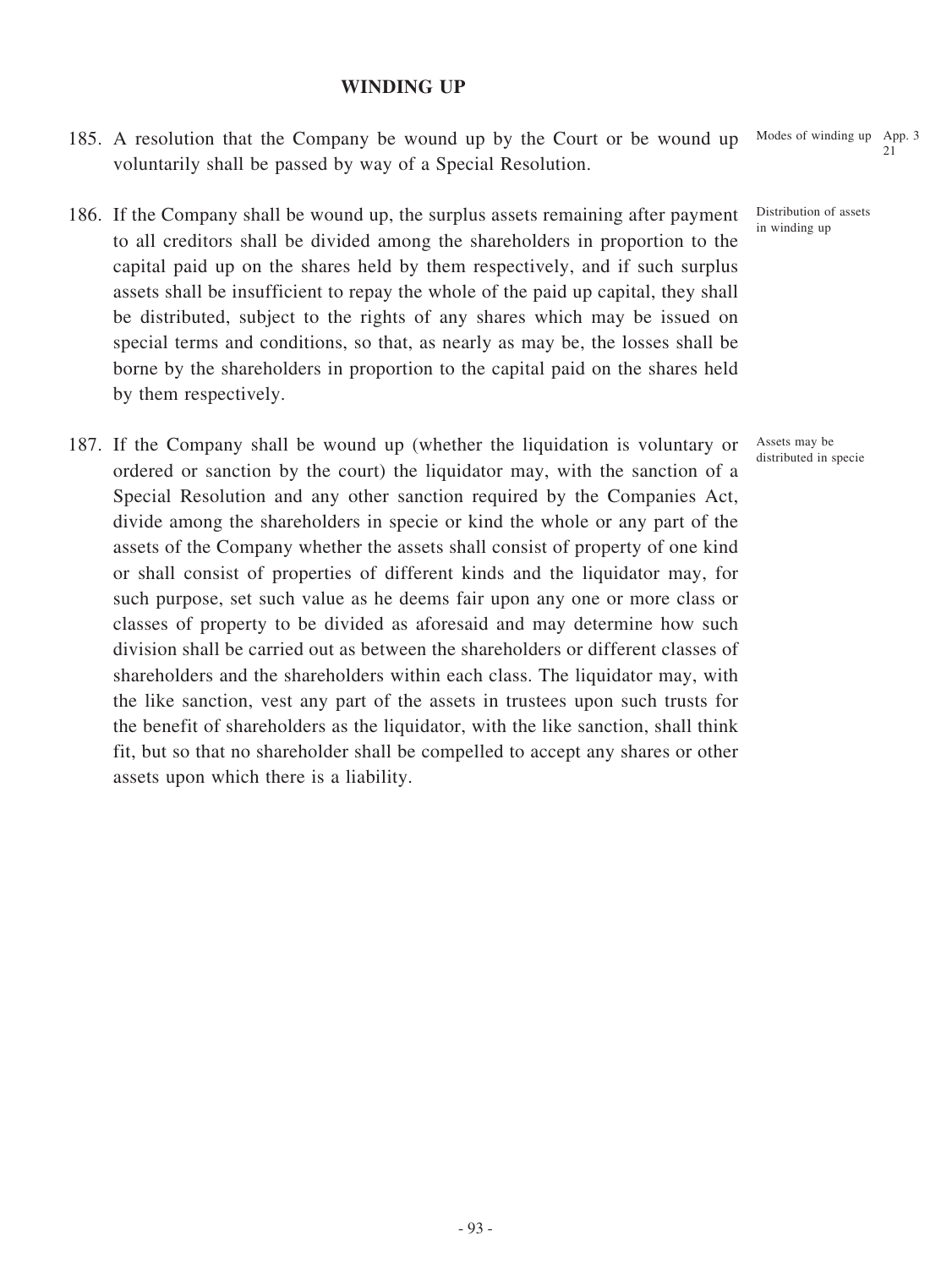#### **INDEMNITY**

188. The Directors, Managing Directors, alternate Directors, Auditors, Secretary and other officers for the time being of the Company and the trustees (if any) for the time being acting in relation to any of the affairs of the Company, and their respective executors or administrators, shall be indemnified and secured harmless out of the assets of the Company from and against all actions, costs, charges, losses, damages and expenses which they or any of them, their or any of their executors or administrators, shall or may incur or sustain by reason of any act done, concurred in or omitted in or about the execution of their duty or supposed duty in their respective offices or trusts, except such (if any) as they shall incur or sustain through their own fraud or dishonesty, and none of them shall be answerable for the acts, receipts, neglects or defaults of any other of them, or for joining in any receipt for the sake of conformity, or for any bankers or other persons with whom any moneys or effects of the Company shall be lodged or deposited for safe custody, or for the insufficiency or deficiency of any security upon which any moneys of the Company shall be placed out or invested, or for any other loss, misfortune or damage which may arise in the execution of their respective offices or trusts, or in relation thereto, except as the same shall happen by or through their own fraud or dishonesty. The Company may take out and pay the premium and other moneys for the maintenance of insurance, bonds and other instruments for the benefit either of the Company or the Directors (and/or other officers) or any of them to indemnify the Company and/or the Directors (and/or other officers) named therein for this purpose against any loss, damage, liability and claim which they may suffer or sustain in connection with any breach by the Directors (and/or other officers) or any of them of their duties to the Company.

#### **UNTRACEABLE SHAREHOLDERS**

189. The Company may exercise the power to cease sending cheques for dividend entitlements or dividend warrants after two consecutive occasions on which such cheques or warrants have ben left uncashed or after the first occasion on which such a cheque or warrant is returned undelivered. The provisions of this Article shall apply to certificates of and other documents or evidence of title to, and proceeds of realisation of, distributions on shares other than money.

Company cease sending dividend warrants etc.

Indemnity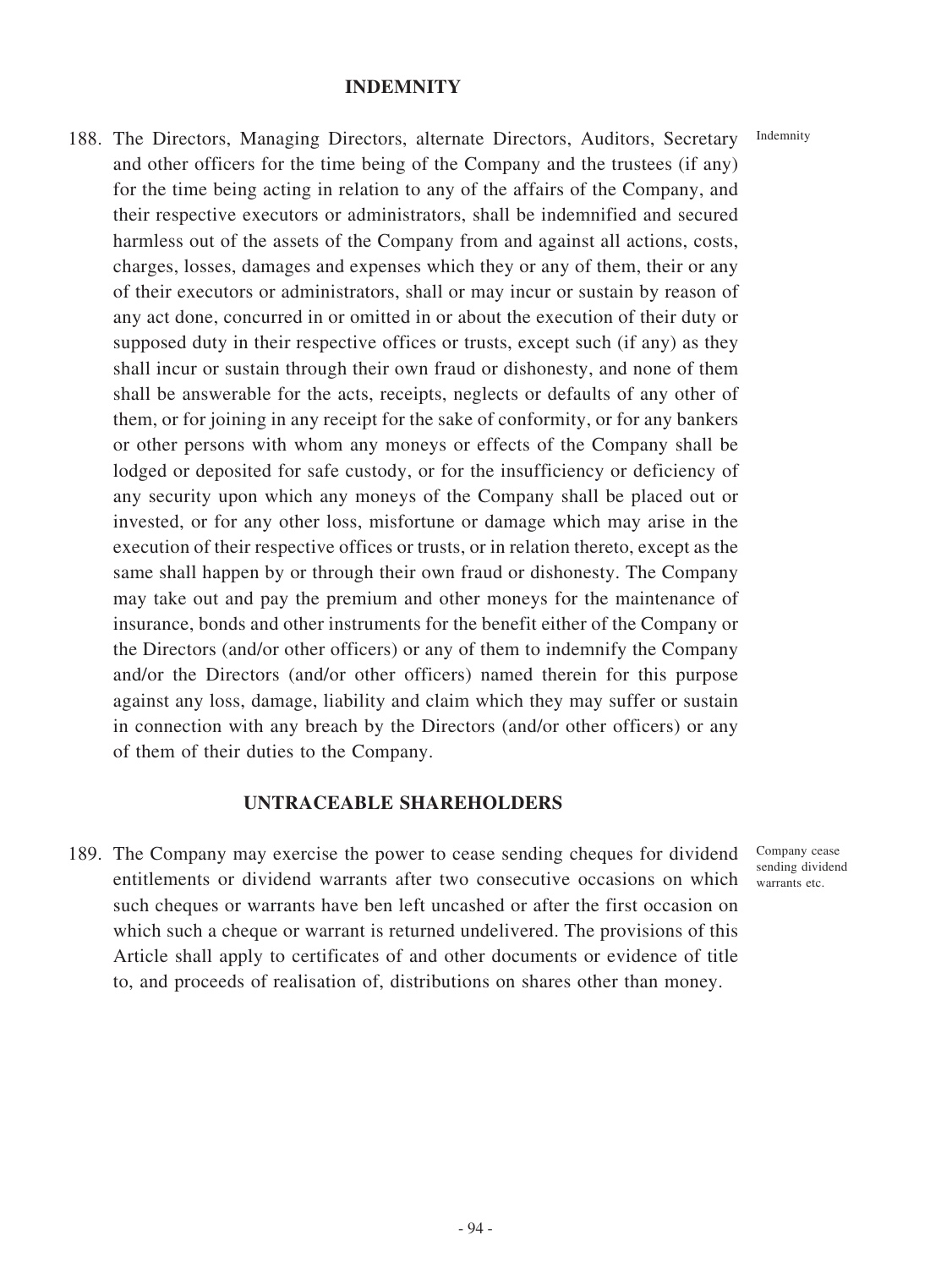190. (A) The Company shall have the power to sell, in such manner as the Directors think fit, any shares of a shareholder who is untraceable, but no such sale shall be made unless:

Company may sell shares of untraceable shareholders

- (i) during the period of twelve (12) years prior to the date of publication of the advertisements referred to in sub-paragraph (ii) below (or, if published more than once, the first thereof) at least three dividends or other distributions in respect of the shares in question have become payable or been made and no dividend or other distribution in respect of the shares has been claimed;
- (ii) the Company has caused an advertisement to be inserted in the Newspapers of its intention to sell such shares and a period of three months has elapsed since the date of such advertisement (or, if published more than once, the first thereof);
- (iii) the Company has not at any time during the said periods of twelve years and three months received any indication of the existence of the shareholder who is the holder of such shares or of a person entitled to such shares by death, bankruptcy or operation of law; and
- (iv) the Company has notified the stock exchange in the Relevant Territory of its intention of such sale.
- (B) To give effect to any such sale the Directors may authorise any person to transfer the said shares and the instrument of transfer signed or otherwise executed by or on behalf of such person shall be as effective as if it had been executed by the registered holder or the person entitled by transmission to such shares, and the purchaser shall not be bound to see to the application of the purchase money nor shall his title to the shares be affected by any irregularity or invalidity in the proceedings relating to the sale. The net proceeds of the sale will belong to the Company and upon receipt by the Company of such proceeds it shall become indebted to the former shareholder for an amount equal to such net proceeds. Notwithstanding any entries made by the Company in any of its books or otherwise howsoever, no trusts shall be created in respect of such debt and no interest shall be payable in respect of it and the Company shall not be required to account for any money earned from the net proceeds which may be employed in the business of the Company or as it thinks fit. Any sale under this Article shall be valid and effective notwithstanding that the shareholder holding the shares sold is dead, bankrupt, wound up or otherwise under any legal disability or incapacity.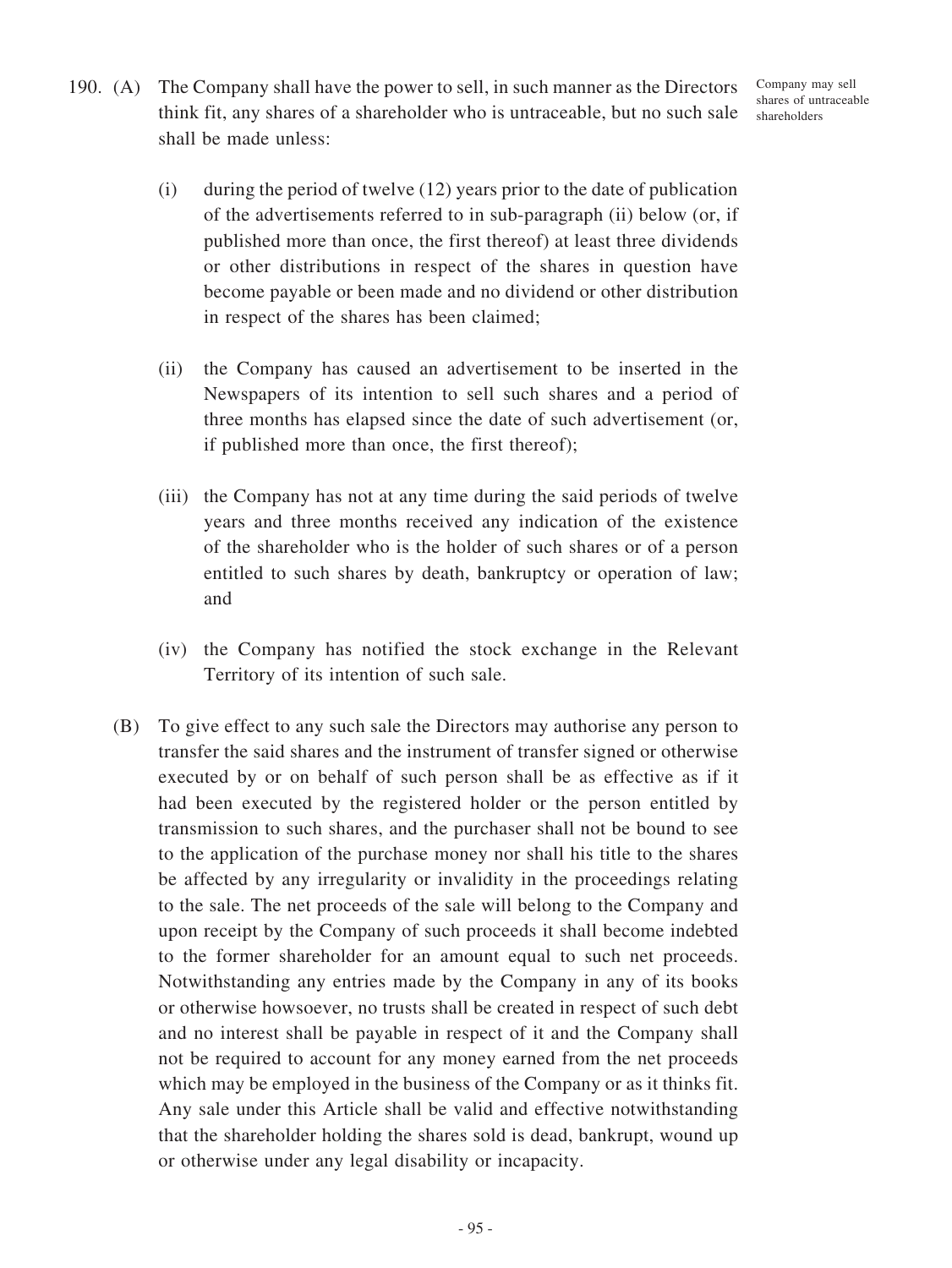# **DESTRUCTION OF DOCUMENTS**

191. The Company may destroy:

(a) any share certificate which has been cancelled at any time after the expiry of one year from the date of such cancellation;

Destruction of Documents

- (b) any dividend mandate or any variation or cancellation thereof or any notification of change of name or address at any time after the expiry of two years from the date on which such mandate, variation, cancellation or notification was recorded by the Company;
- (c) any instrument of transfer of shares which has been registered at any time after the expiry of six years from the date of registration; and
- (d) any other document, on the basis of which any entry in the register of members of the Company is made, at any time after the expiry of six years from the date on which an entry in the register was first made in respect of it;

and it shall conclusively be presumed in favour of the Company that every share certificate so destroyed was a valid certificate duly and properly cancelled and that every instrument of transfer so destroyed was a valid and effective instrument duly and properly registered and that every other document destroyed hereunder was a valid and effective document in accordance with the recorded particulars thereof in the books or records of the Company. Provided always that:

- (i) the foregoing provisions of this Article shall apply only to the destruction of a document in good faith and without express notice to the Company that the preservation of such document was relevant to a claim;
- (ii) nothing contained in this Article shall be construed as imposing upon the Company any liability in respect of the destruction of any such document earlier than as aforesaid or in any case where the conditions of proviso (i) above are not fulfilled; and
- (iii) references in this Article to the destruction of any document include reference to its disposal in any manner.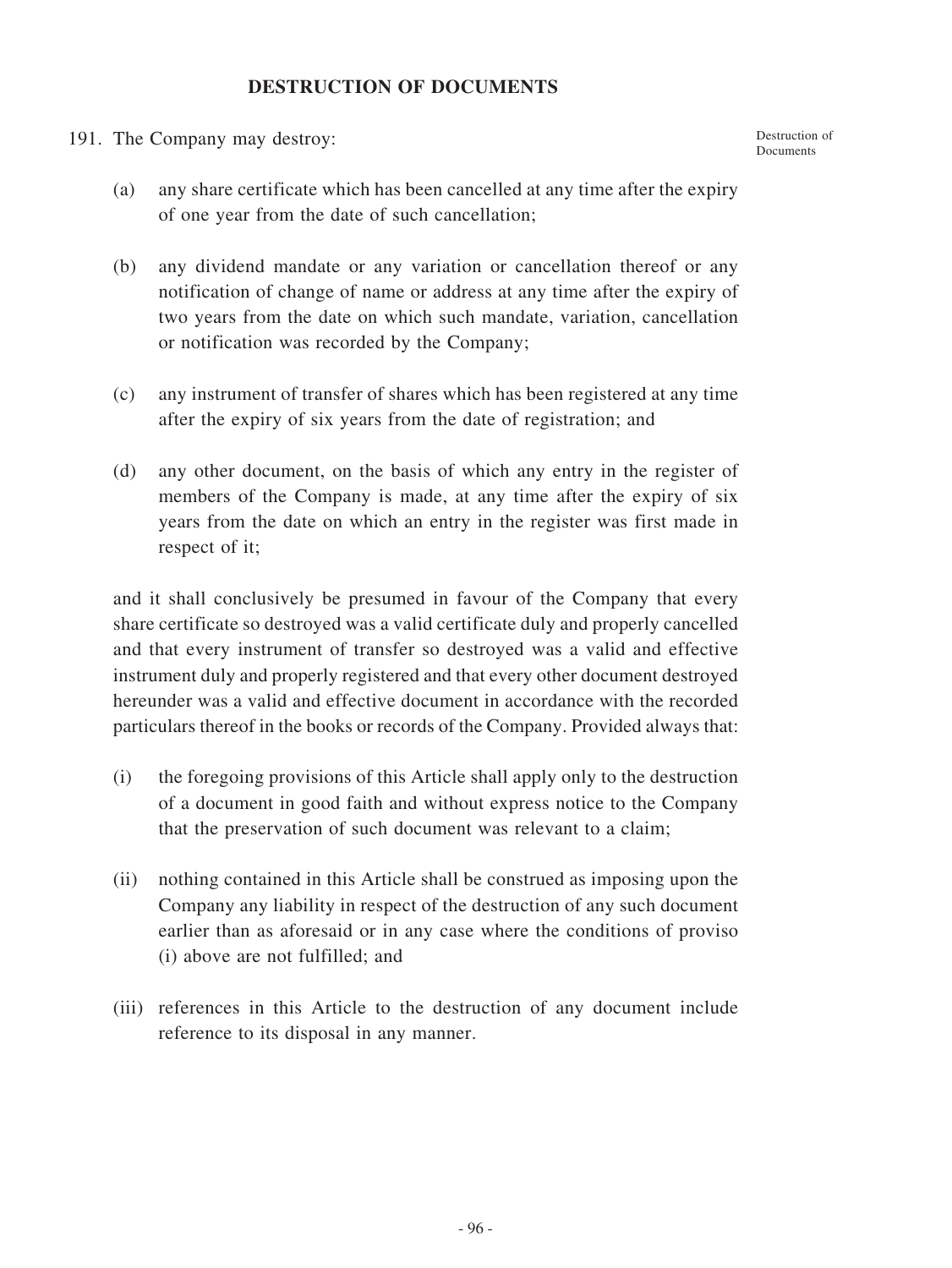## **SUBSCRIPTION RIGHT RESERVE**

192. The following provisions shall have effect to the extent that they are not Subscription right prohibited by and are in compliance with the Statutes:

reserve

- (A) If, so long as any of the rights attaching to any warrants issued by the Company to subscribe for shares of the Company shall remain exercisable, the Company does any act or engages in any transaction which, as a result of any adjustments to the subscription price in accordance with the provisions applicable under the terms and conditions of the warrants, would reduce the subscription price to below the par value of a share, then the following provisions shall apply:
	- (i) as from the date of such act or transaction the Company shall establish and thereafter (subject as provided in this Article) maintain in accordance with the provisions of this Article a reserve (the "Subscription Right Reserve") the amount of which shall at no time be less than the sum which for the time being would be required to be capitalised and applied in paying up in full the nominal amount of the additional shares required to be issued and allotted credited as fully paid pursuant to sub-paragraph (iii) below on the exercise in full of all the subscription rights outstanding and shall apply the Subscription Right Reserve in paying up in full the amount of the shortfall referred to in sub-paragraph (iii) in respect of such additional shares as and when the same are allotted;
	- (ii) the Subscription Right Reserve shall not be used for any purpose other than that specified above unless all other reserves of the Company (other than the share premium account) have been extinguished and will then only be used to make good losses of the Company if and so far as is required by law;
	- (iii) upon the exercise of all or any of the subscription rights represented by any warrant, the relevant subscription rights shall be exercisable in respect of a nominal amount of shares equal to the amount in cash which the holder of such warrant is required to pay on exercise of the subscription rights represented thereby (or, as the case may be, the relevant portion thereof in the event of a partial exercise of the subscription rights) and, in addition, there shall be allotted in respect of such subscription rights to the exercising warrantholder, credited as fully paid, such additional nominal amount of shares as is equal to the shortfall between: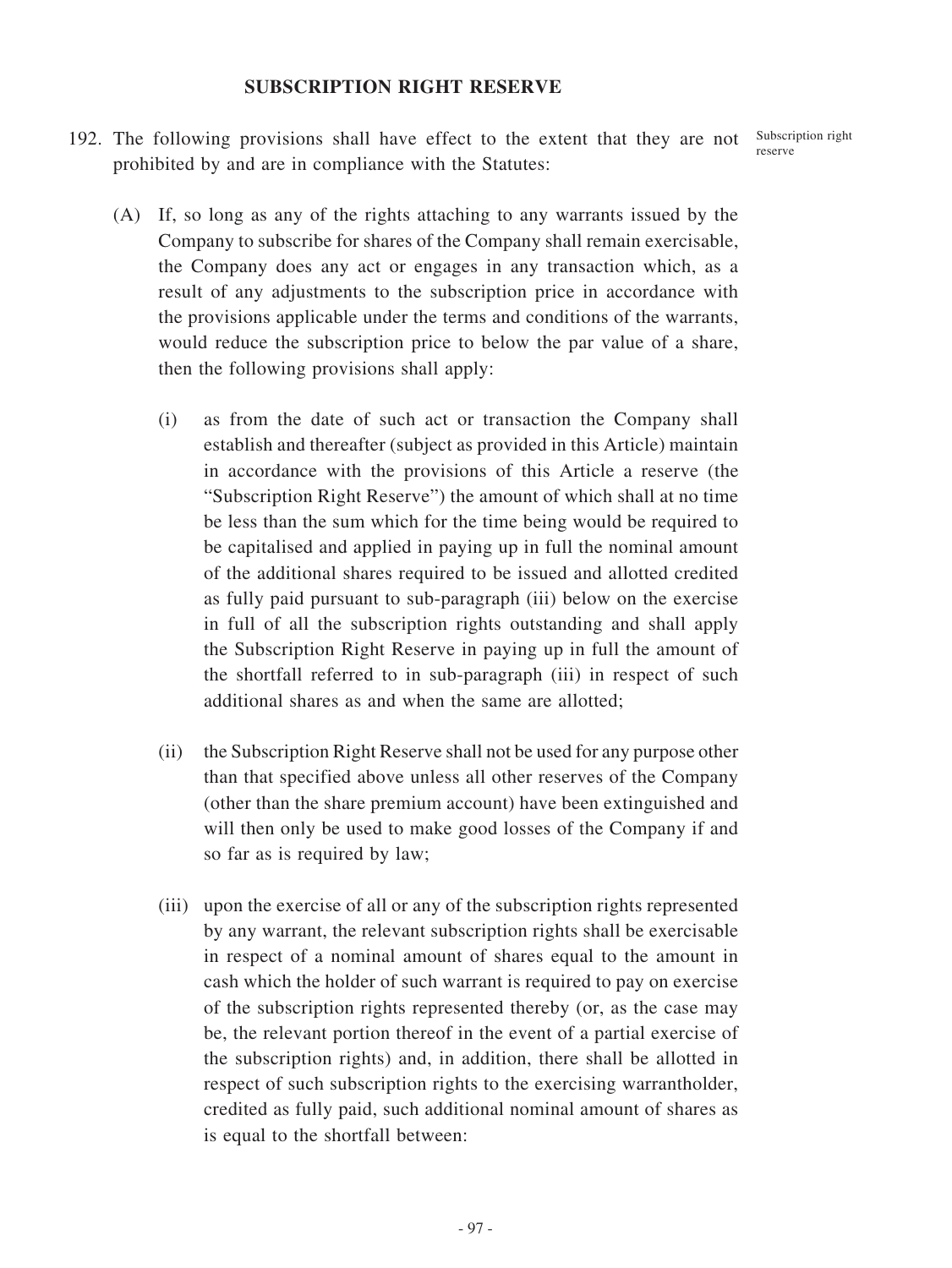- (aa) the said amount in cash which the holder of such warrant is required to pay on exercise of the subscription rights represented thereby (or, as the case may be, the relevant portion thereof in the event of a partial exercise of the subscription rights); and
- (bb) the nominal amount of shares in respect of which such subscription rights would have been exercisable having regard to the provisions of the conditions of the warrants, had it been possible for such subscription rights to represent the right to subscribe for shares at less than par; and
- (cc) immediately upon such exercise so much of the sum standing to the credit of the Subscription Right Reserve as is required to pay up in full such additional nominal amount of shares shall be capitalised and applied in paying up in full such additional nominal amount of shares which shall forthwith be allotted credited as fully paid to the exercising warrantholder; and
- (iv) if upon the exercise of the subscription rights represented by any warrant the amount standing to the credit of the Subscription Right Reserve is not sufficient to pay up in full such additional nominal amount of shares equal to such shortfall as aforesaid to which the exercising warrantholder is entitled, the Directors shall apply any profits or reserves then or thereafter becoming available (including, to the extent permitted or not prohibited by law, share premium account) for such purpose until such additional nominal amount of shares is paid up and allotted as aforesaid and until then no dividend or other distribution shall be paid or made on the fully paid shares of the Company then in issue. Pending such payment up and allotment, the exercising warrantholder shall be issued by the Company with a certificate evidencing his right to the allotment of such additional nominal amount of shares. The rights represented by any such certificate shall be in registered form and shall be transferable in whole or in part in units of one share in the like manner as the shares for the time being are transferable, and the Company shall make such arrangements in relation to the maintenance of a register therefor and other matters in relation thereto as the Directors may think fit and adequate particulars thereof shall be made known to each relevant exercising warrantholder upon the issue of such certificate.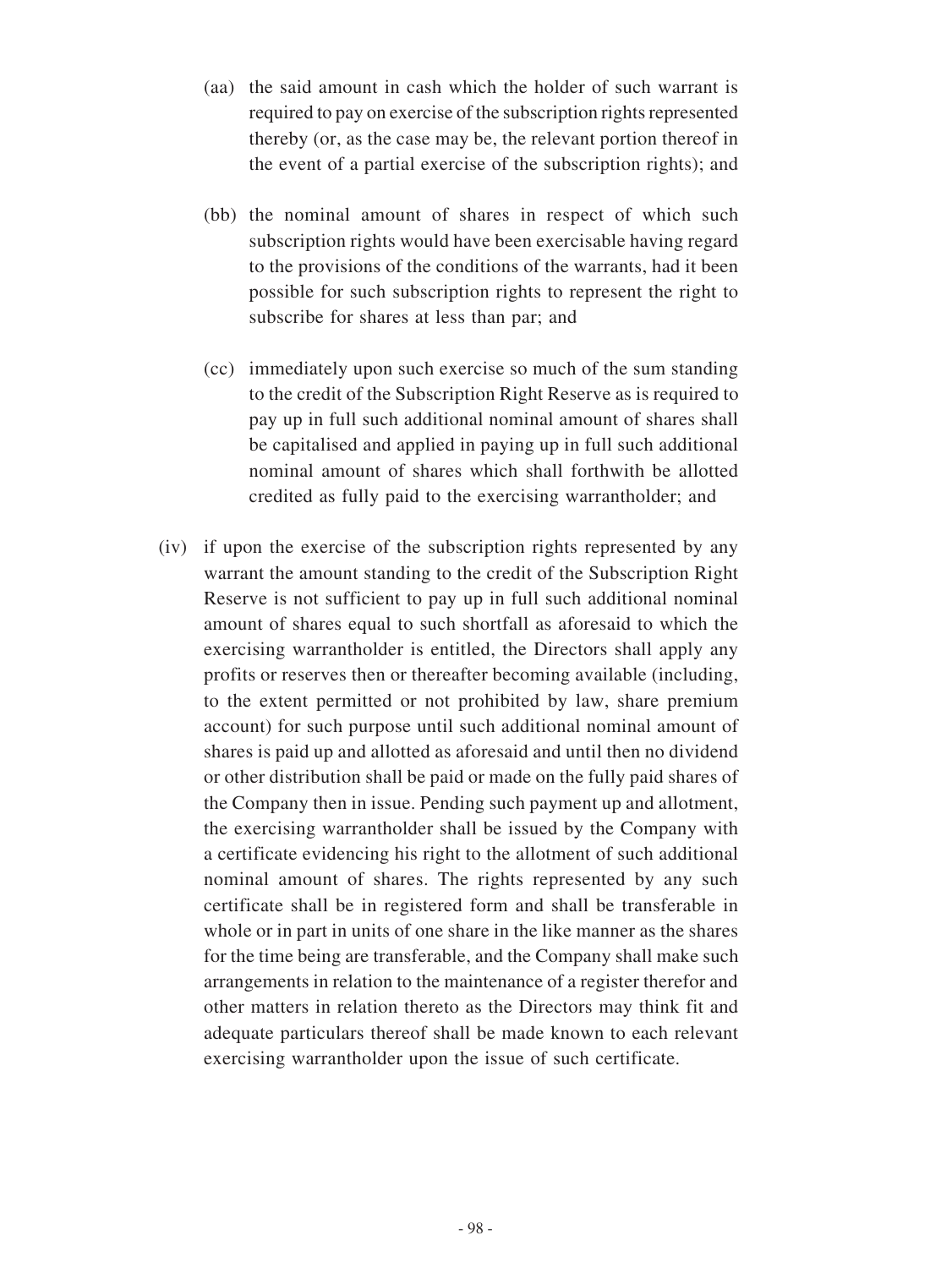- (B) Shares allotted pursuant to the provisions of this Article shall rank pari passu in all respects with the other shares allotted or which ought to be allotted on the relevant exercise of the subscription rights represented by the warrant concerned. Notwithstanding anything contained in paragraph (A) of this Article, no fraction of any share shall be allotted on exercise of the subscription rights.
- (C) The provisions of this Article as to the establishment and maintenance of the Subscription Right Reserve shall not be altered or added to in any way which would vary or abrogate, or which would have the effect of varying or abrogating, the provisions for the benefit of any warrantholder or class of warrantholders under this Article without the sanction of a Special Resolution of such warrant holder(s) or class of warrant holders.
- (D) A certificate or report by the Auditors as to whether or not the Subscription Right Reserve is required to be established and maintained and if so the amount thereof so required to be established and maintained, as to the purposes for which the Subscription Right Reserve has been used, as to the extent to which it has been used to make good losses of the Company, as to the additional nominal amount of shares required to be allotted to exercising warrantholders credited as fully paid, and as to any other matter concerning the Subscription Right Reserve shall (in the absence of manifest error) be conclusive and binding upon the Company and all warrantholders and shareholders.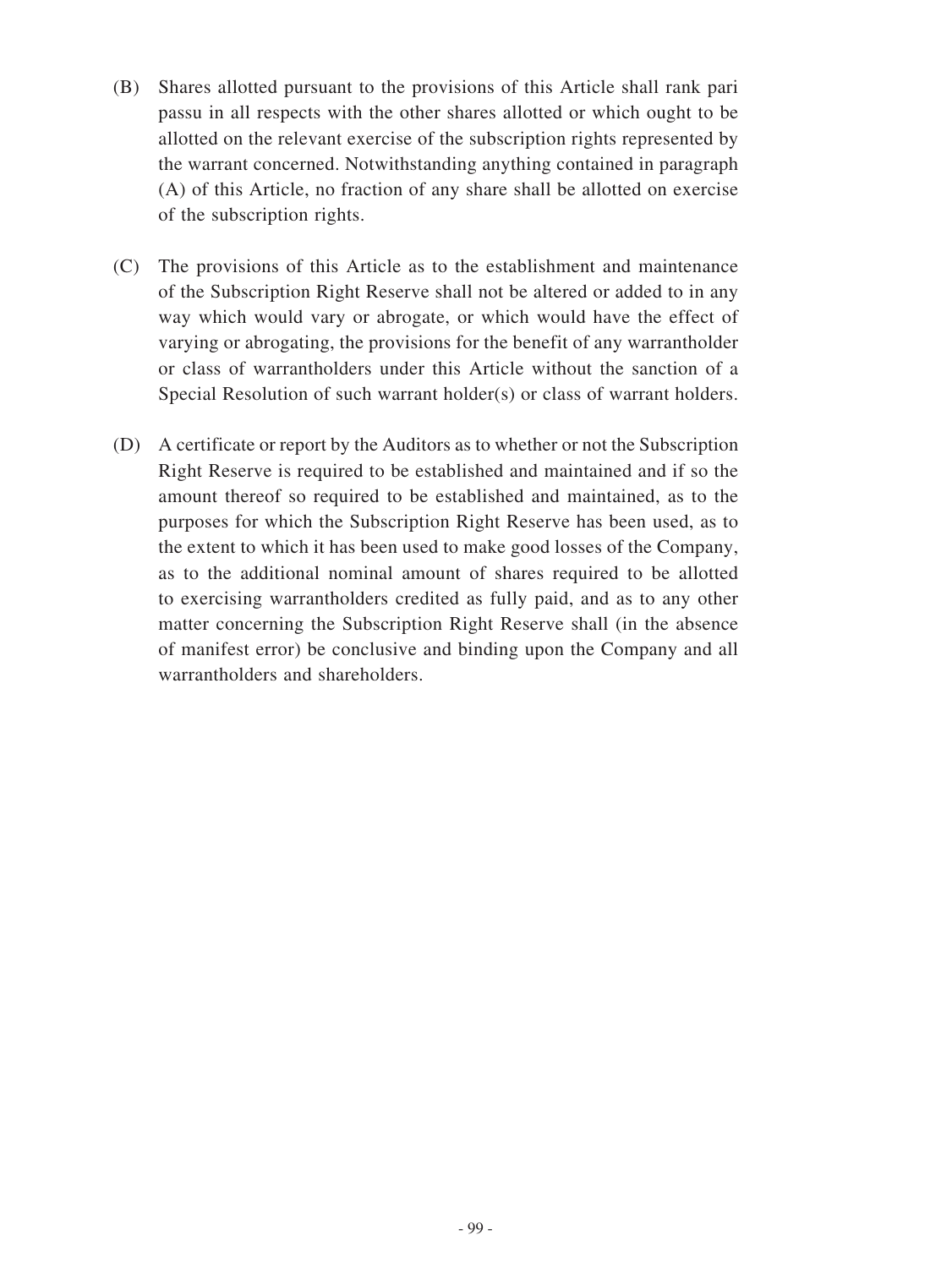## **STOCK**

193. The following provisions shall have effect at any time and from time to time Conversion of shares that they are not prohibited by or inconsistent with the Statutes:

into stock

- (i) The Company may by Ordinary Resolution convert any fully paid shares into stock, and may from time to time by like resolution reconvert any stock into fully paid shares of any denomination.
- (ii) The holders of stock may transfer the same or any part thereof in the same manner, and subject to the same regulations as and subject to which the shares from which the stock arose might prior to conversion have been transferred or as near thereto as circumstances admit, but the Directors may from time to time, if they think fit, fix the minimum amount of stock transferable and restrict or prohibit the transfer of fractions of that minimum, but so that such minimum shall not exceed the nominal amount of the shares from which the stock arose. No warrants to bearer shall be issued in respect of any stock.
- (iii) The holders of stock shall, according to the amount of the stock held by them, have the same rights, privileges and advantages as regards dividends, participation in assets on a winding up, voting at meetings, and other matters, as if they held the shares from which the stock arose, but no such rights, privileges or advantages (except participation in the dividends and profits and in the assets on winding up of the Company) shall be conferred by an amount of stock which would not, if existing in shares, have conferred such rights, privileges or advantages.
- (iv) Such of the provisions of these Articles as are applicable to fully paid shares shall apply to stock, and the words "share" and "shareholder" herein shall include "stock" and "stockholder" and "member".

## **FINANCIAL YEAR**

194. Unless otherwise determined by the Directors, the financial year end of the Company shall be 31 December in each year.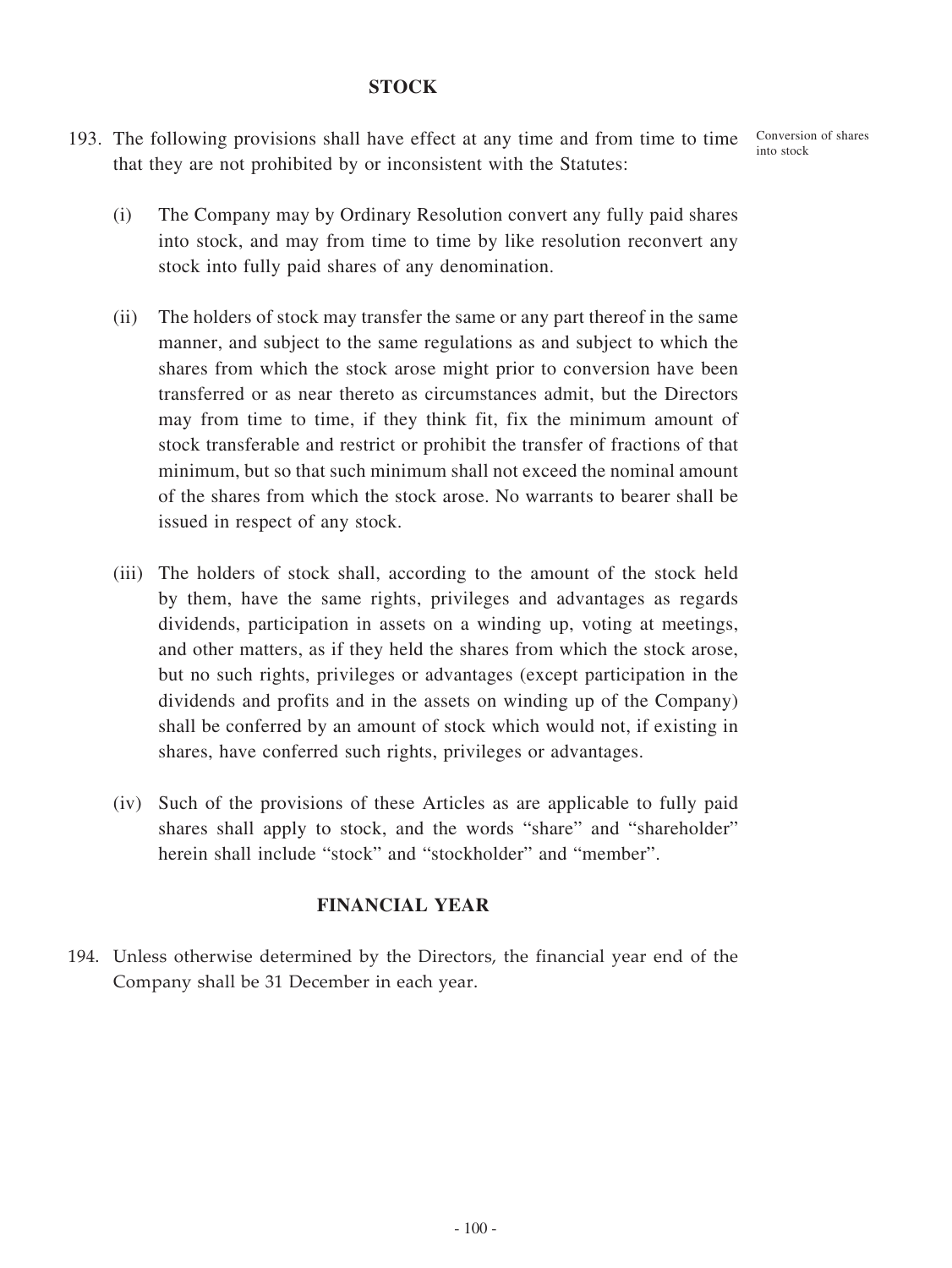# **INDEX TO ARTICLES**

Article no. Accounts 169-172 Articles of Association, alteration  $67(B)$ Auditors 173-176, 188 Authentication of documents 149 Calls 10, 26-38, 52, 53, 159-161 Chairman Appointment 70, 129 Duties and powers 71, 74, 75, 81, 104(K), 132, 140(B) Cheques 145 Corporations acting by representatives 69, 90-91 Definitions 1 Directors: Alternate, appointment and powers 94-96, 130, 139, 188 Appointment 108, 109 Borrowing powers 112-113 Chairman, appointment and powers 129, 104(K), 132, 140(B) Committees 134-137, 140, 144, 149 Compensation for loss of office 101 Convening of meetings 131 Expenses 98, 135, 188 Interest in contracts 104 Management power 124, 125 Managing and Executive Directors 119-123 Meetings and proceedings 130-139 Minutes 140 Number 93, 107 Powers 67, 71, 95, 109, 112, 119, 122-126, 128-131, 133-135, 138, 141, 146-149, 152, 157(A) Qualification 96, 110 Quorum 130 Removal by Ordinary Resolution 102, 111 Remuneration 67, 95(B), 97, 99-100, 104, 119, 125, 135, 147 Right to speak at general and class meetings 96 Rotation 105, 121 Title 123 Vacation of office  $102$ Written resolutions 139 Dividends 3, 8, 23, 35, 38, 51, 54, 67, 104, 150-167, 189-191, 193 Financial Year 194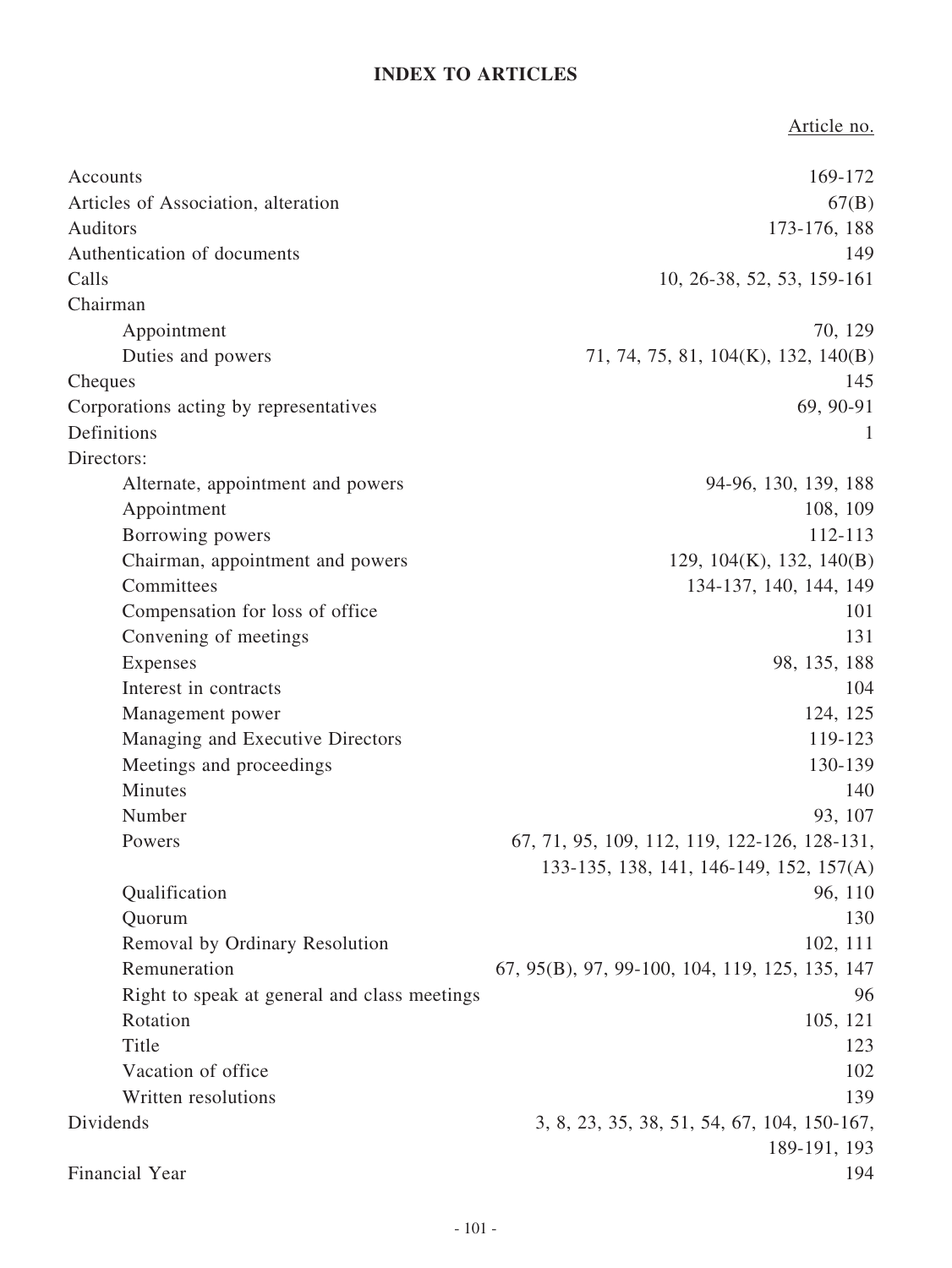| <b>General Meetings:</b>                      |                                                  |
|-----------------------------------------------|--------------------------------------------------|
| Admissibility of votes                        | 81                                               |
| Adjournment                                   | 71, 87                                           |
| <b>Annual General Meeting</b>                 | 62, 65, 67, 86, 105, 106, 108, 109, 111, 172-175 |
| Chairman                                      | 70                                               |
| Convening of meetings                         | 64                                               |
| Notice                                        | 65, 66, 71                                       |
| Minutes                                       | 140                                              |
| Proceedings                                   | 67-75                                            |
| Quorum                                        | 68                                               |
| Special business, meaning of                  | 67(A)                                            |
| Voting                                        | 67-69                                            |
| Indemnity                                     | 188                                              |
| Joint holders of shares                       | 21, 23, 32, 42, 48, 78, 163, 164, 177, 178, 182  |
| Memorandum of Association, alteration         | 67(B)                                            |
| <b>Notices</b>                                | 177-183                                          |
| Pension, power to establish                   | 148                                              |
| Polls                                         | 72-74                                            |
| Proxies                                       | 5, 35, 66, 68, 69, 76, 78-80, 82-88              |
| Purchase of own securities                    | 15                                               |
| <b>Record Date</b>                            | 166                                              |
| Registered office                             | 92                                               |
| Register of members                           |                                                  |
| Closure and suspension                        | 47                                               |
| Maintenance                                   | 17, $140(C)$                                     |
| Transfer between principal                    | 41                                               |
| And branch registers                          |                                                  |
| Replacement of share and warrant certificates | 4, 18(B), 22                                     |
| Reserves                                      | 14, 150, 157, 158, 166, 192                      |
| Seals                                         | 19, 95, 144, 146                                 |
| Secretary                                     | 57, 95, 131, 139, 141-143, 144, 149 179, 188     |
| Share Capital:                                |                                                  |
| Alterations of                                | $6 - 14$                                         |
| Increase                                      | 7, 13                                            |
| Reduction                                     | 14                                               |
| <b>Stocks</b>                                 | 193                                              |
| Sub-division, consolidation, etc.             | 13                                               |
| Subscription warrants, issue of               | 4                                                |